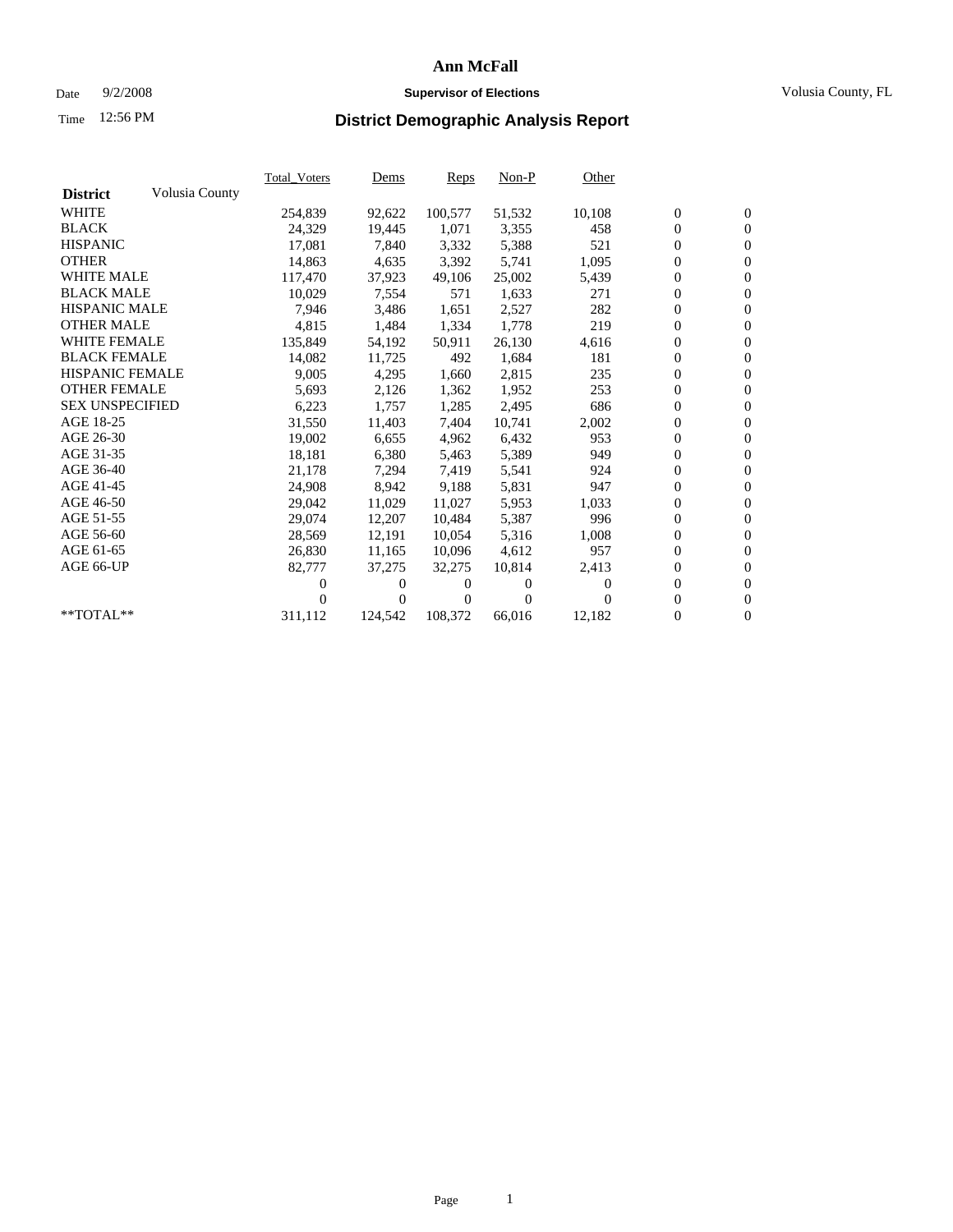## Date 9/2/2008 **Supervisor of Elections Supervisor of Elections** Volusia County, FL

|                        |                           | <b>Total Voters</b> | Dems           | <b>Reps</b> | Non-P    | Other    |                  |                  |  |
|------------------------|---------------------------|---------------------|----------------|-------------|----------|----------|------------------|------------------|--|
| <b>District</b>        | County Council District 1 |                     |                |             |          |          |                  |                  |  |
| <b>WHITE</b>           |                           | 48,446              | 17,607         | 19,898      | 8,781    | 2,160    | $\boldsymbol{0}$ | $\boldsymbol{0}$ |  |
| <b>BLACK</b>           |                           | 3,944               | 3,181          | 180         | 513      | 70       | $\boldsymbol{0}$ | $\mathbf{0}$     |  |
| <b>HISPANIC</b>        |                           | 2,519               | 1,064          | 491         | 855      | 109      | $\overline{0}$   | $\mathbf{0}$     |  |
| <b>OTHER</b>           |                           | 2,540               | 769            | 667         | 940      | 164      | 0                | $\mathbf{0}$     |  |
| <b>WHITE MALE</b>      |                           | 22,120              | 7,138          | 9,608       | 4,219    | 1,155    | $\boldsymbol{0}$ | $\mathbf{0}$     |  |
| <b>BLACK MALE</b>      |                           | 1,580               | 1,202          | 86          | 245      | 47       | $\overline{0}$   | $\mathbf{0}$     |  |
| <b>HISPANIC MALE</b>   |                           | 1,144               | 473            | 236         | 379      | 56       | 0                | $\mathbf{0}$     |  |
| <b>OTHER MALE</b>      |                           | 801                 | 232            | 262         | 266      | 41       | 0                | $\mathbf{0}$     |  |
| <b>WHITE FEMALE</b>    |                           | 26,084              | 10,386         | 10,205      | 4,495    | 998      | $\boldsymbol{0}$ | $\mathbf{0}$     |  |
| <b>BLACK FEMALE</b>    |                           | 2,330               | 1,954          | 92          | 262      | 22       | 0                | $\mathbf{0}$     |  |
| <b>HISPANIC FEMALE</b> |                           | 1,357               | 585            | 252         | 469      | 51       | $\boldsymbol{0}$ | $\mathbf{0}$     |  |
| <b>OTHER FEMALE</b>    |                           | 983                 | 369            | 251         | 322      | 41       | $\overline{0}$   | $\mathbf{0}$     |  |
| <b>SEX UNSPECIFIED</b> |                           | 1,050               | 282            | 244         | 432      | 92       | 0                | $\mathbf{0}$     |  |
| AGE 18-25              |                           | 5,580               | 1,718          | 1,547       | 1,936    | 379      | $\overline{0}$   | $\mathbf{0}$     |  |
| AGE 26-30              |                           | 3,653               | 1,184          | 1,078       | 1,171    | 220      | 0                | $\mathbf{0}$     |  |
| AGE 31-35              |                           | 3,488               | 1,143          | 1,188       | 941      | 216      | $\boldsymbol{0}$ | $\mathbf{0}$     |  |
| AGE 36-40              |                           | 4,192               | 1,425          | 1,545       | 1,025    | 197      | 0                | $\mathbf{0}$     |  |
| AGE 41-45              |                           | 4,795               | 1,588          | 1,978       | 1,038    | 191      | 0                | $\mathbf{0}$     |  |
| AGE 46-50              |                           | 5,478               | 2,039          | 2,175       | 1,031    | 233      | 0                | $\mathbf{0}$     |  |
| AGE 51-55              |                           | 5,397               | 2,262          | 2,052       | 864      | 219      | $\boldsymbol{0}$ | $\mathbf{0}$     |  |
| AGE 56-60              |                           | 5,300               | 2,308          | 1.968       | 806      | 218      | 0                | $\mathbf{0}$     |  |
| AGE 61-65              |                           | 4,836               | 2,131          | 1,829       | 701      | 175      | 0                | $\mathbf{0}$     |  |
| AGE 66-UP              |                           | 14,730              | 6,823          | 5,876       | 1,576    | 455      | $\boldsymbol{0}$ | $\mathbf{0}$     |  |
|                        |                           | 0                   | 0              | 0           | $\theta$ | $\theta$ | $\overline{0}$   | $\mathbf{0}$     |  |
|                        |                           | 0                   | $\overline{0}$ | 0           | $\Omega$ | $\Omega$ | 0                | $\mathbf{0}$     |  |
| **TOTAL**              |                           | 57,449              | 22,621         | 21,236      | 11,089   | 2,503    | 0                | $\boldsymbol{0}$ |  |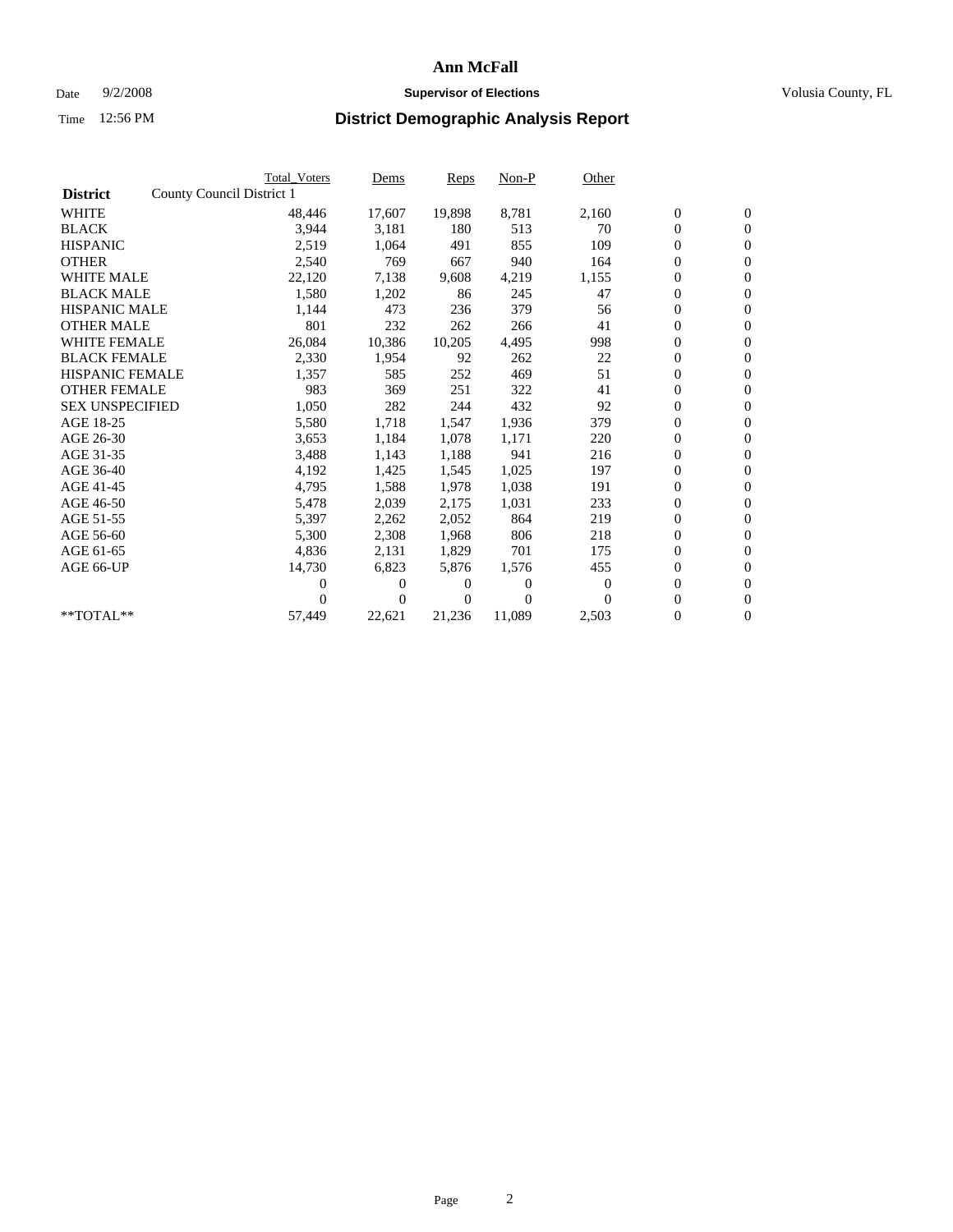## Date 9/2/2008 **Supervisor of Elections Supervisor of Elections** Volusia County, FL

|                        |                           | <b>Total Voters</b> | Dems   | <b>Reps</b> | Non-P    | Other    |                  |                  |  |
|------------------------|---------------------------|---------------------|--------|-------------|----------|----------|------------------|------------------|--|
| <b>District</b>        | County Council District 2 |                     |        |             |          |          |                  |                  |  |
| <b>WHITE</b>           |                           | 41,663              | 16,196 | 15,010      | 8,796    | 1,661    | $\boldsymbol{0}$ | $\boldsymbol{0}$ |  |
| <b>BLACK</b>           |                           | 9,366               | 7,636  | 328         | 1,265    | 137      | 0                | $\mathbf{0}$     |  |
| <b>HISPANIC</b>        |                           | 1,070               | 441    | 214         | 378      | 37       | $\boldsymbol{0}$ | $\mathbf{0}$     |  |
| <b>OTHER</b>           |                           | 3,058               | 1,152  | 554         | 1,141    | 211      | 0                | $\mathbf{0}$     |  |
| <b>WHITE MALE</b>      |                           | 19,449              | 6,713  | 7,450       | 4,336    | 950      | 0                | $\mathbf{0}$     |  |
| <b>BLACK MALE</b>      |                           | 3,766               | 2,935  | 180         | 586      | 65       | $\overline{0}$   | $\mathbf{0}$     |  |
| <b>HISPANIC MALE</b>   |                           | 523                 | 209    | 104         | 193      | 17       | 0                | $\mathbf{0}$     |  |
| <b>OTHER MALE</b>      |                           | 1,006               | 375    | 225         | 360      | 46       | 0                | $\mathbf{0}$     |  |
| <b>WHITE FEMALE</b>    |                           | 21,940              | 9,388  | 7,464       | 4,394    | 694      | $\boldsymbol{0}$ | $\mathbf{0}$     |  |
| <b>BLACK FEMALE</b>    |                           | 5,507               | 4,632  | 145         | 660      | 70       | 0                | $\mathbf{0}$     |  |
| <b>HISPANIC FEMALE</b> |                           | 536                 | 228    | 107         | 182      | 19       | 0                | $\mathbf{0}$     |  |
| <b>OTHER FEMALE</b>    |                           | 1,123               | 489    | 206         | 385      | 43       | 0                | $\mathbf{0}$     |  |
| <b>SEX UNSPECIFIED</b> |                           | 1,307               | 456    | 225         | 484      | 142      | 0                | $\mathbf{0}$     |  |
| AGE 18-25              |                           | 6,711               | 3,285  | 1,117       | 1,993    | 316      | 0                | $\mathbf{0}$     |  |
| AGE 26-30              |                           | 3,535               | 1,489  | 716         | 1,171    | 159      | 0                | $\mathbf{0}$     |  |
| AGE 31-35              |                           | 2,957               | 1,213  | 740         | 879      | 125      | 0                | $\mathbf{0}$     |  |
| AGE 36-40              |                           | 3,259               | 1,367  | 927         | 820      | 145      | 0                | $\mathbf{0}$     |  |
| AGE 41-45              |                           | 3,913               | 1,672  | 1,196       | 896      | 149      | 0                | $\mathbf{0}$     |  |
| AGE 46-50              |                           | 4,638               | 2,089  | 1,443       | 940      | 166      | 0                | $\mathbf{0}$     |  |
| AGE 51-55              |                           | 4,690               | 2,248  | 1,407       | 894      | 141      | 0                | $\mathbf{0}$     |  |
| AGE 56-60              |                           | 4,907               | 2,253  | 1.490       | 980      | 184      | 0                | $\mathbf{0}$     |  |
| AGE 61-65              |                           | 4,735               | 2,085  | 1,604       | 859      | 187      | 0                | $\mathbf{0}$     |  |
| AGE 66-UP              |                           | 15,812              | 7,724  | 5,466       | 2,148    | 474      | 0                | $\mathbf{0}$     |  |
|                        |                           | 0                   | 0      | 0           | $\theta$ | $\bf{0}$ | $\overline{0}$   | $\mathbf{0}$     |  |
|                        |                           | 0                   | 0      | 0           | $\Omega$ | $\Omega$ | 0                | $\mathbf{0}$     |  |
| **TOTAL**              |                           | 55,157              | 25,425 | 16,106      | 11,580   | 2,046    | 0                | $\boldsymbol{0}$ |  |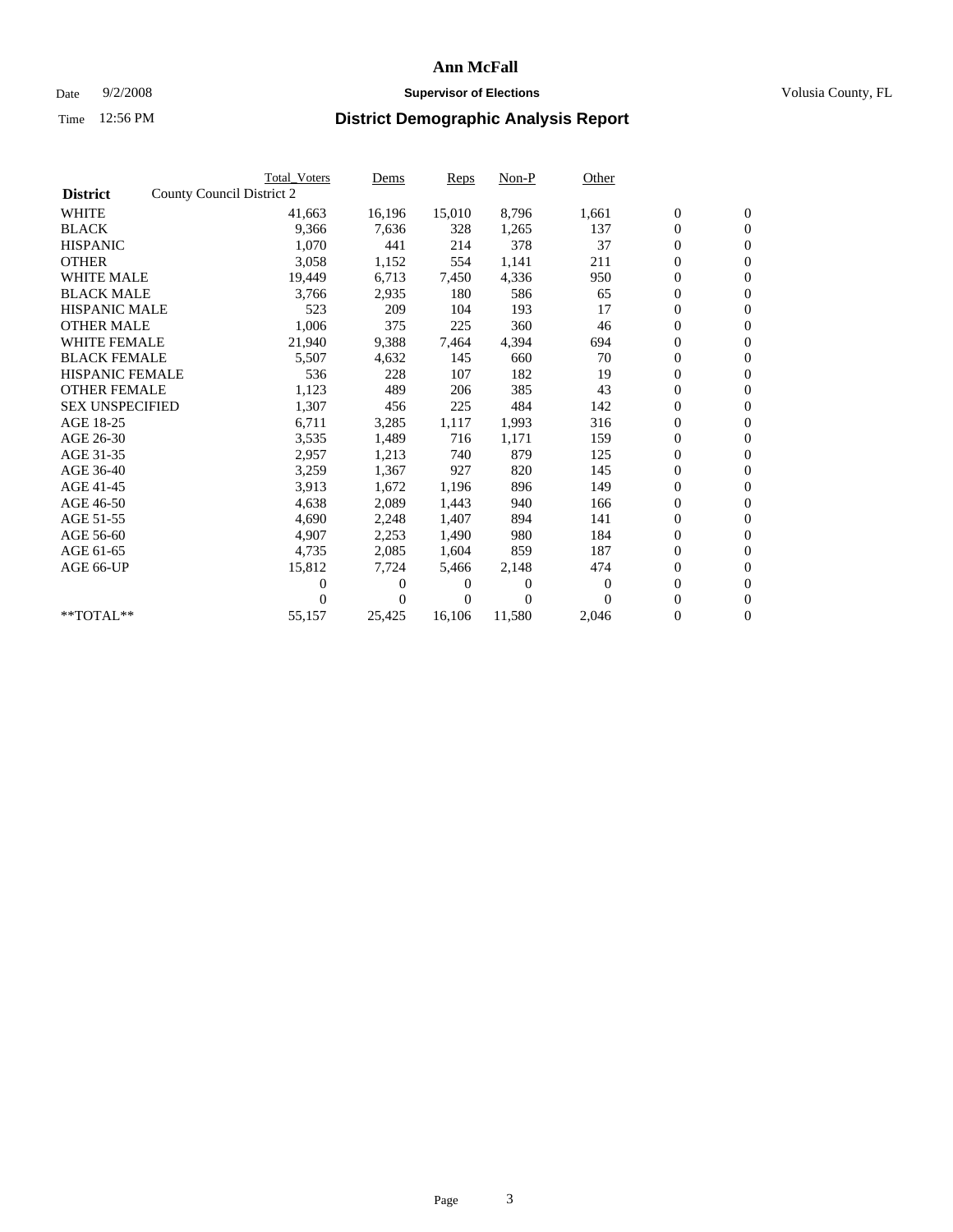## Date 9/2/2008 **Supervisor of Elections Supervisor of Elections** Volusia County, FL

|                        |                           | <b>Total Voters</b> | Dems           | <b>Reps</b> | $Non-P$        | Other    |                  |                  |  |
|------------------------|---------------------------|---------------------|----------------|-------------|----------------|----------|------------------|------------------|--|
| <b>District</b>        | County Council District 3 |                     |                |             |                |          |                  |                  |  |
| <b>WHITE</b>           |                           | 63,660              | 23,316         | 24,579      | 13,639         | 2,126    | $\boldsymbol{0}$ | $\boldsymbol{0}$ |  |
| <b>BLACK</b>           |                           | 1,779               | 1,428          | 84          | 237            | 30       | $\overline{0}$   | $\mathbf{0}$     |  |
| <b>HISPANIC</b>        |                           | 836                 | 312            | 223         | 273            | 28       | $\overline{0}$   | $\mathbf{0}$     |  |
| <b>OTHER</b>           |                           | 2,465               | 671            | 587         | 1,023          | 184      | 0                | $\mathbf{0}$     |  |
| <b>WHITE MALE</b>      |                           | 29,285              | 9,574          | 11,981      | 6,605          | 1,125    | $\boldsymbol{0}$ | $\mathbf{0}$     |  |
| <b>BLACK MALE</b>      |                           | 812                 | 614            | 43          | 134            | 21       | $\boldsymbol{0}$ | $\mathbf{0}$     |  |
| <b>HISPANIC MALE</b>   |                           | 371                 | 124            | 98          | 134            | 15       | $\boldsymbol{0}$ | $\mathbf{0}$     |  |
| <b>OTHER MALE</b>      |                           | 801                 | 216            | 231         | 320            | 34       | $\boldsymbol{0}$ | $\mathbf{0}$     |  |
| <b>WHITE FEMALE</b>    |                           | 33,940              | 13,594         | 12,445      | 6,909          | 992      | 0                | $\mathbf{0}$     |  |
| <b>BLACK FEMALE</b>    |                           | 949                 | 801            | 38          | 103            | 7        | 0                | $\Omega$         |  |
| <b>HISPANIC FEMALE</b> |                           | 457                 | 185            | 124         | 135            | 13       | $\boldsymbol{0}$ | $\mathbf{0}$     |  |
| <b>OTHER FEMALE</b>    |                           | 956                 | 322            | 251         | 332            | 51       | 0                | $\mathbf{0}$     |  |
| <b>SEX UNSPECIFIED</b> |                           | 1,169               | 297            | 262         | 500            | 110      | 0                | $\Omega$         |  |
| AGE 18-25              |                           | 5,662               | 1,794          | 1,413       | 2,077          | 378      | $\overline{0}$   | $\mathbf{0}$     |  |
| AGE 26-30              |                           | 3,498               | 1,122          | 961         | 1,278          | 137      | 0                | $\mathbf{0}$     |  |
| AGE 31-35              |                           | 3,381               | 1,084          | 1,045       | 1,081          | 171      | 0                | $\mathbf{0}$     |  |
| AGE 36-40              |                           | 4,227               | 1,290          | 1,544       | 1,238          | 155      | $\overline{0}$   | $\mathbf{0}$     |  |
| AGE 41-45              |                           | 5,068               | 1,684          | 1,929       | 1,292          | 163      | 0                | $\mathbf{0}$     |  |
| AGE 46-50              |                           | 6,344               | 2,193          | 2,562       | 1,393          | 196      | 0                | $\Omega$         |  |
| AGE 51-55              |                           | 6,765               | 2,698          | 2,565       | 1,301          | 201      | $\boldsymbol{0}$ | $\mathbf{0}$     |  |
| AGE 56-60              |                           | 6,691               | 2.769          | 2.398       | 1,323          | 201      | 0                | $\mathbf{0}$     |  |
| AGE 61-65              |                           | 6,653               | 2,546          | 2,629       | 1,254          | 224      | 0                | $\Omega$         |  |
| AGE 66-UP              |                           | 20,451              | 8,547          | 8,427       | 2,935          | 542      | $\overline{0}$   | $\mathbf{0}$     |  |
|                        |                           | 0                   | $\theta$       | 0           | $\overline{0}$ | $\Omega$ | 0                | $\mathbf{0}$     |  |
|                        |                           | 0                   | $\overline{0}$ | 0           | $\Omega$       | $\Omega$ | 0                | $\mathbf{0}$     |  |
| $*$ TOTAL $**$         |                           | 68,740              | 25,727         | 25,473      | 15,172         | 2,368    | 0                | $\boldsymbol{0}$ |  |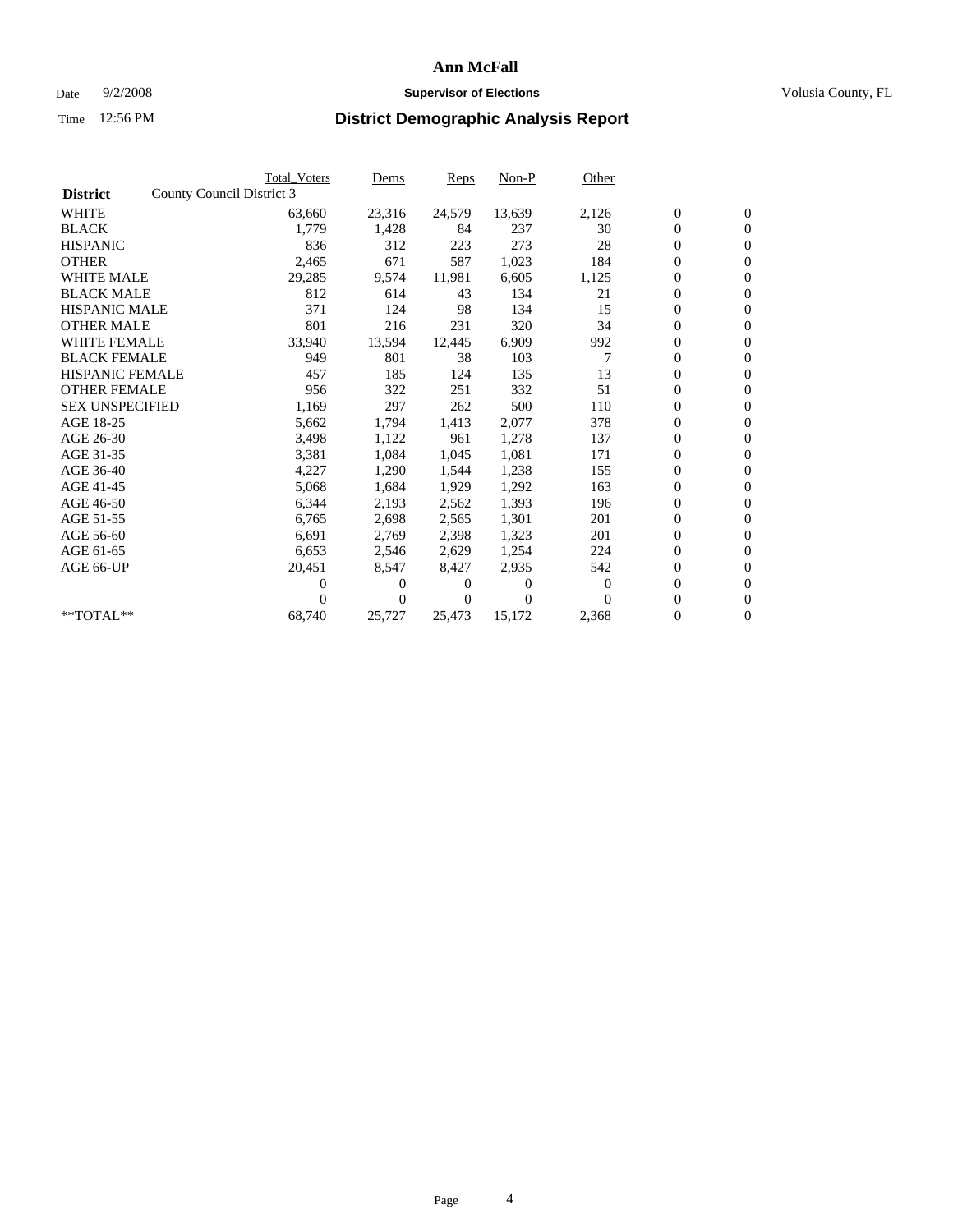## Date 9/2/2008 **Supervisor of Elections Supervisor of Elections** Volusia County, FL

|                        | <b>Total Voters</b>       | Dems           | <b>Reps</b> | $Non-P$  | Other    |                  |                  |  |
|------------------------|---------------------------|----------------|-------------|----------|----------|------------------|------------------|--|
| <b>District</b>        | County Council District 4 |                |             |          |          |                  |                  |  |
| <b>WHITE</b>           | 53,589                    | 19,759         | 21,495      | 10,438   | 1,897    | $\boldsymbol{0}$ | $\boldsymbol{0}$ |  |
| <b>BLACK</b>           | 4,637                     | 3,742          | 200         | 605      | 90       | $\overline{0}$   | $\mathbf{0}$     |  |
| <b>HISPANIC</b>        | 1,051                     | 443            | 277         | 304      | 27       | $\overline{0}$   | $\mathbf{0}$     |  |
| <b>OTHER</b>           | 3,282                     | 1,034          | 825         | 1,197    | 226      | 0                | $\mathbf{0}$     |  |
| <b>WHITE MALE</b>      | 24,456                    | 7,965          | 10,396      | 5,093    | 1,002    | $\boldsymbol{0}$ | $\mathbf{0}$     |  |
| <b>BLACK MALE</b>      | 1,818                     | 1,362          | 110         | 288      | 58       | $\boldsymbol{0}$ | $\mathbf{0}$     |  |
| <b>HISPANIC MALE</b>   | 467                       | 176            | 135         | 138      | 18       | 0                | $\mathbf{0}$     |  |
| <b>OTHER MALE</b>      | 1,070                     | 302            | 326         | 392      | 50       | $\boldsymbol{0}$ | $\mathbf{0}$     |  |
| <b>WHITE FEMALE</b>    | 28,829                    | 11,696         | 10,985      | 5,266    | 882      | 0                | $\mathbf{0}$     |  |
| <b>BLACK FEMALE</b>    | 2,793                     | 2,361          | 90          | 311      | 31       | 0                | $\Omega$         |  |
| <b>HISPANIC FEMALE</b> | 573                       | 261            | 137         | 166      | 9        | $\boldsymbol{0}$ | $\mathbf{0}$     |  |
| <b>OTHER FEMALE</b>    | 1,274                     | 485            | 343         | 397      | 49       | 0                | $\mathbf{0}$     |  |
| <b>SEX UNSPECIFIED</b> | 1,279                     | 370            | 275         | 493      | 141      | 0                | $\Omega$         |  |
| AGE 18-25              | 6,091                     | 2,213          | 1,592       | 1,930    | 356      | $\overline{0}$   | $\mathbf{0}$     |  |
| AGE 26-30              | 3,398                     | 1,234          | 911         | 1,104    | 149      | 0                | $\mathbf{0}$     |  |
| AGE 31-35              | 3,144                     | 1,131          | 954         | 903      | 156      | 0                | $\mathbf{0}$     |  |
| AGE 36-40              | 3,736                     | 1,301          | 1,388       | 906      | 141      | $\overline{0}$   | $\mathbf{0}$     |  |
| AGE 41-45              | 4,581                     | 1,657          | 1,741       | 1,009    | 174      | $\boldsymbol{0}$ | $\mathbf{0}$     |  |
| AGE 46-50              | 5,557                     | 2,151          | 2,148       | 1,091    | 167      | 0                | $\Omega$         |  |
| AGE 51-55              | 5,783                     | 2,442          | 2,112       | 1,051    | 178      | $\boldsymbol{0}$ | $\mathbf{0}$     |  |
| AGE 56-60              | 5,904                     | 2,478          | 2,103       | 1,126    | 197      | $\overline{0}$   | $\mathbf{0}$     |  |
| AGE 61-65              | 5,778                     | 2,362          | 2,222       | 992      | 202      | 0                | $\Omega$         |  |
| AGE 66-UP              | 18,587                    | 8,009          | 7,626       | 2,432    | 520      | $\overline{0}$   | $\mathbf{0}$     |  |
|                        | 0                         | 0              | 0           | $\theta$ | $\Omega$ | 0                | $\mathbf{0}$     |  |
|                        | 0                         | $\overline{0}$ | 0           | $\Omega$ | $\Omega$ | 0                | $\mathbf{0}$     |  |
| $*$ TOTAL $**$         | 62,559                    | 24,978         | 22,797      | 12,544   | 2,240    | 0                | $\boldsymbol{0}$ |  |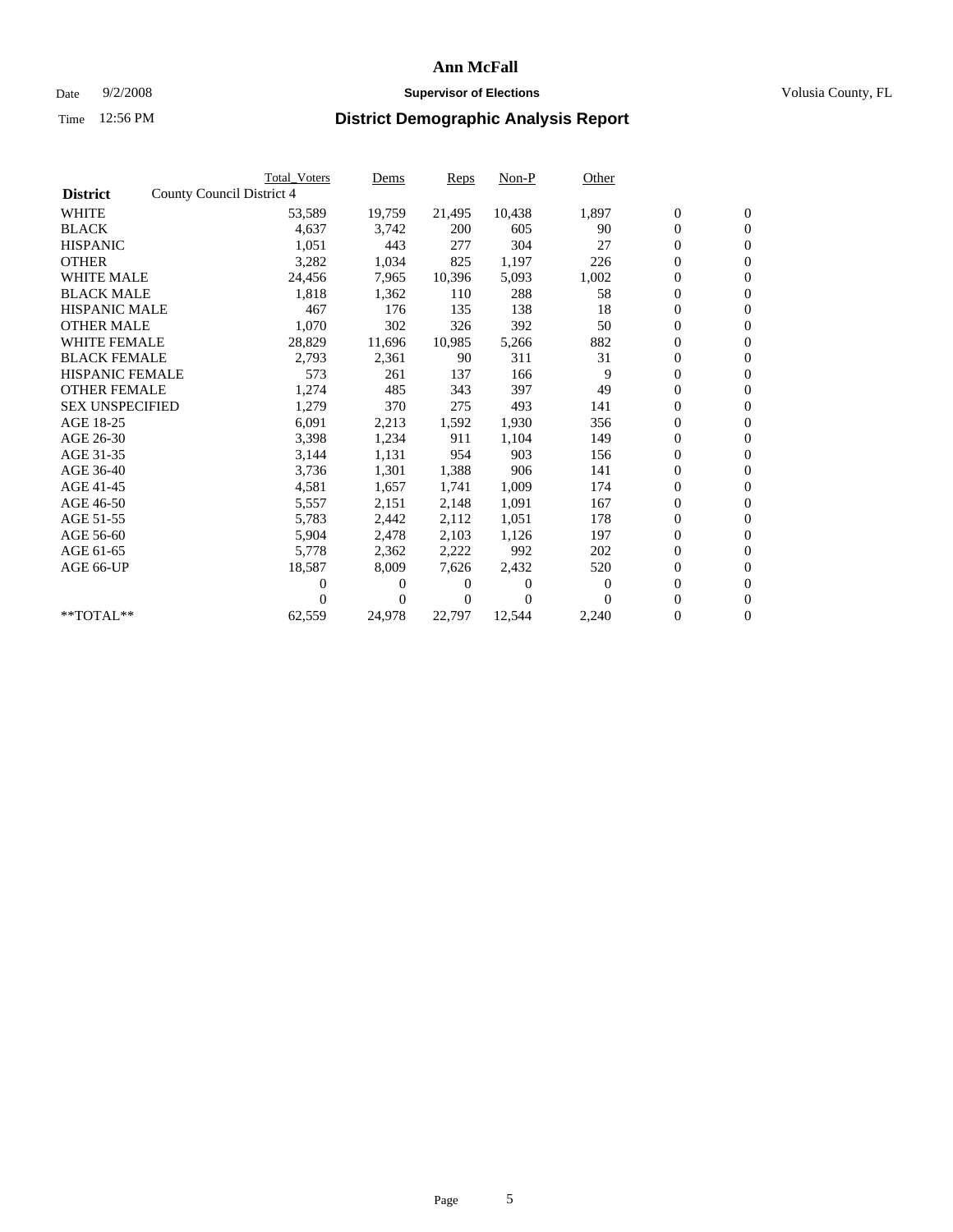## Date 9/2/2008 **Supervisor of Elections Supervisor of Elections** Volusia County, FL

|                        |                           | <b>Total Voters</b> | Dems           | <b>Reps</b> | $Non-P$  | Other    |                  |                  |  |
|------------------------|---------------------------|---------------------|----------------|-------------|----------|----------|------------------|------------------|--|
| <b>District</b>        | County Council District 5 |                     |                |             |          |          |                  |                  |  |
| <b>WHITE</b>           |                           | 47,481              | 15,744         | 19,595      | 9,878    | 2,264    | $\boldsymbol{0}$ | $\boldsymbol{0}$ |  |
| <b>BLACK</b>           |                           | 4,603               | 3,458          | 279         | 735      | 131      | $\overline{0}$   | $\mathbf{0}$     |  |
| <b>HISPANIC</b>        |                           | 11,605              | 5,580          | 2,127       | 3,578    | 320      | $\overline{0}$   | $\mathbf{0}$     |  |
| <b>OTHER</b>           |                           | 3,518               | 1,009          | 759         | 1,440    | 310      | 0                | $\mathbf{0}$     |  |
| <b>WHITE MALE</b>      |                           | 22,160              | 6,533          | 9,671       | 4,749    | 1,207    | $\boldsymbol{0}$ | $\mathbf{0}$     |  |
| <b>BLACK MALE</b>      |                           | 2,053               | 1,441          | 152         | 380      | 80       | $\boldsymbol{0}$ | $\mathbf{0}$     |  |
| <b>HISPANIC MALE</b>   |                           | 5,441               | 2,504          | 1,078       | 1,683    | 176      | 0                | $\mathbf{0}$     |  |
| <b>OTHER MALE</b>      |                           | 1,137               | 359            | 290         | 440      | 48       | $\boldsymbol{0}$ | $\mathbf{0}$     |  |
| <b>WHITE FEMALE</b>    |                           | 25,056              | 9,128          | 9,812       | 5,066    | 1,050    | 0                | $\mathbf{0}$     |  |
| <b>BLACK FEMALE</b>    |                           | 2,503               | 1,977          | 127         | 348      | 51       | $\boldsymbol{0}$ | $\mathbf{0}$     |  |
| <b>HISPANIC FEMALE</b> |                           | 6,082               | 3,036          | 1,040       | 1,863    | 143      | $\boldsymbol{0}$ | $\mathbf{0}$     |  |
| <b>OTHER FEMALE</b>    |                           | 1,357               | 461            | 311         | 516      | 69       | $\boldsymbol{0}$ | $\mathbf{0}$     |  |
| <b>SEX UNSPECIFIED</b> |                           | 1,418               | 352            | 279         | 586      | 201      | 0                | $\mathbf{0}$     |  |
| AGE 18-25              |                           | 7,506               | 2,393          | 1,735       | 2,805    | 573      | $\overline{0}$   | $\mathbf{0}$     |  |
| AGE 26-30              |                           | 4,918               | 1,626          | 1,296       | 1,708    | 288      | 0                | $\mathbf{0}$     |  |
| AGE 31-35              |                           | 5,211               | 1,809          | 1,536       | 1,585    | 281      | 0                | $\mathbf{0}$     |  |
| AGE 36-40              |                           | 5,764               | 1,911          | 2,015       | 1,552    | 286      | $\boldsymbol{0}$ | $\mathbf{0}$     |  |
| AGE 41-45              |                           | 6,551               | 2,341          | 2,344       | 1,596    | 270      | $\boldsymbol{0}$ | $\mathbf{0}$     |  |
| AGE 46-50              |                           | 7,025               | 2,557          | 2,699       | 1,498    | 271      | 0                | $\Omega$         |  |
| AGE 51-55              |                           | 6,439               | 2,557          | 2,348       | 1,277    | 257      | $\boldsymbol{0}$ | $\boldsymbol{0}$ |  |
| AGE 56-60              |                           | 5,767               | 2,383          | 2.095       | 1,081    | 208      | 0                | $\mathbf{0}$     |  |
| AGE 61-65              |                           | 4,828               | 2,041          | 1,812       | 806      | 169      | 0                | $\mathbf{0}$     |  |
| AGE 66-UP              |                           | 13,197              | 6,172          | 4,880       | 1,723    | 422      | $\overline{0}$   | $\mathbf{0}$     |  |
|                        |                           | 0                   | 0              | 0           | $\theta$ | $\theta$ | $\boldsymbol{0}$ | $\mathbf{0}$     |  |
|                        |                           | 0                   | $\overline{0}$ | 0           | $\Omega$ | $\Omega$ | 0                | $\boldsymbol{0}$ |  |
| $*$ TOTAL $**$         |                           | 67,207              | 25,791         | 22,760      | 15,631   | 3,025    | $\overline{0}$   | $\boldsymbol{0}$ |  |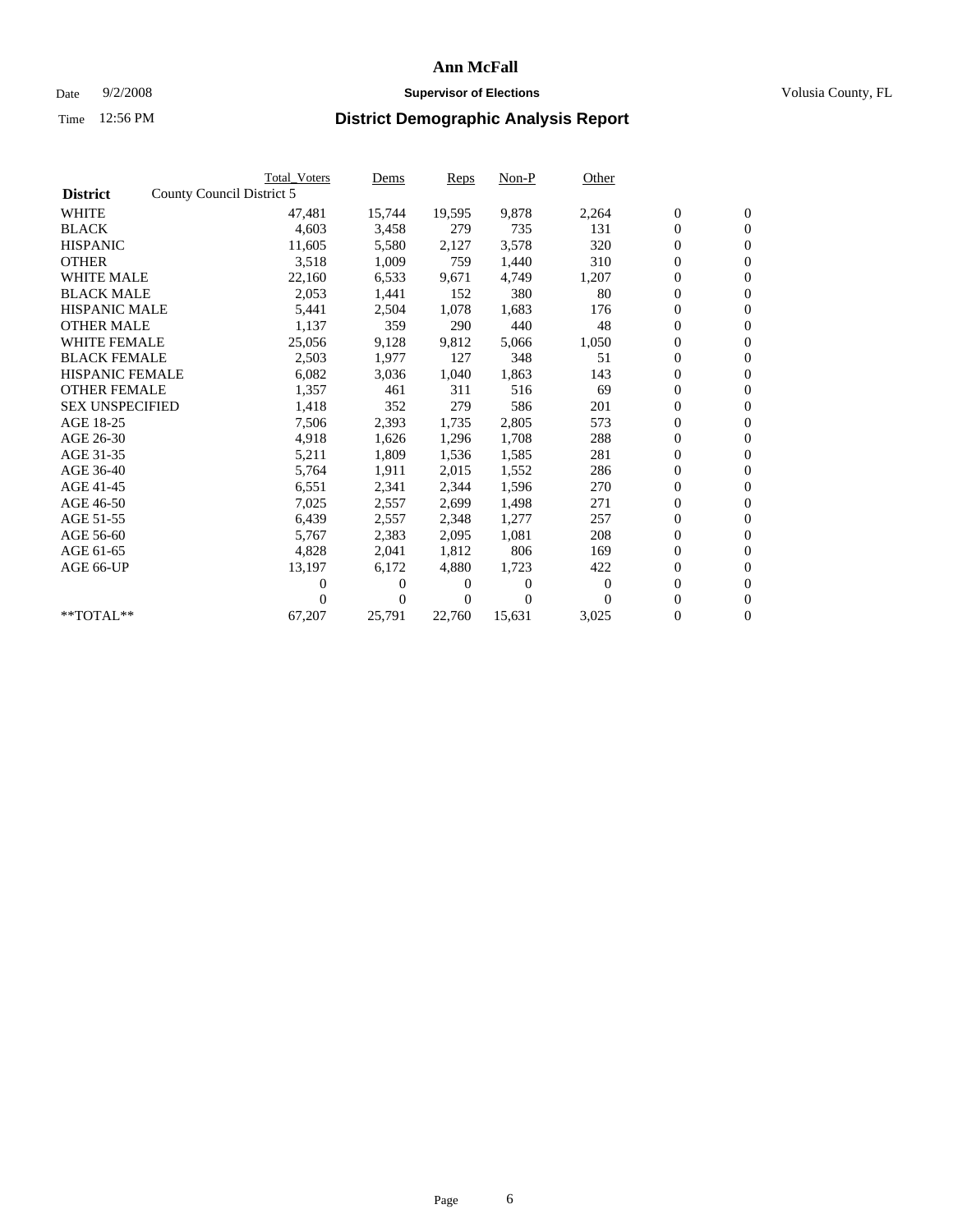## Date 9/2/2008 **Supervisor of Elections Supervisor of Elections** Volusia County, FL

|                        |                                     | <b>Total_Voters</b> | Dems     | Reps | $Non-P$        | Other          |                  |              |  |
|------------------------|-------------------------------------|---------------------|----------|------|----------------|----------------|------------------|--------------|--|
| <b>District</b>        | <b>Indigo Community Development</b> |                     |          |      |                |                |                  |              |  |
| <b>WHITE</b>           |                                     | 618                 | 166      | 301  | 123            | 28             | $\boldsymbol{0}$ | $\mathbf{0}$ |  |
| <b>BLACK</b>           |                                     | 56                  | 42       | 6    | 8              | $\Omega$       | 0                | $\Omega$     |  |
| <b>HISPANIC</b>        |                                     | 27                  | 13       | 4    | 10             | $\Omega$       | 0                | 0            |  |
| <b>OTHER</b>           |                                     | 55                  | 19       | 22   | 13             |                | 0                | 0            |  |
| <b>WHITE MALE</b>      |                                     | 292                 | 57       | 152  | 66             | 17             | 0                | 0            |  |
| <b>BLACK MALE</b>      |                                     | 26                  | 18       | 4    | 4              | $\Omega$       | 0                | 0            |  |
| HISPANIC MALE          |                                     | 10                  | 4        |      | 5              | $\Omega$       | 0                | 0            |  |
| <b>OTHER MALE</b>      |                                     | 22                  | 6        | 9    | 7              | $\Omega$       | 0                | 0            |  |
| <b>WHITE FEMALE</b>    |                                     | 323                 | 109      | 147  | 57             | 10             | 0                | 0            |  |
| <b>BLACK FEMALE</b>    |                                     | 30                  | 24       | 2    | 4              | $\overline{0}$ | 0                | 0            |  |
| <b>HISPANIC FEMALE</b> |                                     | 17                  | 9        | 3    | 5              | $\Omega$       | 0                | 0            |  |
| <b>OTHER FEMALE</b>    |                                     | 24                  | 8        | 10   | 6              | $\Omega$       | 0                | 0            |  |
| <b>SEX UNSPECIFIED</b> |                                     | 12                  | 5        | 5    | $\overline{0}$ | 2              | 0                | 0            |  |
| AGE 18-25              |                                     | 71                  | 15       | 33   | 19             | 4              | 0                | 0            |  |
| AGE 26-30              |                                     | 67                  | 22       | 18   | 24             | 3              | 0                | 0            |  |
| AGE 31-35              |                                     | 74                  | 17       | 36   | 20             |                | 0                | 0            |  |
| AGE 36-40              |                                     | 67                  | 18       | 30   | 16             | 3              | 0                | 0            |  |
| AGE 41-45              |                                     | 45                  | 19       | 17   | 9              | $\Omega$       | 0                | 0            |  |
| AGE 46-50              |                                     | 57                  | 19       | 33   | 5              | $\overline{0}$ | 0                | 0            |  |
| AGE 51-55              |                                     | 57                  | 22       | 26   | 7              | 2              | 0                | 0            |  |
| AGE 56-60              |                                     | 96                  | 33       | 36   | 21             | 6              | 0                | 0            |  |
| AGE 61-65              |                                     | 93                  | 34       | 43   | 10             | 6              | 0                | 0            |  |
| AGE 66-UP              |                                     | 129                 | 41       | 61   | 23             | 4              | 0                | $\theta$     |  |
|                        |                                     | $\Omega$            | 0        | 0    | $\theta$       | $\Omega$       |                  | 0            |  |
|                        |                                     | 0                   | $\theta$ | 0    | $\overline{0}$ | $\Omega$       |                  |              |  |
| $**TOTAL**$            |                                     | 756                 | 240      | 333  | 154            | 29             | 0                | 0            |  |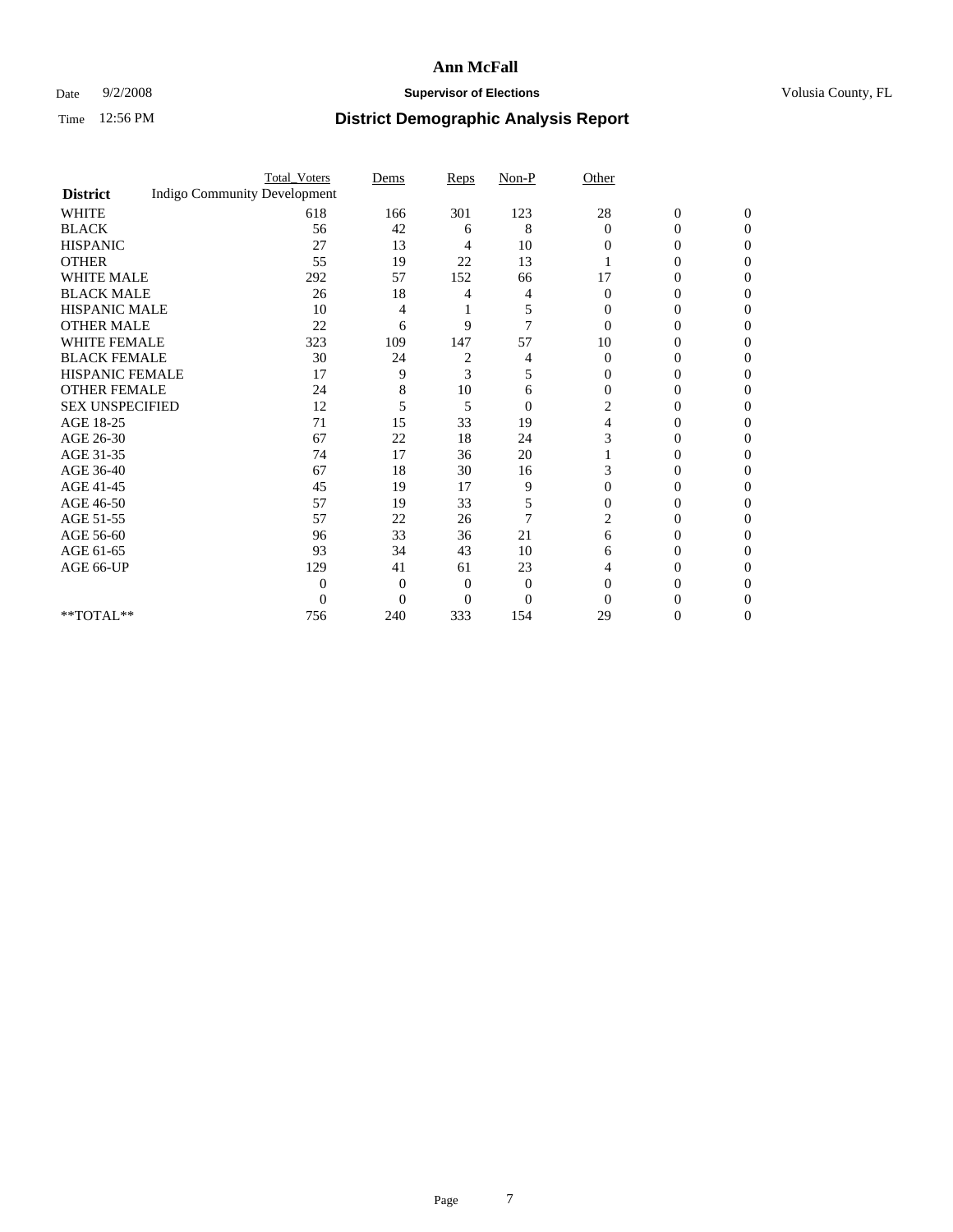## Date 9/2/2008 **Supervisor of Elections Supervisor of Elections** Volusia County, FL

|                        | <b>Total_Voters</b>          | Dems           | Reps           | $Non-P$  | Other             |                  |              |
|------------------------|------------------------------|----------------|----------------|----------|-------------------|------------------|--------------|
| <b>District</b>        | DeBary Community Development |                |                |          |                   |                  |              |
| <b>WHITE</b>           | 585                          | 171            | 272            | 125      | 17                | $\boldsymbol{0}$ | $\mathbf{0}$ |
| <b>BLACK</b>           | 6                            | 3              | 2              |          | $\Omega$          | 0                | 0            |
| <b>HISPANIC</b>        | 12                           |                | 4              | 3        |                   |                  | 0            |
| <b>OTHER</b>           | 25                           | 4              | 6              | 12       |                   |                  | 0            |
| <b>WHITE MALE</b>      | 299                          | 75             | 149            | 67       |                   | 0                | 0            |
| <b>BLACK MALE</b>      | 3                            |                |                |          |                   |                  | 0            |
| HISPANIC MALE          |                              | 2              | 2              | 2        |                   |                  |              |
| <b>OTHER MALE</b>      | 8                            | $\Omega$       | $\overline{2}$ | 6        |                   |                  |              |
| <b>WHITE FEMALE</b>    | 281                          | 95             | 121            | 56       | 9                 |                  | 0            |
| <b>BLACK FEMALE</b>    |                              | 2              |                | $\theta$ | 0                 |                  | 0            |
| <b>HISPANIC FEMALE</b> |                              | 2              | 2              |          |                   | 0                | 0            |
| <b>OTHER FEMALE</b>    | 11                           | 3              | 3              | 3        |                   |                  | 0            |
| <b>SEX UNSPECIFIED</b> | 11                           | $\overline{2}$ | 3              | 5        |                   |                  |              |
| AGE 18-25              | 75                           | 16             | 25             | 30       |                   | 0                | 0            |
| AGE 26-30              | 27                           |                | 9              | 9        |                   |                  | 0            |
| AGE 31-35              | 24                           | 5              | 12             | 7        |                   |                  |              |
| AGE 36-40              | 46                           | 11             | 16             | 18       |                   | 0                | 0            |
| AGE 41-45              | 87                           | 18             | 50             | 17       |                   |                  | 0            |
| AGE 46-50              | 98                           | 30             | 48             | 18       | 2                 |                  |              |
| AGE 51-55              | 97                           | 28             | 53             | 14       | 2                 | 0                | 0            |
| AGE 56-60              | 63                           | 20             | 31             | 11       |                   |                  | 0            |
| AGE 61-65              | 60                           | 26             | 20             | 11       | 3                 |                  |              |
| AGE 66-UP              | 51                           | 21             | 20             | 6        |                   |                  | 0            |
|                        | 0                            | 0              | 0              | 0        | $\mathbf{\Omega}$ |                  |              |
|                        | 0                            | 0              | 0              | $\theta$ |                   |                  |              |
| **TOTAL**              | 628                          | 182            | 284            | 141      | 21                | $_{0}$           | 0            |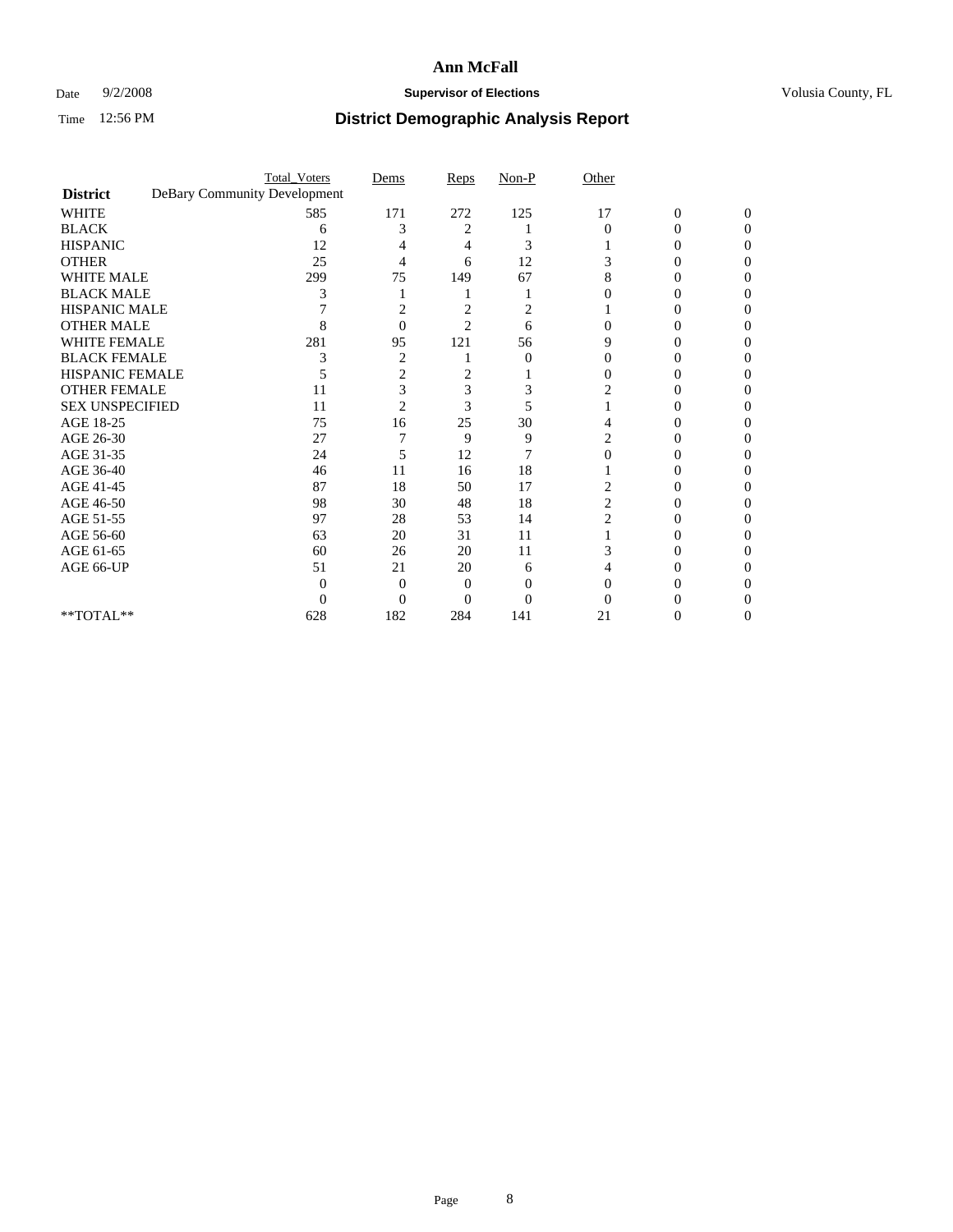## Date 9/2/2008 **Supervisor of Elections Supervisor of Elections** Volusia County, FL

|                        | <b>Total Voters</b>      | Dems           | <b>Reps</b> | $Non-P$      | Other          |                  |                  |  |
|------------------------|--------------------------|----------------|-------------|--------------|----------------|------------------|------------------|--|
| <b>District</b>        | Congressional District 3 |                |             |              |                |                  |                  |  |
| <b>WHITE</b>           | 5,281                    | 1,873          | 2,264       | 898          | 246            | $\boldsymbol{0}$ | $\boldsymbol{0}$ |  |
| <b>BLACK</b>           | 2,159                    | 1,800          | 78          | 248          | 33             | $\boldsymbol{0}$ | $\mathbf{0}$     |  |
| <b>HISPANIC</b>        | 341                      | 125            | 61          | 139          | 16             | $\overline{0}$   | $\mathbf{0}$     |  |
| <b>OTHER</b>           | 375                      | 134            | 89          | 124          | 28             | $\boldsymbol{0}$ | $\Omega$         |  |
| <b>WHITE MALE</b>      | 2,500                    | 791            | 1,130       | 443          | 136            | $\overline{0}$   | $\mathbf{0}$     |  |
| <b>BLACK MALE</b>      | 833                      | 679            | 30          | 102          | 22             | $\boldsymbol{0}$ | $\mathbf{0}$     |  |
| <b>HISPANIC MALE</b>   | 162                      | 59             | 31          | 63           | 9              | $\boldsymbol{0}$ | $\mathbf{0}$     |  |
| <b>OTHER MALE</b>      | 118                      | 45             | 38          | 28           | 7              | 0                | $\mathbf{0}$     |  |
| <b>WHITE FEMALE</b>    | 2,746                    | 1,073          | 1,117       | 446          | 110            | $\overline{0}$   | $\mathbf{0}$     |  |
| <b>BLACK FEMALE</b>    | 1,300                    | 1,102          | 46          | 141          | 11             | $\boldsymbol{0}$ | $\mathbf{0}$     |  |
| <b>HISPANIC FEMALE</b> | 175                      | 66             | 30          | 73           | 6              | $\boldsymbol{0}$ | $\mathbf{0}$     |  |
| <b>OTHER FEMALE</b>    | 135                      | 57             | 31          | 40           | $\overline{7}$ | $\mathbf{0}$     | $\mathbf{0}$     |  |
| <b>SEX UNSPECIFIED</b> | 187                      | 60             | 39          | 73           | 15             | $\boldsymbol{0}$ | $\mathbf{0}$     |  |
| AGE 18-25              | 858                      | 342            | 162         | 297          | 57             | $\overline{0}$   | $\mathbf{0}$     |  |
| AGE 26-30              | 532                      | 228            | 114         | 164          | 26             | $\overline{0}$   | $\mathbf{0}$     |  |
| AGE 31-35              | 529                      | 243            | 137         | 116          | 33             | $\boldsymbol{0}$ | $\mathbf{0}$     |  |
| AGE 36-40              | 593                      | 274            | 165         | 137          | 17             | 0                | $\mathbf{0}$     |  |
| AGE 41-45              | 632                      | 285            | 206         | 123          | 18             | $\overline{0}$   | $\mathbf{0}$     |  |
| AGE 46-50              | 790                      | 411            | 247         | 110          | 22             | $\boldsymbol{0}$ | $\mathbf{0}$     |  |
| AGE 51-55              | 782                      | 400            | 242         | 108          | 32             | $\boldsymbol{0}$ | $\mathbf{0}$     |  |
| AGE 56-60              | 767                      | 375            | 265         | 103          | 24             | $\overline{0}$   | $\Omega$         |  |
| AGE 61-65              | 700                      | 357            | 236         | 76           | 31             | $\overline{0}$   | $\mathbf{0}$     |  |
| AGE 66-UP              | 1,973                    | 1,017          | 718         | 175          | 63             | $\boldsymbol{0}$ | $\mathbf{0}$     |  |
|                        | $\overline{0}$           | $\overline{0}$ | 0           | $\mathbf{0}$ | $\mathbf{0}$   | $\overline{0}$   | $\mathbf{0}$     |  |
|                        | $\Omega$                 | $\overline{0}$ | $\Omega$    | $\Omega$     | $\Omega$       | $\boldsymbol{0}$ | $\mathbf{0}$     |  |
| **TOTAL**              | 8,156                    | 3,932          | 2,492       | 1,409        | 323            | 0                | $\mathbf{0}$     |  |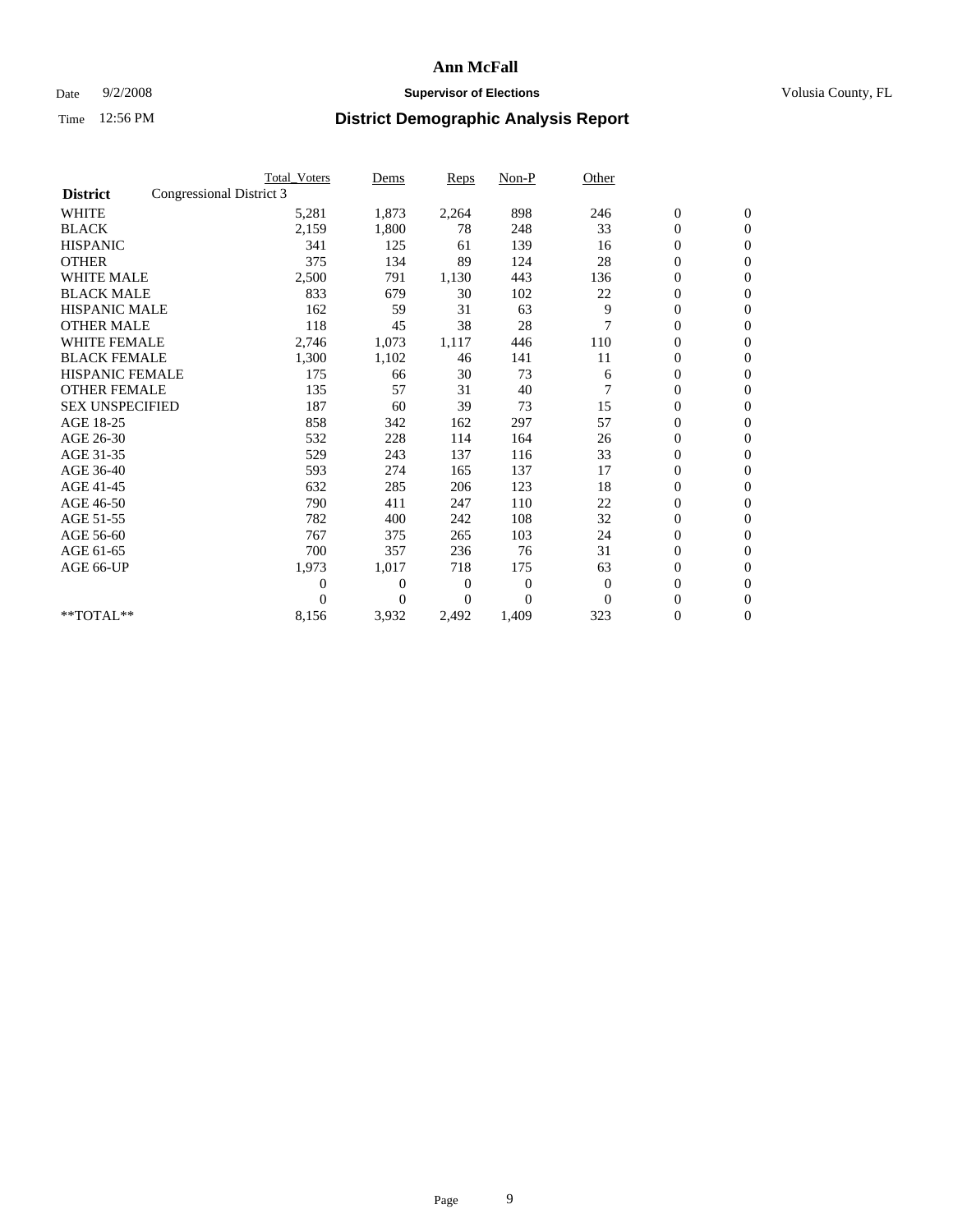## Date 9/2/2008 **Supervisor of Elections Supervisor of Elections** Volusia County, FL

|                        | <b>Total Voters</b>      | <u>Dems</u>         | <b>Reps</b> | $Non-P$  | Other    |                  |                  |  |
|------------------------|--------------------------|---------------------|-------------|----------|----------|------------------|------------------|--|
| <b>District</b>        | Congressional District 7 |                     |             |          |          |                  |                  |  |
| <b>WHITE</b>           | 140,154                  | 51,419              | 55,370      | 27,478   | 5,887    | $\boldsymbol{0}$ | $\boldsymbol{0}$ |  |
| <b>BLACK</b>           | 17,807                   | 14,242              | 757         | 2,472    | 336      | $\boldsymbol{0}$ | $\mathbf{0}$     |  |
| <b>HISPANIC</b>        | 11,669                   | 5,467               | 2,242       | 3,611    | 349      | $\boldsymbol{0}$ | $\mathbf{0}$     |  |
| <b>OTHER</b>           | 9,307                    | 3,038               | 2,064       | 3,552    | 653      | 0                | $\mathbf{0}$     |  |
| <b>WHITE MALE</b>      | 64,468                   | 20,960              | 27,001      | 13,332   | 3,175    | $\boldsymbol{0}$ | $\mathbf{0}$     |  |
| <b>BLACK MALE</b>      | 7,241                    | 5,443               | 418         | 1,181    | 199      | $\overline{0}$   | $\mathbf{0}$     |  |
| <b>HISPANIC MALE</b>   | 5,446                    | 2,436               | 1,124       | 1,701    | 185      | 0                | $\mathbf{0}$     |  |
| <b>OTHER MALE</b>      | 2,954                    | 951                 | 809         | 1,065    | 129      | $\overline{0}$   | $\mathbf{0}$     |  |
| <b>WHITE FEMALE</b>    | 74,928                   | 30,201              | 28,095      | 13,948   | 2,684    | $\boldsymbol{0}$ | $\mathbf{0}$     |  |
| <b>BLACK FEMALE</b>    | 10,421                   | 8,688               | 337         | 1,263    | 133      | $\boldsymbol{0}$ | $\mathbf{0}$     |  |
| <b>HISPANIC FEMALE</b> | 6,141                    | 2,989               | 1,106       | 1,884    | 162      | 0                | $\mathbf{0}$     |  |
| <b>OTHER FEMALE</b>    | 3,554                    | 1,379               | 835         | 1,197    | 143      | $\mathbf{0}$     | $\mathbf{0}$     |  |
| <b>SEX UNSPECIFIED</b> | 3,784                    | 1,119               | 708         | 1,542    | 415      | $\boldsymbol{0}$ | $\mathbf{0}$     |  |
| AGE 18-25              | 19,485                   | 7,493               | 4,331       | 6,468    | 1,193    | $\boldsymbol{0}$ | $\mathbf{0}$     |  |
| AGE 26-30              | 11,413                   | 4,138               | 2,931       | 3,739    | 605      | $\overline{0}$   | $\mathbf{0}$     |  |
| AGE 31-35              | 10,807                   | 3,905               | 3,168       | 3,165    | 569      | $\boldsymbol{0}$ | $\mathbf{0}$     |  |
| AGE 36-40              | 12,546                   | 4,462               | 4,332       | 3,174    | 578      | $\boldsymbol{0}$ | $\mathbf{0}$     |  |
| AGE 41-45              | 14,677                   | 5,370               | 5,374       | 3,344    | 589      | 0                | $\mathbf{0}$     |  |
| AGE 46-50              | 16,867                   | 6,635               | 6,202       | 3,377    | 653      | 0                | $\Omega$         |  |
| AGE 51-55              | 16,675                   | 7,209               | 5,861       | 3,000    | 605      | $\boldsymbol{0}$ | $\mathbf{0}$     |  |
| AGE 56-60              | 16,161                   | 7.083               | 5,612       | 2,886    | 580      | $\overline{0}$   | $\mathbf{0}$     |  |
| AGE 61-65              | 14,694                   | 6,401               | 5,389       | 2,391    | 513      | $\overline{0}$   | $\mathbf{0}$     |  |
| AGE 66-UP              | 45,612                   | 21,470              | 17,233      | 5,569    | 1,340    | 0                | $\mathbf{0}$     |  |
|                        |                          | 0<br>0              | $^{(1)}$    | $\Omega$ | $\Omega$ | $\mathbf{0}$     | $\mathbf{0}$     |  |
|                        |                          | $\overline{0}$<br>0 | 0           | $\Omega$ | 0        | 0                | $\mathbf{0}$     |  |
| **TOTAL**              | 178,937                  | 74,166              | 60,433      | 37,113   | 7,225    | 0                | $\boldsymbol{0}$ |  |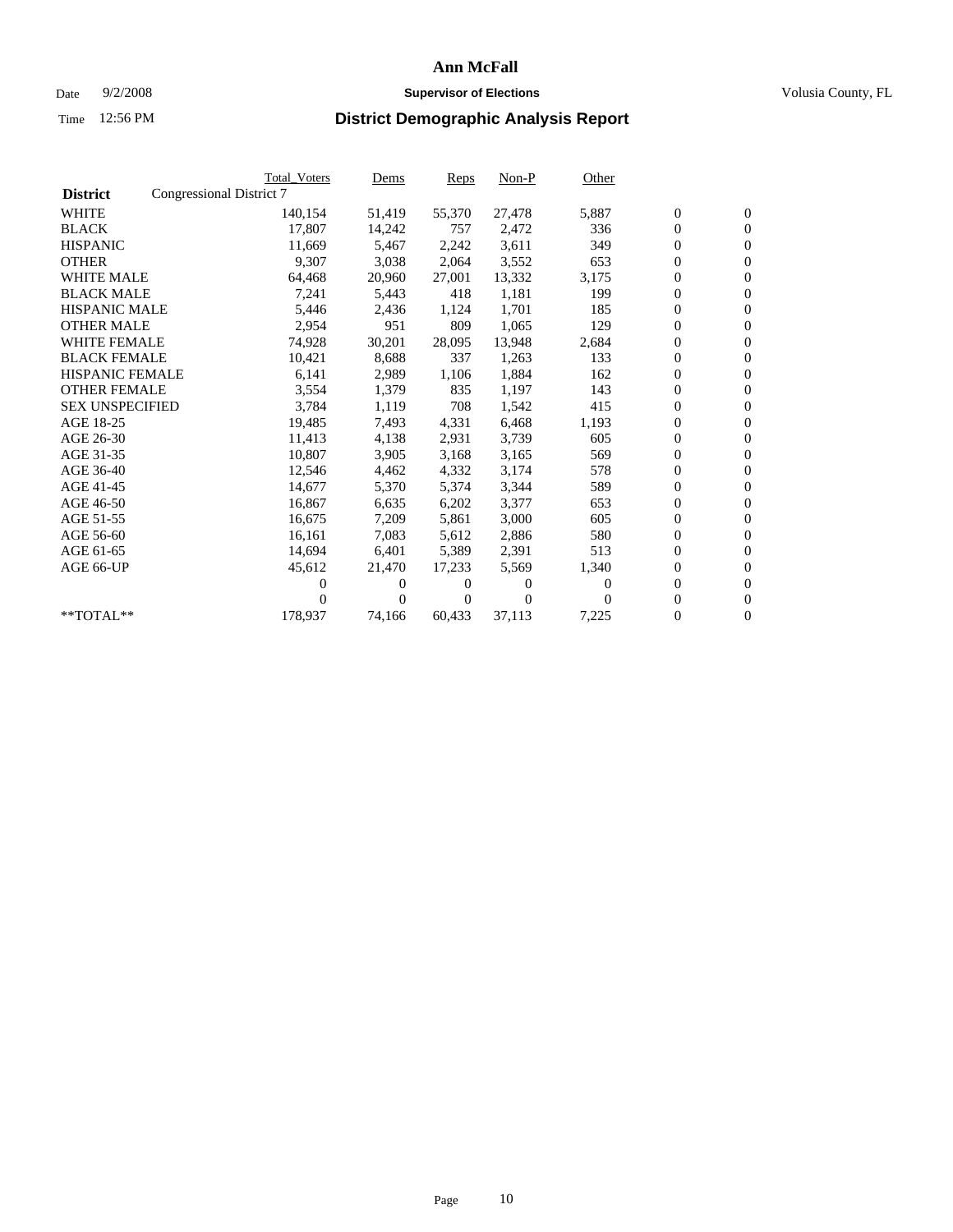## Date 9/2/2008 **Supervisor of Elections Supervisor of Elections** Volusia County, FL

|                        |                           | <b>Total Voters</b> | Dems     | <b>Reps</b> | Non-P    | Other    |                  |                  |  |
|------------------------|---------------------------|---------------------|----------|-------------|----------|----------|------------------|------------------|--|
| <b>District</b>        | Congressional District 24 |                     |          |             |          |          |                  |                  |  |
| <b>WHITE</b>           |                           | 109,404             | 39,330   | 42,943      | 23,156   | 3,975    | $\boldsymbol{0}$ | $\boldsymbol{0}$ |  |
| <b>BLACK</b>           |                           | 4,363               | 3,403    | 236         | 635      | 89       | $\overline{0}$   | $\mathbf{0}$     |  |
| <b>HISPANIC</b>        |                           | 5,071               | 2,248    | 1,029       | 1,638    | 156      | 0                | $\mathbf{0}$     |  |
| <b>OTHER</b>           |                           | 5,181               | 1,463    | 1,239       | 2,065    | 414      | 0                | $\mathbf{0}$     |  |
| <b>WHITE MALE</b>      |                           | 50,502              | 16,172   | 20,975      | 11,227   | 2,128    | 0                | $\mathbf{0}$     |  |
| <b>BLACK MALE</b>      |                           | 1,955               | 1,432    | 123         | 350      | 50       | $\overline{0}$   | $\mathbf{0}$     |  |
| <b>HISPANIC MALE</b>   |                           | 2,338               | 991      | 496         | 763      | 88       | 0                | $\mathbf{0}$     |  |
| <b>OTHER MALE</b>      |                           | 1,743               | 488      | 487         | 685      | 83       | 0                | $\mathbf{0}$     |  |
| <b>WHITE FEMALE</b>    |                           | 58,175              | 22,918   | 21,699      | 11,736   | 1,822    | $\boldsymbol{0}$ | $\mathbf{0}$     |  |
| <b>BLACK FEMALE</b>    |                           | 2,361               | 1,935    | 109         | 280      | 37       | 0                | $\mathbf{0}$     |  |
| HISPANIC FEMALE        |                           | 2,689               | 1,240    | 524         | 858      | 67       | $\boldsymbol{0}$ | $\mathbf{0}$     |  |
| <b>OTHER FEMALE</b>    |                           | 2,004               | 690      | 496         | 715      | 103      | 0                | $\mathbf{0}$     |  |
| <b>SEX UNSPECIFIED</b> |                           | 2,252               | 578      | 538         | 880      | 256      | 0                | $\mathbf{0}$     |  |
| AGE 18-25              |                           | 11,207              | 3,568    | 2,911       | 3,976    | 752      | $\overline{0}$   | $\mathbf{0}$     |  |
| AGE 26-30              |                           | 7,057               | 2,289    | 1,917       | 2,529    | 322      | 0                | $\mathbf{0}$     |  |
| AGE 31-35              |                           | 6,845               | 2,232    | 2,158       | 2,108    | 347      | 0                | $\mathbf{0}$     |  |
| AGE 36-40              |                           | 8,039               | 2,558    | 2,922       | 2,230    | 329      | $\boldsymbol{0}$ | $\mathbf{0}$     |  |
| AGE 41-45              |                           | 9,599               | 3,287    | 3,608       | 2,364    | 340      | 0                | $\mathbf{0}$     |  |
| AGE 46-50              |                           | 11,385              | 3,983    | 4,578       | 2,466    | 358      | 0                | $\mathbf{0}$     |  |
| AGE 51-55              |                           | 11,617              | 4,598    | 4,381       | 2,279    | 359      | $\overline{0}$   | $\mathbf{0}$     |  |
| AGE 56-60              |                           | 11.641              | 4,733    | 4.177       | 2,327    | 404      | 0                | $\mathbf{0}$     |  |
| AGE 61-65              |                           | 11,436              | 4,407    | 4,471       | 2,145    | 413      | 0                | $\mathbf{0}$     |  |
| AGE 66-UP              |                           | 35,192              | 14,788   | 14,324      | 5,070    | 1,010    | 0                | $\mathbf{0}$     |  |
|                        |                           | 0                   | $\theta$ | 0           | $\Omega$ | $\Omega$ | $\overline{0}$   | $\mathbf{0}$     |  |
|                        |                           | 0                   | 0        | 0           | $\Omega$ |          | 0                | $\mathbf{0}$     |  |
| **TOTAL**              |                           | 124,019             | 46,444   | 45,447      | 27,494   | 4,634    | 0                | $\boldsymbol{0}$ |  |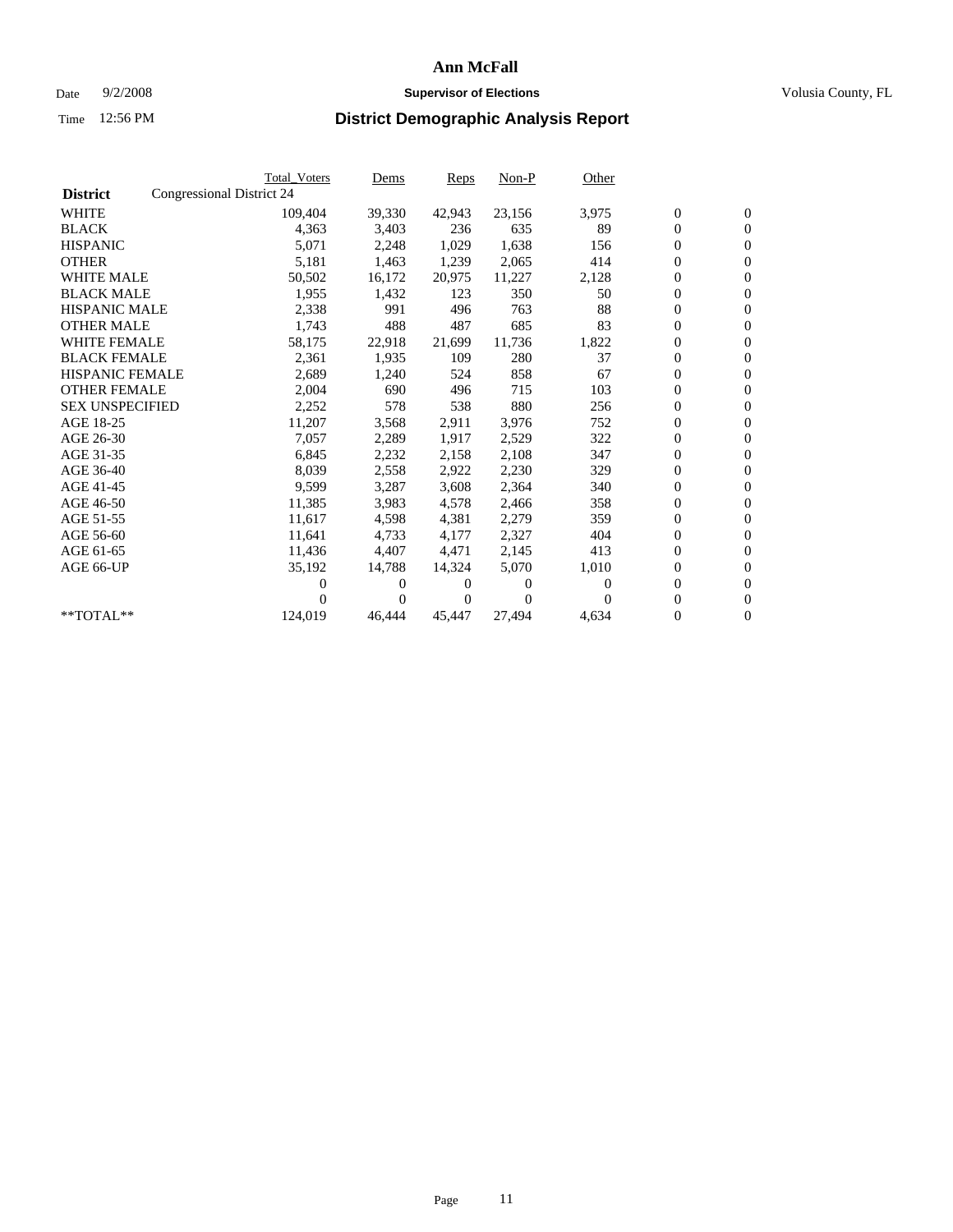## Date 9/2/2008 **Supervisor of Elections Supervisor of Elections** Volusia County, FL

|                        |               | Total_Voters | Dems     | <b>Reps</b> | Non-P    | Other    |                  |                  |  |
|------------------------|---------------|--------------|----------|-------------|----------|----------|------------------|------------------|--|
| <b>District</b>        | Daytona Beach |              |          |             |          |          |                  |                  |  |
| <b>WHITE</b>           |               | 21,426       | 8,428    | 7,525       | 4,567    | 906      | $\boldsymbol{0}$ | $\boldsymbol{0}$ |  |
| <b>BLACK</b>           |               | 11,325       | 9,302    | 364         | 1,489    | 170      | 0                | $\mathbf{0}$     |  |
| <b>HISPANIC</b>        |               | 773          | 330      | 151         | 268      | 24       | $\overline{0}$   | $\mathbf{0}$     |  |
| <b>OTHER</b>           |               | 2,498        | 980      | 403         | 948      | 167      | 0                | $\mathbf{0}$     |  |
| <b>WHITE MALE</b>      |               | 10,306       | 3,555    | 3,886       | 2,315    | 550      | $\boldsymbol{0}$ | $\mathbf{0}$     |  |
| <b>BLACK MALE</b>      |               | 4,502        | 3,534    | 198         | 677      | 93       | $\boldsymbol{0}$ | $\mathbf{0}$     |  |
| <b>HISPANIC MALE</b>   |               | 388          | 161      | 74          | 142      | 11       | 0                | $\mathbf{0}$     |  |
| <b>OTHER MALE</b>      |               | 730          | 283      | 147         | 261      | 39       | 0                | $\mathbf{0}$     |  |
| <b>WHITE FEMALE</b>    |               | 10,996       | 4,827    | 3,604       | 2,217    | 348      | $\overline{0}$   | $\mathbf{0}$     |  |
| <b>BLACK FEMALE</b>    |               | 6,722        | 5,693    | 164         | 790      | 75       | $\boldsymbol{0}$ | $\mathbf{0}$     |  |
| <b>HISPANIC FEMALE</b> |               | 379          | 166      | 76          | 125      | 12       | $\boldsymbol{0}$ | $\mathbf{0}$     |  |
| <b>OTHER FEMALE</b>    |               | 860          | 403      | 142         | 284      | 31       | $\overline{0}$   | $\mathbf{0}$     |  |
| <b>SEX UNSPECIFIED</b> |               | 1,139        | 418      | 152         | 461      | 108      | $\boldsymbol{0}$ | $\mathbf{0}$     |  |
| AGE 18-25              |               | 6,013        | 3,163    | 840         | 1,746    | 264      | 0                | $\mathbf{0}$     |  |
| AGE 26-30              |               | 2,842        | 1,330    | 488         | 906      | 118      | 0                | $\mathbf{0}$     |  |
| AGE 31-35              |               | 2,135        | 1,025    | 443         | 586      | 81       | $\boldsymbol{0}$ | $\boldsymbol{0}$ |  |
| AGE 36-40              |               | 2,207        | 1,075    | 511         | 525      | 96       | 0                | $\mathbf{0}$     |  |
| AGE 41-45              |               | 2,453        | 1,287    | 578         | 510      | 78       | 0                | $\mathbf{0}$     |  |
| AGE 46-50              |               | 2,945        | 1,564    | 732         | 544      | 105      | $\boldsymbol{0}$ | $\mathbf{0}$     |  |
| AGE 51-55              |               | 3,014        | 1,694    | 700         | 522      | 98       | 0                | $\mathbf{0}$     |  |
| AGE 56-60              |               | 3,024        | 1,636    | 748         | 540      | 100      | $\boldsymbol{0}$ | $\mathbf{0}$     |  |
| AGE 61-65              |               | 2,676        | 1,382    | 769         | 428      | 97       | $\boldsymbol{0}$ | $\mathbf{0}$     |  |
| AGE 66-UP              |               | 8,713        | 4,884    | 2,634       | 965      | 230      | 0                | $\boldsymbol{0}$ |  |
|                        |               | 0            | 0        | 0           | $\theta$ | $\bf{0}$ | 0                | $\mathbf{0}$     |  |
|                        |               | 0            | $\Omega$ | 0           | $\Omega$ | $\Omega$ | 0                | $\boldsymbol{0}$ |  |
| **TOTAL**              |               | 36,022       | 19,040   | 8,443       | 7,272    | 1,267    | 0                | $\overline{0}$   |  |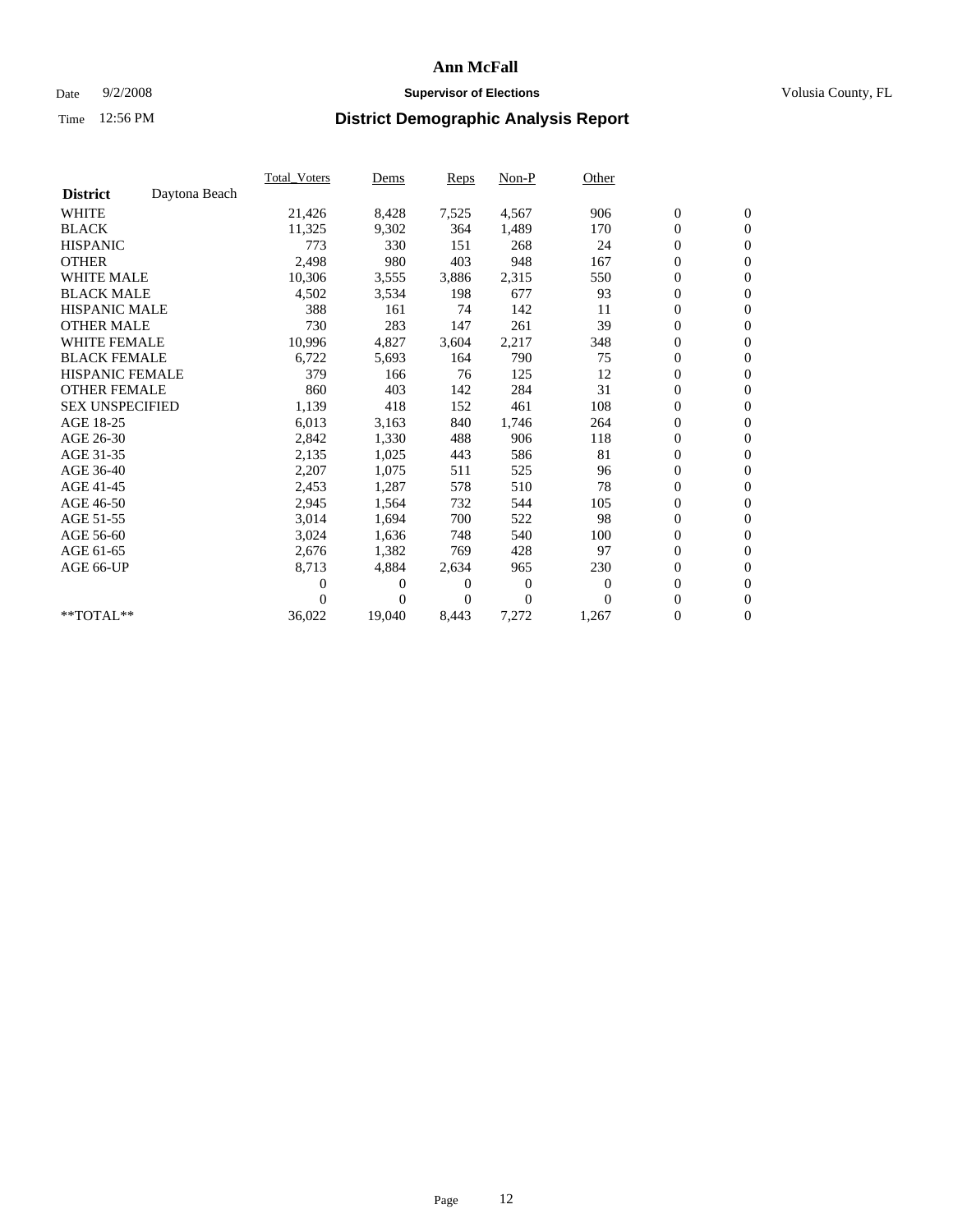## Date 9/2/2008 **Supervisor of Elections Supervisor of Elections** Volusia County, FL

|                        |                      | <b>Total_Voters</b> | Dems           | Reps           | $Non-P$        | Other        |                  |              |  |
|------------------------|----------------------|---------------------|----------------|----------------|----------------|--------------|------------------|--------------|--|
| <b>District</b>        | Daytona Beach Shores |                     |                |                |                |              |                  |              |  |
| <b>WHITE</b>           |                      | 3,130               | 956            | 1,442          | 615            | 117          | $\boldsymbol{0}$ | $\mathbf{0}$ |  |
| <b>BLACK</b>           |                      | 26                  | 15             | 7              | 4              | $\Omega$     | $\overline{0}$   | $\Omega$     |  |
| <b>HISPANIC</b>        |                      | 41                  | 17             | 13             | 9              | 2            | 0                | $\Omega$     |  |
| <b>OTHER</b>           |                      | 145                 | 46             | 46             | 45             | 8            | 0                | $\Omega$     |  |
| <b>WHITE MALE</b>      |                      | 1,461               | 410            | 674            | 318            | 59           | 0                | 0            |  |
| <b>BLACK MALE</b>      |                      | 14                  |                | 4              | 3              | $\mathbf{0}$ | 0                | $\Omega$     |  |
| HISPANIC MALE          |                      | 20                  | 7              | 9              | $\overline{c}$ | 2            | 0                | $\Omega$     |  |
| <b>OTHER MALE</b>      |                      | 53                  | 21             | 17             | 14             |              | 0                | 0            |  |
| <b>WHITE FEMALE</b>    |                      | 1,640               | 534            | 756            | 293            | 57           | 0                | $\Omega$     |  |
| <b>BLACK FEMALE</b>    |                      | 12                  | 8              | 3              |                | $\mathbf{0}$ | $\overline{0}$   | $\Omega$     |  |
| <b>HISPANIC FEMALE</b> |                      | 20                  | 10             | 3              | 7              | 0            | 0                | 0            |  |
| <b>OTHER FEMALE</b>    |                      | 67                  | 19             | 23             | 21             | 4            | 0                | 0            |  |
| <b>SEX UNSPECIFIED</b> |                      | 55                  | 18             | 19             | 14             | 4            | 0                | $\Omega$     |  |
| AGE 18-25              |                      | 109                 | 34             | 34             | 36             | 5            | 0                | $\Omega$     |  |
| AGE 26-30              |                      | 63                  | 22             | 14             | 22             | 5            | 0                | 0            |  |
| AGE 31-35              |                      | 59                  | 22             | 18             | 15             | 4            | 0                | $\Omega$     |  |
| AGE 36-40              |                      | 81                  | 26             | 22             | 28             | 5            | 0                | 0            |  |
| AGE 41-45              |                      | 105                 | 29             | 37             | 35             | 4            | 0                | $\Omega$     |  |
| AGE 46-50              |                      | 171                 | 45             | 71             | 51             | 4            | 0                | $\Omega$     |  |
| AGE 51-55              |                      | 199                 | 55             | 94             | 40             | 10           | 0                | 0            |  |
| AGE 56-60              |                      | 323                 | 82             | 153            | 69             | 19           | 0                | $\Omega$     |  |
| AGE 61-65              |                      | 394                 | 119            | 179            | 77             | 19           | $\overline{0}$   | 0            |  |
| AGE 66-UP              |                      | 1,838               | 600            | 886            | 300            | 52           | 0                | 0            |  |
|                        |                      | 0                   | $\overline{0}$ | 0              | $\overline{0}$ | $\Omega$     | 0                | $\Omega$     |  |
|                        |                      | 0                   | $\overline{0}$ | $\overline{0}$ | $\overline{0}$ | $\Omega$     |                  | 0            |  |
| **TOTAL**              |                      | 3,342               | 1,034          | 1,508          | 673            | 127          | 0                | 0            |  |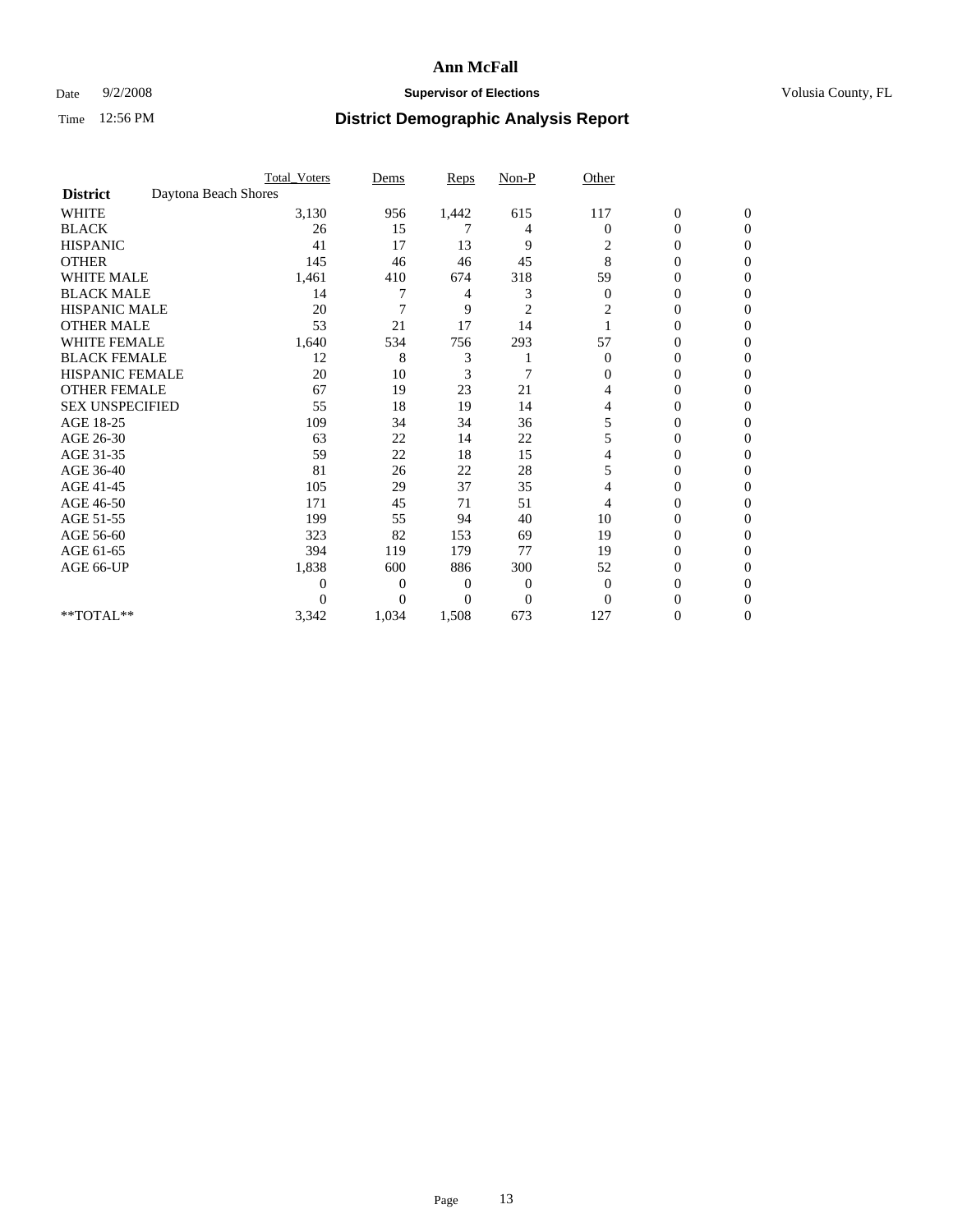## Date 9/2/2008 **Supervisor of Elections Supervisor of Elections** Volusia County, FL

|                        |        | <b>Total_Voters</b> | Dems           | Reps  | Non-P          | Other    |                  |                  |  |
|------------------------|--------|---------------------|----------------|-------|----------------|----------|------------------|------------------|--|
| <b>District</b>        | DeBary |                     |                |       |                |          |                  |                  |  |
| <b>WHITE</b>           |        | 11,357              | 3,412          | 5,280 | 2,166          | 499      | $\boldsymbol{0}$ | $\boldsymbol{0}$ |  |
| <b>BLACK</b>           |        | 359                 | 264            | 30    | 53             | 12       | 0                | $\mathbf{0}$     |  |
| <b>HISPANIC</b>        |        | 661                 | 264            | 179   | 198            | 20       | $\overline{0}$   | $\mathbf{0}$     |  |
| <b>OTHER</b>           |        | 586                 | 155            | 177   | 209            | 45       | 0                | $\mathbf{0}$     |  |
| <b>WHITE MALE</b>      |        | 5,310               | 1,375          | 2,607 | 1,066          | 262      | 0                | $\mathbf{0}$     |  |
| <b>BLACK MALE</b>      |        | 171                 | 119            | 13    | 33             | 6        | $\overline{0}$   | $\mathbf{0}$     |  |
| <b>HISPANIC MALE</b>   |        | 316                 | 112            | 92    | 101            | 11       | 0                | $\mathbf{0}$     |  |
| <b>OTHER MALE</b>      |        | 193                 | 52             | 58    | 75             | 8        | 0                | $\mathbf{0}$     |  |
| <b>WHITE FEMALE</b>    |        | 5,982               | 2,022          | 2,638 | 1,087          | 235      | $\boldsymbol{0}$ | $\mathbf{0}$     |  |
| <b>BLACK FEMALE</b>    |        | 183                 | 140            | 17    | 20             | 6        | 0                | $\mathbf{0}$     |  |
| <b>HISPANIC FEMALE</b> |        | 341                 | 150            | 87    | 95             | 9        | $\boldsymbol{0}$ | $\mathbf{0}$     |  |
| <b>OTHER FEMALE</b>    |        | 238                 | 73             | 76    | 74             | 15       | $\overline{0}$   | $\mathbf{0}$     |  |
| <b>SEX UNSPECIFIED</b> |        | 229                 | 52             | 78    | 75             | 24       | 0                | $\Omega$         |  |
| AGE 18-25              |        | 998                 | 241            | 332   | 352            | 73       | $\boldsymbol{0}$ | $\mathbf{0}$     |  |
| AGE 26-30              |        | 651                 | 162            | 231   | 229            | 29       | $\overline{0}$   | $\Omega$         |  |
| AGE 31-35              |        | 702                 | 196            | 263   | 203            | 40       | 0                | $\mathbf{0}$     |  |
| AGE 36-40              |        | 952                 | 237            | 405   | 265            | 45       | 0                | $\mathbf{0}$     |  |
| AGE 41-45              |        | 1,115               | 305            | 514   | 246            | 50       | $\boldsymbol{0}$ | $\mathbf{0}$     |  |
| AGE 46-50              |        | 1,224               | 360            | 590   | 226            | 48       | 0                | $\Omega$         |  |
| AGE 51-55              |        | 1,317               | 446            | 586   | 237            | 48       | $\boldsymbol{0}$ | $\mathbf{0}$     |  |
| AGE 56-60              |        | 1,294               | 449            | 590   | 214            | 41       | $\overline{0}$   | $\mathbf{0}$     |  |
| AGE 61-65              |        | 1,251               | 420            | 591   | 183            | 57       | 0                | $\mathbf{0}$     |  |
| AGE 66-UP              |        | 3,459               | 1,279          | 1,564 | 471            | 145      | $\boldsymbol{0}$ | $\mathbf{0}$     |  |
|                        |        | 0                   | $\overline{0}$ | 0     | $\overline{0}$ | $\theta$ | $\overline{0}$   | $\mathbf{0}$     |  |
|                        |        | 0                   | $\Omega$       | 0     | $\theta$       | $\theta$ | 0                | $\mathbf{0}$     |  |
| **TOTAL**              |        | 12,963              | 4,095          | 5,666 | 2,626          | 576      | 0                | $\boldsymbol{0}$ |  |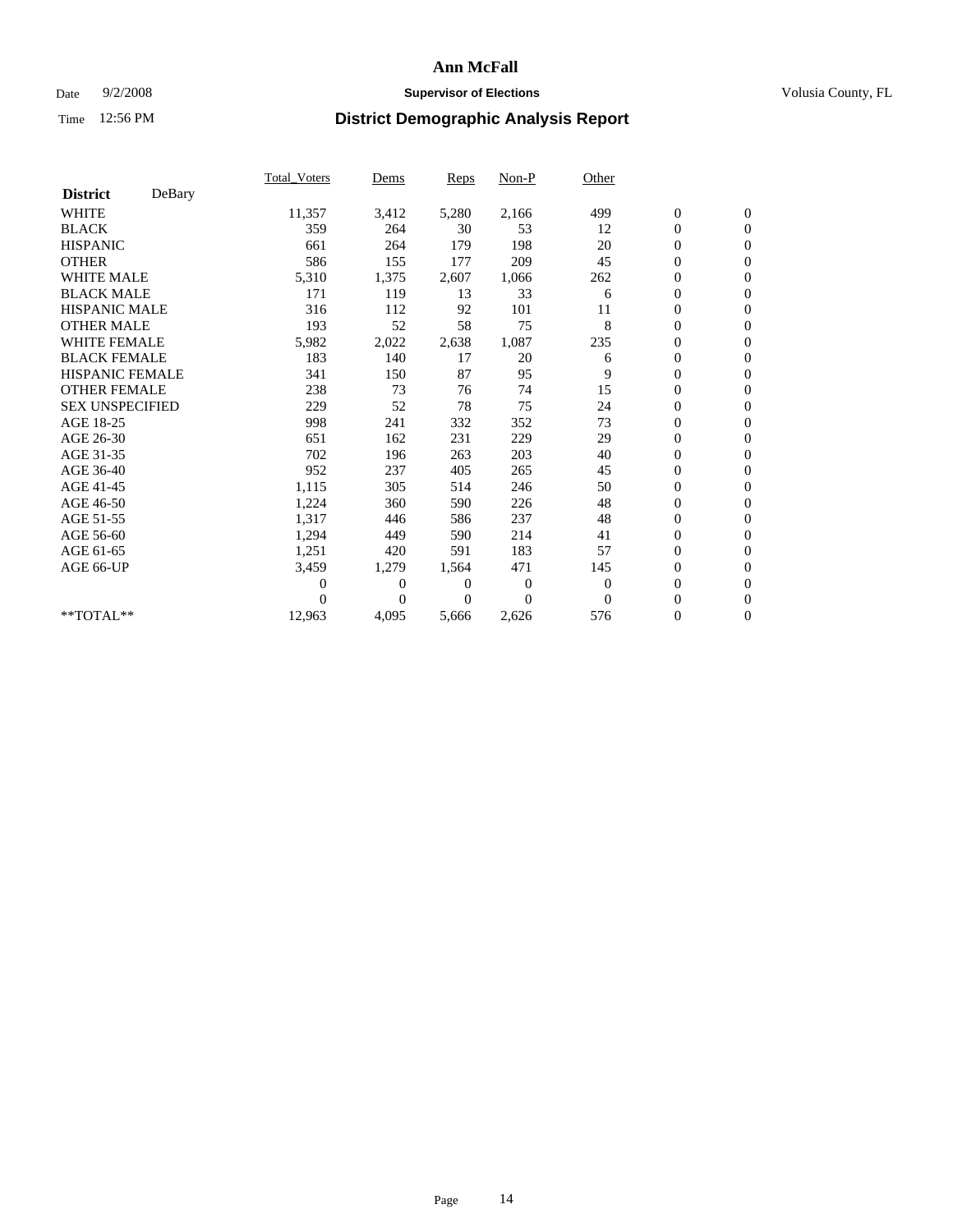## Date 9/2/2008 **Supervisor of Elections Supervisor of Elections** Volusia County, FL

|                        |        | <b>Total Voters</b> | Dems           | <b>Reps</b>    | Non-P    | Other    |                  |                  |  |
|------------------------|--------|---------------------|----------------|----------------|----------|----------|------------------|------------------|--|
| <b>District</b>        | DeLand |                     |                |                |          |          |                  |                  |  |
| <b>WHITE</b>           |        | 10,860              | 3,960          | 4,500          | 1,856    | 544      | $\boldsymbol{0}$ | $\boldsymbol{0}$ |  |
| <b>BLACK</b>           |        | 2,123               | 1,724          | 89             | 272      | 38       | $\boldsymbol{0}$ | $\mathbf{0}$     |  |
| <b>HISPANIC</b>        |        | 642                 | 272            | 127            | 210      | 33       | $\overline{0}$   | $\mathbf{0}$     |  |
| <b>OTHER</b>           |        | 704                 | 243            | 172            | 237      | 52       | 0                | $\mathbf{0}$     |  |
| WHITE MALE             |        | 4,683               | 1,507          | 2,026          | 871      | 279      | $\boldsymbol{0}$ | $\mathbf{0}$     |  |
| <b>BLACK MALE</b>      |        | 805                 | 613            | 42             | 123      | 27       | $\overline{0}$   | $\mathbf{0}$     |  |
| <b>HISPANIC MALE</b>   |        | 271                 | 114            | 53             | 89       | 15       | 0                | $\mathbf{0}$     |  |
| <b>OTHER MALE</b>      |        | 205                 | 72             | 70             | 50       | 13       | 0                | $\mathbf{0}$     |  |
| <b>WHITE FEMALE</b>    |        | 6,133               | 2,440          | 2,460          | 973      | 260      | $\boldsymbol{0}$ | $\mathbf{0}$     |  |
| <b>BLACK FEMALE</b>    |        | 1,298               | 1,096          | 46             | 146      | 10       | 0                | $\mathbf{0}$     |  |
| <b>HISPANIC FEMALE</b> |        | 367                 | 158            | 73             | 119      | 17       | $\boldsymbol{0}$ | $\mathbf{0}$     |  |
| <b>OTHER FEMALE</b>    |        | 264                 | 110            | 55             | 83       | 16       | $\overline{0}$   | $\mathbf{0}$     |  |
| <b>SEX UNSPECIFIED</b> |        | 303                 | 89             | 63             | 121      | 30       | 0                | $\mathbf{0}$     |  |
| AGE 18-25              |        | 1,494               | 590            | 336            | 473      | 95       | $\boldsymbol{0}$ | $\mathbf{0}$     |  |
| AGE 26-30              |        | 981                 | 364            | 279            | 281      | 57       | $\boldsymbol{0}$ | $\mathbf{0}$     |  |
| AGE 31-35              |        | 991                 | 381            | 300            | 247      | 63       | $\boldsymbol{0}$ | $\mathbf{0}$     |  |
| AGE 36-40              |        | 1,069               | 426            | 376            | 225      | 42       | 0                | $\mathbf{0}$     |  |
| AGE 41-45              |        | 1,098               | 417            | 409            | 211      | 61       | $\boldsymbol{0}$ | $\mathbf{0}$     |  |
| AGE 46-50              |        | 1,145               | 502            | 392            | 206      | 45       | 0                | $\mathbf{0}$     |  |
| AGE 51-55              |        | 1,111               | 557            | 350            | 159      | 45       | $\boldsymbol{0}$ | $\mathbf{0}$     |  |
| AGE 56-60              |        | 1,124               | 540            | 376            | 162      | 46       | 0                | $\mathbf{0}$     |  |
| AGE 61-65              |        | 1,079               | 494            | 393            | 145      | 47       | 0                | $\mathbf{0}$     |  |
| AGE 66-UP              |        | 4,237               | 1,928          | 1,677          | 466      | 166      | $\boldsymbol{0}$ | $\mathbf{0}$     |  |
|                        |        | 0                   | $\mathbf{0}$   | 0              | $\theta$ | $\theta$ | $\overline{0}$   | $\mathbf{0}$     |  |
|                        |        | 0                   | $\overline{0}$ | $\overline{0}$ | $\theta$ | $\theta$ | 0                | $\mathbf{0}$     |  |
| **TOTAL**              |        | 14,329              | 6,199          | 4,888          | 2,575    | 667      | 0                | $\boldsymbol{0}$ |  |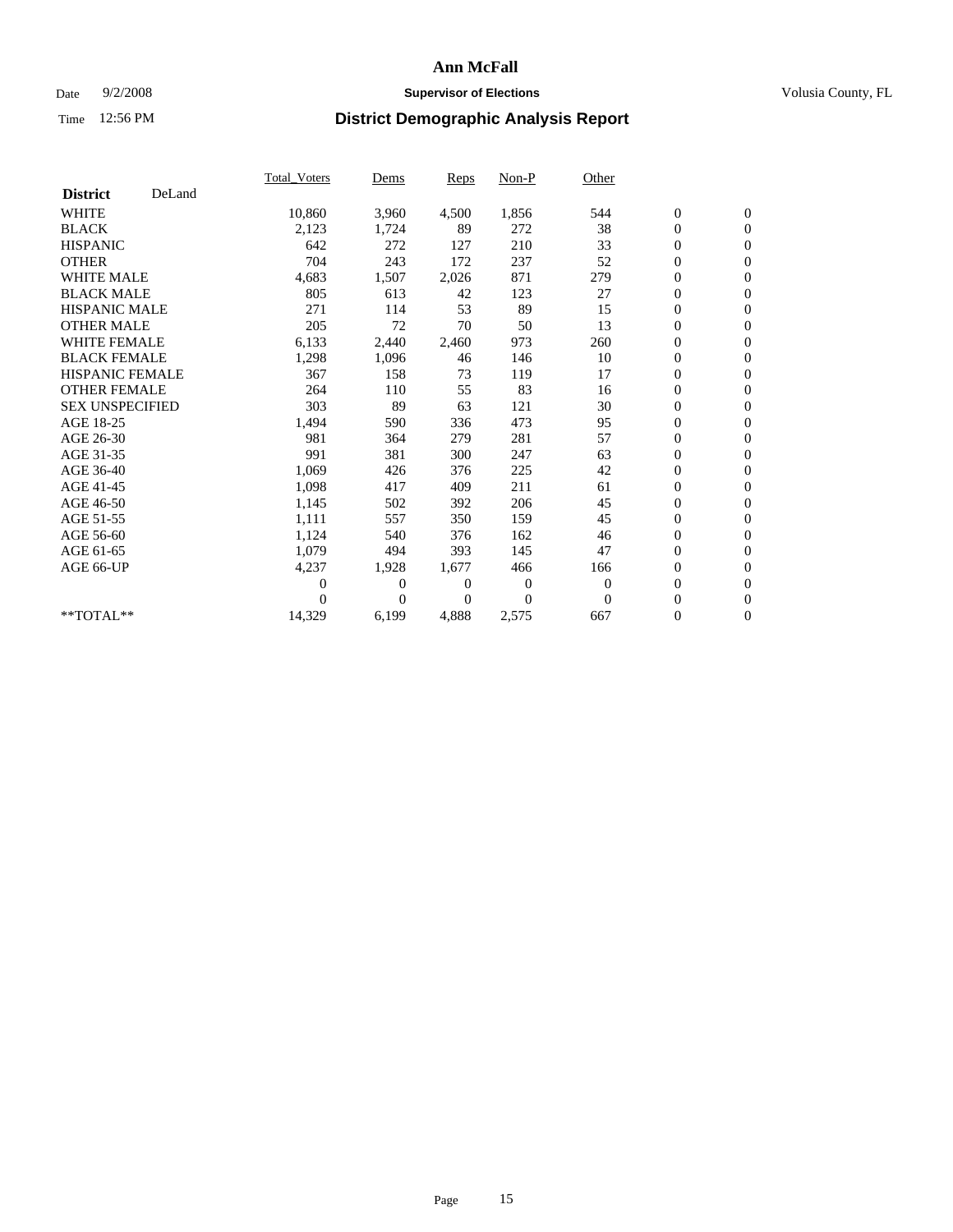## Date 9/2/2008 **Supervisor of Elections Supervisor of Elections** Volusia County, FL

|                        |         | <b>Total Voters</b> | Dems   | Reps   | $Non-P$          | Other          |                  |                  |  |
|------------------------|---------|---------------------|--------|--------|------------------|----------------|------------------|------------------|--|
| <b>District</b>        | Deltona |                     |        |        |                  |                |                  |                  |  |
| <b>WHITE</b>           |         | 33,127              | 11,431 | 12,905 | 7,148            | 1,643          | $\boldsymbol{0}$ | $\boldsymbol{0}$ |  |
| <b>BLACK</b>           |         | 4,096               | 3,078  | 240    | 661              | 117            | $\overline{0}$   | $\mathbf{0}$     |  |
| <b>HISPANIC</b>        |         | 10,717              | 5,226  | 1,890  | 3,307            | 294            | $\overline{0}$   | $\mathbf{0}$     |  |
| <b>OTHER</b>           |         | 2,767               | 809    | 532    | 1,174            | 252            | 0                | $\overline{0}$   |  |
| <b>WHITE MALE</b>      |         | 15,383              | 4,767  | 6,339  | 3,406            | 871            | $\boldsymbol{0}$ | $\mathbf{0}$     |  |
| <b>BLACK MALE</b>      |         | 1,813               | 1,273  | 134    | 334              | 72             | $\boldsymbol{0}$ | $\mathbf{0}$     |  |
| <b>HISPANIC MALE</b>   |         | 5,017               | 2,349  | 953    | 1,553            | 162            | $\boldsymbol{0}$ | $\overline{0}$   |  |
| <b>OTHER MALE</b>      |         | 894                 | 292    | 214    | 350              | 38             | $\boldsymbol{0}$ | $\mathbf{0}$     |  |
| <b>WHITE FEMALE</b>    |         | 17,569              | 6,604  | 6,498  | 3,700            | 767            | $\overline{0}$   | $\overline{0}$   |  |
| <b>BLACK FEMALE</b>    |         | 2,241               | 1,770  | 106    | 320              | 45             | $\boldsymbol{0}$ | $\Omega$         |  |
| <b>HISPANIC FEMALE</b> |         | 5,623               | 2,840  | 928    | 1,724            | 131            | $\boldsymbol{0}$ | $\mathbf{0}$     |  |
| <b>OTHER FEMALE</b>    |         | 1,053               | 371    | 213    | 415              | 54             | $\boldsymbol{0}$ | $\overline{0}$   |  |
| <b>SEX UNSPECIFIED</b> |         | 1,114               | 278    | 182    | 488              | 166            | $\boldsymbol{0}$ | $\overline{0}$   |  |
| AGE 18-25              |         | 6,150               | 2,055  | 1,281  | 2,337            | 477            | $\boldsymbol{0}$ | $\mathbf{0}$     |  |
| AGE 26-30              |         | 4,086               | 1,418  | 1,001  | 1,419            | 248            | $\boldsymbol{0}$ | $\overline{0}$   |  |
| AGE 31-35              |         | 4,312               | 1,554  | 1,205  | 1,320            | 233            | $\boldsymbol{0}$ | $\mathbf{0}$     |  |
| AGE 36-40              |         | 4,504               | 1,591  | 1,474  | 1,215            | 224            | $\boldsymbol{0}$ | $\mathbf{0}$     |  |
| AGE 41-45              |         | 5,111               | 1,953  | 1,677  | 1,276            | 205            | $\boldsymbol{0}$ | $\overline{0}$   |  |
| AGE 46-50              |         | 5,376               | 2,087  | 1,898  | 1,186            | 205            | $\boldsymbol{0}$ | $\Omega$         |  |
| AGE 51-55              |         | 4,755               | 1,992  | 1,594  | 971              | 198            | $\boldsymbol{0}$ | $\mathbf{0}$     |  |
| AGE 56-60              |         | 4,105               | 1,819  | 1,334  | 801              | 151            | $\overline{0}$   | $\overline{0}$   |  |
| AGE 61-65              |         | 3,268               | 1,486  | 1,096  | 580              | 106            | $\boldsymbol{0}$ | $\mathbf{0}$     |  |
| AGE 66-UP              |         | 9,039               | 4,588  | 3,007  | 1,185            | 259            | $\overline{0}$   | $\mathbf{0}$     |  |
|                        |         | 0                   | $_{0}$ | 0      | $\boldsymbol{0}$ | $\overline{0}$ | $\boldsymbol{0}$ | $\overline{0}$   |  |
|                        |         | 0                   | 0      | 0      | $\theta$         | $\Omega$       | 0                | $\overline{0}$   |  |
| $*$ TOTAL $**$         |         | 50,707              | 20,544 | 15,567 | 12,290           | 2,306          | $\overline{0}$   | $\boldsymbol{0}$ |  |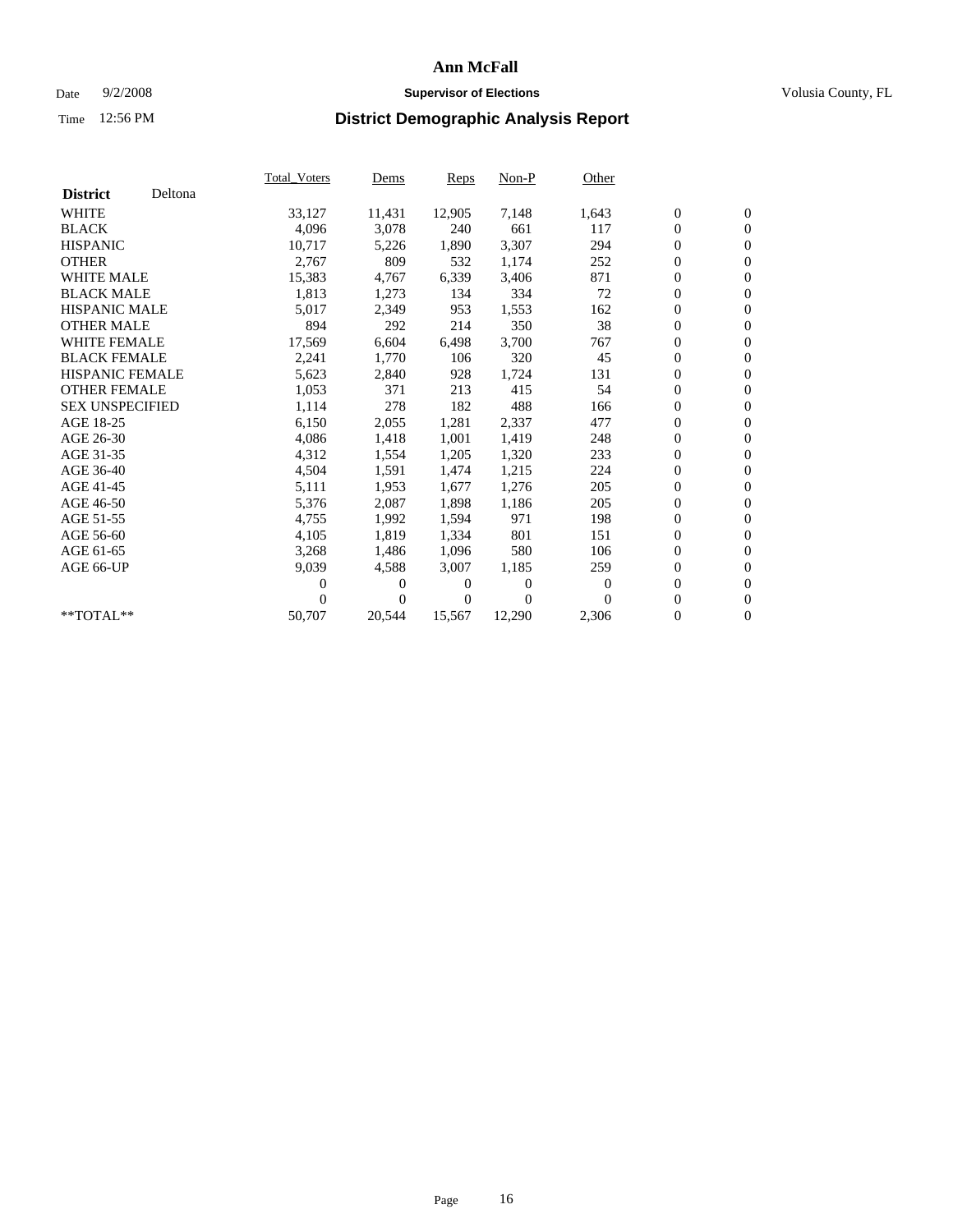## Date 9/2/2008 **Supervisor of Elections Supervisor of Elections** Volusia County, FL

|                        |           | <b>Total_Voters</b> | Dems     | Reps  | $Non-P$        | Other                   |                  |                  |  |
|------------------------|-----------|---------------------|----------|-------|----------------|-------------------------|------------------|------------------|--|
| <b>District</b>        | Edgewater |                     |          |       |                |                         |                  |                  |  |
| <b>WHITE</b>           |           | 13,201              | 5,147    | 4,442 | 3,188          | 424                     | $\boldsymbol{0}$ | $\boldsymbol{0}$ |  |
| <b>BLACK</b>           |           | 228                 | 169      | 10    | 42             |                         | 0                | $\mathbf{0}$     |  |
| <b>HISPANIC</b>        |           | 155                 | 55       | 37    | 57             | 6                       | $\mathbf{0}$     | $\mathbf{0}$     |  |
| <b>OTHER</b>           |           | 420                 | 123      | 77    | 194            | 26                      | 0                | $\Omega$         |  |
| <b>WHITE MALE</b>      |           | 5,963               | 2,075    | 2,173 | 1,503          | 212                     | 0                | $\mathbf{0}$     |  |
| <b>BLACK MALE</b>      |           | 116                 | 83       | 4     | 25             | 4                       | $\overline{0}$   | $\mathbf{0}$     |  |
| <b>HISPANIC MALE</b>   |           | 66                  | 20       | 15    | 27             | 4                       | 0                | $\mathbf{0}$     |  |
| <b>OTHER MALE</b>      |           | 131                 | 48       | 33    | 45             | 5                       | 0                | $\mathbf{0}$     |  |
| <b>WHITE FEMALE</b>    |           | 7,149               | 3,042    | 2,238 | 1,659          | 210                     | 0                | $\mathbf{0}$     |  |
| <b>BLACK FEMALE</b>    |           | 109                 | 84       | 6     | 17             | 2                       | 0                | $\mathbf{0}$     |  |
| <b>HISPANIC FEMALE</b> |           | 86                  | 34       | 22    | 28             | $\overline{\mathbf{c}}$ | 0                | $\mathbf{0}$     |  |
| <b>OTHER FEMALE</b>    |           | 161                 | 50       | 34    | 68             | 9                       | 0                | $\Omega$         |  |
| <b>SEX UNSPECIFIED</b> |           | 223                 | 58       | 41    | 109            | 15                      | 0                | $\mathbf{0}$     |  |
| AGE 18-25              |           | 1,301               | 400      | 276   | 541            | 84                      | 0                | $\mathbf{0}$     |  |
| AGE 26-30              |           | 839                 | 272      | 210   | 330            | 27                      | $\overline{0}$   | $\mathbf{0}$     |  |
| AGE 31-35              |           | 880                 | 262      | 248   | 329            | 41                      | 0                | $\mathbf{0}$     |  |
| AGE 36-40              |           | 983                 | 319      | 331   | 311            | 22                      | 0                | $\mathbf{0}$     |  |
| AGE 41-45              |           | 1,056               | 380      | 361   | 279            | 36                      | 0                | $\mathbf{0}$     |  |
| AGE 46-50              |           | 1,362               | 496      | 491   | 336            | 39                      | $\boldsymbol{0}$ | $\mathbf{0}$     |  |
| AGE 51-55              |           | 1,369               | 558      | 467   | 312            | 32                      | 0                | $\mathbf{0}$     |  |
| AGE 56-60              |           | 1,279               | 565      | 401   | 273            | 40                      | 0                | $\Omega$         |  |
| AGE 61-65              |           | 1,189               | 489      | 421   | 241            | 38                      | 0                | $\mathbf{0}$     |  |
| AGE 66-UP              |           | 3,746               | 1,753    | 1,360 | 529            | 104                     | 0                | $\mathbf{0}$     |  |
|                        |           | 0                   | 0        | 0     | $\overline{0}$ | $\theta$                | 0                | $\mathbf{0}$     |  |
|                        |           | 0                   | $\Omega$ | 0     | $\Omega$       | $\Omega$                | $\overline{0}$   | $\mathbf{0}$     |  |
| **TOTAL**              |           | 14,004              | 5,494    | 4,566 | 3,481          | 463                     | 0                | $\overline{0}$   |  |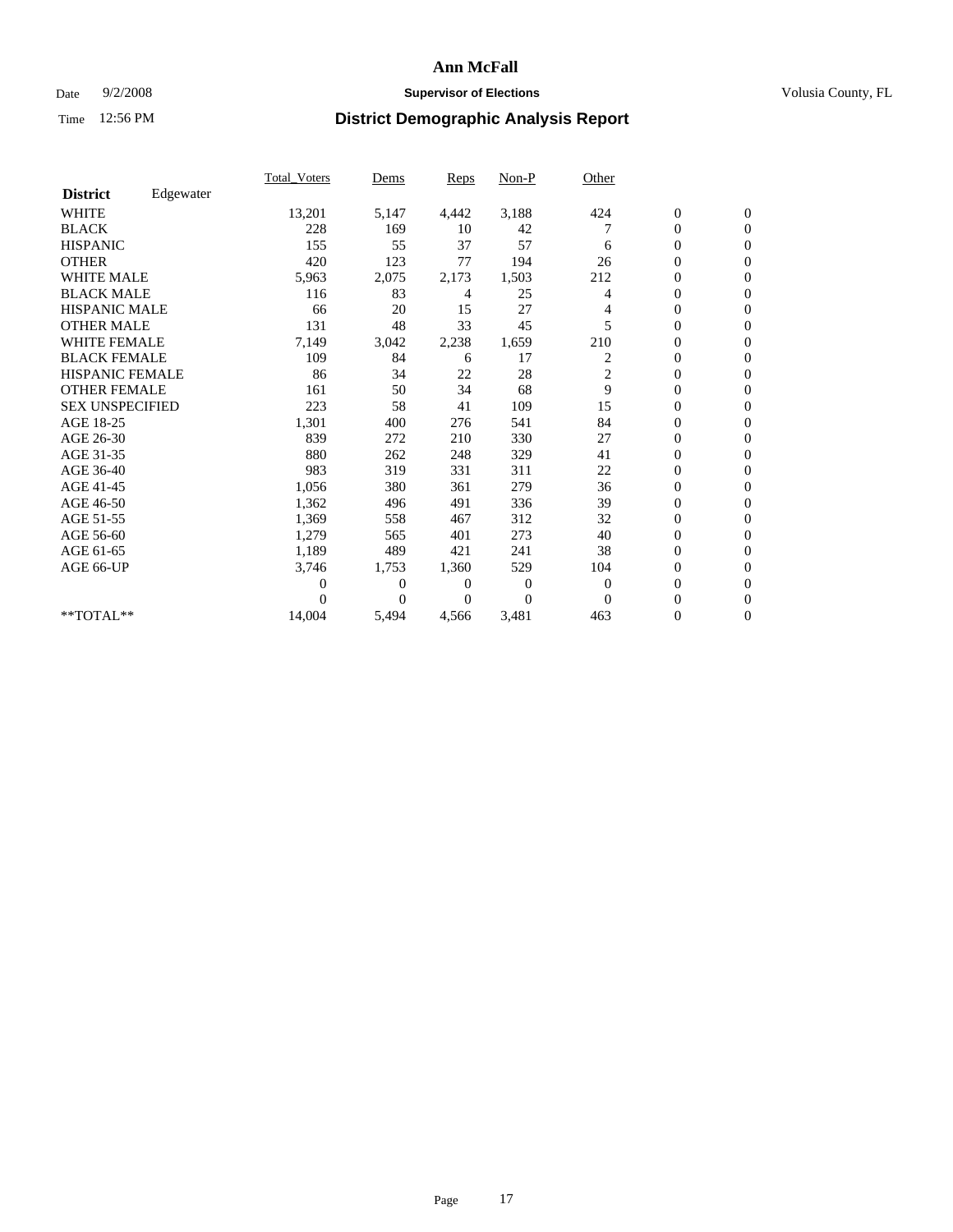## Date 9/2/2008 **Supervisor of Elections Supervisor of Elections** Volusia County, FL

|                        |                   | <b>Total_Voters</b> | Dems         | Reps           | Non-P          | Other          |                  |                |  |
|------------------------|-------------------|---------------------|--------------|----------------|----------------|----------------|------------------|----------------|--|
| <b>District</b>        | <b>Holly Hill</b> |                     |              |                |                |                |                  |                |  |
| <b>WHITE</b>           |                   | 5,703               | 2,471        | 1,697          | 1,282          | 253            | $\boldsymbol{0}$ | $\mathbf{0}$   |  |
| <b>BLACK</b>           |                   | 621                 | 493          | 29             | 87             | 12             | 0                | $\mathbf{0}$   |  |
| <b>HISPANIC</b>        |                   | 119                 | 60           | 21             | 34             | $\overline{4}$ | $\mathbf{0}$     | $\mathbf{0}$   |  |
| <b>OTHER</b>           |                   | 312                 | 105          | 55             | 125            | 27             | 0                | $\mathbf{0}$   |  |
| <b>WHITE MALE</b>      |                   | 2,514               | 978          | 819            | 601            | 116            | 0                | $\mathbf{0}$   |  |
| <b>BLACK MALE</b>      |                   | 229                 | 166          | 14             | 41             | 8              | $\boldsymbol{0}$ | $\mathbf{0}$   |  |
| HISPANIC MALE          |                   | 53                  | 25           | 13             | 13             | $\overline{c}$ | 0                | $\mathbf{0}$   |  |
| <b>OTHER MALE</b>      |                   | 87                  | 26           | 20             | 32             | 9              | 0                | $\mathbf{0}$   |  |
| <b>WHITE FEMALE</b>    |                   | 3,157               | 1,476        | 873            | 675            | 133            | 0                | $\mathbf{0}$   |  |
| <b>BLACK FEMALE</b>    |                   | 388                 | 325          | 15             | 44             | 4              | $\boldsymbol{0}$ | $\mathbf{0}$   |  |
| HISPANIC FEMALE        |                   | 66                  | 35           | 8              | 21             | 2              | 0                | $\mathbf{0}$   |  |
| <b>OTHER FEMALE</b>    |                   | 123                 | 45           | 27             | 47             | $\overline{4}$ | 0                | $\Omega$       |  |
| <b>SEX UNSPECIFIED</b> |                   | 138                 | 53           | 13             | 54             | 18             | 0                | $\mathbf{0}$   |  |
| AGE 18-25              |                   | 718                 | 268          | 154            | 246            | 50             | 0                | $\mathbf{0}$   |  |
| AGE 26-30              |                   | 471                 | 189          | 79             | 177            | 26             | $\overline{0}$   | $\mathbf{0}$   |  |
| AGE 31-35              |                   | 421                 | 172          | 92             | 135            | 22             | 0                | $\mathbf{0}$   |  |
| AGE 36-40              |                   | 457                 | 178          | 129            | 129            | 21             | 0                | $\mathbf{0}$   |  |
| AGE 41-45              |                   | 595                 | 246          | 154            | 166            | 29             | $\overline{0}$   | $\mathbf{0}$   |  |
| AGE 46-50              |                   | 668                 | 299          | 195            | 138            | 36             | $\overline{0}$   | $\mathbf{0}$   |  |
| AGE 51-55              |                   | 617                 | 312          | 146            | 137            | 22             | 0                | $\mathbf{0}$   |  |
| AGE 56-60              |                   | 603                 | 284          | 173            | 124            | 22             | 0                | $\Omega$       |  |
| AGE 61-65              |                   | 470                 | 241          | 123            | 84             | 22             | 0                | $\mathbf{0}$   |  |
| AGE 66-UP              |                   | 1,735               | 940          | 557            | 192            | 46             | 0                | $\mathbf{0}$   |  |
|                        |                   | $\overline{0}$      | $\mathbf{0}$ | $\overline{0}$ | $\theta$       | $\theta$       | $\overline{0}$   | $\Omega$       |  |
|                        |                   | $\Omega$            | $\theta$     | $\theta$       | $\overline{0}$ | $\Omega$       | $\overline{0}$   | $\overline{0}$ |  |
| **TOTAL**              |                   | 6,755               | 3,129        | 1,802          | 1,528          | 296            | 0                | $\overline{0}$ |  |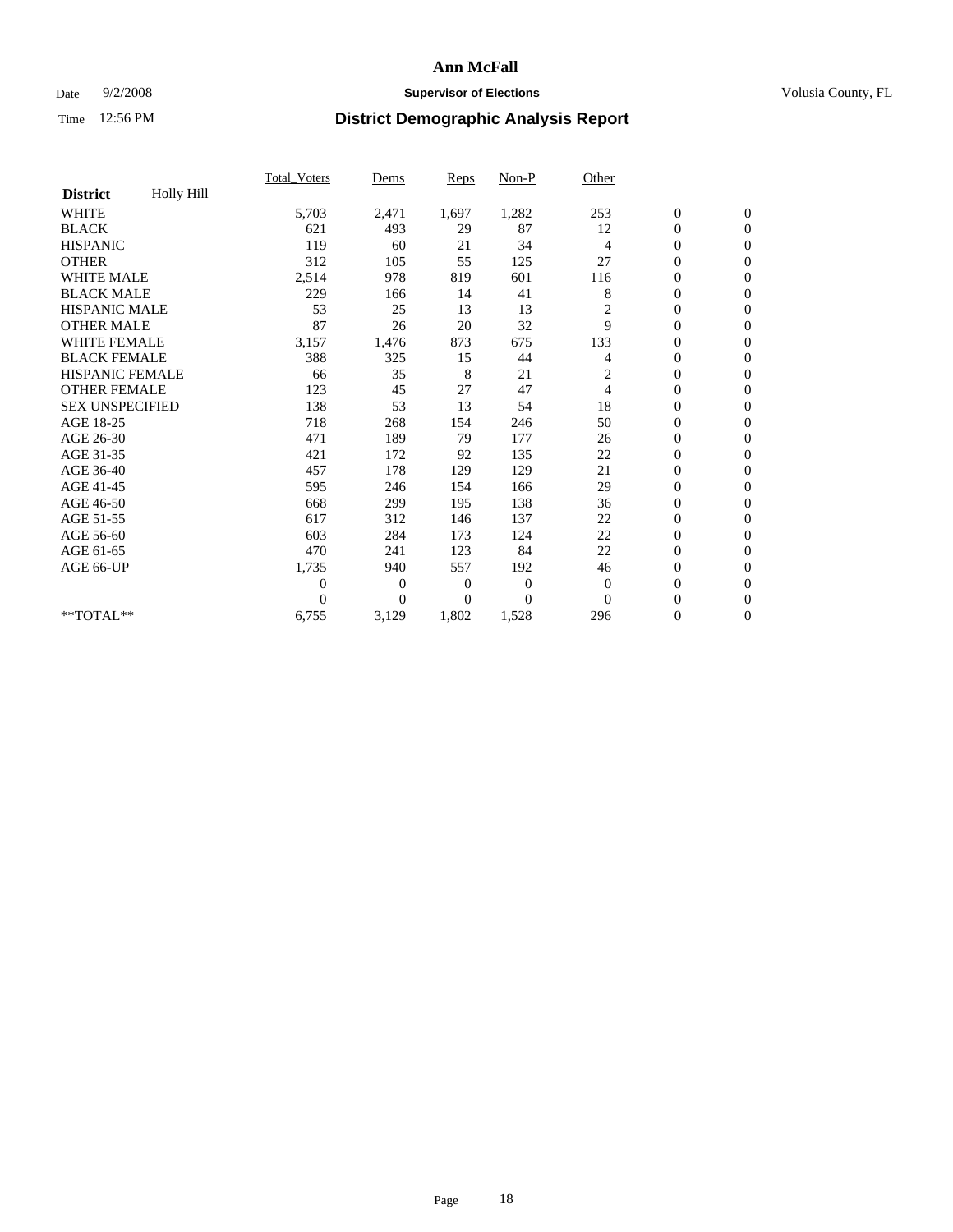## Date 9/2/2008 **Supervisor of Elections Supervisor of Elections** Volusia County, FL

|                        |            | Total Voters   | Dems           | Reps         | Non-P        | Other          |                  |                  |
|------------------------|------------|----------------|----------------|--------------|--------------|----------------|------------------|------------------|
| <b>District</b>        | Lake Helen |                |                |              |              |                |                  |                  |
| <b>WHITE</b>           |            | 1,541          | 630            | 554          | 295          | 62             | $\boldsymbol{0}$ | $\boldsymbol{0}$ |
| <b>BLACK</b>           |            | 183            | 157            | 9            | 15           | $\overline{c}$ | 0                | $\Omega$         |
| <b>HISPANIC</b>        |            | 39             | 17             | 7            | 10           | 5              | $\mathbf{0}$     | $\Omega$         |
| <b>OTHER</b>           |            | 63             | 17             | 18           | 22           | 6              | 0                | $\Omega$         |
| <b>WHITE MALE</b>      |            | 685            | 249            | 271          | 135          | 30             | $\theta$         | $\Omega$         |
| <b>BLACK MALE</b>      |            | 79             | 64             | 4            | 9            | $\overline{c}$ | $\overline{0}$   | $\Omega$         |
| <b>HISPANIC MALE</b>   |            | 16             | 7              | 5            | 2            | $\overline{c}$ | 0                | 0                |
| <b>OTHER MALE</b>      |            | 18             | 6              | 4            | 5            | 3              | $\theta$         | $\Omega$         |
| <b>WHITE FEMALE</b>    |            | 846            | 378            | 279          | 157          | 32             | $\overline{0}$   | $\Omega$         |
| <b>BLACK FEMALE</b>    |            | 104            | 93             | 5            | 6            | $\mathbf{0}$   | 0                | $\mathbf{0}$     |
| <b>HISPANIC FEMALE</b> |            | 23             | 10             | 2            | 8            | 3              | 0                | $\Omega$         |
| <b>OTHER FEMALE</b>    |            | 23             | 9              | 5            | 8            |                | 0                | $\Omega$         |
| <b>SEX UNSPECIFIED</b> |            | 32             | 5              | 13           | 12           | $\overline{c}$ | 0                | $\mathbf{0}$     |
| AGE 18-25              |            | 163            | 55             | 41           | 57           | 10             | 0                | $\Omega$         |
| AGE 26-30              |            | 99             | 44             | 18           | 31           | 6              | 0                | 0                |
| AGE 31-35              |            | 83             | 27             | 29           | 18           | 9              | $\overline{0}$   | 0                |
| AGE 36-40              |            | 125            | 52             | 27           | 37           | 9              | $\overline{0}$   | $\Omega$         |
| AGE 41-45              |            | 142            | 49             | 59           | 26           | 8              | 0                | 0                |
| AGE 46-50              |            | 215            | 88             | 80           | 40           |                | $\overline{0}$   | $\Omega$         |
| AGE 51-55              |            | 201            | 92             | 69           | 35           | 5              | 0                | $\Omega$         |
| AGE 56-60              |            | 174            | 84             | 56           | 29           | 5              | 0                | $\Omega$         |
| AGE 61-65              |            | 181            | 104            | 46           | 27           | 4              | $\overline{0}$   | $\Omega$         |
| AGE 66-UP              |            | 443            | 226            | 163          | 42           | 12             | $\overline{0}$   | $\mathbf{0}$     |
|                        |            | $\overline{0}$ | $\overline{0}$ | $\mathbf{0}$ | $\mathbf{0}$ | $\mathbf{0}$   | 0                | $\Omega$         |
|                        |            | $\theta$       | $\overline{0}$ | $\Omega$     | $\theta$     | $\Omega$       | $\theta$         | $\overline{0}$   |
| $**TOTAL**$            |            | 1,826          | 821            | 588          | 342          | 75             | 0                | $\mathbf{0}$     |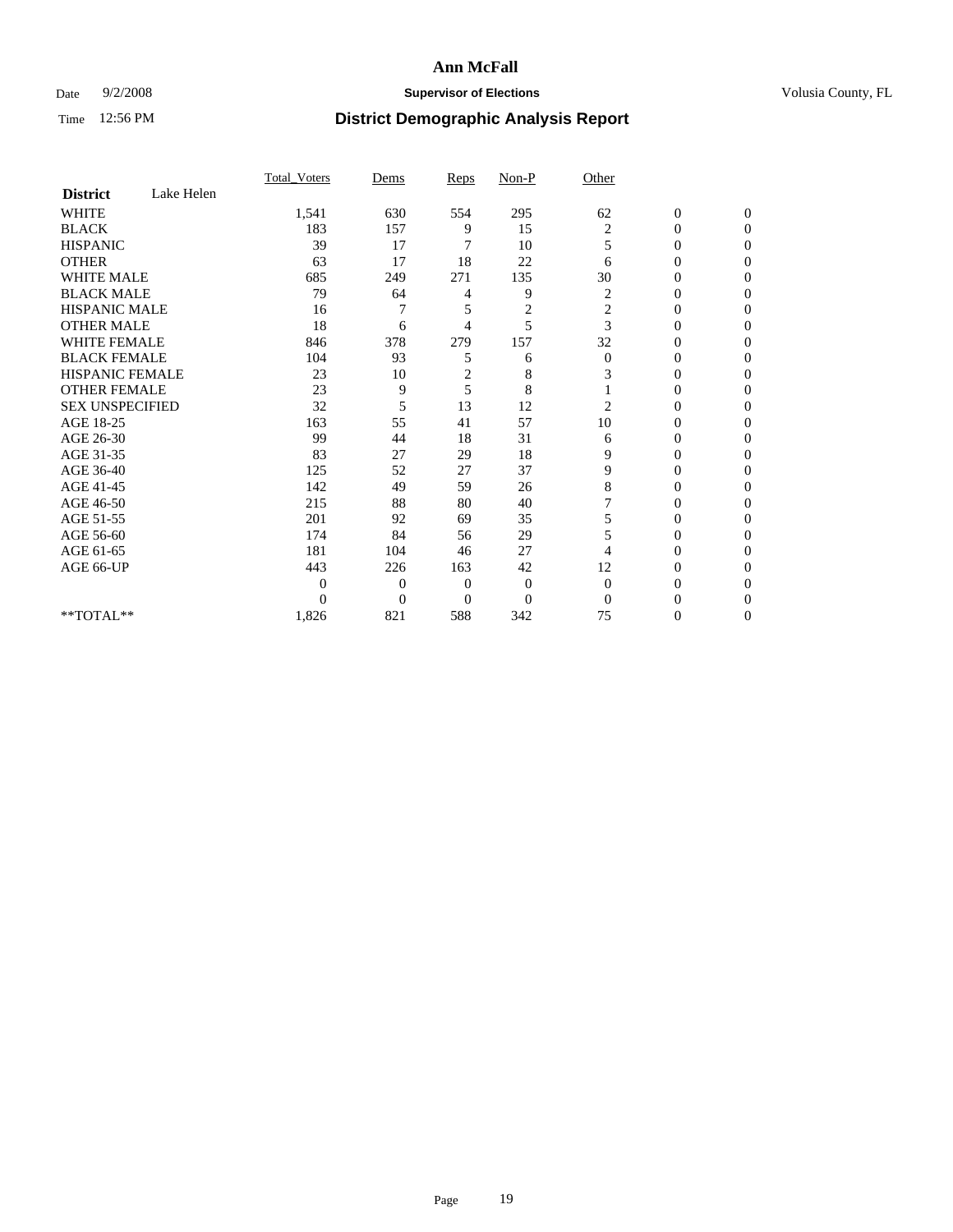## Date 9/2/2008 **Supervisor of Elections Supervisor of Elections** Volusia County, FL

|                        | Total Voters     | Dems     | <b>Reps</b> | Non-P        | Other          |                  |                  |  |
|------------------------|------------------|----------|-------------|--------------|----------------|------------------|------------------|--|
| <b>District</b>        | New Smyrna Beach |          |             |              |                |                  |                  |  |
| <b>WHITE</b>           | 14,740           | 5,258    | 6,035       | 2,979        | 468            | $\boldsymbol{0}$ | $\boldsymbol{0}$ |  |
| <b>BLACK</b>           | 707              | 577      | 24          | 94           | 12             | $\boldsymbol{0}$ | $\mathbf{0}$     |  |
| <b>HISPANIC</b>        | 146              | 50       | 39          | 53           | 4              | $\overline{0}$   | $\mathbf{0}$     |  |
| <b>OTHER</b>           | 498              | 123      | 125         | 210          | 40             | $\boldsymbol{0}$ | $\Omega$         |  |
| <b>WHITE MALE</b>      | 6,709            | 2,105    | 2,850       | 1,502        | 252            | $\overline{0}$   | $\mathbf{0}$     |  |
| <b>BLACK MALE</b>      | 295              | 218      | 10          | 57           | 10             | $\boldsymbol{0}$ | $\mathbf{0}$     |  |
| <b>HISPANIC MALE</b>   | 67               | 16       | 16          | 33           | 2              | $\boldsymbol{0}$ | $\mathbf{0}$     |  |
| <b>OTHER MALE</b>      | 156              | 39       | 49          | 64           | 4              | $\boldsymbol{0}$ | $\mathbf{0}$     |  |
| <b>WHITE FEMALE</b>    | 7,923            | 3,112    | 3,148       | 1,448        | 215            | $\overline{0}$   | $\mathbf{0}$     |  |
| <b>BLACK FEMALE</b>    | 405              | 353      | 13          | 37           | 2              | $\boldsymbol{0}$ | $\mathbf{0}$     |  |
| <b>HISPANIC FEMALE</b> | 79               | 34       | 23          | 20           | $\overline{c}$ | $\boldsymbol{0}$ | $\mathbf{0}$     |  |
| <b>OTHER FEMALE</b>    | 190              | 61       | 53          | 66           | 10             | $\mathbf{0}$     | $\mathbf{0}$     |  |
| <b>SEX UNSPECIFIED</b> | 267              | 70       | 61          | 109          | 27             | $\boldsymbol{0}$ | $\mathbf{0}$     |  |
| AGE 18-25              | 1,099            | 374      | 243         | 420          | 62             | $\overline{0}$   | $\mathbf{0}$     |  |
| AGE 26-30              | 774              | 252      | 212         | 281          | 29             | $\overline{0}$   | $\mathbf{0}$     |  |
| AGE 31-35              | 709              | 246      | 220         | 208          | 35             | $\boldsymbol{0}$ | $\mathbf{0}$     |  |
| AGE 36-40              | 787              | 254      | 255         | 236          | 42             | 0                | $\mathbf{0}$     |  |
| AGE 41-45              | 938              | 336      | 356         | 216          | 30             | $\overline{0}$   | $\mathbf{0}$     |  |
| AGE 46-50              | 1,292            | 457      | 508         | 283          | 44             | $\boldsymbol{0}$ | $\mathbf{0}$     |  |
| AGE 51-55              | 1,468            | 619      | 511         | 287          | 51             | $\boldsymbol{0}$ | $\mathbf{0}$     |  |
| AGE 56-60              | 1,555            | 598      | 600         | 323          | 34             | $\overline{0}$   | $\Omega$         |  |
| AGE 61-65              | 1,645            | 614      | 667         | 326          | 38             | $\overline{0}$   | $\mathbf{0}$     |  |
| AGE 66-UP              | 5,824            | 2,258    | 2,651       | 756          | 159            | $\boldsymbol{0}$ | $\mathbf{0}$     |  |
|                        | 0                | 0        | 0           | $\mathbf{0}$ | $\mathbf{0}$   | $\overline{0}$   | $\mathbf{0}$     |  |
|                        | $\theta$         | $\theta$ | $\Omega$    | $\Omega$     | $\Omega$       | $\boldsymbol{0}$ | $\mathbf{0}$     |  |
| **TOTAL**              | 16,091           | 6,008    | 6,223       | 3,336        | 524            | 0                | $\mathbf{0}$     |  |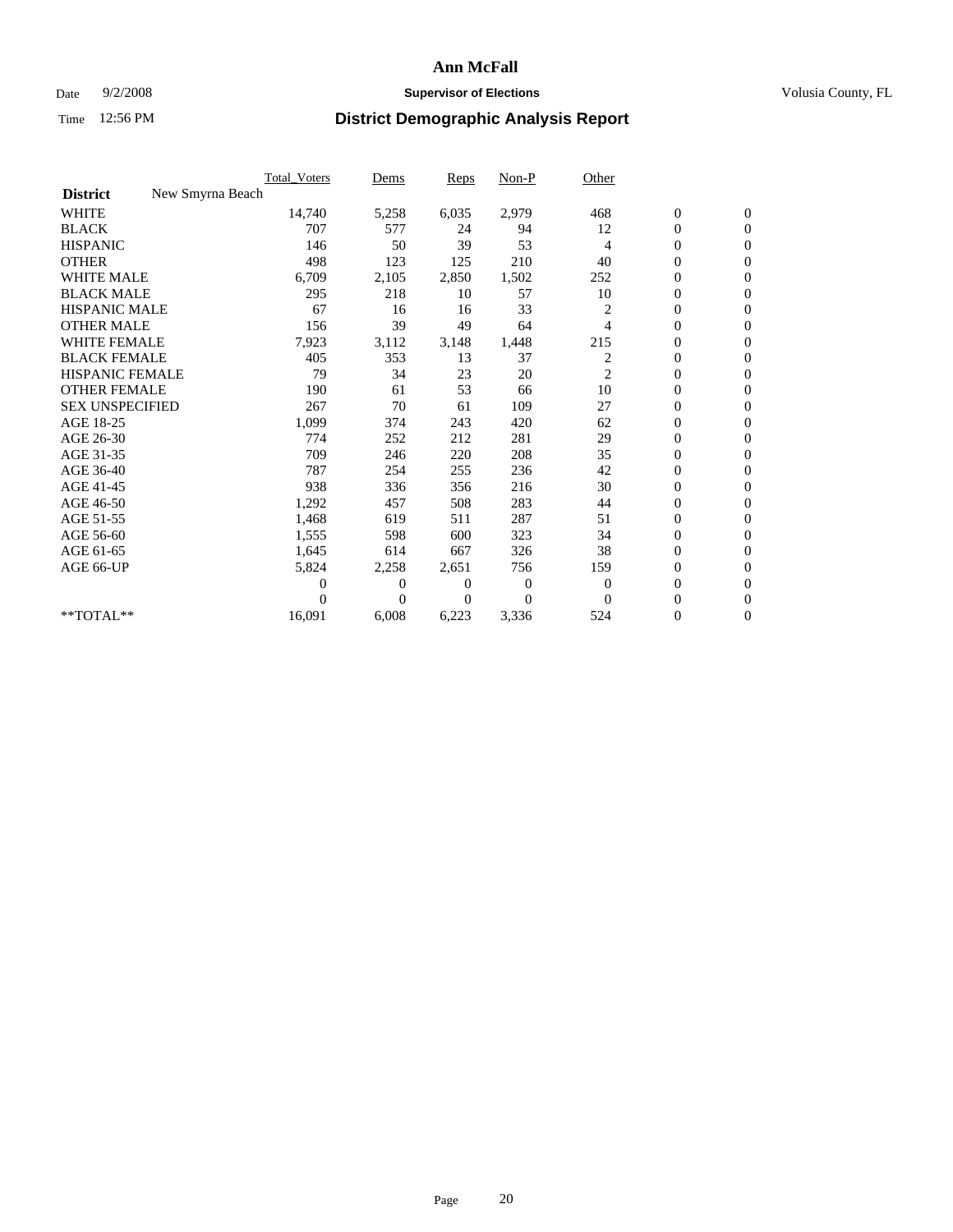## Date 9/2/2008 **Supervisor of Elections Supervisor of Elections** Volusia County, FL

|                        |          | Total Voters   | Dems           | Reps     | $Non-P$        | Other          |                  |              |  |
|------------------------|----------|----------------|----------------|----------|----------------|----------------|------------------|--------------|--|
| <b>District</b>        | Oak Hill |                |                |          |                |                |                  |              |  |
| <b>WHITE</b>           |          | 1,061          | 417            | 384      | 233            | 27             | $\boldsymbol{0}$ | $\mathbf{0}$ |  |
| <b>BLACK</b>           |          | 171            | 147            | 6        | 17             |                | $\overline{0}$   | 0            |  |
| <b>HISPANIC</b>        |          | 5              | 3              |          |                | $\Omega$       | 0                | $\Omega$     |  |
| <b>OTHER</b>           |          | 31             | 9              | 5        | 15             | 2              | 0                | 0            |  |
| <b>WHITE MALE</b>      |          | 508            | 179            | 196      | 116            | 17             | 0                | 0            |  |
| <b>BLACK MALE</b>      |          | 78             | 64             | 4        | 9              |                | 0                | 0            |  |
| <b>HISPANIC MALE</b>   |          | 3              |                |          |                | 0              | 0                | 0            |  |
| <b>OTHER MALE</b>      |          | 15             | 3              | 3        | 9              | $\Omega$       | 0                | 0            |  |
| WHITE FEMALE           |          | 544            | 237            | 182      | 115            | 10             | 0                | 0            |  |
| <b>BLACK FEMALE</b>    |          | 92             | 83             |          | 8              | $\Omega$       | 0                | 0            |  |
| HISPANIC FEMALE        |          | $\overline{2}$ | 2              | $\theta$ | $\overline{0}$ | $\theta$       | 0                | 0            |  |
| <b>OTHER FEMALE</b>    |          | 12             | 5              |          | 5              |                | 0                | $\Omega$     |  |
| <b>SEX UNSPECIFIED</b> |          | 14             | $\overline{2}$ | 8        | 3              |                | 0                | 0            |  |
| AGE 18-25              |          | 89             | 36             | 20       | 30             | 3              | 0                | 0            |  |
| AGE 26-30              |          | 67             | 29             | 21       | 15             | 2              | 0                | 0            |  |
| AGE 31-35              |          | 60             | 20             | 19       | 19             | $\overline{c}$ | 0                | 0            |  |
| AGE 36-40              |          | 77             | 39             | 21       | 15             | $\overline{c}$ | 0                | 0            |  |
| AGE 41-45              |          | 90             | 38             | 32       | 18             | $\overline{c}$ | 0                | 0            |  |
| AGE 46-50              |          | 120            | 62             | 34       | 23             |                | 0                | 0            |  |
| AGE 51-55              |          | 132            | 65             | 35       | 27             | 5              | 0                | 0            |  |
| AGE 56-60              |          | 123            | 61             | 29       | 29             | 4              | 0                | 0            |  |
| AGE 61-65              |          | 150            | 67             | 47       | 32             | 4              | 0                | 0            |  |
| AGE 66-UP              |          | 360            | 159            | 138      | 58             | 5              | 0                | 0            |  |
|                        |          | 0              | $\overline{0}$ | 0        | $\bf{0}$       | $\Omega$       | 0                | 0            |  |
|                        |          | $\Omega$       | $\overline{0}$ | $\Omega$ | $\Omega$       | $\Omega$       |                  | 0            |  |
| **TOTAL**              |          | 1,268          | 576            | 396      | 266            | 30             | 0                | $\mathbf{0}$ |  |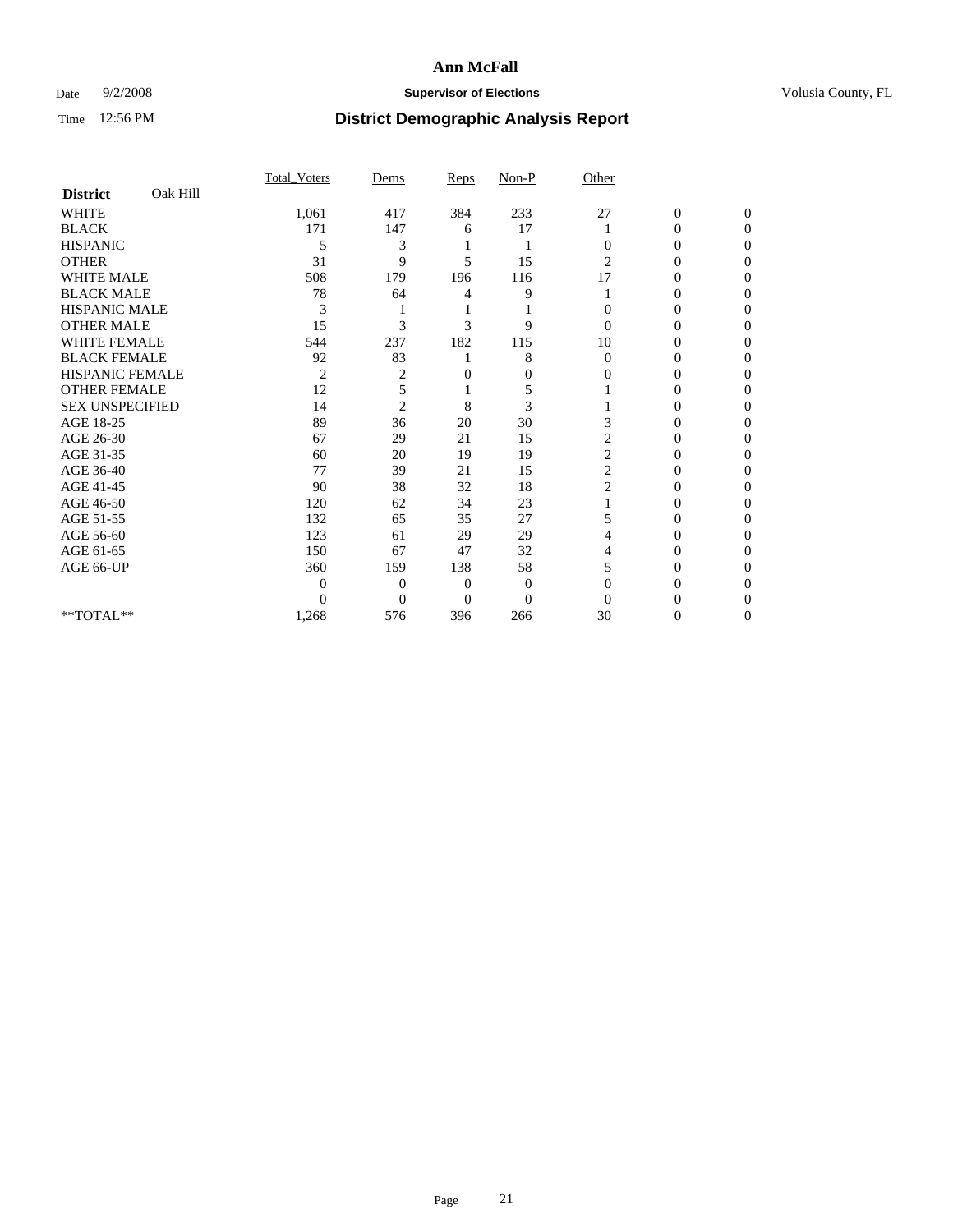## Date 9/2/2008 **Supervisor of Elections Supervisor of Elections** Volusia County, FL

|                        |             | <b>Total_Voters</b> | Dems         | Reps           | $Non-P$          | Other          |                  |                |  |
|------------------------|-------------|---------------------|--------------|----------------|------------------|----------------|------------------|----------------|--|
| <b>District</b>        | Orange City |                     |              |                |                  |                |                  |                |  |
| <b>WHITE</b>           |             | 4,789               | 1,739        | 1,986          | 849              | 215            | $\boldsymbol{0}$ | $\mathbf{0}$   |  |
| <b>BLACK</b>           |             | 254                 | 195          | 14             | 39               | 6              | 0                | $\mathbf{0}$   |  |
| <b>HISPANIC</b>        |             | 481                 | 246          | 73             | 146              | 16             | 0                | $\mathbf{0}$   |  |
| <b>OTHER</b>           |             | 251                 | 83           | 60             | 91               | 17             | 0                | $\mathbf{0}$   |  |
| <b>WHITE MALE</b>      |             | 2,052               | 657          | 886            | 393              | 116            | 0                | $\mathbf{0}$   |  |
| <b>BLACK MALE</b>      |             | 99                  | 68           | 7              | 20               | 4              | 0                | $\mathbf{0}$   |  |
| HISPANIC MALE          |             | 197                 | 99           | 37             | 55               | 6              | 0                | $\mathbf{0}$   |  |
| <b>OTHER MALE</b>      |             | 76                  | 22           | 23             | 29               | $\overline{c}$ | 0                | $\mathbf{0}$   |  |
| <b>WHITE FEMALE</b>    |             | 2,710               | 1,072        | 1,091          | 449              | 98             | 0                | $\mathbf{0}$   |  |
| <b>BLACK FEMALE</b>    |             | 153                 | 125          | 7              | 19               | $\overline{2}$ | $\boldsymbol{0}$ | $\mathbf{0}$   |  |
| HISPANIC FEMALE        |             | 284                 | 147          | 36             | 91               | 10             | 0                | $\mathbf{0}$   |  |
| <b>OTHER FEMALE</b>    |             | 99                  | 43           | 24             | 27               | 5              | 0                | $\Omega$       |  |
| <b>SEX UNSPECIFIED</b> |             | 105                 | 30           | 22             | 42               | 11             | 0                | $\mathbf{0}$   |  |
| AGE 18-25              |             | 453                 | 162          | 111            | 149              | 31             | 0                | $\mathbf{0}$   |  |
| AGE 26-30              |             | 375                 | 119          | 114            | 114              | 28             | 0                | $\mathbf{0}$   |  |
| AGE 31-35              |             | 306                 | 106          | 102            | 87               | 11             | 0                | $\mathbf{0}$   |  |
| AGE 36-40              |             | 354                 | 144          | 94             | 102              | 14             | 0                | $\mathbf{0}$   |  |
| AGE 41-45              |             | 365                 | 136          | 126            | 86               | 17             | $\overline{0}$   | $\mathbf{0}$   |  |
| AGE 46-50              |             | 410                 | 146          | 153            | 90               | 21             | 0                | $\mathbf{0}$   |  |
| AGE 51-55              |             | 437                 | 185          | 153            | 80               | 19             | 0                | $\mathbf{0}$   |  |
| AGE 56-60              |             | 420                 | 168          | 149            | 81               | 22             | 0                | $\Omega$       |  |
| AGE 61-65              |             | 452                 | 206          | 154            | 71               | 21             | 0                | $\mathbf{0}$   |  |
| AGE 66-UP              |             | 2,203               | 891          | 977            | 265              | 70             | 0                | $\mathbf{0}$   |  |
|                        |             | $\overline{0}$      | $\mathbf{0}$ | $\overline{0}$ | $\boldsymbol{0}$ | $\theta$       | 0                | $\Omega$       |  |
|                        |             | $\theta$            | $\Omega$     | $\theta$       | $\overline{0}$   | $\Omega$       | $\overline{0}$   | $\overline{0}$ |  |
| **TOTAL**              |             | 5,775               | 2,263        | 2,133          | 1,125            | 254            | 0                | $\overline{0}$ |  |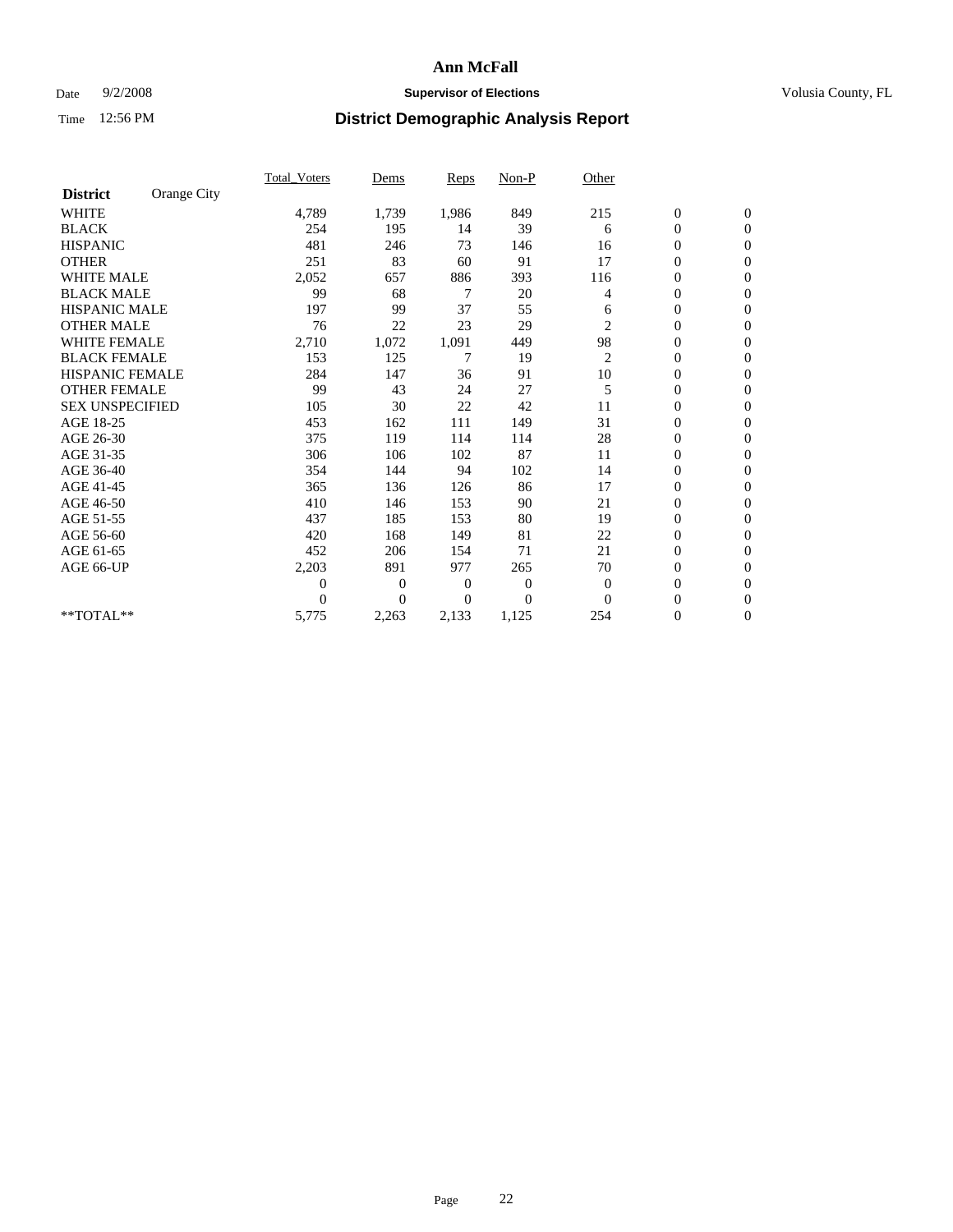## Date 9/2/2008 **Supervisor of Elections Supervisor of Elections** Volusia County, FL

|                        |              | <b>Total Voters</b> | Dems           | Reps   | Non-P    | Other    |                  |                  |  |
|------------------------|--------------|---------------------|----------------|--------|----------|----------|------------------|------------------|--|
| <b>District</b>        | Ormond Beach |                     |                |        |          |          |                  |                  |  |
| <b>WHITE</b>           |              | 25,155              | 9,091          | 10,758 | 4,483    | 823      | $\boldsymbol{0}$ | $\boldsymbol{0}$ |  |
| <b>BLACK</b>           |              | 680                 | 502            | 56     | 99       | 23       | 0                | $\mathbf{0}$     |  |
| <b>HISPANIC</b>        |              | 389                 | 153            | 112    | 115      | 9        | $\overline{0}$   | $\mathbf{0}$     |  |
| <b>OTHER</b>           |              | 1,343               | 422            | 381    | 453      | 87       | 0                | $\mathbf{0}$     |  |
| <b>WHITE MALE</b>      |              | 11,352              | 3,677          | 5,072  | 2,180    | 423      | 0                | $\mathbf{0}$     |  |
| <b>BLACK MALE</b>      |              | 301                 | 201            | 31     | 56       | 13       | $\overline{0}$   | $\mathbf{0}$     |  |
| <b>HISPANIC MALE</b>   |              | 160                 | 46             | 56     | 51       | 7        | 0                | $\mathbf{0}$     |  |
| <b>OTHER MALE</b>      |              | 483                 | 134            | 156    | 176      | 17       | 0                | $\mathbf{0}$     |  |
| <b>WHITE FEMALE</b>    |              | 13,681              | 5,378          | 5,643  | 2,264    | 396      | $\boldsymbol{0}$ | $\mathbf{0}$     |  |
| <b>BLACK FEMALE</b>    |              | 376                 | 299            | 25     | 43       | 9        | 0                | $\mathbf{0}$     |  |
| HISPANIC FEMALE        |              | 221                 | 103            | 52     | 64       | 2        | 0                | $\mathbf{0}$     |  |
| <b>OTHER FEMALE</b>    |              | 563                 | 213            | 171    | 160      | 19       | 0                | $\mathbf{0}$     |  |
| <b>SEX UNSPECIFIED</b> |              | 430                 | 117            | 101    | 156      | 56       | 0                | $\Omega$         |  |
| AGE 18-25              |              | 2,275               | 725            | 738    | 681      | 131      | 0                | $\mathbf{0}$     |  |
| AGE 26-30              |              | 1,196               | 369            | 418    | 360      | 49       | $\overline{0}$   | $\mathbf{0}$     |  |
| AGE 31-35              |              | 1,229               | 385            | 420    | 352      | 72       | 0                | $\mathbf{0}$     |  |
| AGE 36-40              |              | 1,689               | 483            | 760    | 381      | 65       | 0                | $\mathbf{0}$     |  |
| AGE 41-45              |              | 2,141               | 658            | 971    | 437      | 75       | 0                | $\mathbf{0}$     |  |
| AGE 46-50              |              | 2,467               | 871            | 1,072  | 465      | 59       | 0                | $\mathbf{0}$     |  |
| AGE 51-55              |              | 2,693               | 1,015          | 1,138  | 464      | 76       | 0                | $\mathbf{0}$     |  |
| AGE 56-60              |              | 2,642               | 1,054          | 1,033  | 482      | 73       | 0                | $\mathbf{0}$     |  |
| AGE 61-65              |              | 2,547               | 1,003          | 1,043  | 420      | 81       | 0                | $\mathbf{0}$     |  |
| AGE 66-UP              |              | 8,688               | 3,605          | 3,714  | 1,108    | 261      | 0                | $\mathbf{0}$     |  |
|                        |              | 0                   | 0              | 0      | $\theta$ | $\theta$ | $\overline{0}$   | $\mathbf{0}$     |  |
|                        |              | 0                   | $\overline{0}$ | 0      | $\theta$ | $\theta$ | 0                | $\mathbf{0}$     |  |
| **TOTAL**              |              | 27,567              | 10,168         | 11,307 | 5,150    | 942      | 0                | $\boldsymbol{0}$ |  |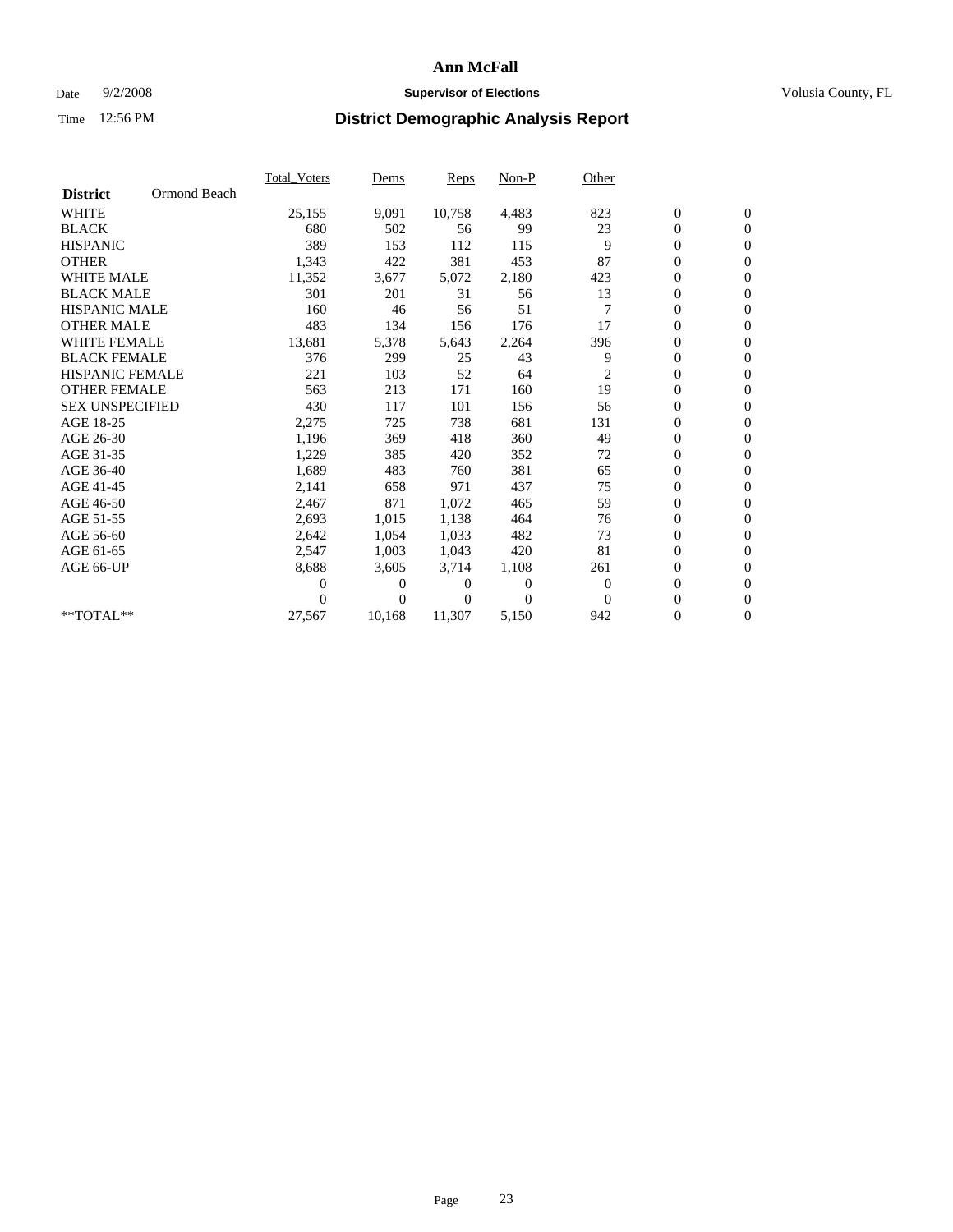## Date 9/2/2008 **Supervisor of Elections Supervisor of Elections** Volusia County, FL

|                        |         | Total Voters | Dems           | Reps           | $Non-P$        | Other          |                  |              |  |
|------------------------|---------|--------------|----------------|----------------|----------------|----------------|------------------|--------------|--|
| <b>District</b>        | Pierson |              |                |                |                |                |                  |              |  |
| <b>WHITE</b>           |         | 530          | 218            | 208            | 86             | 18             | $\boldsymbol{0}$ | $\mathbf{0}$ |  |
| <b>BLACK</b>           |         | 57           | 47             | 4              | 5              |                | $\mathbf{0}$     | $\Omega$     |  |
| <b>HISPANIC</b>        |         | 69           | 24             |                | 36             | 2              | 0                | $\Omega$     |  |
| <b>OTHER</b>           |         | 28           | 6              | $\overline{2}$ | 19             |                | 0                | 0            |  |
| <b>WHITE MALE</b>      |         | 261          | 99             | 109            | 40             | 13             | $\theta$         | 0            |  |
| <b>BLACK MALE</b>      |         | 23           | 20             | 2              | 1              | $\Omega$       | 0                | $\Omega$     |  |
| HISPANIC MALE          |         | 37           | 15             | 4              | 17             |                | 0                | 0            |  |
| <b>OTHER MALE</b>      |         | 11           | $\overline{2}$ | $\overline{2}$ | 7              | 0              | 0                | 0            |  |
| <b>WHITE FEMALE</b>    |         | 267          | 119            | 98             | 45             | 5              | 0                | $\Omega$     |  |
| <b>BLACK FEMALE</b>    |         | 34           | 27             | $\overline{c}$ | 4              |                | 0                | 0            |  |
| <b>HISPANIC FEMALE</b> |         | 31           | 9              | 3              | 18             |                | 0                | 0            |  |
| <b>OTHER FEMALE</b>    |         | 6            | 3              | 0              | $\overline{2}$ |                | 0                | 0            |  |
| <b>SEX UNSPECIFIED</b> |         | 14           |                |                | 12             | $\overline{0}$ | 0                | 0            |  |
| AGE 18-25              |         | 98           | 22             | 27             | 44             | 5              | 0                | $\Omega$     |  |
| AGE 26-30              |         | 57           | 17             | 16             | 21             | 3              | 0                | 0            |  |
| AGE 31-35              |         | 43           | 14             | 17             | 12             | $\overline{0}$ | 0                | 0            |  |
| AGE 36-40              |         | 45           | 16             | 14             | 13             | $\overline{c}$ | 0                | 0            |  |
| AGE 41-45              |         | 56           | 27             | 16             | 11             | 2              | 0                | $\Omega$     |  |
| AGE 46-50              |         | 62           | 28             | 21             | 11             | $\overline{c}$ | 0                | $\Omega$     |  |
| AGE 51-55              |         | 87           | 41             | 32             | 12             | $\overline{c}$ | 0                | 0            |  |
| AGE 56-60              |         | 49           | 27             | 18             | 4              | $\theta$       | 0                | 0            |  |
| AGE 61-65              |         | 45           | 27             | 12             | 5              |                | 0                | 0            |  |
| AGE 66-UP              |         | 142          | 76             | 48             | 13             | 5              | 0                | 0            |  |
|                        |         | $\theta$     | $\overline{0}$ | $\mathbf{0}$   | $\Omega$       | $\Omega$       | 0                | 0            |  |
|                        |         | $\theta$     | $\overline{0}$ | $\overline{0}$ | $\overline{0}$ | $\Omega$       |                  | 0            |  |
| **TOTAL**              |         | 684          | 295            | 221            | 146            | 22             | 0                | 0            |  |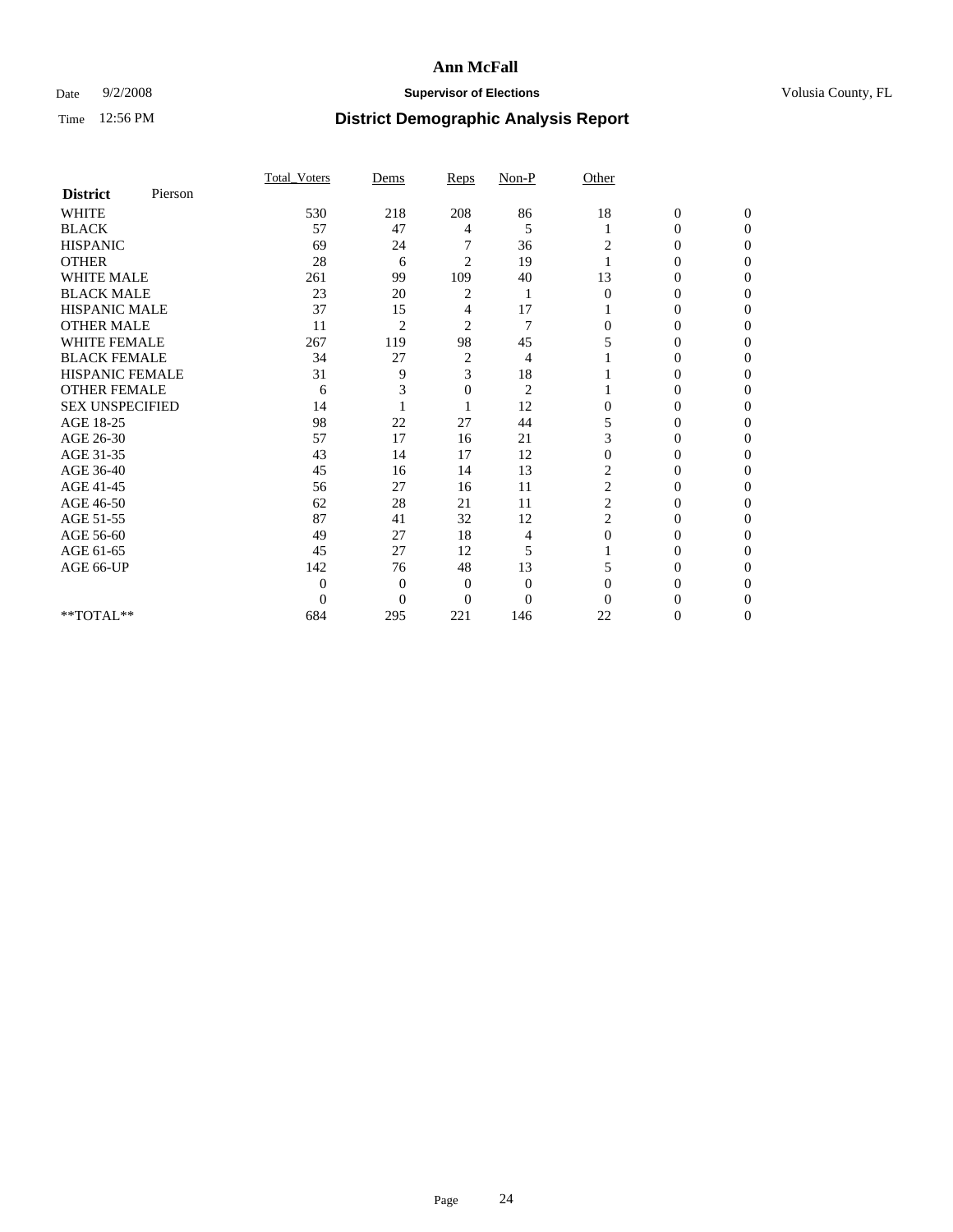## Date 9/2/2008 **Supervisor of Elections Supervisor of Elections** Volusia County, FL

|                        |             | Total Voters   | Dems           | <b>Reps</b>  | $Non-P$        | Other        |                  |              |  |
|------------------------|-------------|----------------|----------------|--------------|----------------|--------------|------------------|--------------|--|
| <b>District</b>        | Ponce Inlet |                |                |              |                |              |                  |              |  |
| <b>WHITE</b>           |             | 2,447          | 672            | 1,221        | 478            | 76           | $\boldsymbol{0}$ | $\mathbf{0}$ |  |
| <b>BLACK</b>           |             | 6              | 5              | 0            |                | $\Omega$     | $\overline{0}$   | $\Omega$     |  |
| <b>HISPANIC</b>        |             | 24             | 5              | 9            | 9              |              | 0                | $\Omega$     |  |
| <b>OTHER</b>           |             | 105            | 25             | 37           | 35             | 8            | 0                | $\Omega$     |  |
| <b>WHITE MALE</b>      |             | 1,160          | 284            | 599          | 237            | 40           | $\theta$         | 0            |  |
| <b>BLACK MALE</b>      |             | 4              | 3              | 0            |                | $\Omega$     | 0                | $\Omega$     |  |
| HISPANIC MALE          |             | 10             | 3              | 3            | 3              |              | 0                | $\Omega$     |  |
| <b>OTHER MALE</b>      |             | 42             | 9              | 17           | 13             | 3            | 0                | 0            |  |
| <b>WHITE FEMALE</b>    |             | 1,268          | 384            | 614          | 235            | 35           | 0                | $\Omega$     |  |
| <b>BLACK FEMALE</b>    |             | $\overline{2}$ | $\overline{c}$ | $\mathbf{0}$ | $\overline{0}$ | $\mathbf{0}$ | 0                | 0            |  |
| <b>HISPANIC FEMALE</b> |             | 14             | $\overline{2}$ | 6            | 6              | 0            | 0                | 0            |  |
| <b>OTHER FEMALE</b>    |             | 33             | 11             | 11           | 10             |              | 0                | 0            |  |
| <b>SEX UNSPECIFIED</b> |             | 49             | 9              | 17           | 18             | 5            | 0                | 0            |  |
| AGE 18-25              |             | 120            | 36             | 42           | 34             | 8            | 0                | $\Omega$     |  |
| AGE 26-30              |             | 68             | 18             | 19           | 29             | 2            | 0                | 0            |  |
| AGE 31-35              |             | 63             | 15             | 19           | 24             | 5            | 0                | 0            |  |
| AGE 36-40              |             | 75             | 14             | 40           | 17             | 4            | 0                | 0            |  |
| AGE 41-45              |             | 124            | 38             | 61           | 22             | 3            | 0                | $\Omega$     |  |
| AGE 46-50              |             | 194            | 43             | 109          | 41             |              | 0                | $\Omega$     |  |
| AGE 51-55              |             | 249            | 76             | 111          | 54             | 8            | 0                | 0            |  |
| AGE 56-60              |             | 340            | 88             | 153          | 81             | 18           | 0                | 0            |  |
| AGE 61-65              |             | 404            | 115            | 209          | 65             | 15           | $\overline{0}$   | 0            |  |
| AGE 66-UP              |             | 945            | 264            | 504          | 156            | 21           | 0                | 0            |  |
|                        |             | 0              | $\overline{0}$ | 0            | $\mathbf{0}$   | $\Omega$     | 0                | 0            |  |
|                        |             | $\Omega$       | $\overline{0}$ | 0            | $\overline{0}$ | $\Omega$     |                  | 0            |  |
| **TOTAL**              |             | 2,582          | 707            | 1,267        | 523            | 85           | 0                | 0            |  |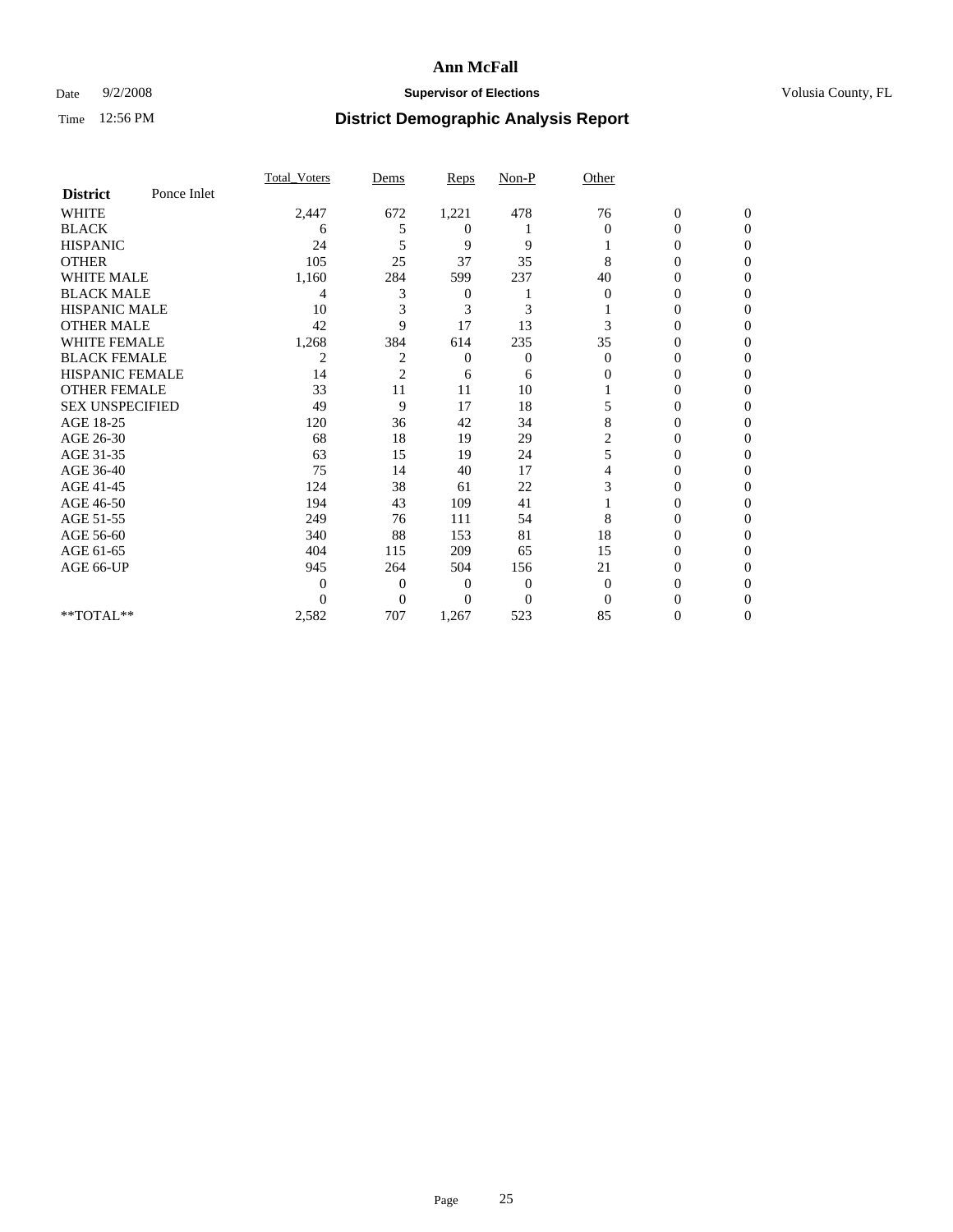## Date 9/2/2008 **Supervisor of Elections Supervisor of Elections** Volusia County, FL

|                        |             | <b>Total_Voters</b> | Dems     | Reps   | Non-P    | Other    |                  |                  |  |
|------------------------|-------------|---------------------|----------|--------|----------|----------|------------------|------------------|--|
| <b>District</b>        | Port Orange |                     |          |        |          |          |                  |                  |  |
| <b>WHITE</b>           |             | 33,158              | 12,133   | 12,753 | 7,058    | 1,214    | $\boldsymbol{0}$ | $\boldsymbol{0}$ |  |
| <b>BLACK</b>           |             | 730                 | 570      | 51     | 92       | 17       | $\boldsymbol{0}$ | $\mathbf{0}$     |  |
| <b>HISPANIC</b>        |             | 713                 | 283      | 162    | 245      | 23       | $\overline{0}$   | $\mathbf{0}$     |  |
| <b>OTHER</b>           |             | 1,662               | 498      | 398    | 638      | 128      | 0                | $\mathbf{0}$     |  |
| WHITE MALE             |             | 15,142              | 4,940    | 6,195  | 3,367    | 640      | $\boldsymbol{0}$ | $\mathbf{0}$     |  |
| <b>BLACK MALE</b>      |             | 342                 | 251      | 31     | 52       | 8        | $\overline{0}$   | $\mathbf{0}$     |  |
| <b>HISPANIC MALE</b>   |             | 306                 | 115      | 76     | 107      | 8        | 0                | $\Omega$         |  |
| <b>OTHER MALE</b>      |             | 567                 | 155      | 149    | 233      | 30       | $\mathbf{0}$     | $\mathbf{0}$     |  |
| <b>WHITE FEMALE</b>    |             | 17,791              | 7,126    | 6,471  | 3,632    | 562      | $\boldsymbol{0}$ | $\mathbf{0}$     |  |
| <b>BLACK FEMALE</b>    |             | 385                 | 317      | 19     | 40       | 9        | $\boldsymbol{0}$ | $\mathbf{0}$     |  |
| <b>HISPANIC FEMALE</b> |             | 401                 | 167      | 84     | 135      | 15       | $\boldsymbol{0}$ | $\mathbf{0}$     |  |
| <b>OTHER FEMALE</b>    |             | 665                 | 244      | 161    | 227      | 33       | $\overline{0}$   | $\mathbf{0}$     |  |
| <b>SEX UNSPECIFIED</b> |             | 664                 | 169      | 178    | 240      | 77       | 0                | $\Omega$         |  |
| AGE 18-25              |             | 3,450               | 1,133    | 965    | 1,123    | 229      | $\overline{0}$   | $\mathbf{0}$     |  |
| AGE 26-30              |             | 2,108               | 674      | 614    | 726      | 94       | $\overline{0}$   | $\Omega$         |  |
| AGE 31-35              |             | 1,985               | 643      | 648    | 594      | 100      | $\boldsymbol{0}$ | $\mathbf{0}$     |  |
| AGE 36-40              |             | 2,456               | 766      | 965    | 648      | 77       | $\boldsymbol{0}$ | $\mathbf{0}$     |  |
| AGE 41-45              |             | 2,900               | 914      | 1,128  | 753      | 105      | $\boldsymbol{0}$ | $\mathbf{0}$     |  |
| AGE 46-50              |             | 3,332               | 1,156    | 1,360  | 703      | 113      | 0                | $\Omega$         |  |
| AGE 51-55              |             | 3,349               | 1,311    | 1,352  | 598      | 88       | $\overline{0}$   | $\mathbf{0}$     |  |
| AGE 56-60              |             | 3,353               | 1,399    | 1,167  | 671      | 116      | 0                | $\mathbf{0}$     |  |
| AGE 61-65              |             | 3,280               | 1,279    | 1,241  | 620      | 140      | 0                | $\mathbf{0}$     |  |
| AGE 66-UP              |             | 10,050              | 4,209    | 3,924  | 1,597    | 320      | $\boldsymbol{0}$ | $\mathbf{0}$     |  |
|                        |             | 0                   | $\theta$ | 0      | $\theta$ | $\theta$ | $\overline{0}$   | $\mathbf{0}$     |  |
|                        |             | 0                   | $\Omega$ | 0      | $\Omega$ | $\Omega$ | 0                | $\mathbf{0}$     |  |
| **TOTAL**              |             | 36,263              | 13,484   | 13,364 | 8,033    | 1,382    | 0                | $\boldsymbol{0}$ |  |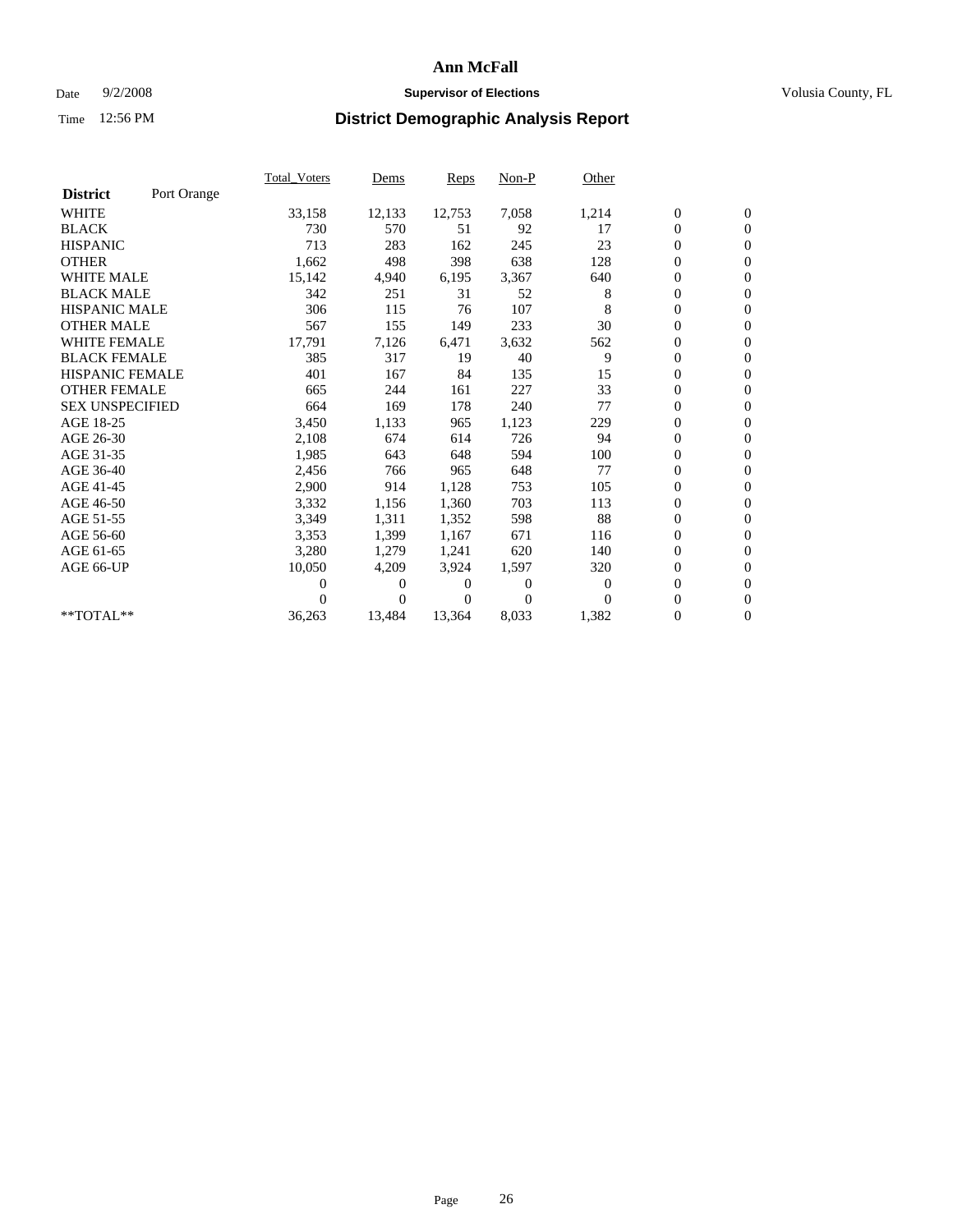## Date 9/2/2008 **Supervisor of Elections Supervisor of Elections** Volusia County, FL

|                        |               | Total Voters   | Dems           | <b>Reps</b> | $Non-P$      | Other          |                  |                  |  |
|------------------------|---------------|----------------|----------------|-------------|--------------|----------------|------------------|------------------|--|
| <b>District</b>        | South Daytona |                |                |             |              |                |                  |                  |  |
| <b>WHITE</b>           |               | 6,653          | 2,828          | 2,233       | 1,347        | 245            | $\boldsymbol{0}$ | $\boldsymbol{0}$ |  |
| <b>BLACK</b>           |               | 457            | 362            | 19          | 71           | 5              | $\boldsymbol{0}$ | $\mathbf{0}$     |  |
| <b>HISPANIC</b>        |               | 158            | 72             | 32          | 50           | 4              | $\overline{0}$   | $\mathbf{0}$     |  |
| <b>OTHER</b>           |               | 372            | 137            | 71          | 144          | 20             | $\boldsymbol{0}$ | $\Omega$         |  |
| <b>WHITE MALE</b>      |               | 3,054          | 1,139          | 1,124       | 644          | 147            | $\overline{0}$   | $\mathbf{0}$     |  |
| <b>BLACK MALE</b>      |               | 166            | 118            | 9           | 37           | 2              | $\boldsymbol{0}$ | $\mathbf{0}$     |  |
| <b>HISPANIC MALE</b>   |               | 79             | 35             | 14          | 27           | 3              | $\boldsymbol{0}$ | $\mathbf{0}$     |  |
| <b>OTHER MALE</b>      |               | 126            | 47             | 31          | 45           | 3              | $\boldsymbol{0}$ | $\mathbf{0}$     |  |
| WHITE FEMALE           |               | 3,568          | 1,675          | 1,097       | 699          | 97             | $\overline{0}$   | $\mathbf{0}$     |  |
| <b>BLACK FEMALE</b>    |               | 285            | 239            | 9           | 34           | 3              | $\boldsymbol{0}$ | $\mathbf{0}$     |  |
| <b>HISPANIC FEMALE</b> |               | 76             | 35             | 17          | 23           |                | $\boldsymbol{0}$ | $\mathbf{0}$     |  |
| <b>OTHER FEMALE</b>    |               | 139            | 62             | 27          | 48           | $\overline{c}$ | $\mathbf{0}$     | $\Omega$         |  |
| <b>SEX UNSPECIFIED</b> |               | 147            | 49             | 27          | 55           | 16             | $\overline{0}$   | $\mathbf{0}$     |  |
| AGE 18-25              |               | 824            | 339            | 185         | 259          | 41             | $\overline{0}$   | $\mathbf{0}$     |  |
| AGE 26-30              |               | 517            | 196            | 109         | 182          | 30             | $\overline{0}$   | $\mathbf{0}$     |  |
| AGE 31-35              |               | 502            | 169            | 155         | 152          | 26             | $\boldsymbol{0}$ | $\mathbf{0}$     |  |
| AGE 36-40              |               | 555            | 226            | 168         | 134          | 27             | $\boldsymbol{0}$ | $\mathbf{0}$     |  |
| AGE 41-45              |               | 731            | 265            | 262         | 174          | 30             | $\overline{0}$   | $\mathbf{0}$     |  |
| AGE 46-50              |               | 741            | 320            | 248         | 149          | 24             | $\boldsymbol{0}$ | $\mathbf{0}$     |  |
| AGE 51-55              |               | 671            | 319            | 217         | 121          | 14             | $\boldsymbol{0}$ | $\mathbf{0}$     |  |
| AGE 56-60              |               | 652            | 299            | 206         | 121          | 26             | $\overline{0}$   | $\Omega$         |  |
| AGE 61-65              |               | 612            | 264            | 230         | 99           | 19             | $\mathbf{0}$     | $\mathbf{0}$     |  |
| AGE 66-UP              |               | 1,835          | 1,002          | 575         | 221          | 37             | $\boldsymbol{0}$ | $\mathbf{0}$     |  |
|                        |               | $\overline{0}$ | $\overline{0}$ | 0           | $\mathbf{0}$ | $\mathbf{0}$   | $\overline{0}$   | $\mathbf{0}$     |  |
|                        |               | $\theta$       | $\overline{0}$ | $\Omega$    | $\theta$     | $\Omega$       | $\overline{0}$   | $\mathbf{0}$     |  |
| **TOTAL**              |               | 7,640          | 3,399          | 2,355       | 1,612        | 274            | 0                | $\mathbf{0}$     |  |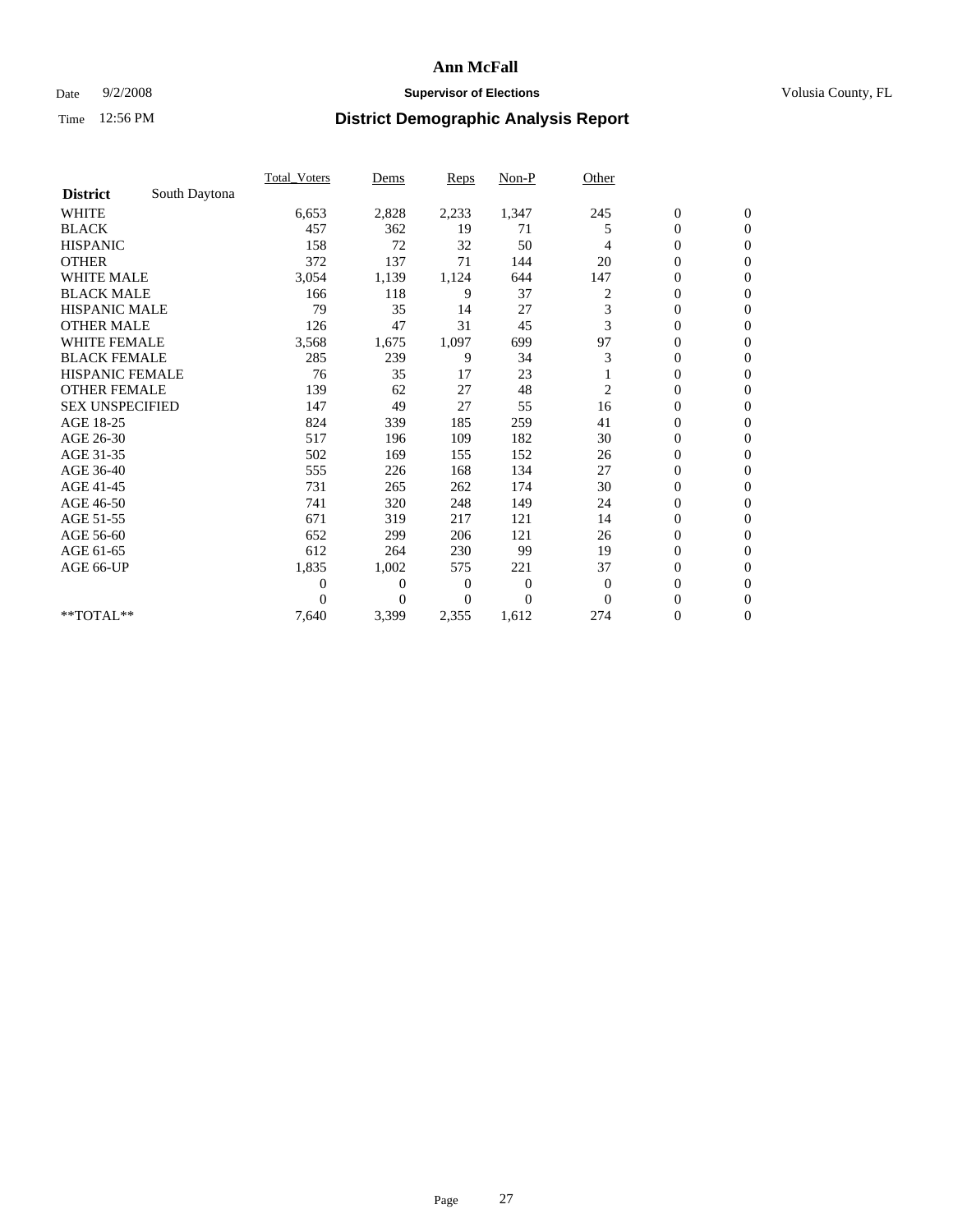## Date 9/2/2008 **Supervisor of Elections Supervisor of Elections** Volusia County, FL

|                        |               | Total Voters   | Dems              | Reps              | $Non-P$  | Other    |                |              |  |
|------------------------|---------------|----------------|-------------------|-------------------|----------|----------|----------------|--------------|--|
| <b>District</b>        | Flagler Beach |                |                   |                   |          |          |                |              |  |
| <b>WHITE</b>           |               | 61             | 26                | 22                | 12       |          | $\overline{0}$ | $\mathbf{0}$ |  |
| <b>BLACK</b>           |               | 0              | $\theta$          | $\Omega$          | $\Omega$ | $\Omega$ | 0              | 0            |  |
| <b>HISPANIC</b>        |               |                |                   | $\mathbf{\Omega}$ |          |          |                |              |  |
| <b>OTHER</b>           |               |                |                   | 2                 |          |          |                |              |  |
| WHITE MALE             |               | 29             | 12                | 12                |          |          |                |              |  |
| <b>BLACK MALE</b>      |               | 0              | 0                 | $\Omega$          |          |          |                |              |  |
| HISPANIC MALE          |               | 0              |                   |                   |          |          |                |              |  |
| <b>OTHER MALE</b>      |               | $\overline{c}$ |                   |                   | 0        |          |                |              |  |
| WHITE FEMALE           |               | 32             | 14                | 10                |          |          |                |              |  |
| <b>BLACK FEMALE</b>    |               | 0              | $\theta$          | $\theta$          | 0        |          |                |              |  |
| HISPANIC FEMALE        |               |                |                   |                   | 0        |          |                |              |  |
| <b>OTHER FEMALE</b>    |               |                |                   |                   |          |          |                |              |  |
| <b>SEX UNSPECIFIED</b> |               |                |                   |                   |          |          |                |              |  |
| AGE 18-25              |               |                |                   |                   | 0        |          |                |              |  |
| AGE 26-30              |               |                | $\mathbf{\Omega}$ | 0                 |          |          |                |              |  |
| AGE 31-35              |               |                |                   |                   | 2        |          |                |              |  |
| AGE 36-40              |               |                |                   |                   | 0        |          |                |              |  |
| AGE 41-45              |               |                |                   |                   |          |          |                |              |  |
| AGE 46-50              |               |                |                   |                   |          |          |                |              |  |
| AGE 51-55              |               |                |                   | 0                 |          |          |                |              |  |
| AGE 56-60              |               |                |                   |                   |          |          |                |              |  |
| AGE 61-65              |               |                | 5                 | $\overline{2}$    |          |          |                |              |  |
| AGE 66-UP              |               | 46             | 19                | 20                | h        |          |                |              |  |
|                        |               |                | 0                 | $\Omega$          |          |          |                |              |  |
|                        |               |                | 0                 | 0                 |          |          |                |              |  |
| **TOTAL**              |               | 65             | 27                | 24                | 13       |          |                |              |  |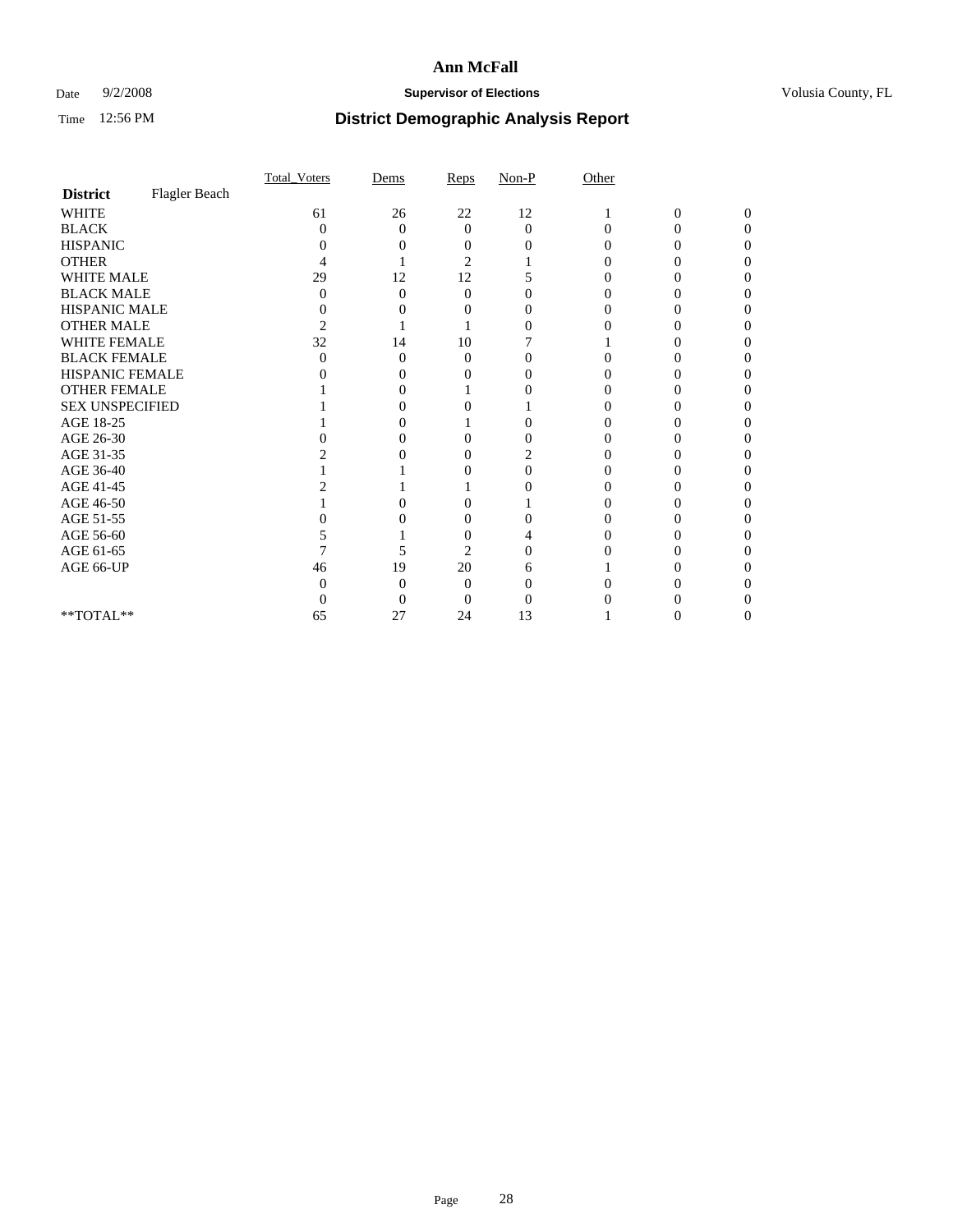## Date 9/2/2008 **Supervisor of Elections Supervisor of Elections** Volusia County, FL

|                        |                           | Total Voters | Dems           | <b>Reps</b> | $Non-P$  | Other    |                  |                  |  |
|------------------------|---------------------------|--------------|----------------|-------------|----------|----------|------------------|------------------|--|
| <b>District</b>        | <b>Hospital Authority</b> |              |                |             |          |          |                  |                  |  |
| <b>WHITE</b>           |                           | 95,155       | 32,959         | 39,301      | 18,488   | 4,407    | $\boldsymbol{0}$ | $\boldsymbol{0}$ |  |
| <b>BLACK</b>           |                           | 8,544        | 6,632          | 459         | 1,255    | 198      | $\boldsymbol{0}$ | $\mathbf{0}$     |  |
| <b>HISPANIC</b>        |                           | 14,118       | 6,641          | 2,619       | 4,426    | 432      | $\mathbf{0}$     | $\mathbf{0}$     |  |
| <b>OTHER</b>           |                           | 6,040        | 1,762          | 1,426       | 2,376    | 476      | $\overline{0}$   | $\mathbf{0}$     |  |
| <b>WHITE MALE</b>      |                           | 43,908       | 13,492         | 19,189      | 8,871    | 2,356    | $\boldsymbol{0}$ | $\mathbf{0}$     |  |
| <b>BLACK MALE</b>      |                           | 3,634        | 2,642          | 238         | 629      | 125      | $\boldsymbol{0}$ | $\mathbf{0}$     |  |
| <b>HISPANIC MALE</b>   |                           | 6,586        | 2,975          | 1,316       | 2,061    | 234      | $\boldsymbol{0}$ | $\overline{0}$   |  |
| <b>OTHER MALE</b>      |                           | 1,933        | 585            | 557         | 705      | 86       | $\boldsymbol{0}$ | $\mathbf{0}$     |  |
| <b>WHITE FEMALE</b>    |                           | 50,745       | 19,304         | 19,915      | 9,489    | 2,037    | $\mathbf{0}$     | $\mathbf{0}$     |  |
| <b>BLACK FEMALE</b>    |                           | 4,830        | 3,926          | 219         | 613      | 72       | $\boldsymbol{0}$ | $\Omega$         |  |
| <b>HISPANIC FEMALE</b> |                           | 7,431        | 3,619          | 1,291       | 2,326    | 195      | $\boldsymbol{0}$ | $\boldsymbol{0}$ |  |
| <b>OTHER FEMALE</b>    |                           | 2,334        | 822            | 565         | 836      | 111      | $\mathbf{0}$     | $\mathbf{0}$     |  |
| <b>SEX UNSPECIFIED</b> |                           | 2,456        | 629            | 515         | 1,015    | 297      | $\boldsymbol{0}$ | $\mathbf{0}$     |  |
| AGE 18-25              |                           | 12,997       | 4,081          | 3,260       | 4,711    | 945      | $\boldsymbol{0}$ | $\mathbf{0}$     |  |
| AGE 26-30              |                           | 8,516        | 2,792          | 2,374       | 2,840    | 510      | $\boldsymbol{0}$ | $\mathbf{0}$     |  |
| AGE 31-35              |                           | 8,656        | 2,937          | 2,703       | 2,518    | 498      | $\boldsymbol{0}$ | $\mathbf{0}$     |  |
| AGE 36-40              |                           | 9,887        | 3,297          | 3,564       | 2,544    | 482      | $\boldsymbol{0}$ | $\mathbf{0}$     |  |
| AGE 41-45              |                           | 11,316       | 3,908          | 4,325       | 2,626    | 457      | $\boldsymbol{0}$ | $\mathbf{0}$     |  |
| AGE 46-50              |                           | 12,446       | 4,566          | 4,850       | 2,525    | 505      | $\boldsymbol{0}$ | $\mathbf{0}$     |  |
| AGE 51-55              |                           | 11,723       | 4,755          | 4,367       | 2,130    | 471      | $\boldsymbol{0}$ | $\boldsymbol{0}$ |  |
| AGE 56-60              |                           | 10,955       | 4,629          | 4.018       | 1,880    | 428      | $\mathbf{0}$     | $\mathbf{0}$     |  |
| AGE 61-65              |                           | 9,598        | 4,124          | 3,633       | 1,498    | 343      | $\boldsymbol{0}$ | $\mathbf{0}$     |  |
| AGE 66-UP              |                           | 27,762       | 12,904         | 10,711      | 3,273    | 874      | $\mathbf{0}$     | $\mathbf{0}$     |  |
|                        |                           | 0            | 0              | 0           | 0        | $\Omega$ | $\boldsymbol{0}$ | $\mathbf{0}$     |  |
|                        |                           | 0            | $\overline{0}$ | 0           | $\Omega$ | 0        | 0                | $\mathbf{0}$     |  |
| $*$ TOTAL $**$         |                           | 123,857      | 47,994         | 43,805      | 26,545   | 5,513    | $\boldsymbol{0}$ | $\boldsymbol{0}$ |  |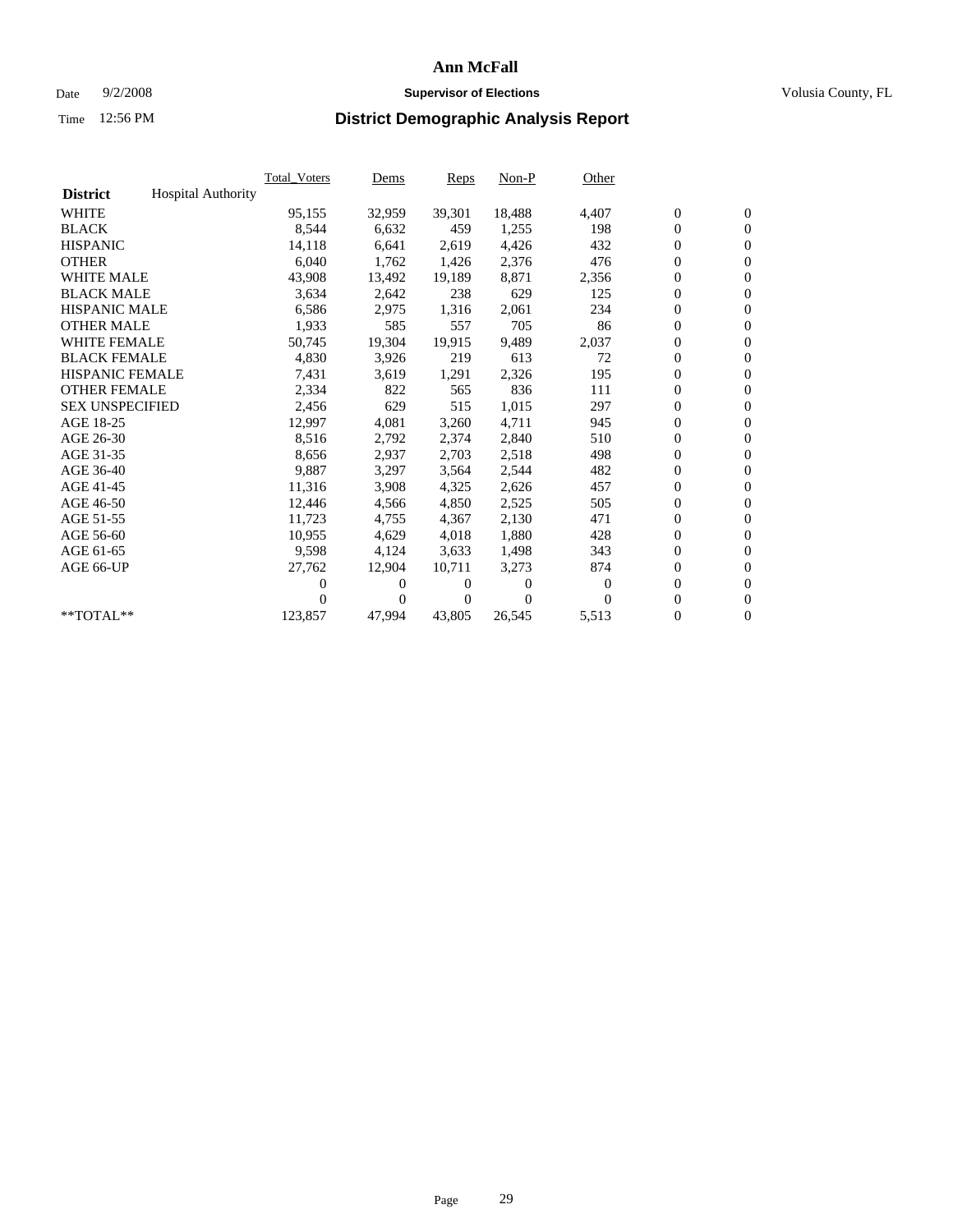## Date 9/2/2008 **Supervisor of Elections Supervisor of Elections** Volusia County, FL

|                        | Total Voters          | Dems           | <b>Reps</b>    | $Non-P$        | Other        |                  |                |  |
|------------------------|-----------------------|----------------|----------------|----------------|--------------|------------------|----------------|--|
| <b>District</b>        | Florida House Seat 21 |                |                |                |              |                  |                |  |
| <b>WHITE</b>           | 2,147                 | 811            | 910            | 343            | 83           | $\boldsymbol{0}$ | $\mathbf{0}$   |  |
| <b>BLACK</b>           | 168                   | 147            | 8              | 12             |              | $\boldsymbol{0}$ | $\Omega$       |  |
| <b>HISPANIC</b>        | 162                   | 58             | 31             | 68             | 5            | $\mathbf{0}$     | $\Omega$       |  |
| <b>OTHER</b>           | 108                   | 32             | 28             | 44             | 4            | 0                | $\Omega$       |  |
| <b>WHITE MALE</b>      | 1,041                 | 348            | 469            | 182            | 42           | 0                | $\Omega$       |  |
| <b>BLACK MALE</b>      | 69                    | 60             | 4              | 5              | $\mathbf{0}$ | $\mathbf{0}$     | $\Omega$       |  |
| <b>HISPANIC MALE</b>   | 87                    | 33             | 17             | 35             | 2            | $\boldsymbol{0}$ | $\Omega$       |  |
| <b>OTHER MALE</b>      | 36                    | 13             | 11             | 12             | $\Omega$     | 0                | 0              |  |
| <b>WHITE FEMALE</b>    | 1,096                 | 458            | 438            | 159            | 41           | 0                | $\Omega$       |  |
| <b>BLACK FEMALE</b>    | 99                    | 87             | 4              | $\overline{7}$ |              | $\overline{0}$   | $\overline{0}$ |  |
| <b>HISPANIC FEMALE</b> | 72                    | 24             | 14             | 31             | 3            | 0                | $\Omega$       |  |
| <b>OTHER FEMALE</b>    | 41                    | 15             | 11             | 14             |              | 0                | 0              |  |
| <b>SEX UNSPECIFIED</b> | 44                    | 10             | 9              | 22             | 3            | $\overline{0}$   | $\Omega$       |  |
| AGE 18-25              | 267                   | 67             | 93             | 95             | 12           | 0                | $\mathbf{0}$   |  |
| AGE 26-30              | 168                   | 48             | 58             | 54             | 8            | 0                | $\Omega$       |  |
| AGE 31-35              | 145                   | 37             | 67             | 38             | 3            | $\overline{0}$   | $\Omega$       |  |
| AGE 36-40              | 156                   | 46             | 57             | 43             | 10           | 0                | $\Omega$       |  |
| AGE 41-45              | 207                   | 75             | 89             | 35             | 8            | 0                | $\Omega$       |  |
| AGE 46-50              | 240                   | 96             | 95             | 40             | 9            | $\overline{0}$   | $\Omega$       |  |
| AGE 51-55              | 273                   | 118            | 112            | 37             | 6            | 0                | 0              |  |
| AGE 56-60              | 258                   | 108            | 97             | 42             | 11           | 0                | $\Omega$       |  |
| AGE 61-65              | 251                   | 115            | 95             | 32             | 9            | 0                | $\Omega$       |  |
| AGE 66-UP              | 620                   | 338            | 214            | 51             | 17           | 0                | 0              |  |
|                        | $\theta$              | $\overline{0}$ | $\overline{0}$ | $\mathbf{0}$   | $\Omega$     | 0                | $\Omega$       |  |
|                        | $\Omega$              | $\overline{0}$ | $\overline{0}$ | $\overline{0}$ | $\Omega$     | $\theta$         | $\Omega$       |  |
| **TOTAL**              | 2,585                 | 1,048          | 977            | 467            | 93           | 0                | $\mathbf{0}$   |  |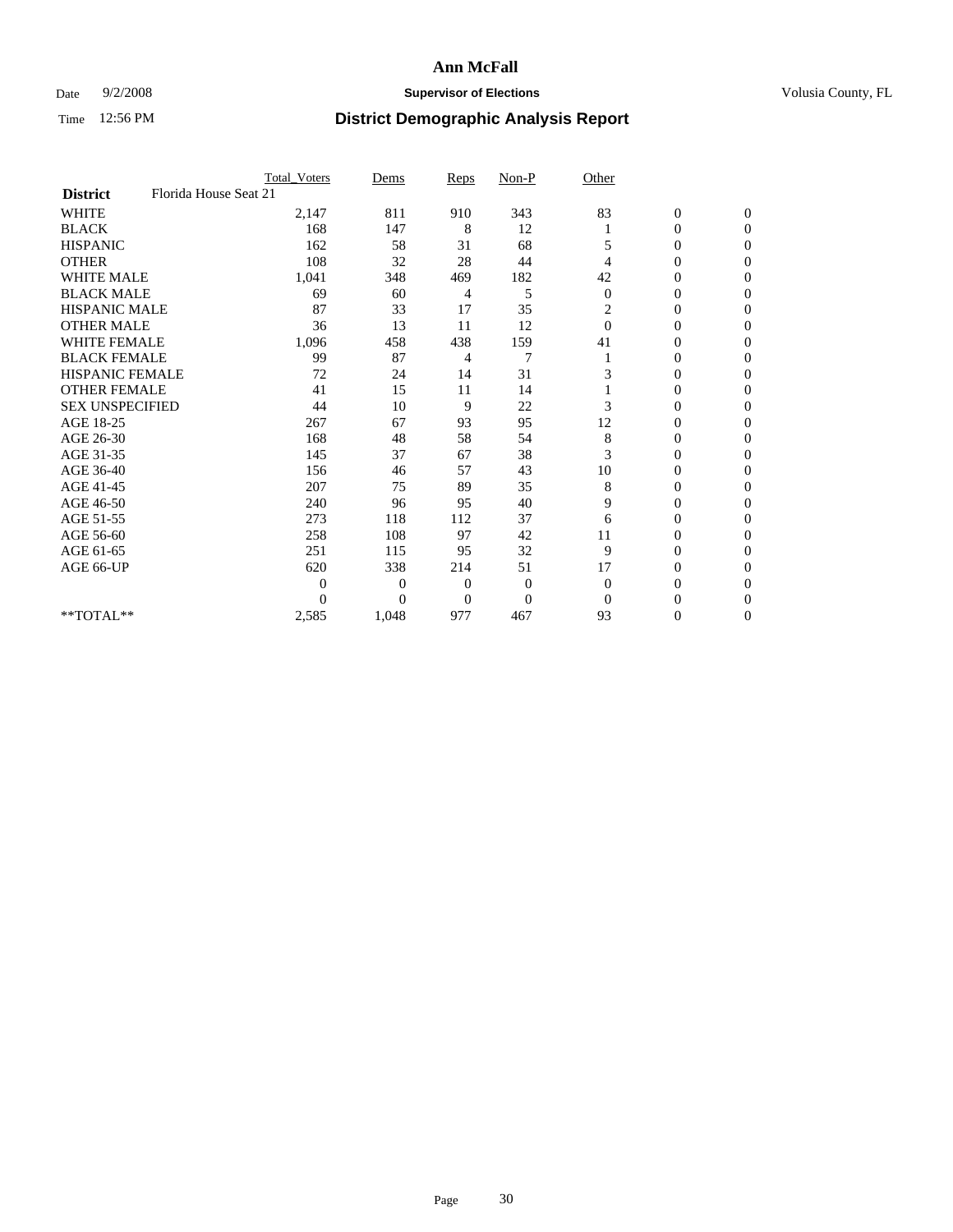## Date 9/2/2008 **Supervisor of Elections Supervisor of Elections** Volusia County, FL

|                        |                       | Total Voters   | Dems           | <b>Reps</b>  | $Non-P$      | Other        |                  |                  |  |
|------------------------|-----------------------|----------------|----------------|--------------|--------------|--------------|------------------|------------------|--|
| <b>District</b>        | Florida House Seat 25 |                |                |              |              |              |                  |                  |  |
| <b>WHITE</b>           |                       | 15,511         | 5,397          | 6,127        | 3,263        | 724          | $\boldsymbol{0}$ | $\boldsymbol{0}$ |  |
| <b>BLACK</b>           |                       | 1,159          | 877            | 69           | 182          | 31           | $\boldsymbol{0}$ | $\mathbf{0}$     |  |
| <b>HISPANIC</b>        |                       | 3,746          | 1,802          | 697          | 1,142        | 105          | $\overline{0}$   | $\mathbf{0}$     |  |
| <b>OTHER</b>           |                       | 1,076          | 325            | 233          | 429          | 89           | $\boldsymbol{0}$ | $\mathbf{0}$     |  |
| <b>WHITE MALE</b>      |                       | 7,148          | 2,187          | 2,982        | 1,590        | 389          | $\boldsymbol{0}$ | $\mathbf{0}$     |  |
| <b>BLACK MALE</b>      |                       | 512            | 365            | 38           | 87           | 22           | $\overline{0}$   | $\mathbf{0}$     |  |
| <b>HISPANIC MALE</b>   |                       | 1,749          | 801            | 353          | 536          | 59           | $\boldsymbol{0}$ | $\Omega$         |  |
| <b>OTHER MALE</b>      |                       | 352            | 121            | 88           | 130          | 13           | $\overline{0}$   | $\mathbf{0}$     |  |
| <b>WHITE FEMALE</b>    |                       | 8,270          | 3,178          | 3,107        | 1,655        | 330          | $\boldsymbol{0}$ | $\mathbf{0}$     |  |
| <b>BLACK FEMALE</b>    |                       | 634            | 500            | 31           | 94           | 9            | $\boldsymbol{0}$ | $\mathbf{0}$     |  |
| <b>HISPANIC FEMALE</b> |                       | 1,975          | 987            | 342          | 600          | 46           | 0                | $\mathbf{0}$     |  |
| <b>OTHER FEMALE</b>    |                       | 435            | 142            | 102          | 169          | 22           | $\mathbf{0}$     | $\mathbf{0}$     |  |
| <b>SEX UNSPECIFIED</b> |                       | 417            | 120            | 83           | 155          | 59           | $\boldsymbol{0}$ | $\mathbf{0}$     |  |
| AGE 18-25              |                       | 2,231          | 705            | 488          | 872          | 166          | $\boldsymbol{0}$ | $\mathbf{0}$     |  |
| AGE 26-30              |                       | 1,577          | 513            | 419          | 543          | 102          | $\overline{0}$   | $\mathbf{0}$     |  |
| AGE 31-35              |                       | 1,703          | 574            | 509          | 534          | 86           | $\boldsymbol{0}$ | $\mathbf{0}$     |  |
| AGE 36-40              |                       | 1,908          | 647            | 652          | 511          | 98           | $\boldsymbol{0}$ | $\mathbf{0}$     |  |
| AGE 41-45              |                       | 1,986          | 690            | 722          | 493          | 81           | $\boldsymbol{0}$ | $\mathbf{0}$     |  |
| AGE 46-50              |                       | 2,134          | 779            | 810          | 457          | 88           | $\boldsymbol{0}$ | $\Omega$         |  |
| AGE 51-55              |                       | 1,981          | 799            | 679          | 427          | 76           | $\boldsymbol{0}$ | $\mathbf{0}$     |  |
| AGE 56-60              |                       | 1.877          | 802            | 674          | 345          | 56           | $\overline{0}$   | $\mathbf{0}$     |  |
| AGE 61-65              |                       | 1,601          | 715            | 572          | 257          | 57           | $\overline{0}$   | $\mathbf{0}$     |  |
| AGE 66-UP              |                       | 4,494          | 2,177          | 1,601        | 577          | 139          | $\boldsymbol{0}$ | $\mathbf{0}$     |  |
|                        |                       | $\overline{0}$ | $\overline{0}$ | 0            | $\mathbf{0}$ | $\mathbf{0}$ | $\mathbf{0}$     | $\mathbf{0}$     |  |
|                        |                       | 0              | $\overline{0}$ | $\mathbf{0}$ | $\theta$     | $\mathbf{0}$ | $\boldsymbol{0}$ | $\mathbf{0}$     |  |
| **TOTAL**              |                       | 21,492         | 8,401          | 7,126        | 5,016        | 949          | 0                | $\boldsymbol{0}$ |  |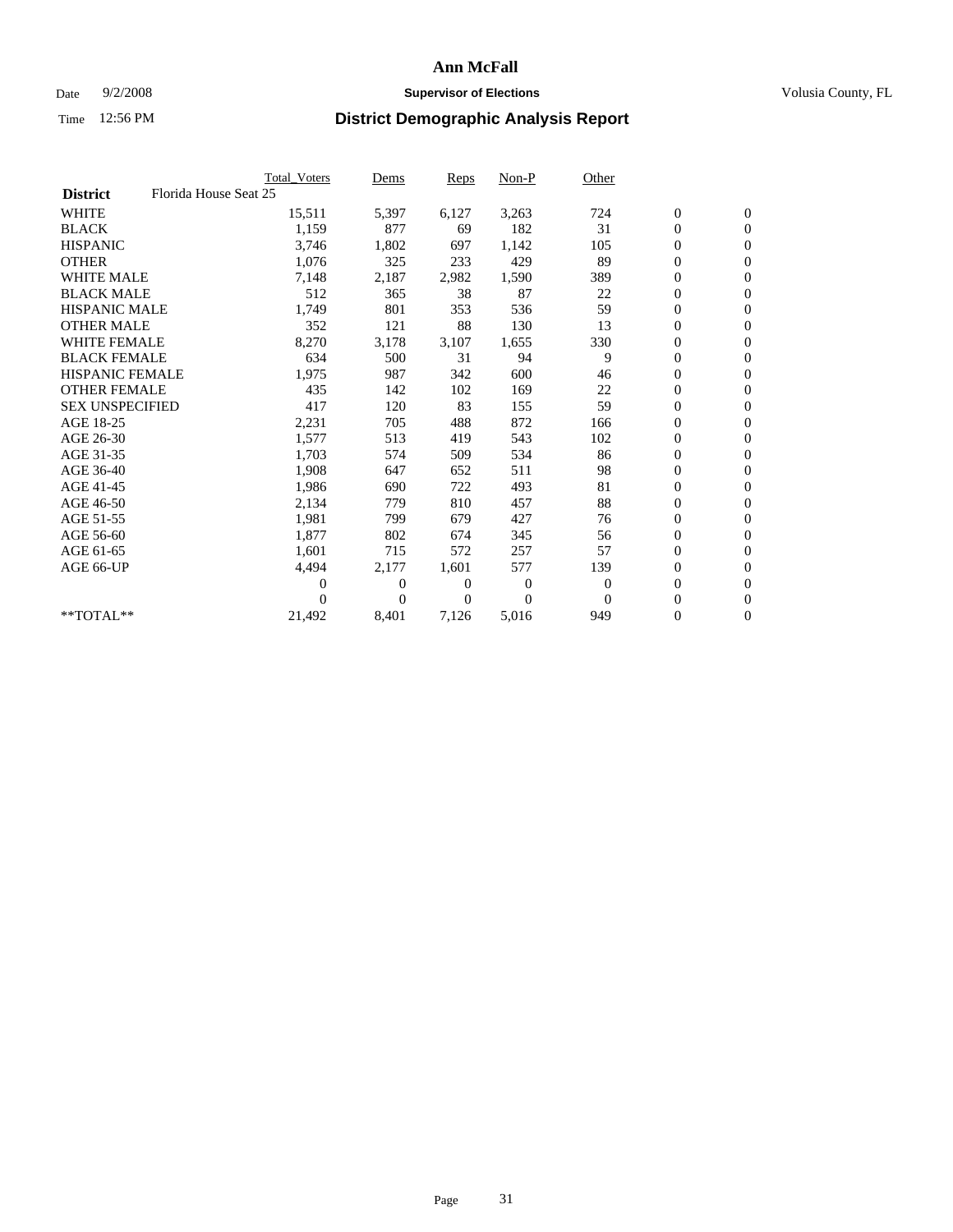## Date 9/2/2008 **Supervisor of Elections Supervisor of Elections** Volusia County, FL

|                        | <b>Total Voters</b>   | Dems           | Reps   | $Non-P$        | Other    |                  |                  |  |
|------------------------|-----------------------|----------------|--------|----------------|----------|------------------|------------------|--|
| <b>District</b>        | Florida House Seat 26 |                |        |                |          |                  |                  |  |
| <b>WHITE</b>           | 87,260                | 30,647         | 37,092 | 15,962         | 3,559    | $\boldsymbol{0}$ | $\boldsymbol{0}$ |  |
| <b>BLACK</b>           | 3,403                 | 2,545          | 227    | 534            | 97       | $\overline{0}$   | $\mathbf{0}$     |  |
| <b>HISPANIC</b>        | 6,096                 | 2,818          | 1,237  | 1,867          | 174      | 0                | $\mathbf{0}$     |  |
| <b>OTHER</b>           | 4,686                 | 1,343          | 1,283  | 1,716          | 344      | 0                | $\mathbf{0}$     |  |
| <b>WHITE MALE</b>      | 40,005                | 12,491         | 17,945 | 7,678          | 1,891    | 0                | $\mathbf{0}$     |  |
| <b>BLACK MALE</b>      | 1,487                 | 1,011          | 128    | 289            | 59       | $\boldsymbol{0}$ | $\mathbf{0}$     |  |
| <b>HISPANIC MALE</b>   | 2,833                 | 1,237          | 622    | 883            | 91       | 0                | $\mathbf{0}$     |  |
| <b>OTHER MALE</b>      | 1,601                 | 436            | 522    | 575            | 68       | 0                | $\mathbf{0}$     |  |
| <b>WHITE FEMALE</b>    | 46,789                | 18,011         | 18.956 | 8,166          | 1,656    | 0                | $\mathbf{0}$     |  |
| <b>BLACK FEMALE</b>    | 1,890                 | 1,511          | 99     | 244            | 36       | 0                | $\Omega$         |  |
| <b>HISPANIC FEMALE</b> | 3,218                 | 1,560          | 607    | 970            | 81       | $\boldsymbol{0}$ | $\mathbf{0}$     |  |
| <b>OTHER FEMALE</b>    | 1,817                 | 653            | 504    | 577            | 83       | 0                | $\mathbf{0}$     |  |
| <b>SEX UNSPECIFIED</b> | 1,805                 | 443            | 456    | 697            | 209      | 0                | $\mathbf{0}$     |  |
| AGE 18-25              | 9,042                 | 2,754          | 2,629  | 3,036          | 623      | $\overline{0}$   | $\mathbf{0}$     |  |
| AGE 26-30              | 5,550                 | 1,726          | 1,768  | 1,747          | 309      | 0                | $\mathbf{0}$     |  |
| AGE 31-35              | 5,527                 | 1,745          | 1,902  | 1,552          | 328      | 0                | $\mathbf{0}$     |  |
| AGE 36-40              | 6,859                 | 2,136          | 2,698  | 1,714          | 311      | 0                | $\mathbf{0}$     |  |
| AGE 41-45              | 8,290                 | 2,583          | 3,514  | 1,877          | 316      | 0                | $\mathbf{0}$     |  |
| AGE 46-50              | 9,565                 | 3,266          | 4,054  | 1,873          | 372      | 0                | $\Omega$         |  |
| AGE 51-55              | 9,716                 | 3,724          | 3,965  | 1,656          | 371      | $\boldsymbol{0}$ | $\mathbf{0}$     |  |
| AGE 56-60              | 9.746                 | 3,877          | 3,813  | 1,686          | 370      | 0                | $\mathbf{0}$     |  |
| AGE 61-65              | 9,295                 | 3,683          | 3,773  | 1,509          | 330      | 0                | $\mathbf{0}$     |  |
| AGE 66-UP              | 27,855                | 11,859         | 11,723 | 3,429          | 844      | 0                | $\mathbf{0}$     |  |
|                        | 0                     | 0              | 0      | $\overline{0}$ | $\Omega$ | 0                | $\mathbf{0}$     |  |
|                        | 0                     | $\overline{0}$ | 0      | $\Omega$       | $\Omega$ | 0                | $\mathbf{0}$     |  |
| $*$ TOTAL $**$         | 101,445               | 37,353         | 39,839 | 20,079         | 4,174    | 0                | $\boldsymbol{0}$ |  |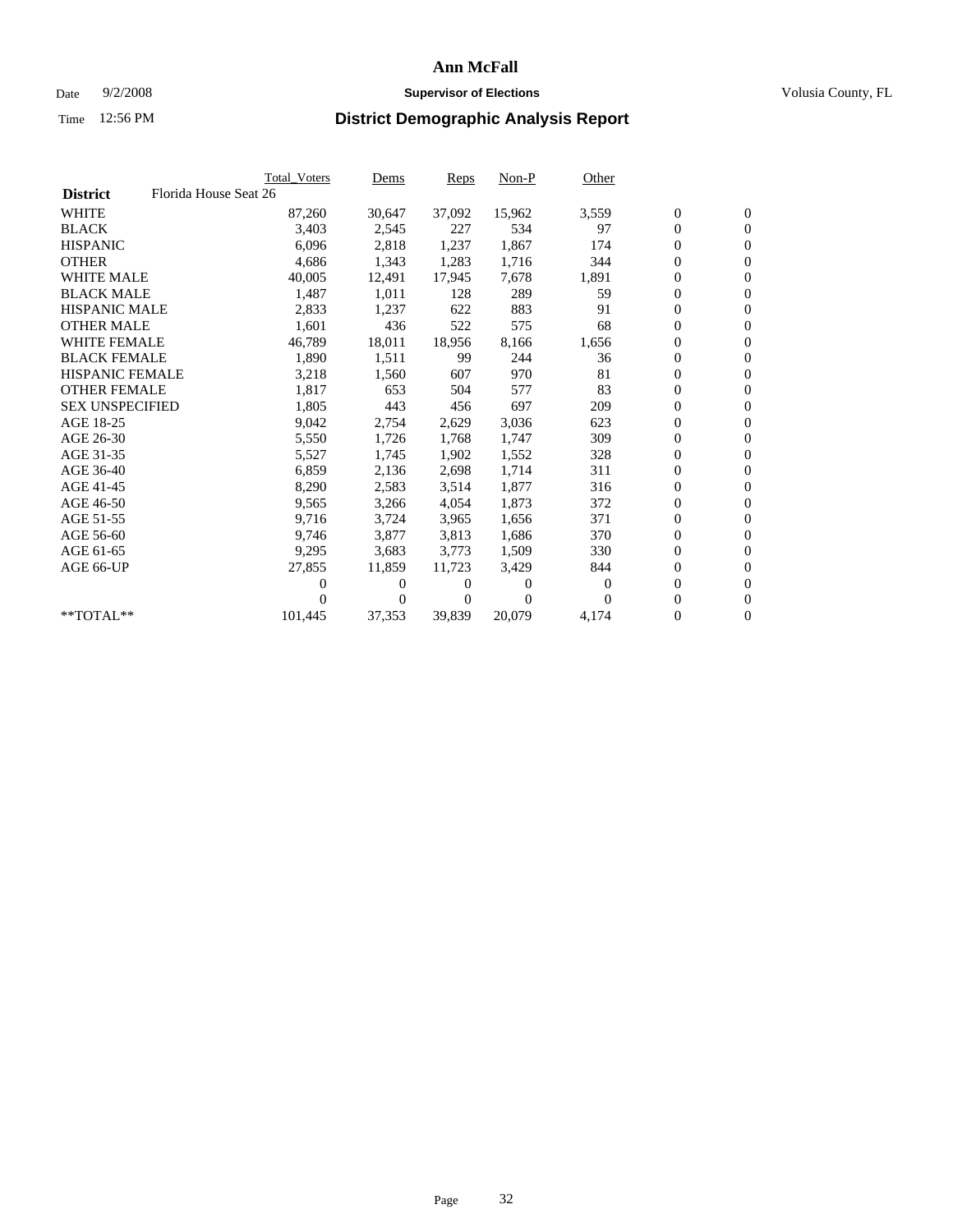## Date 9/2/2008 **Supervisor of Elections Supervisor of Elections** Volusia County, FL

|                        |                       | Total Voters | <u>Dems</u>    | <b>Reps</b> | $Non-P$        | Other    |                  |                  |
|------------------------|-----------------------|--------------|----------------|-------------|----------------|----------|------------------|------------------|
| <b>District</b>        | Florida House Seat 27 |              |                |             |                |          |                  |                  |
| <b>WHITE</b>           |                       | 53,324       | 21,886         | 17,698      | 11,504         | 2,236    | $\boldsymbol{0}$ | $\boldsymbol{0}$ |
| <b>BLACK</b>           |                       | 15,412       | 12,634         | 541         | 2,003          | 234      | $\boldsymbol{0}$ | $\mathbf{0}$     |
| <b>HISPANIC</b>        |                       | 1,636        | 729            | 301         | 548            | 58       | $\boldsymbol{0}$ | $\mathbf{0}$     |
| <b>OTHER</b>           |                       | 4,348        | 1,678          | 732         | 1,646          | 292      | 0                | $\mathbf{0}$     |
| <b>WHITE MALE</b>      |                       | 24,431       | 8,846          | 8,752       | 5,577          | 1,256    | $\boldsymbol{0}$ | $\mathbf{0}$     |
| <b>BLACK MALE</b>      |                       | 6,079        | 4,752          | 282         | 911            | 134      | $\overline{0}$   | $\mathbf{0}$     |
| <b>HISPANIC MALE</b>   |                       | 772          | 334            | 144         | 261            | 33       | $\boldsymbol{0}$ | $\mathbf{0}$     |
| <b>OTHER MALE</b>      |                       | 1,277        | 491            | 277         | 447            | 62       | $\overline{0}$   | $\mathbf{0}$     |
| <b>WHITE FEMALE</b>    |                       | 28,575       | 12,917         | 8,853       | 5,844          | 961      | $\boldsymbol{0}$ | $\mathbf{0}$     |
| <b>BLACK FEMALE</b>    |                       | 9,191        | 7,778          | 254         | 1,061          | 98       | $\boldsymbol{0}$ | $\mathbf{0}$     |
| <b>HISPANIC FEMALE</b> |                       | 849          | 390            | 156         | 280            | 23       | 0                | $\mathbf{0}$     |
| <b>OTHER FEMALE</b>    |                       | 1,602        | 725            | 292         | 529            | 56       | $\mathbf{0}$     | $\mathbf{0}$     |
| <b>SEX UNSPECIFIED</b> |                       | 1,944        | 694            | 262         | 791            | 197      | $\boldsymbol{0}$ | $\mathbf{0}$     |
| AGE 18-25              |                       | 9,811        | 4,690          | 1,565       | 3,046          | 510      | $\boldsymbol{0}$ | $\mathbf{0}$     |
| AGE 26-30              |                       | 5,346        | 2,326          | 977         | 1,804          | 239      | 0                | $\mathbf{0}$     |
| AGE 31-35              |                       | 4,601        | 2,040          | 1,028       | 1,312          | 221      | $\boldsymbol{0}$ | $\mathbf{0}$     |
| AGE 36-40              |                       | 4,918        | 2,150          | 1,310       | 1,256          | 202      | $\boldsymbol{0}$ | $\mathbf{0}$     |
| AGE 41-45              |                       | 5,676        | 2,620          | 1,534       | 1,290          | 232      | 0                | $\mathbf{0}$     |
| AGE 46-50              |                       | 6,707        | 3,263          | 1,840       | 1,343          | 261      | $\boldsymbol{0}$ | $\Omega$         |
| AGE 51-55              |                       | 6,542        | 3,438          | 1,716       | 1,178          | 210      | $\boldsymbol{0}$ | $\mathbf{0}$     |
| AGE 56-60              |                       | 6,248        | 3,188          | 1.693       | 1,153          | 214      | 0                | $\mathbf{0}$     |
| AGE 61-65              |                       | 5,667        | 2,836          | 1,677       | 951            | 203      | 0                | $\mathbf{0}$     |
| AGE 66-UP              |                       | 19,204       | 10,376         | 5,932       | 2,368          | 528      | $\boldsymbol{0}$ | $\mathbf{0}$     |
|                        |                       | 0            | 0              | 0           | $\overline{0}$ | $\bf{0}$ | $\mathbf{0}$     | $\mathbf{0}$     |
|                        |                       | 0            | $\overline{0}$ | 0           | $\overline{0}$ | $\Omega$ | 0                | $\mathbf{0}$     |
| **TOTAL**              |                       | 74,720       | 36,927         | 19,272      | 15,701         | 2,820    | 0                | $\boldsymbol{0}$ |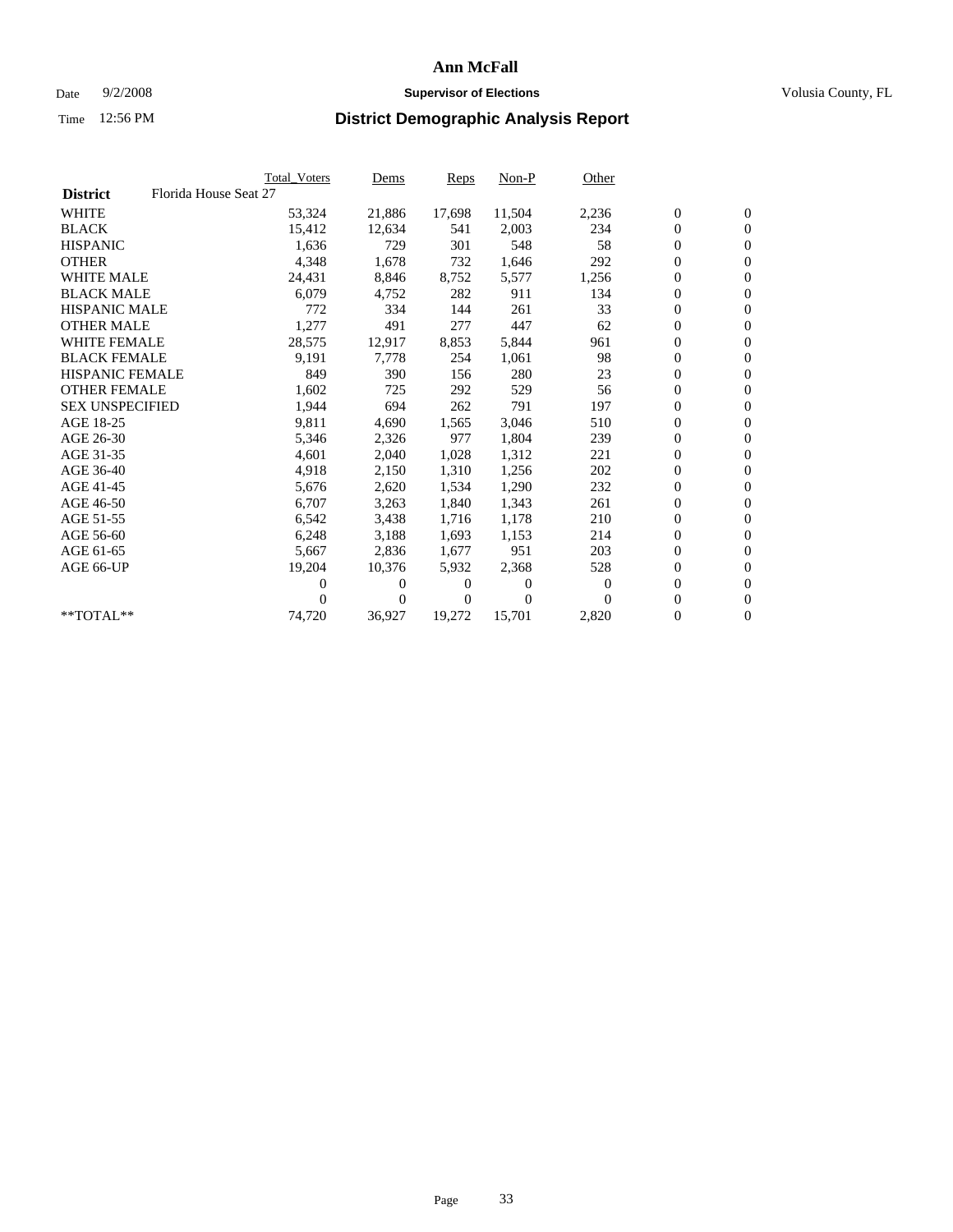## Date 9/2/2008 **Supervisor of Elections Supervisor of Elections** Volusia County, FL

|                        |                       | <b>Total Voters</b> | <u>Dems</u>    | <b>Reps</b>    | $Non-P$        | Other    |                  |                  |  |
|------------------------|-----------------------|---------------------|----------------|----------------|----------------|----------|------------------|------------------|--|
| <b>District</b>        | Florida House Seat 28 |                     |                |                |                |          |                  |                  |  |
| <b>WHITE</b>           |                       | 91,622              | 32,346         | 36,568         | 19,429         | 3,279    | $\boldsymbol{0}$ | $\boldsymbol{0}$ |  |
| <b>BLACK</b>           |                       | 3,700               | 2,875          | 196            | 545            | 84       | $\boldsymbol{0}$ | $\mathbf{0}$     |  |
| <b>HISPANIC</b>        |                       | 4,494               | 2,008          | 897            | 1,439          | 150      | $\boldsymbol{0}$ | $\mathbf{0}$     |  |
| <b>OTHER</b>           |                       | 4,277               | 1,152          | 1,028          | 1,770          | 327      | 0                | $\overline{0}$   |  |
| <b>WHITE MALE</b>      |                       | 42,485              | 13,428         | 17,844         | 9,463          | 1,750    | $\boldsymbol{0}$ | $\mathbf{0}$     |  |
| <b>BLACK MALE</b>      |                       | 1.679               | 1,215          | 108            | 306            | 50       | $\overline{0}$   | $\mathbf{0}$     |  |
| <b>HISPANIC MALE</b>   |                       | 2,059               | 892            | 425            | 659            | 83       | 0                | $\overline{0}$   |  |
| <b>OTHER MALE</b>      |                       | 1,427               | 382            | 406            | 567            | 72       | $\overline{0}$   | $\mathbf{0}$     |  |
| <b>WHITE FEMALE</b>    |                       | 48,535              | 18,723         | 18,503         | 9,796          | 1,513    | $\boldsymbol{0}$ | $\mathbf{0}$     |  |
| <b>BLACK FEMALE</b>    |                       | 1,990               | 1,638          | 85             | 235            | 32       | $\boldsymbol{0}$ | $\overline{0}$   |  |
| <b>HISPANIC FEMALE</b> |                       | 2,401               | 1,102          | 463            | 769            | 67       | $\boldsymbol{0}$ | $\mathbf{0}$     |  |
| <b>OTHER FEMALE</b>    |                       | 1,668               | 554            | 417            | 614            | 83       | $\mathbf{0}$     | $\mathbf{0}$     |  |
| <b>SEX UNSPECIFIED</b> |                       | 1,849               | 447            | 438            | 774            | 190      | $\boldsymbol{0}$ | $\mathbf{0}$     |  |
| AGE 18-25              |                       | 9,388               | 2,940          | 2,440          | 3,379          | 629      | $\boldsymbol{0}$ | $\mathbf{0}$     |  |
| AGE 26-30              |                       | 5,889               | 1,891          | 1,608          | 2,128          | 262      | 0                | $\mathbf{0}$     |  |
| AGE 31-35              |                       | 5,691               | 1,816          | 1,799          | 1,796          | 280      | $\boldsymbol{0}$ | $\mathbf{0}$     |  |
| AGE 36-40              |                       | 6,787               | 2,142          | 2,487          | 1,880          | 278      | $\boldsymbol{0}$ | $\mathbf{0}$     |  |
| AGE 41-45              |                       | 8,066               | 2,736          | 3,083          | 1,975          | 272      | 0                | $\mathbf{0}$     |  |
| AGE 46-50              |                       | 9,607               | 3,366          | 3,889          | 2,076          | 276      | 0                | $\Omega$         |  |
| AGE 51-55              |                       | 9,874               | 3,874          | 3,746          | 1,951          | 303      | $\overline{0}$   | $\mathbf{0}$     |  |
| AGE 56-60              |                       | 9.814               | 3.975          | 3,515          | 1.979          | 345      | 0                | $\mathbf{0}$     |  |
| AGE 61-65              |                       | 9,508               | 3,594          | 3,789          | 1,786          | 339      | 0                | $\overline{0}$   |  |
| AGE 66-UP              |                       | 29,468              | 12,046         | 12,333         | 4,233          | 856      | $\boldsymbol{0}$ | $\mathbf{0}$     |  |
|                        |                       | 0                   | $\overline{0}$ | $^{(1)}$       | $\overline{0}$ | $\bf{0}$ | $\mathbf{0}$     | $\mathbf{0}$     |  |
|                        |                       | 0                   | $\overline{0}$ | $\overline{0}$ | $\Omega$       | $\Omega$ | 0                | $\mathbf{0}$     |  |
| **TOTAL**              |                       | 104,093             | 38,381         | 38,689         | 23,183         | 3,840    | 0                | $\boldsymbol{0}$ |  |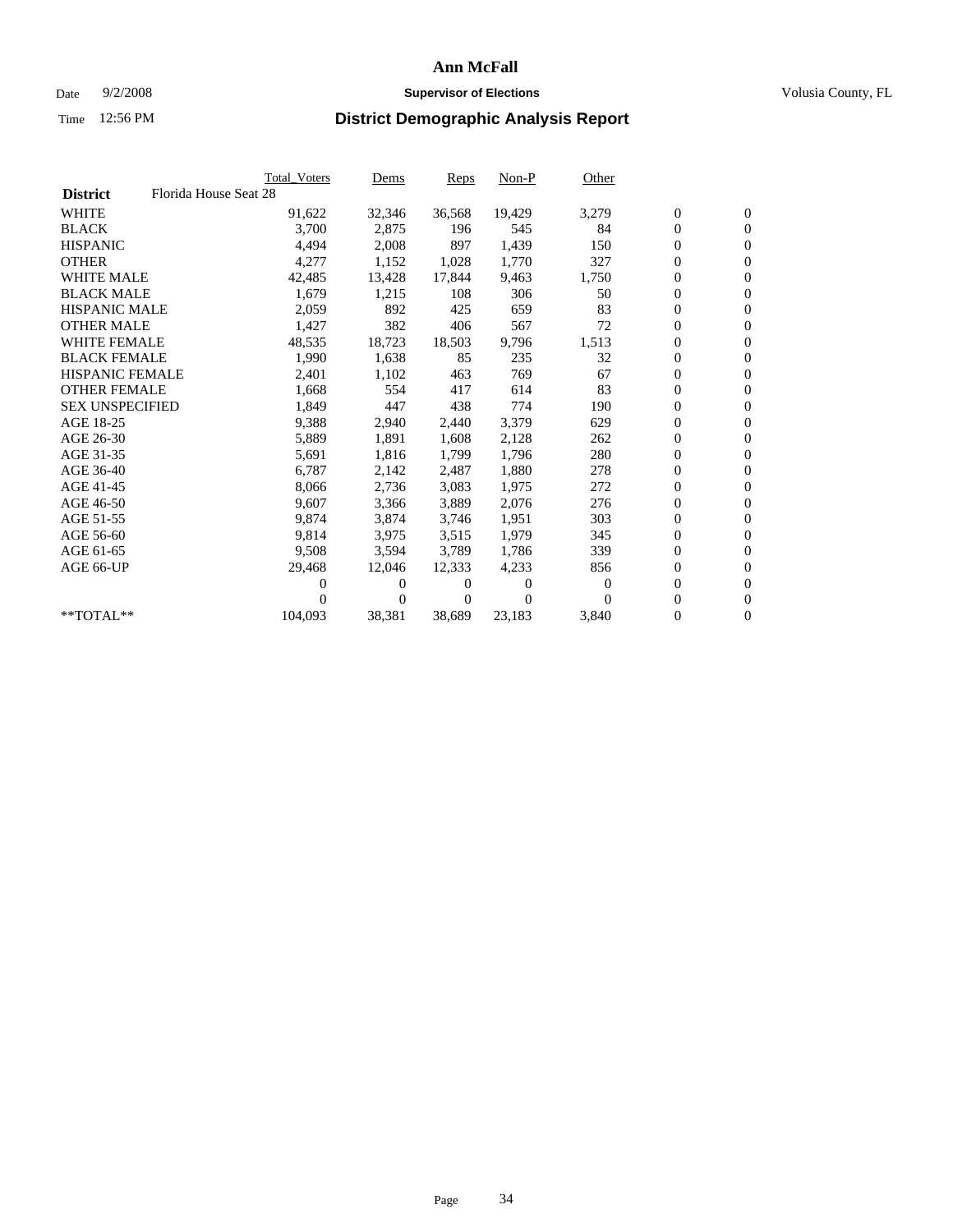### Date  $9/2/2008$  **Supervisor of Elections** Volusia County, FL

|                        |                       | Total Voters   | Dems           | <b>Reps</b> | Non-P        | Other        |                  |                  |  |
|------------------------|-----------------------|----------------|----------------|-------------|--------------|--------------|------------------|------------------|--|
| <b>District</b>        | Florida House Seat 33 |                |                |             |              |              |                  |                  |  |
| <b>WHITE</b>           |                       | 4,975          | 1,535          | 2,182       | 1,031        | 227          | $\boldsymbol{0}$ | $\boldsymbol{0}$ |  |
| <b>BLACK</b>           |                       | 487            | 367            | 30          | 79           | 11           | $\boldsymbol{0}$ | $\mathbf{0}$     |  |
| <b>HISPANIC</b>        |                       | 947            | 425            | 169         | 324          | 29           | $\overline{0}$   | $\mathbf{0}$     |  |
| <b>OTHER</b>           |                       | 368            | 105            | 88          | 136          | 39           | $\boldsymbol{0}$ | $\mathbf{0}$     |  |
| <b>WHITE MALE</b>      |                       | 2,360          | 623            | 1,114       | 512          | 111          | $\overline{0}$   | $\mathbf{0}$     |  |
| <b>BLACK MALE</b>      |                       | 203            | 151            | 11          | 35           | 6            | $\boldsymbol{0}$ | $\mathbf{0}$     |  |
| <b>HISPANIC MALE</b>   |                       | 446            | 189            | 90          | 153          | 14           | $\boldsymbol{0}$ | $\mathbf{0}$     |  |
| <b>OTHER MALE</b>      |                       | 122            | 41             | 30          | 47           | 4            | $\boldsymbol{0}$ | $\mathbf{0}$     |  |
| <b>WHITE FEMALE</b>    |                       | 2,584          | 905            | 1,054       | 510          | 115          | $\overline{0}$   | $\mathbf{0}$     |  |
| <b>BLACK FEMALE</b>    |                       | 278            | 211            | 19          | 43           | 5            | $\boldsymbol{0}$ | $\mathbf{0}$     |  |
| <b>HISPANIC FEMALE</b> |                       | 490            | 232            | 78          | 165          | 15           | $\boldsymbol{0}$ | $\mathbf{0}$     |  |
| <b>OTHER FEMALE</b>    |                       | 130            | 37             | 36          | 49           | 8            | $\mathbf{0}$     | $\mathbf{0}$     |  |
| <b>SEX UNSPECIFIED</b> |                       | 164            | 43             | 37          | 56           | 28           | $\boldsymbol{0}$ | $\mathbf{0}$     |  |
| AGE 18-25              |                       | 811            | 247            | 189         | 313          | 62           | 0                | $\mathbf{0}$     |  |
| AGE 26-30              |                       | 472            | 151            | 132         | 156          | 33           | $\overline{0}$   | $\mathbf{0}$     |  |
| AGE 31-35              |                       | 514            | 168            | 158         | 157          | 31           | $\boldsymbol{0}$ | $\mathbf{0}$     |  |
| AGE 36-40              |                       | 550            | 173            | 215         | 137          | 25           | 0                | $\mathbf{0}$     |  |
| AGE 41-45              |                       | 683            | 238            | 246         | 161          | 38           | $\overline{0}$   | $\mathbf{0}$     |  |
| AGE 46-50              |                       | 789            | 259            | 339         | 164          | 27           | $\boldsymbol{0}$ | $\mathbf{0}$     |  |
| AGE 51-55              |                       | 688            | 254            | 266         | 138          | 30           | $\boldsymbol{0}$ | $\mathbf{0}$     |  |
| AGE 56-60              |                       | 626            | 241            | 262         | 111          | 12           | $\overline{0}$   | $\Omega$         |  |
| AGE 61-65              |                       | 508            | 222            | 190         | 77           | 19           | $\overline{0}$   | $\mathbf{0}$     |  |
| AGE 66-UP              |                       | 1,136          | 479            | 472         | 156          | 29           | $\boldsymbol{0}$ | $\mathbf{0}$     |  |
|                        |                       | $\overline{0}$ | $\overline{0}$ | 0           | $\mathbf{0}$ | $\mathbf{0}$ | $\overline{0}$   | $\mathbf{0}$     |  |
|                        |                       | $\Omega$       | $\theta$       | $\Omega$    | $\theta$     | $\Omega$     | $\boldsymbol{0}$ | $\mathbf{0}$     |  |
| **TOTAL**              |                       | 6,777          | 2,432          | 2,469       | 1,570        | 306          | 0                | $\mathbf{0}$     |  |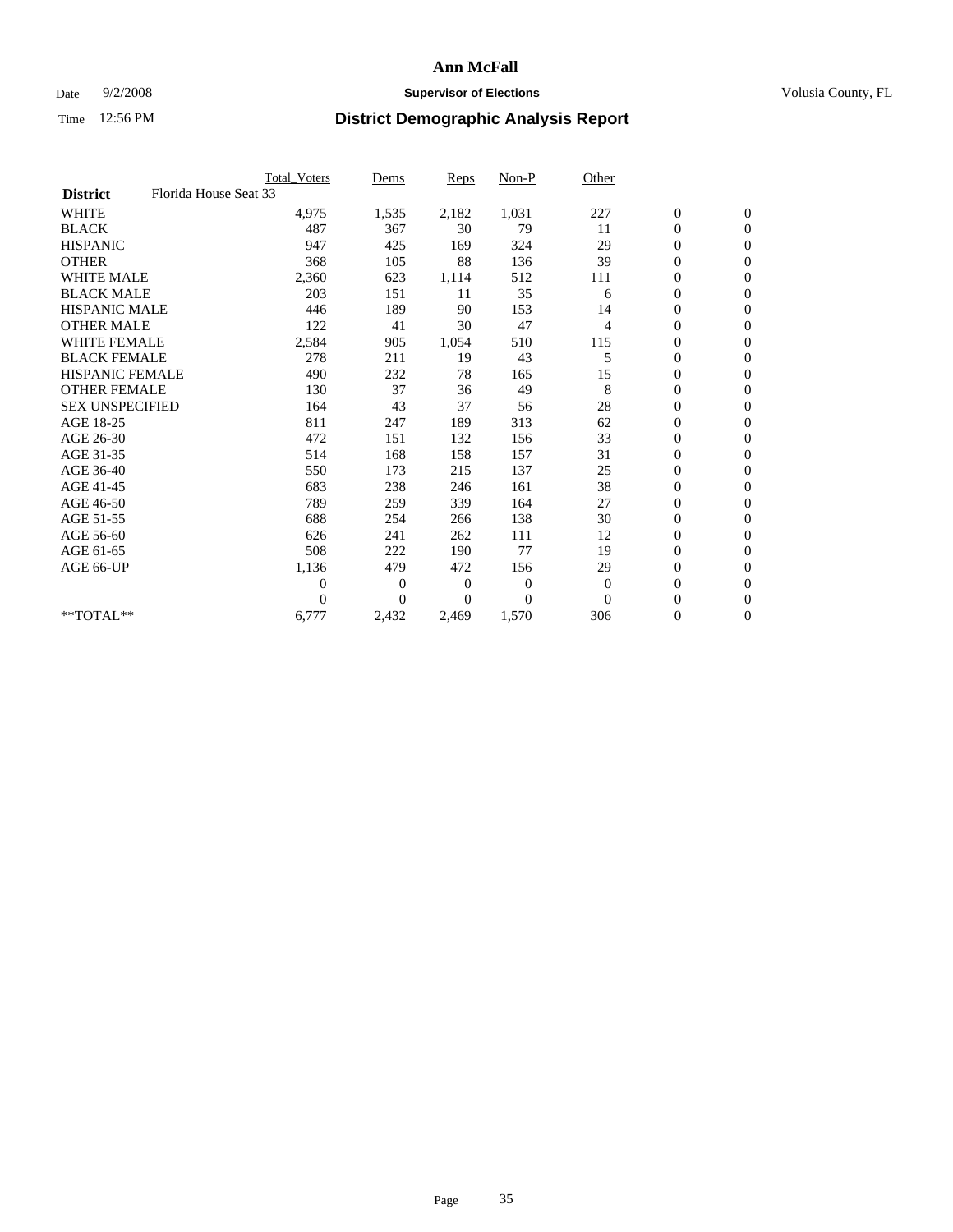## Date 9/2/2008 **Supervisor of Elections Supervisor of Elections** Volusia County, FL

|                        | <b>Total Voters</b>     | Dems           | <b>Reps</b> | $Non-P$        | Other    |                  |                  |  |
|------------------------|-------------------------|----------------|-------------|----------------|----------|------------------|------------------|--|
| <b>District</b>        | School Board District 1 |                |             |                |          |                  |                  |  |
| <b>WHITE</b>           | 48,446                  | 17,607         | 19,898      | 8,781          | 2,160    | $\boldsymbol{0}$ | $\boldsymbol{0}$ |  |
| <b>BLACK</b>           | 3,944                   | 3,181          | 180         | 513            | 70       | $\overline{0}$   | $\mathbf{0}$     |  |
| <b>HISPANIC</b>        | 2,519                   | 1,064          | 491         | 855            | 109      | $\overline{0}$   | $\mathbf{0}$     |  |
| <b>OTHER</b>           | 2,540                   | 769            | 667         | 940            | 164      | 0                | $\mathbf{0}$     |  |
| <b>WHITE MALE</b>      | 22,120                  | 7,138          | 9,608       | 4,219          | 1,155    | $\boldsymbol{0}$ | $\mathbf{0}$     |  |
| <b>BLACK MALE</b>      | 1,580                   | 1,202          | 86          | 245            | 47       | $\boldsymbol{0}$ | $\mathbf{0}$     |  |
| <b>HISPANIC MALE</b>   | 1,144                   | 473            | 236         | 379            | 56       | $\boldsymbol{0}$ | $\mathbf{0}$     |  |
| <b>OTHER MALE</b>      | 801                     | 232            | 262         | 266            | 41       | $\boldsymbol{0}$ | $\mathbf{0}$     |  |
| <b>WHITE FEMALE</b>    | 26,084                  | 10,386         | 10,205      | 4,495          | 998      | $\mathbf{0}$     | $\mathbf{0}$     |  |
| <b>BLACK FEMALE</b>    | 2,330                   | 1,954          | 92          | 262            | 22       | $\boldsymbol{0}$ | $\Omega$         |  |
| <b>HISPANIC FEMALE</b> | 1,357                   | 585            | 252         | 469            | 51       | $\boldsymbol{0}$ | $\mathbf{0}$     |  |
| <b>OTHER FEMALE</b>    | 983                     | 369            | 251         | 322            | 41       | $\overline{0}$   | $\mathbf{0}$     |  |
| <b>SEX UNSPECIFIED</b> | 1,050                   | 282            | 244         | 432            | 92       | $\boldsymbol{0}$ | $\mathbf{0}$     |  |
| AGE 18-25              | 5,580                   | 1,718          | 1,547       | 1,936          | 379      | $\overline{0}$   | $\mathbf{0}$     |  |
| AGE 26-30              | 3,653                   | 1,184          | 1,078       | 1,171          | 220      | $\overline{0}$   | $\mathbf{0}$     |  |
| AGE 31-35              | 3,488                   | 1,143          | 1,188       | 941            | 216      | $\boldsymbol{0}$ | $\mathbf{0}$     |  |
| AGE 36-40              | 4,192                   | 1,425          | 1,545       | 1,025          | 197      | $\boldsymbol{0}$ | $\mathbf{0}$     |  |
| AGE 41-45              | 4,795                   | 1,588          | 1,978       | 1,038          | 191      | $\boldsymbol{0}$ | $\mathbf{0}$     |  |
| AGE 46-50              | 5,478                   | 2,039          | 2,175       | 1,031          | 233      | 0                | $\Omega$         |  |
| AGE 51-55              | 5,397                   | 2,262          | 2,052       | 864            | 219      | $\boldsymbol{0}$ | $\mathbf{0}$     |  |
| AGE 56-60              | 5,300                   | 2,308          | 1.968       | 806            | 218      | $\mathbf{0}$     | $\mathbf{0}$     |  |
| AGE 61-65              | 4,836                   | 2,131          | 1,829       | 701            | 175      | 0                | $\mathbf{0}$     |  |
| AGE 66-UP              | 14,730                  | 6,823          | 5,876       | 1,576          | 455      | $\mathbf{0}$     | $\mathbf{0}$     |  |
|                        | 0                       | 0              | 0           | $\overline{0}$ | $\bf{0}$ | $\overline{0}$   | $\mathbf{0}$     |  |
|                        | 0                       | $\overline{0}$ | 0           | $\Omega$       | $\Omega$ | 0                | $\mathbf{0}$     |  |
| $*$ TOTAL $**$         | 57,449                  | 22,621         | 21,236      | 11,089         | 2,503    | $\boldsymbol{0}$ | $\boldsymbol{0}$ |  |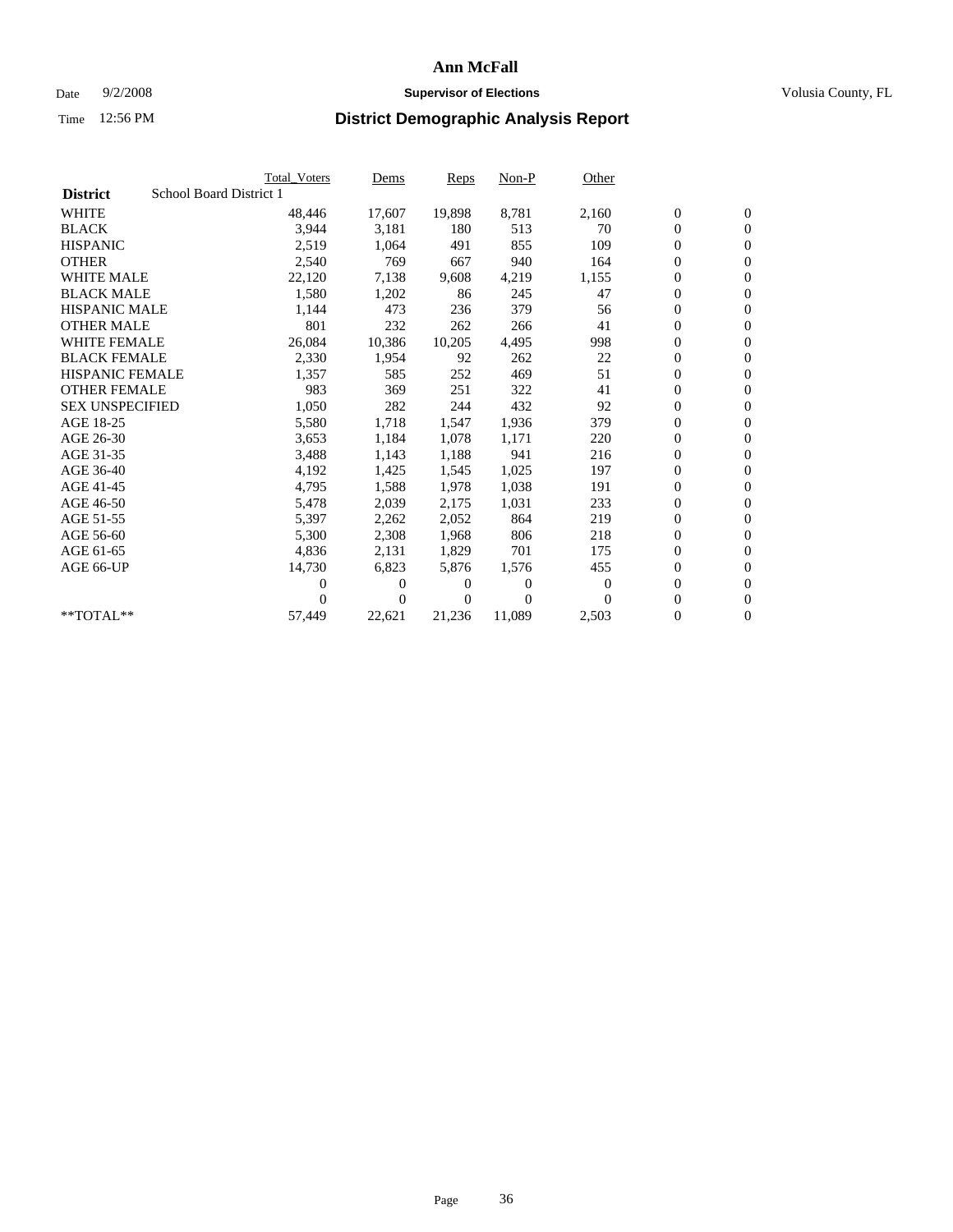## Date 9/2/2008 **Supervisor of Elections Supervisor of Elections** Volusia County, FL

|                        |                         | <b>Total Voters</b> | Dems   | <b>Reps</b> | $Non-P$  | Other            |                  |                  |  |
|------------------------|-------------------------|---------------------|--------|-------------|----------|------------------|------------------|------------------|--|
| <b>District</b>        | School Board District 2 |                     |        |             |          |                  |                  |                  |  |
| <b>WHITE</b>           |                         | 41,663              | 16,196 | 15,010      | 8,796    | 1,661            | $\boldsymbol{0}$ | $\boldsymbol{0}$ |  |
| <b>BLACK</b>           |                         | 9,366               | 7,636  | 328         | 1,265    | 137              | 0                | $\mathbf{0}$     |  |
| <b>HISPANIC</b>        |                         | 1,070               | 441    | 214         | 378      | 37               | $\overline{0}$   | $\mathbf{0}$     |  |
| <b>OTHER</b>           |                         | 3,058               | 1,152  | 554         | 1,141    | 211              | 0                | $\mathbf{0}$     |  |
| <b>WHITE MALE</b>      |                         | 19,449              | 6,713  | 7,450       | 4,336    | 950              | 0                | $\mathbf{0}$     |  |
| <b>BLACK MALE</b>      |                         | 3,766               | 2,935  | 180         | 586      | 65               | 0                | $\mathbf{0}$     |  |
| <b>HISPANIC MALE</b>   |                         | 523                 | 209    | 104         | 193      | 17               | 0                | $\mathbf{0}$     |  |
| <b>OTHER MALE</b>      |                         | 1,006               | 375    | 225         | 360      | 46               | 0                | $\mathbf{0}$     |  |
| <b>WHITE FEMALE</b>    |                         | 21,940              | 9,388  | 7,464       | 4,394    | 694              | $\overline{0}$   | $\mathbf{0}$     |  |
| <b>BLACK FEMALE</b>    |                         | 5,507               | 4,632  | 145         | 660      | 70               | 0                | $\mathbf{0}$     |  |
| <b>HISPANIC FEMALE</b> |                         | 536                 | 228    | 107         | 182      | 19               | 0                | $\mathbf{0}$     |  |
| <b>OTHER FEMALE</b>    |                         | 1,123               | 489    | 206         | 385      | 43               | 0                | $\mathbf{0}$     |  |
| <b>SEX UNSPECIFIED</b> |                         | 1,307               | 456    | 225         | 484      | 142              | 0                | $\mathbf{0}$     |  |
| AGE 18-25              |                         | 6,711               | 3,285  | 1,117       | 1,993    | 316              | 0                | $\mathbf{0}$     |  |
| AGE 26-30              |                         | 3,535               | 1,489  | 716         | 1,171    | 159              | 0                | $\mathbf{0}$     |  |
| AGE 31-35              |                         | 2,957               | 1,213  | 740         | 879      | 125              | 0                | $\mathbf{0}$     |  |
| AGE 36-40              |                         | 3,259               | 1,367  | 927         | 820      | 145              | 0                | $\mathbf{0}$     |  |
| AGE 41-45              |                         | 3,913               | 1,672  | 1,196       | 896      | 149              | 0                | $\mathbf{0}$     |  |
| AGE 46-50              |                         | 4,638               | 2,089  | 1,443       | 940      | 166              | 0                | $\mathbf{0}$     |  |
| AGE 51-55              |                         | 4,690               | 2,248  | 1,407       | 894      | 141              | 0                | $\mathbf{0}$     |  |
| AGE 56-60              |                         | 4,907               | 2,253  | 1.490       | 980      | 184              | 0                | $\mathbf{0}$     |  |
| AGE 61-65              |                         | 4,735               | 2,085  | 1,604       | 859      | 187              | 0                | $\mathbf{0}$     |  |
| AGE 66-UP              |                         | 15,812              | 7,724  | 5,466       | 2,148    | 474              | 0                | $\mathbf{0}$     |  |
|                        |                         | 0                   | 0      | 0           | $\theta$ | $\boldsymbol{0}$ | 0                | $\mathbf{0}$     |  |
|                        |                         | 0                   | 0      | 0           | $\Omega$ | $\Omega$         | 0                | $\mathbf{0}$     |  |
| **TOTAL**              |                         | 55,157              | 25,425 | 16,106      | 11,580   | 2,046            | 0                | $\boldsymbol{0}$ |  |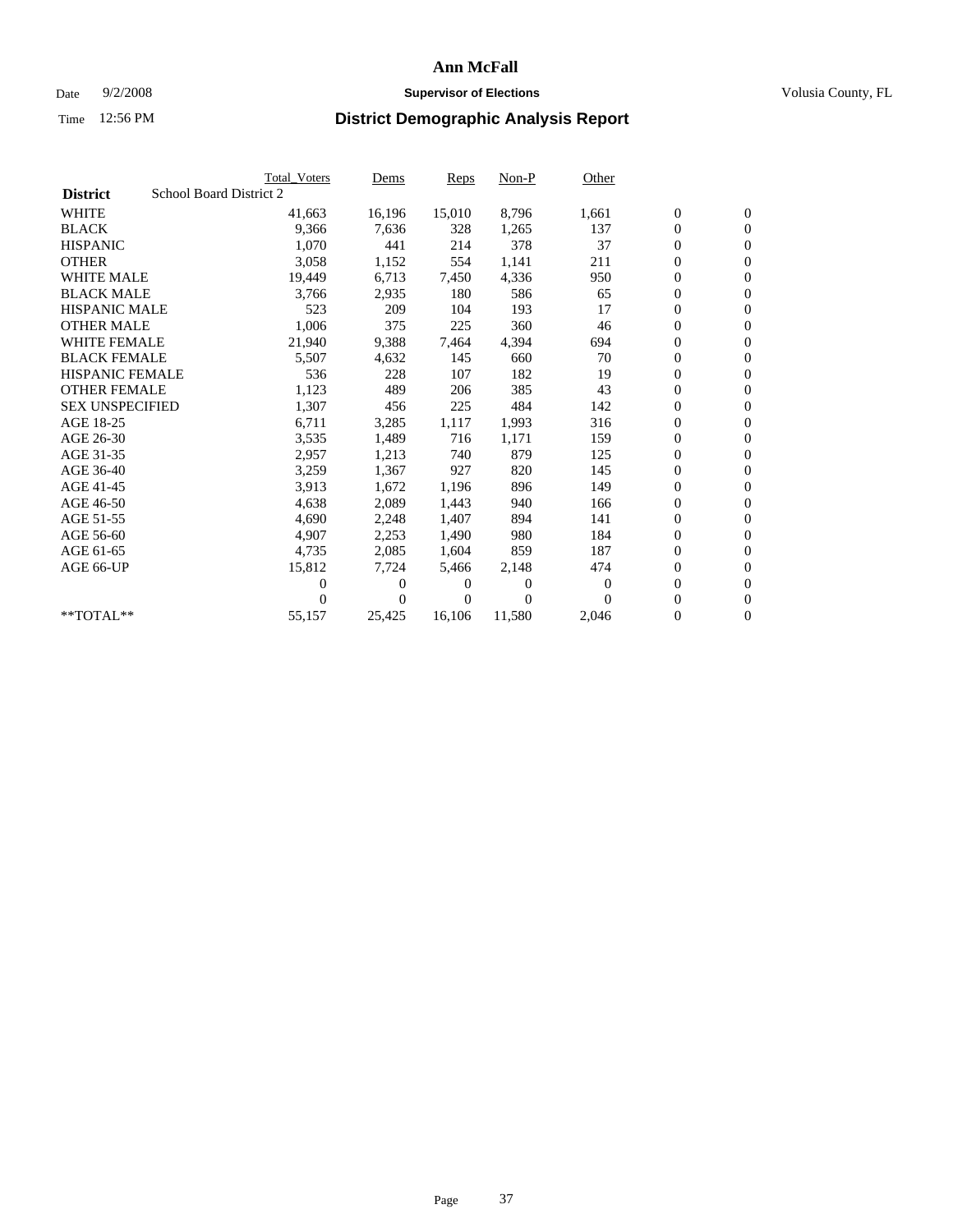### Date  $9/2/2008$  **Supervisor of Elections** Volusia County, FL

|                        |                         | <b>Total Voters</b> | Dems           | <b>Reps</b> | $Non-P$        | Other    |                  |                  |  |
|------------------------|-------------------------|---------------------|----------------|-------------|----------------|----------|------------------|------------------|--|
| <b>District</b>        | School Board District 3 |                     |                |             |                |          |                  |                  |  |
| <b>WHITE</b>           |                         | 63,660              | 23,316         | 24,579      | 13,639         | 2,126    | $\boldsymbol{0}$ | $\mathbf{0}$     |  |
| <b>BLACK</b>           |                         | 1,779               | 1,428          | 84          | 237            | 30       | $\overline{0}$   | $\mathbf{0}$     |  |
| <b>HISPANIC</b>        |                         | 836                 | 312            | 223         | 273            | 28       | 0                | $\mathbf{0}$     |  |
| <b>OTHER</b>           |                         | 2,465               | 671            | 587         | 1,023          | 184      | 0                | $\mathbf{0}$     |  |
| <b>WHITE MALE</b>      |                         | 29,285              | 9,574          | 11,981      | 6,605          | 1,125    | 0                | $\mathbf{0}$     |  |
| <b>BLACK MALE</b>      |                         | 812                 | 614            | 43          | 134            | 21       | $\boldsymbol{0}$ | $\mathbf{0}$     |  |
| <b>HISPANIC MALE</b>   |                         | 371                 | 124            | 98          | 134            | 15       | 0                | $\mathbf{0}$     |  |
| <b>OTHER MALE</b>      |                         | 801                 | 216            | 231         | 320            | 34       | 0                | $\mathbf{0}$     |  |
| <b>WHITE FEMALE</b>    |                         | 33,940              | 13,594         | 12,445      | 6,909          | 992      | 0                | $\mathbf{0}$     |  |
| <b>BLACK FEMALE</b>    |                         | 949                 | 801            | 38          | 103            | 7        | 0                | $\Omega$         |  |
| <b>HISPANIC FEMALE</b> |                         | 457                 | 185            | 124         | 135            | 13       | $\boldsymbol{0}$ | $\mathbf{0}$     |  |
| <b>OTHER FEMALE</b>    |                         | 956                 | 322            | 251         | 332            | 51       | 0                | $\mathbf{0}$     |  |
| <b>SEX UNSPECIFIED</b> |                         | 1,169               | 297            | 262         | 500            | 110      | 0                | $\Omega$         |  |
| AGE 18-25              |                         | 5,662               | 1,794          | 1,413       | 2,077          | 378      | $\overline{0}$   | $\mathbf{0}$     |  |
| AGE 26-30              |                         | 3,498               | 1,122          | 961         | 1,278          | 137      | 0                | $\mathbf{0}$     |  |
| AGE 31-35              |                         | 3,381               | 1,084          | 1,045       | 1,081          | 171      | 0                | $\mathbf{0}$     |  |
| AGE 36-40              |                         | 4,227               | 1,290          | 1,544       | 1,238          | 155      | $\overline{0}$   | $\mathbf{0}$     |  |
| AGE 41-45              |                         | 5,068               | 1,684          | 1,929       | 1,292          | 163      | 0                | $\mathbf{0}$     |  |
| AGE 46-50              |                         | 6,344               | 2,193          | 2,562       | 1,393          | 196      | 0                | $\Omega$         |  |
| AGE 51-55              |                         | 6,765               | 2,698          | 2,565       | 1,301          | 201      | $\boldsymbol{0}$ | $\mathbf{0}$     |  |
| AGE 56-60              |                         | 6,691               | 2.769          | 2.398       | 1,323          | 201      | 0                | $\mathbf{0}$     |  |
| AGE 61-65              |                         | 6,653               | 2,546          | 2,629       | 1,254          | 224      | 0                | $\Omega$         |  |
| AGE 66-UP              |                         | 20,451              | 8,547          | 8,427       | 2,935          | 542      | $\overline{0}$   | $\mathbf{0}$     |  |
|                        |                         | 0                   | $\theta$       | 0           | $\overline{0}$ | $\Omega$ | 0                | $\mathbf{0}$     |  |
|                        |                         | 0                   | $\overline{0}$ | 0           | $\Omega$       | $\Omega$ | 0                | $\mathbf{0}$     |  |
| $*$ TOTAL $**$         |                         | 68,740              | 25,727         | 25,473      | 15,172         | 2,368    | 0                | $\boldsymbol{0}$ |  |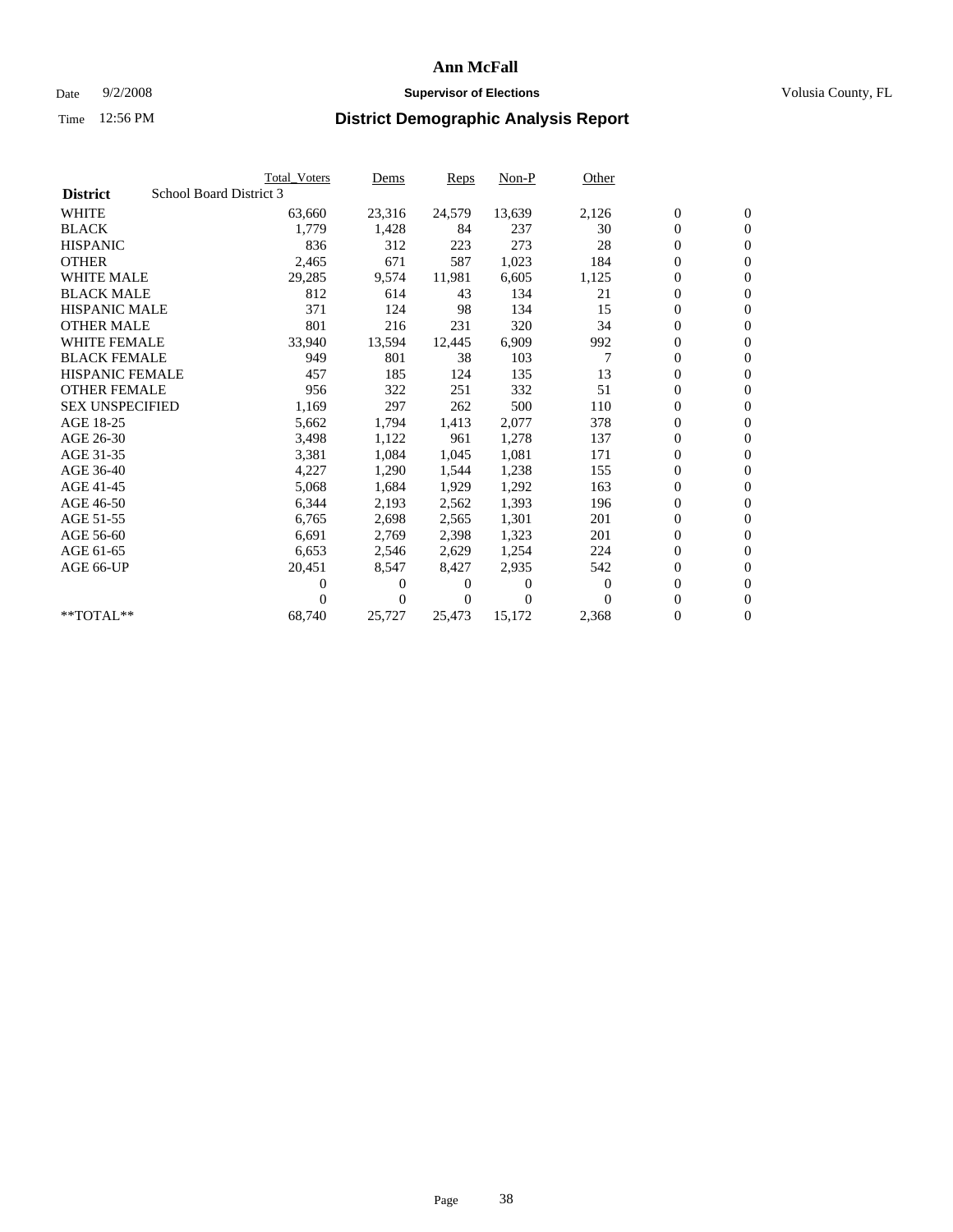## Date 9/2/2008 **Supervisor of Elections Supervisor of Elections** Volusia County, FL

|                        |                         | <b>Total Voters</b> | Dems         | <b>Reps</b> | $Non-P$  | Other            |                  |                  |
|------------------------|-------------------------|---------------------|--------------|-------------|----------|------------------|------------------|------------------|
| <b>District</b>        | School Board District 4 |                     |              |             |          |                  |                  |                  |
| <b>WHITE</b>           |                         | 53,589              | 19,759       | 21,495      | 10,438   | 1,897            | $\boldsymbol{0}$ | $\mathbf{0}$     |
| <b>BLACK</b>           |                         | 4,637               | 3,742        | 200         | 605      | 90               | $\overline{0}$   | $\mathbf{0}$     |
| <b>HISPANIC</b>        |                         | 1,051               | 443          | 277         | 304      | 27               | $\overline{0}$   | $\mathbf{0}$     |
| <b>OTHER</b>           |                         | 3,282               | 1,034        | 825         | 1,197    | 226              | 0                | $\mathbf{0}$     |
| <b>WHITE MALE</b>      |                         | 24,456              | 7,965        | 10,396      | 5,093    | 1,002            | 0                | $\mathbf{0}$     |
| <b>BLACK MALE</b>      |                         | 1,818               | 1,362        | 110         | 288      | 58               | $\boldsymbol{0}$ | $\mathbf{0}$     |
| <b>HISPANIC MALE</b>   |                         | 467                 | 176          | 135         | 138      | 18               | 0                | $\mathbf{0}$     |
| <b>OTHER MALE</b>      |                         | 1,070               | 302          | 326         | 392      | 50               | 0                | $\mathbf{0}$     |
| <b>WHITE FEMALE</b>    |                         | 28,829              | 11,696       | 10,985      | 5,266    | 882              | 0                | $\mathbf{0}$     |
| <b>BLACK FEMALE</b>    |                         | 2,793               | 2,361        | 90          | 311      | 31               | 0                | $\Omega$         |
| <b>HISPANIC FEMALE</b> |                         | 573                 | 261          | 137         | 166      | 9                | $\boldsymbol{0}$ | $\mathbf{0}$     |
| <b>OTHER FEMALE</b>    |                         | 1,274               | 485          | 343         | 397      | 49               | 0                | $\mathbf{0}$     |
| <b>SEX UNSPECIFIED</b> |                         | 1,279               | 370          | 275         | 493      | 141              | 0                | $\Omega$         |
| AGE 18-25              |                         | 6,091               | 2,213        | 1,592       | 1,930    | 356              | $\overline{0}$   | $\mathbf{0}$     |
| AGE 26-30              |                         | 3,398               | 1,234        | 911         | 1,104    | 149              | 0                | $\mathbf{0}$     |
| AGE 31-35              |                         | 3,144               | 1,131        | 954         | 903      | 156              | 0                | $\mathbf{0}$     |
| AGE 36-40              |                         | 3,736               | 1,301        | 1,388       | 906      | 141              | 0                | $\mathbf{0}$     |
| AGE 41-45              |                         | 4,581               | 1,657        | 1,741       | 1,009    | 174              | 0                | $\mathbf{0}$     |
| AGE 46-50              |                         | 5,557               | 2,151        | 2,148       | 1,091    | 167              | 0                | $\Omega$         |
| AGE 51-55              |                         | 5,783               | 2,442        | 2,112       | 1,051    | 178              | $\boldsymbol{0}$ | $\mathbf{0}$     |
| AGE 56-60              |                         | 5,904               | 2,478        | 2,103       | 1,126    | 197              | 0                | $\mathbf{0}$     |
| AGE 61-65              |                         | 5,778               | 2,362        | 2,222       | 992      | 202              | 0                | $\Omega$         |
| AGE 66-UP              |                         | 18,587              | 8,009        | 7,626       | 2,432    | 520              | $\overline{0}$   | $\mathbf{0}$     |
|                        |                         | 0                   | 0            | 0           | $\theta$ | $\boldsymbol{0}$ | 0                | $\mathbf{0}$     |
|                        |                         | 0                   | $\mathbf{0}$ | 0           | $\Omega$ | $\Omega$         | 0                | $\mathbf{0}$     |
| $*$ TOTAL $**$         |                         | 62,559              | 24,978       | 22,797      | 12,544   | 2,240            | 0                | $\boldsymbol{0}$ |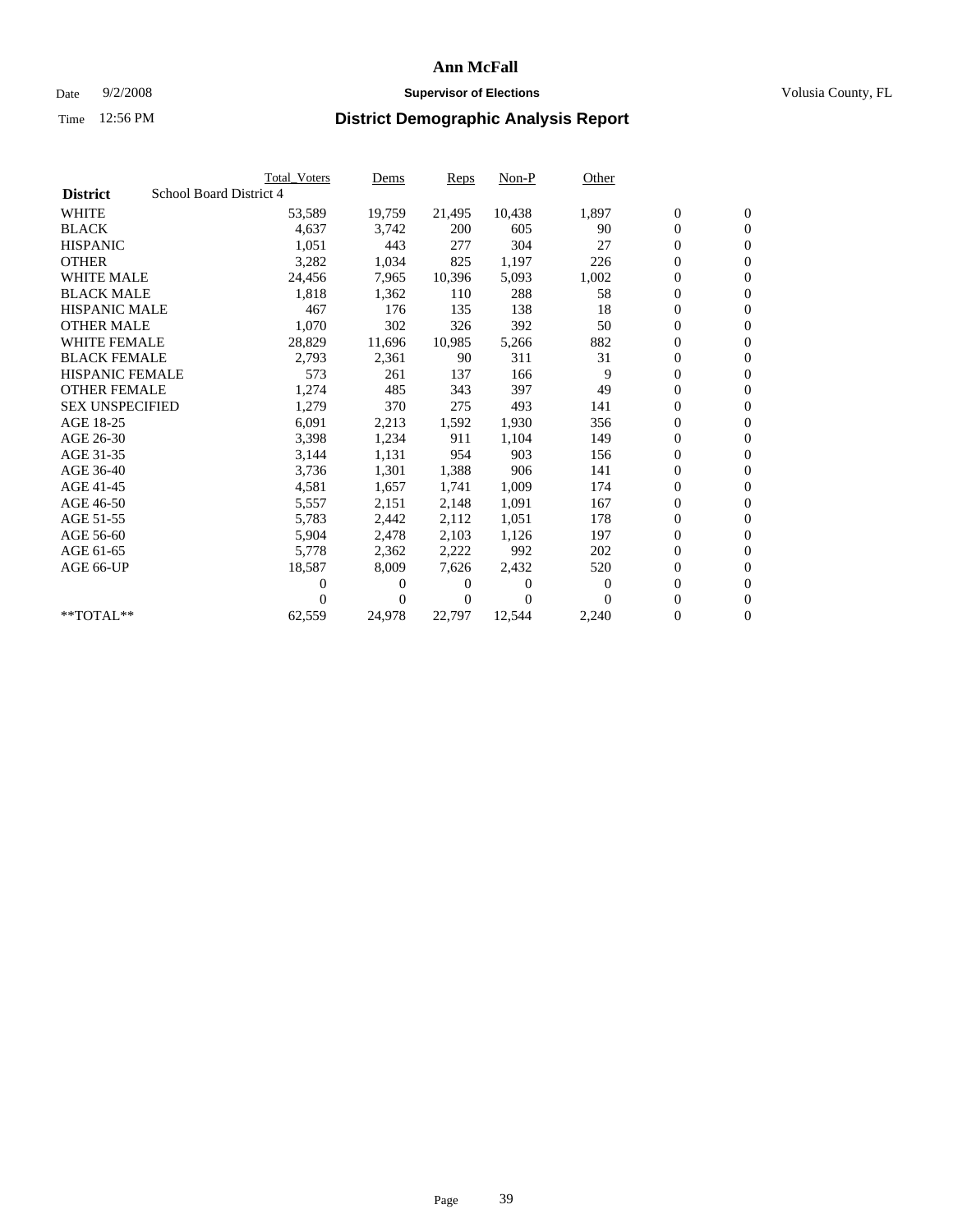### Date  $9/2/2008$  **Supervisor of Elections** Volusia County, FL

|                        |                         | <b>Total Voters</b> | Dems           | <b>Reps</b> | $Non-P$  | Other    |                  |                  |  |
|------------------------|-------------------------|---------------------|----------------|-------------|----------|----------|------------------|------------------|--|
| <b>District</b>        | School Board District 5 |                     |                |             |          |          |                  |                  |  |
| <b>WHITE</b>           |                         | 47,481              | 15,744         | 19,595      | 9,878    | 2,264    | $\boldsymbol{0}$ | $\boldsymbol{0}$ |  |
| <b>BLACK</b>           |                         | 4,603               | 3,458          | 279         | 735      | 131      | $\overline{0}$   | $\mathbf{0}$     |  |
| <b>HISPANIC</b>        |                         | 11,605              | 5,580          | 2,127       | 3,578    | 320      | $\overline{0}$   | $\mathbf{0}$     |  |
| <b>OTHER</b>           |                         | 3,518               | 1,009          | 759         | 1,440    | 310      | 0                | $\mathbf{0}$     |  |
| <b>WHITE MALE</b>      |                         | 22,160              | 6,533          | 9,671       | 4,749    | 1,207    | 0                | $\mathbf{0}$     |  |
| <b>BLACK MALE</b>      |                         | 2,053               | 1,441          | 152         | 380      | 80       | $\boldsymbol{0}$ | $\mathbf{0}$     |  |
| <b>HISPANIC MALE</b>   |                         | 5,441               | 2,504          | 1,078       | 1,683    | 176      | 0                | $\mathbf{0}$     |  |
| <b>OTHER MALE</b>      |                         | 1,137               | 359            | 290         | 440      | 48       | 0                | $\mathbf{0}$     |  |
| <b>WHITE FEMALE</b>    |                         | 25,056              | 9,128          | 9,812       | 5,066    | 1,050    | 0                | $\mathbf{0}$     |  |
| <b>BLACK FEMALE</b>    |                         | 2,503               | 1,977          | 127         | 348      | 51       | 0                | $\Omega$         |  |
| HISPANIC FEMALE        |                         | 6,082               | 3,036          | 1,040       | 1,863    | 143      | $\boldsymbol{0}$ | $\mathbf{0}$     |  |
| <b>OTHER FEMALE</b>    |                         | 1,357               | 461            | 311         | 516      | 69       | 0                | $\mathbf{0}$     |  |
| <b>SEX UNSPECIFIED</b> |                         | 1,418               | 352            | 279         | 586      | 201      | 0                | $\mathbf{0}$     |  |
| AGE 18-25              |                         | 7,506               | 2,393          | 1,735       | 2,805    | 573      | $\overline{0}$   | $\mathbf{0}$     |  |
| AGE 26-30              |                         | 4,918               | 1,626          | 1,296       | 1,708    | 288      | 0                | $\mathbf{0}$     |  |
| AGE 31-35              |                         | 5,211               | 1,809          | 1,536       | 1,585    | 281      | 0                | $\mathbf{0}$     |  |
| AGE 36-40              |                         | 5,764               | 1,911          | 2,015       | 1,552    | 286      | $\overline{0}$   | $\mathbf{0}$     |  |
| AGE 41-45              |                         | 6,551               | 2,341          | 2,344       | 1,596    | 270      | $\boldsymbol{0}$ | $\mathbf{0}$     |  |
| AGE 46-50              |                         | 7,025               | 2,557          | 2,699       | 1,498    | 271      | 0                | $\Omega$         |  |
| AGE 51-55              |                         | 6,439               | 2,557          | 2,348       | 1,277    | 257      | $\boldsymbol{0}$ | $\boldsymbol{0}$ |  |
| AGE 56-60              |                         | 5,767               | 2,383          | 2.095       | 1.081    | 208      | 0                | $\mathbf{0}$     |  |
| AGE 61-65              |                         | 4,828               | 2,041          | 1,812       | 806      | 169      | 0                | $\mathbf{0}$     |  |
| AGE 66-UP              |                         | 13,197              | 6,172          | 4,880       | 1,723    | 422      | $\overline{0}$   | $\mathbf{0}$     |  |
|                        |                         | 0                   | 0              | 0           | $\theta$ | $\theta$ | 0                | $\mathbf{0}$     |  |
|                        |                         | 0                   | $\overline{0}$ | 0           | $\Omega$ | $\Omega$ | 0                | $\mathbf{0}$     |  |
| $*$ TOTAL $**$         |                         | 67,207              | 25,791         | 22,760      | 15,631   | 3,025    | 0                | $\boldsymbol{0}$ |  |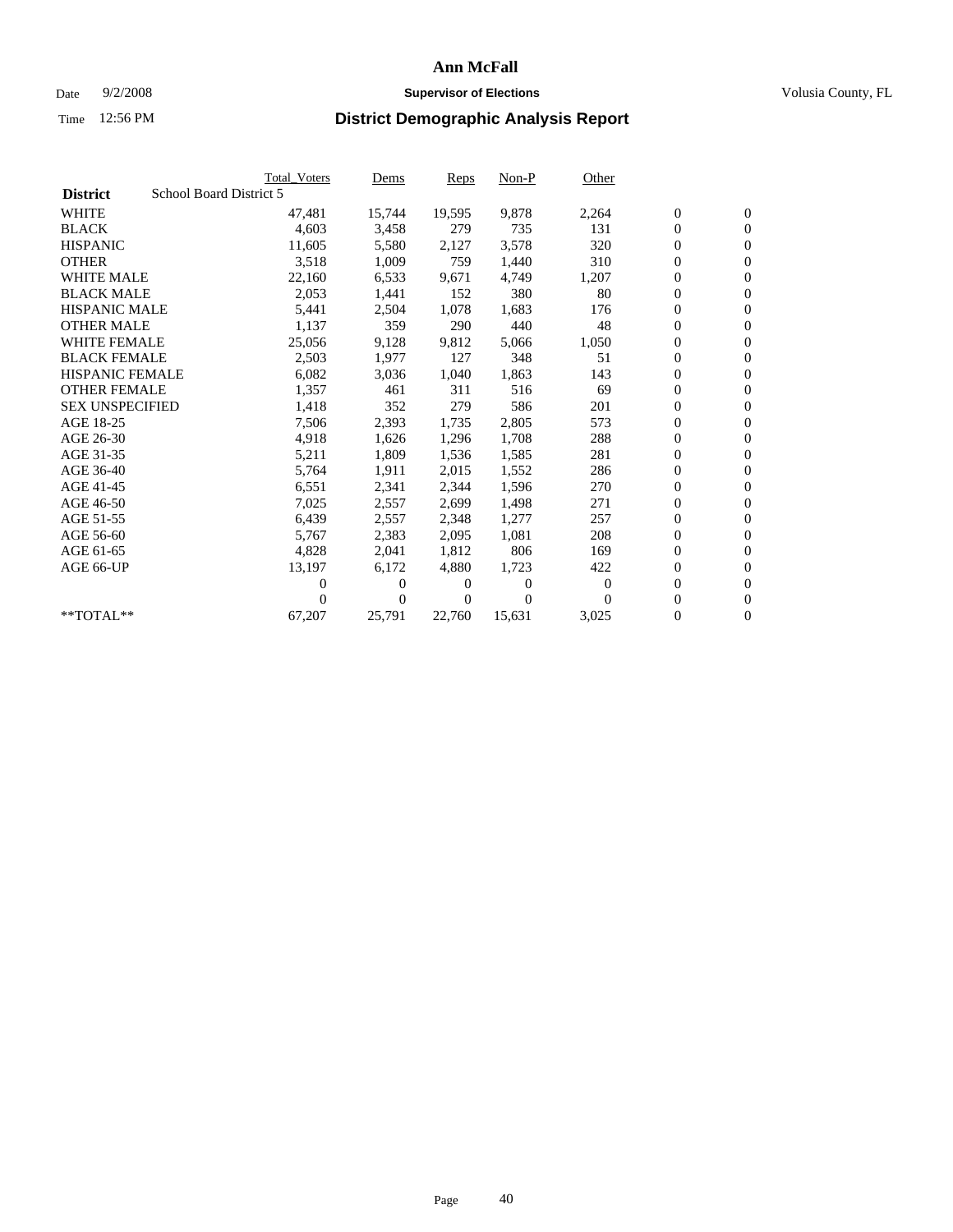## Date 9/2/2008 **Supervisor of Elections Supervisor of Elections** Volusia County, FL

|                        |                       | Total Voters | Dems           | <b>Reps</b>  | Non-P        | Other    |                  |                  |  |
|------------------------|-----------------------|--------------|----------------|--------------|--------------|----------|------------------|------------------|--|
| <b>District</b>        | Florida Senate Seat 1 |              |                |              |              |          |                  |                  |  |
| <b>WHITE</b>           |                       | 6,203        | 2,383          | 2,063        | 1,484        | 273      | $\boldsymbol{0}$ | $\mathbf{0}$     |  |
| <b>BLACK</b>           |                       | 10,082       | 8,345          | 322          | 1,277        | 138      | $\boldsymbol{0}$ | $\mathbf{0}$     |  |
| <b>HISPANIC</b>        |                       | 387          | 170            | 70           | 135          | 12       | $\overline{0}$   | $\mathbf{0}$     |  |
| <b>OTHER</b>           |                       | 1,368        | 627            | 140          | 501          | 100      | $\overline{0}$   | $\mathbf{0}$     |  |
| <b>WHITE MALE</b>      |                       | 2,923        | 932            | 1,085        | 745          | 161      | $\boldsymbol{0}$ | $\mathbf{0}$     |  |
| <b>BLACK MALE</b>      |                       | 3,950        | 3,124          | 177          | 573          | 76       | $\boldsymbol{0}$ | $\mathbf{0}$     |  |
| <b>HISPANIC MALE</b>   |                       | 194          | 72             | 36           | 80           | 6        | $\boldsymbol{0}$ | $\mathbf{0}$     |  |
| <b>OTHER MALE</b>      |                       | 372          | 174            | 50           | 129          | 19       | 0                | $\mathbf{0}$     |  |
| <b>WHITE FEMALE</b>    |                       | 3,252        | 1,442          | 969          | 732          | 109      | $\mathbf{0}$     | $\mathbf{0}$     |  |
| <b>BLACK FEMALE</b>    |                       | 6,038        | 5,149          | 143          | 686          | 60       | $\boldsymbol{0}$ | $\mathbf{0}$     |  |
| <b>HISPANIC FEMALE</b> |                       | 190          | 97             | 34           | 54           | 5        | $\boldsymbol{0}$ | $\boldsymbol{0}$ |  |
| <b>OTHER FEMALE</b>    |                       | 475          | 245            | 60           | 154          | 16       | $\overline{0}$   | $\mathbf{0}$     |  |
| <b>SEX UNSPECIFIED</b> |                       | 646          | 290            | 41           | 244          | 71       | $\mathbf{0}$     | $\mathbf{0}$     |  |
| AGE 18-25              |                       | 3,977        | 2,420          | 339          | 1,039        | 179      | $\boldsymbol{0}$ | $\mathbf{0}$     |  |
| AGE 26-30              |                       | 1,638        | 907            | 201          | 485          | 45       | $\overline{0}$   | $\mathbf{0}$     |  |
| AGE 31-35              |                       | 1,286        | 725            | 202          | 319          | 40       | $\boldsymbol{0}$ | $\mathbf{0}$     |  |
| AGE 36-40              |                       | 1,280        | 751            | 207          | 285          | 37       | $\boldsymbol{0}$ | $\mathbf{0}$     |  |
| AGE 41-45              |                       | 1,422        | 887            | 224          | 272          | 39       | $\overline{0}$   | $\mathbf{0}$     |  |
| AGE 46-50              |                       | 1,593        | 997            | 301          | 244          | 51       | $\mathbf{0}$     | $\mathbf{0}$     |  |
| AGE 51-55              |                       | 1,537        | 1,034          | 240          | 226          | 37       | $\boldsymbol{0}$ | $\mathbf{0}$     |  |
| AGE 56-60              |                       | 1,323        | 876            | 225          | 193          | 29       | $\boldsymbol{0}$ | $\mathbf{0}$     |  |
| AGE 61-65              |                       | 1,061        | 748            | 180          | 111          | 22       | $\boldsymbol{0}$ | $\mathbf{0}$     |  |
| AGE 66-UP              |                       | 2,923        | 2,180          | 476          | 223          | 44       | $\boldsymbol{0}$ | $\mathbf{0}$     |  |
|                        |                       | 0            | $\overline{0}$ | $\mathbf{0}$ | $\mathbf{0}$ | $\theta$ | $\boldsymbol{0}$ | $\mathbf{0}$     |  |
|                        |                       | $\Omega$     | $\theta$       | 0            | $\theta$     | $\Omega$ | $\overline{0}$   | $\mathbf{0}$     |  |
| **TOTAL**              |                       | 18,040       | 11,525         | 2,595        | 3,397        | 523      | 0                | $\mathbf{0}$     |  |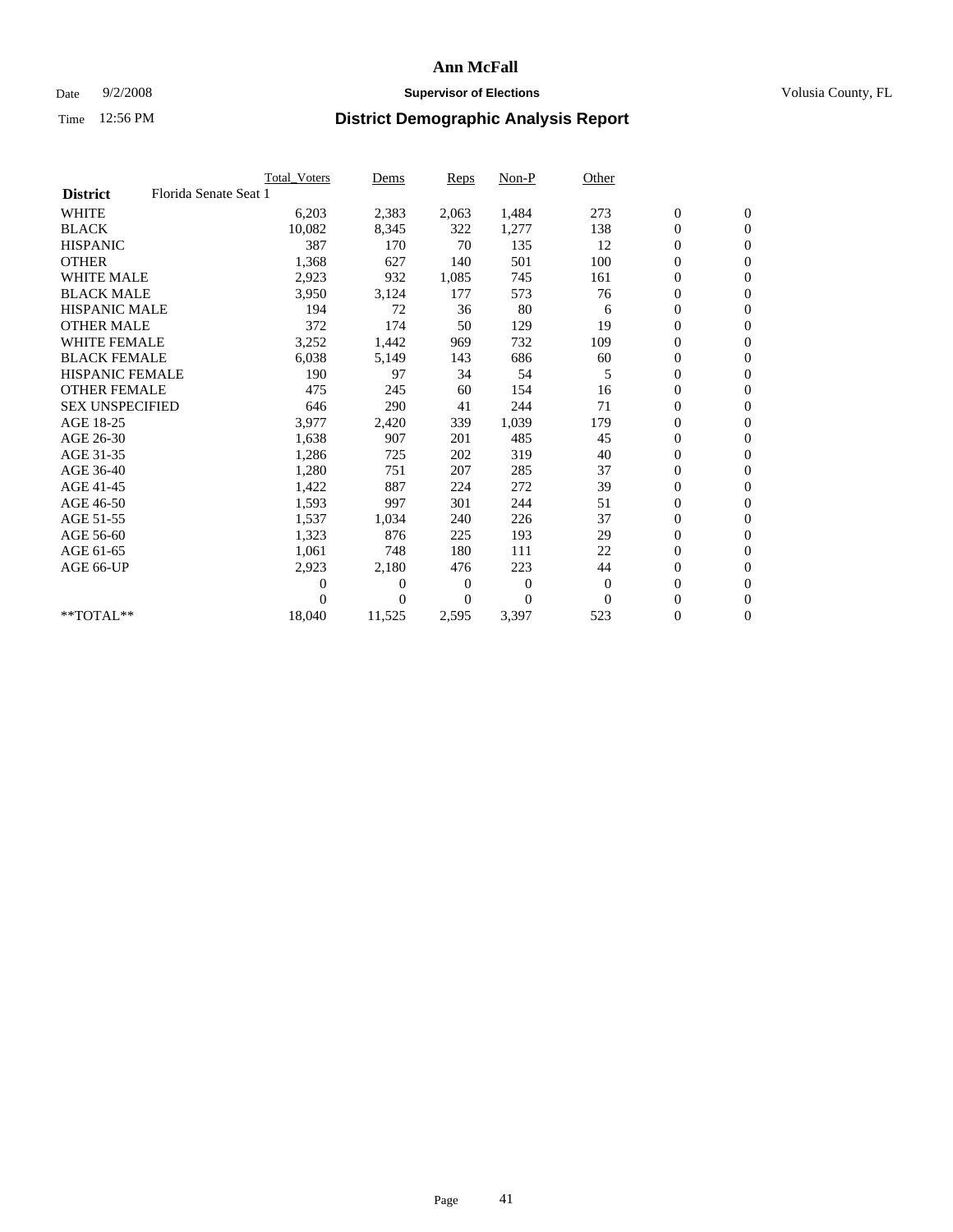### Date  $9/2/2008$  **Supervisor of Elections** Volusia County, FL

|                        |                       | <b>Total Voters</b> | Dems   | <b>Reps</b> | $Non-P$  | Other    |                  |                  |  |
|------------------------|-----------------------|---------------------|--------|-------------|----------|----------|------------------|------------------|--|
| <b>District</b>        | Florida Senate Seat 7 |                     |        |             |          |          |                  |                  |  |
| <b>WHITE</b>           |                       | 154,330             | 57,388 | 59,608      | 31,678   | 5,656    | $\boldsymbol{0}$ | $\boldsymbol{0}$ |  |
| <b>BLACK</b>           |                       | 6,432               | 5,033  | 338         | 940      | 121      | $\boldsymbol{0}$ | $\mathbf{0}$     |  |
| <b>HISPANIC</b>        |                       | 5,048               | 2,187  | 1,055       | 1,634    | 172      | 0                | $\mathbf{0}$     |  |
| <b>OTHER</b>           |                       | 7,521               | 2,230  | 1,843       | 2,903    | 545      | 0                | $\mathbf{0}$     |  |
| <b>WHITE MALE</b>      |                       | 71,309              | 23,640 | 29,166      | 15,447   | 3,056    | 0                | $\mathbf{0}$     |  |
| <b>BLACK MALE</b>      |                       | 2,771               | 2,024  | 182         | 495      | 70       | 0                | $\mathbf{0}$     |  |
| <b>HISPANIC MALE</b>   |                       | 2,340               | 970    | 516         | 755      | 99       | 0                | $\mathbf{0}$     |  |
| <b>OTHER MALE</b>      |                       | 2,536               | 723    | 740         | 956      | 117      | 0                | $\mathbf{0}$     |  |
| <b>WHITE FEMALE</b>    |                       | 82,039              | 33,412 | 30,092      | 15,966   | 2,569    | $\boldsymbol{0}$ | $\mathbf{0}$     |  |
| <b>BLACK FEMALE</b>    |                       | 3,606               | 2,967  | 152         | 439      | 48       | 0                | $\mathbf{0}$     |  |
| <b>HISPANIC FEMALE</b> |                       | 2,662               | 1,197  | 530         | 863      | 72       | 0                | $\mathbf{0}$     |  |
| <b>OTHER FEMALE</b>    |                       | 2,921               | 1,052  | 749         | 991      | 129      | 0                | $\mathbf{0}$     |  |
| <b>SEX UNSPECIFIED</b> |                       | 3,147               | 853    | 717         | 1,243    | 334      | 0                | $\mathbf{0}$     |  |
| AGE 18-25              |                       | 15,363              | 5,058  | 3,967       | 5,358    | 980      | 0                | $\mathbf{0}$     |  |
| AGE 26-30              |                       | 9,582               | 3,138  | 2,592       | 3,386    | 466      | 0                | $\mathbf{0}$     |  |
| AGE 31-35              |                       | 9,051               | 2,989  | 2,827       | 2,784    | 451      | 0                | $\mathbf{0}$     |  |
| AGE 36-40              |                       | 10,899              | 3,535  | 3,935       | 2,949    | 480      | 0                | $\mathbf{0}$     |  |
| AGE 41-45              |                       | 13,263              | 4,534  | 5,044       | 3,184    | 501      | 0                | $\mathbf{0}$     |  |
| AGE 46-50              |                       | 15,993              | 5,780  | 6,283       | 3,395    | 535      | 0                | $\mathbf{0}$     |  |
| AGE 51-55              |                       | 16,437              | 6,669  | 6,113       | 3,125    | 530      | 0                | $\mathbf{0}$     |  |
| AGE 56-60              |                       | 16.673              | 6.903  | 5.929       | 3,263    | 578      | 0                | $\mathbf{0}$     |  |
| AGE 61-65              |                       | 15,885              | 6,322  | 6.087       | 2,885    | 591      | 0                | $\mathbf{0}$     |  |
| AGE 66-UP              |                       | 50,185              | 21,910 | 20,067      | 6,826    | 1,382    | 0                | $\mathbf{0}$     |  |
|                        |                       | 0                   | 0      | 0           | $\Omega$ | $\Omega$ | 0                | $\mathbf{0}$     |  |
|                        |                       | 0                   | 0      | 0           | $\Omega$ |          | 0                | $\mathbf{0}$     |  |
| **TOTAL**              |                       | 173,331             | 66,838 | 62,844      | 37,155   | 6,494    | 0                | $\boldsymbol{0}$ |  |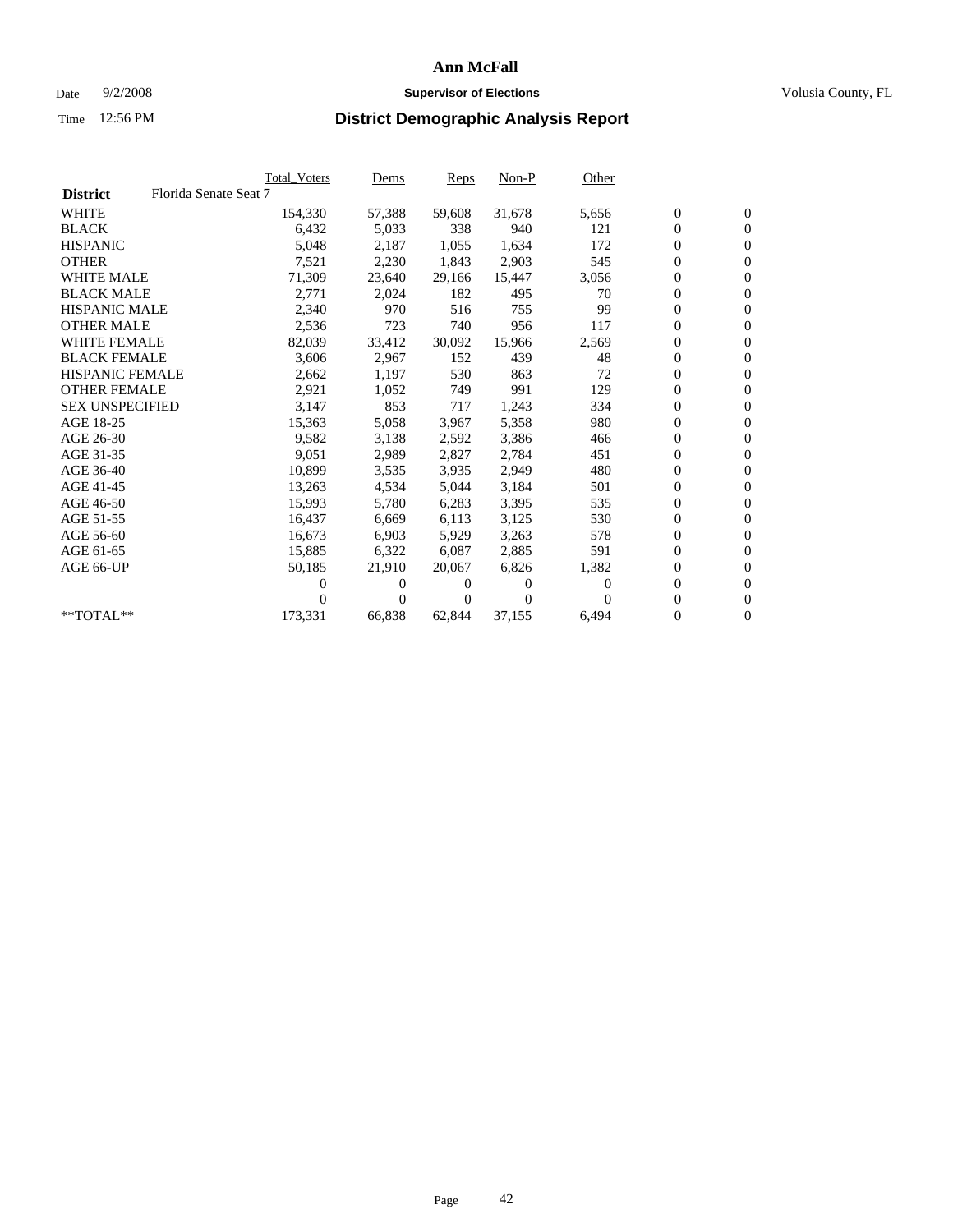### Date  $9/2/2008$  **Supervisor of Elections** Volusia County, FL

|                        |                       | Total Voters | Dems     | <b>Reps</b> | Non-P        | Other        |                  |                  |  |
|------------------------|-----------------------|--------------|----------|-------------|--------------|--------------|------------------|------------------|--|
| <b>District</b>        | Florida Senate Seat 8 |              |          |             |              |              |                  |                  |  |
| <b>WHITE</b>           |                       | 23,215       | 7,994    | 9,906       | 4,506        | 809          | $\boldsymbol{0}$ | $\boldsymbol{0}$ |  |
| <b>BLACK</b>           |                       | 834          | 628      | 41          | 135          | 30           | $\boldsymbol{0}$ | $\mathbf{0}$     |  |
| <b>HISPANIC</b>        |                       | 433          | 166      | 125         | 129          | 13           | $\overline{0}$   | $\mathbf{0}$     |  |
| <b>OTHER</b>           |                       | 1,391        | 417      | 356         | 527          | 91           | $\boldsymbol{0}$ | $\Omega$         |  |
| <b>WHITE MALE</b>      |                       | 10,679       | 3,232    | 4,820       | 2,206        | 421          | $\boldsymbol{0}$ | $\mathbf{0}$     |  |
| <b>BLACK MALE</b>      |                       | 348          | 250      | 21          | 62           | 15           | $\boldsymbol{0}$ | $\mathbf{0}$     |  |
| <b>HISPANIC MALE</b>   |                       | 209          | 72       | 66          | 62           | 9            | $\boldsymbol{0}$ | $\mathbf{0}$     |  |
| <b>OTHER MALE</b>      |                       | 449          | 129      | 133         | 169          | 18           | 0                | $\mathbf{0}$     |  |
| <b>WHITE FEMALE</b>    |                       | 12,382       | 4,718    | 5,024       | 2,258        | 382          | $\overline{0}$   | $\mathbf{0}$     |  |
| <b>BLACK FEMALE</b>    |                       | 481          | 376      | 20          | 70           | 15           | $\boldsymbol{0}$ | $\mathbf{0}$     |  |
| HISPANIC FEMALE        |                       | 222          | 93       | 58          | 67           | 4            | $\boldsymbol{0}$ | $\mathbf{0}$     |  |
| <b>OTHER FEMALE</b>    |                       | 519          | 194      | 135         | 170          | 20           | $\mathbf{0}$     | $\mathbf{0}$     |  |
| <b>SEX UNSPECIFIED</b> |                       | 584          | 141      | 151         | 233          | 59           | $\boldsymbol{0}$ | $\mathbf{0}$     |  |
| AGE 18-25              |                       | 2,516        | 783      | 772         | 820          | 141          | 0                | $\mathbf{0}$     |  |
| AGE 26-30              |                       | 1,222        | 402      | 374         | 391          | 55           | $\overline{0}$   | $\mathbf{0}$     |  |
| AGE 31-35              |                       | 1,184        | 357      | 409         | 351          | 67           | $\boldsymbol{0}$ | $\mathbf{0}$     |  |
| AGE 36-40              |                       | 1,406        | 402      | 623         | 333          | 48           | 0                | $\mathbf{0}$     |  |
| AGE 41-45              |                       | 1,833        | 580      | 793         | 388          | 72           | $\overline{0}$   | $\mathbf{0}$     |  |
| AGE 46-50              |                       | 2,249        | 777      | 972         | 437          | 63           | $\boldsymbol{0}$ | $\mathbf{0}$     |  |
| AGE 51-55              |                       | 2,341        | 869      | 975         | 432          | 65           | $\boldsymbol{0}$ | $\mathbf{0}$     |  |
| AGE 56-60              |                       | 2,460        | 932      | 978         | 465          | 85           | $\overline{0}$   | $\Omega$         |  |
| AGE 61-65              |                       | 2,677        | 989      | 1,109       | 494          | 85           | $\mathbf{0}$     | $\mathbf{0}$     |  |
| AGE 66-UP              |                       | 7,985        | 3,114    | 3,423       | 1,186        | 262          | $\boldsymbol{0}$ | $\mathbf{0}$     |  |
|                        |                       | 0            | 0        | 0           | $\mathbf{0}$ | $\mathbf{0}$ | $\overline{0}$   | $\mathbf{0}$     |  |
|                        |                       | $\theta$     | $\Omega$ | 0           | $\Omega$     | $\Omega$     | $\boldsymbol{0}$ | $\mathbf{0}$     |  |
| $*$ TOTAL $**$         |                       | 25,873       | 9,205    | 10,428      | 5,297        | 943          | 0                | $\mathbf{0}$     |  |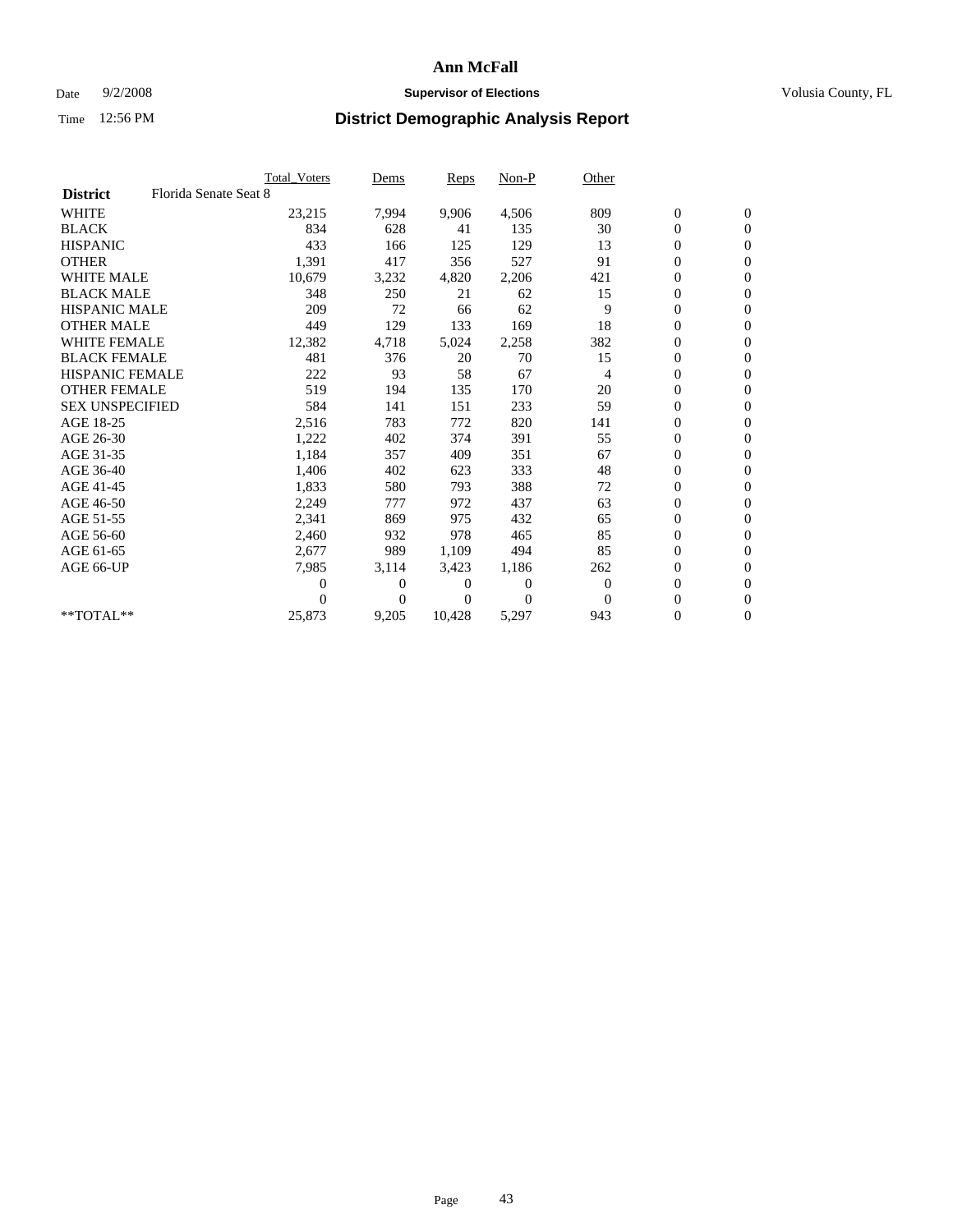## Date 9/2/2008 **Supervisor of Elections Supervisor of Elections** Volusia County, FL

|                        |                        | <b>Total Voters</b> | Dems           | <b>Reps</b> | $Non-P$  | Other    |                  |                  |  |
|------------------------|------------------------|---------------------|----------------|-------------|----------|----------|------------------|------------------|--|
| <b>District</b>        | Florida Senate Seat 20 |                     |                |             |          |          |                  |                  |  |
| <b>WHITE</b>           |                        | 71,091              | 24,857         | 29,000      | 13,864   | 3,370    | $\boldsymbol{0}$ | $\boldsymbol{0}$ |  |
| <b>BLACK</b>           |                        | 6,981               | 5,439          | 370         | 1,003    | 169      | $\overline{0}$   | $\mathbf{0}$     |  |
| <b>HISPANIC</b>        |                        | 11,213              | 5,317          | 2,082       | 3,490    | 324      | 0                | $\mathbf{0}$     |  |
| <b>OTHER</b>           |                        | 4,583               | 1,361          | 1,053       | 1,810    | 359      | 0                | $\mathbf{0}$     |  |
| <b>WHITE MALE</b>      |                        | 32,559              | 10,119         | 14,035      | 6,604    | 1,801    | 0                | $\mathbf{0}$     |  |
| <b>BLACK MALE</b>      |                        | 2,960               | 2,156          | 191         | 503      | 110      | $\boldsymbol{0}$ | $\mathbf{0}$     |  |
| <b>HISPANIC MALE</b>   |                        | 5,203               | 2,372          | 1,033       | 1,630    | 168      | 0                | $\mathbf{0}$     |  |
| <b>OTHER MALE</b>      |                        | 1,458               | 458            | 411         | 524      | 65       | 0                | $\mathbf{0}$     |  |
| <b>WHITE FEMALE</b>    |                        | 38,176              | 14,620         | 14,826      | 7,174    | 1,556    | 0                | $\mathbf{0}$     |  |
| <b>BLACK FEMALE</b>    |                        | 3,957               | 3,233          | 177         | 489      | 58       | 0                | $\Omega$         |  |
| HISPANIC FEMALE        |                        | 5,931               | 2,908          | 1,038       | 1,831    | 154      | 0                | $\mathbf{0}$     |  |
| <b>OTHER FEMALE</b>    |                        | 1,778               | 635            | 418         | 637      | 88       | 0                | $\mathbf{0}$     |  |
| <b>SEX UNSPECIFIED</b> |                        | 1,846               | 473            | 376         | 775      | 222      | 0                | $\mathbf{0}$     |  |
| AGE 18-25              |                        | 9,694               | 3,142          | 2,326       | 3,524    | 702      | $\overline{0}$   | $\mathbf{0}$     |  |
| AGE 26-30              |                        | 6,560               | 2,208          | 1,795       | 2,170    | 387      | 0                | $\mathbf{0}$     |  |
| AGE 31-35              |                        | 6,660               | 2,309          | 2,025       | 1,935    | 391      | 0                | $\mathbf{0}$     |  |
| AGE 36-40              |                        | 7,593               | 2,606          | 2,654       | 1,974    | 359      | $\overline{0}$   | $\mathbf{0}$     |  |
| AGE 41-45              |                        | 8,390               | 2,941          | 3,127       | 1,987    | 335      | 0                | $\mathbf{0}$     |  |
| AGE 46-50              |                        | 9,207               | 3,475          | 3,471       | 1,877    | 384      | 0                | $\Omega$         |  |
| AGE 51-55              |                        | 8,759               | 3,635          | 3,156       | 1,604    | 364      | $\boldsymbol{0}$ | $\mathbf{0}$     |  |
| AGE 56-60              |                        | 8,113               | 3,480          | 2.922       | 1.395    | 316      | 0                | $\mathbf{0}$     |  |
| AGE 61-65              |                        | 7,207               | 3,106          | 2,720       | 1,122    | 259      | 0                | $\mathbf{0}$     |  |
| AGE 66-UP              |                        | 21,684              | 10,071         | 8,309       | 2,579    | 725      | $\overline{0}$   | $\mathbf{0}$     |  |
|                        |                        | 0                   | 0              | 0           | $\theta$ | $\bf{0}$ | 0                | $\mathbf{0}$     |  |
|                        |                        | 0                   | $\overline{0}$ | 0           | $\Omega$ | $\Omega$ | 0                | $\mathbf{0}$     |  |
| $*$ TOTAL $**$         |                        | 93,868              | 36,974         | 32,505      | 20,167   | 4,222    | 0                | $\boldsymbol{0}$ |  |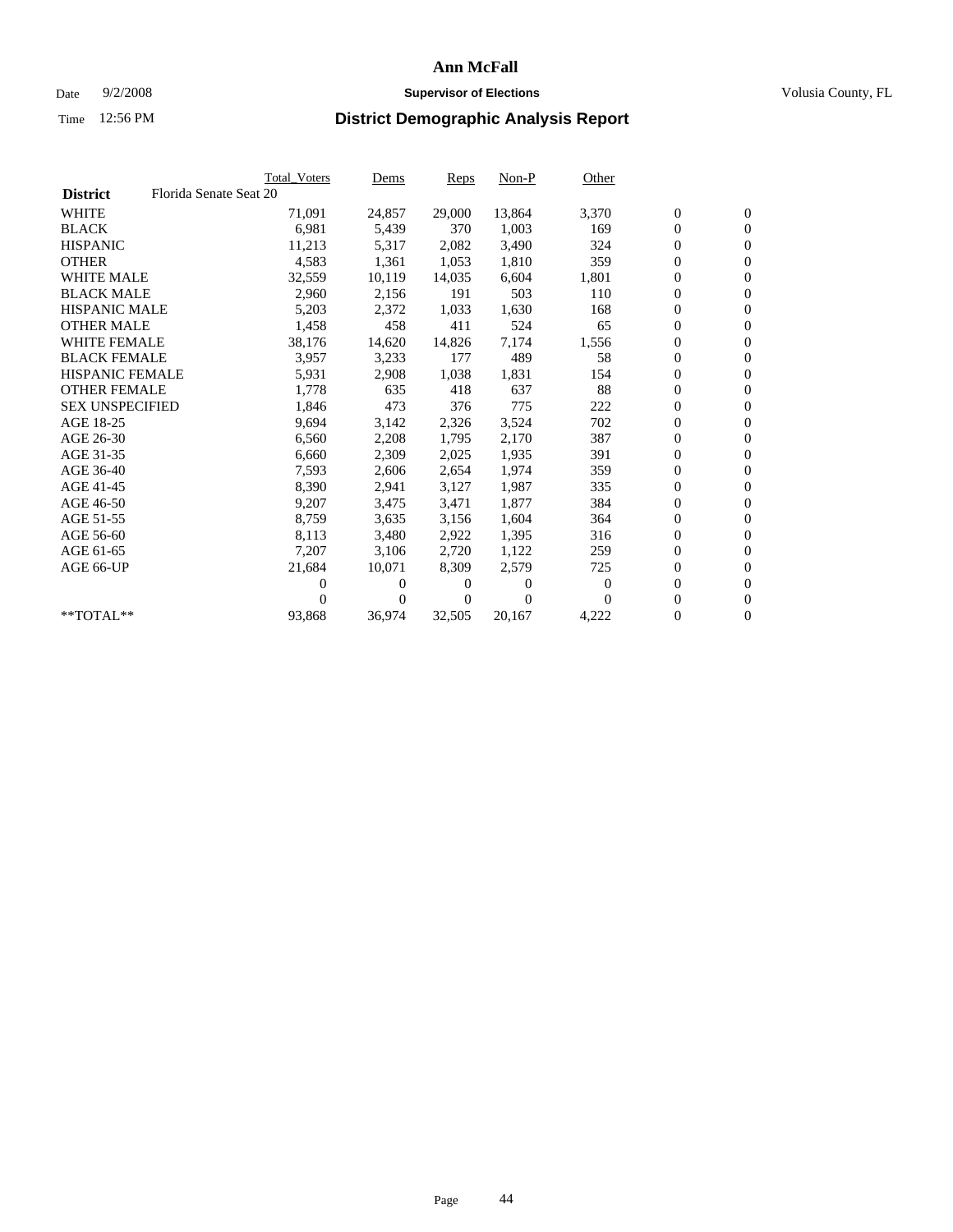## Date 9/2/2008 **Supervisor of Elections Supervisor of Elections** Volusia County, FL

|                        |                    | <b>Total_Voters</b> | Dems         | Reps     | $Non-P$        | Other          |                  |                  |  |
|------------------------|--------------------|---------------------|--------------|----------|----------------|----------------|------------------|------------------|--|
| <b>District</b>        | Daytona Bch Zone 1 |                     |              |          |                |                |                  |                  |  |
| <b>WHITE</b>           |                    | 4,683               | 1,901        | 1,577    | 1,005          | 200            | $\boldsymbol{0}$ | $\boldsymbol{0}$ |  |
| <b>BLACK</b>           |                    | 769                 | 611          | 27       | 116            | 15             | 0                | $\mathbf{0}$     |  |
| <b>HISPANIC</b>        |                    | 117                 | 51           | 26       | 37             | 3              | $\overline{0}$   | $\mathbf{0}$     |  |
| <b>OTHER</b>           |                    | 359                 | 129          | 78       | 119            | 33             | 0                | $\Omega$         |  |
| <b>WHITE MALE</b>      |                    | 2,183               | 771          | 804      | 497            | 111            | 0                | $\mathbf{0}$     |  |
| <b>BLACK MALE</b>      |                    | 336                 | 258          | 16       | 52             | 10             | $\boldsymbol{0}$ | $\mathbf{0}$     |  |
| <b>HISPANIC MALE</b>   |                    | 60                  | 21           | 17       | 22             | $\overline{0}$ | 0                | $\mathbf{0}$     |  |
| <b>OTHER MALE</b>      |                    | 135                 | 46           | 34       | 49             | 6              | 0                | $\mathbf{0}$     |  |
| <b>WHITE FEMALE</b>    |                    | 2,469               | 1,118        | 767      | 497            | 87             | 0                | $\mathbf{0}$     |  |
| <b>BLACK FEMALE</b>    |                    | 425                 | 347          | 11       | 62             | 5              | 0                | $\mathbf{0}$     |  |
| <b>HISPANIC FEMALE</b> |                    | 57                  | 30           | 9        | 15             | 3              | 0                | $\mathbf{0}$     |  |
| <b>OTHER FEMALE</b>    |                    | 139                 | 60           | 32       | 38             | 9              | 0                | $\Omega$         |  |
| <b>SEX UNSPECIFIED</b> |                    | 124                 | 41           | 18       | 45             | 20             | 0                | $\mathbf{0}$     |  |
| AGE 18-25              |                    | 619                 | 266          | 104      | 213            | 36             | 0                | $\mathbf{0}$     |  |
| AGE 26-30              |                    | 424                 | 167          | 89       | 141            | 27             | $\overline{0}$   | $\mathbf{0}$     |  |
| AGE 31-35              |                    | 324                 | 123          | 91       | 97             | 13             | 0                | $\mathbf{0}$     |  |
| AGE 36-40              |                    | 358                 | 131          | 107      | 92             | 28             | 0                | $\mathbf{0}$     |  |
| AGE 41-45              |                    | 414                 | 165          | 142      | 95             | 12             | $\overline{0}$   | $\Omega$         |  |
| AGE 46-50              |                    | 475                 | 214          | 147      | 98             | 16             | $\boldsymbol{0}$ | $\mathbf{0}$     |  |
| AGE 51-55              |                    | 532                 | 248          | 152      | 104            | 28             | 0                | $\mathbf{0}$     |  |
| AGE 56-60              |                    | 555                 | 252          | 157      | 128            | 18             | $\overline{0}$   | $\Omega$         |  |
| AGE 61-65              |                    | 477                 | 221          | 146      | 92             | 18             | 0                | $\mathbf{0}$     |  |
| AGE 66-UP              |                    | 1,750               | 905          | 573      | 217            | 55             | 0                | $\mathbf{0}$     |  |
|                        |                    | 0                   | $\mathbf{0}$ | 0        | $\overline{0}$ | $\theta$       | 0                | $\mathbf{0}$     |  |
|                        |                    | 0                   | $\Omega$     | $\Omega$ | $\Omega$       | $\Omega$       | $\overline{0}$   | $\mathbf{0}$     |  |
| **TOTAL**              |                    | 5,928               | 2,692        | 1,708    | 1,277          | 251            | 0                | $\overline{0}$   |  |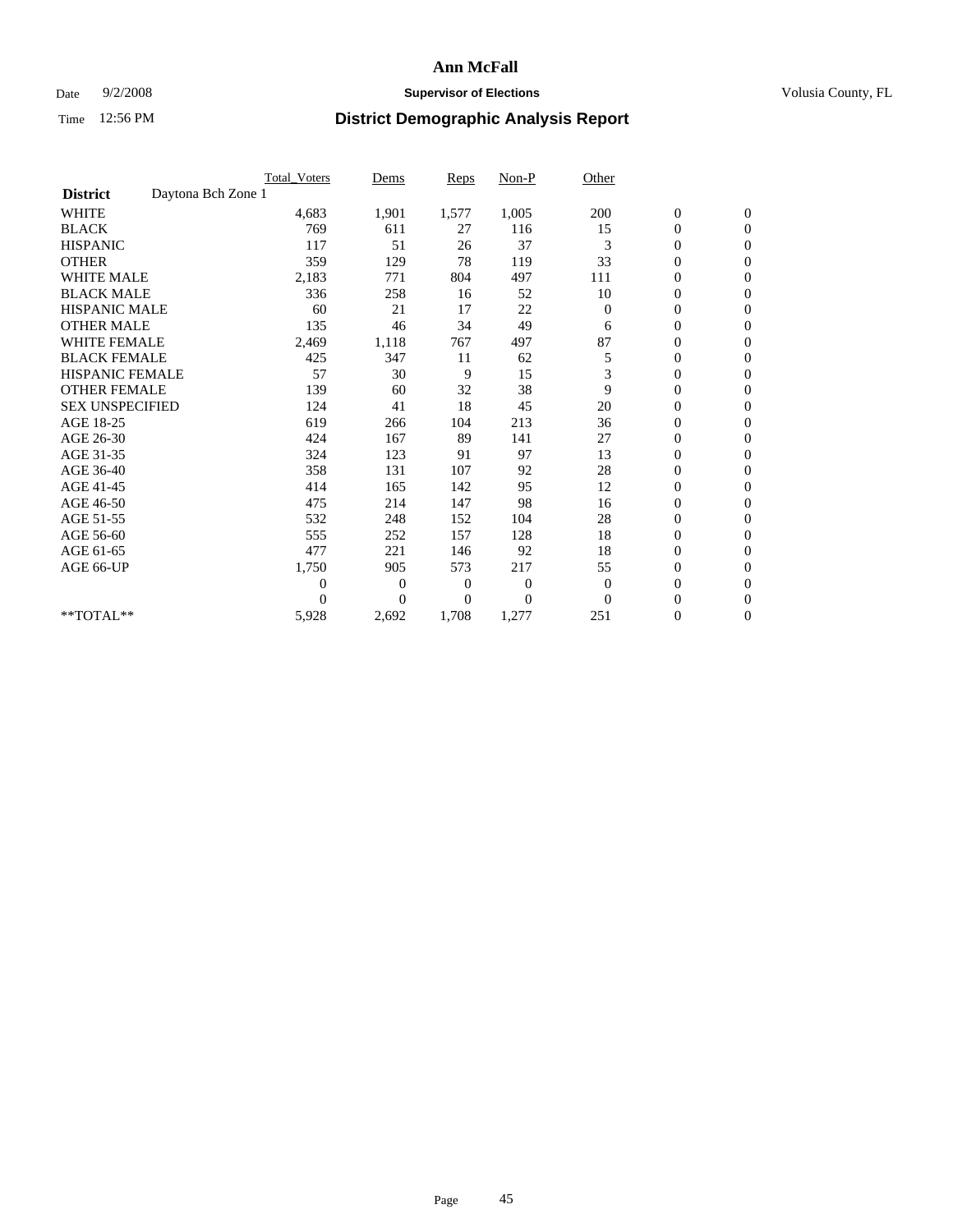## Date 9/2/2008 **Supervisor of Elections Supervisor of Elections** Volusia County, FL

|                        | <b>Total Voters</b> | Dems           | <b>Reps</b> | $Non-P$      | Other        |                  |                  |  |
|------------------------|---------------------|----------------|-------------|--------------|--------------|------------------|------------------|--|
| <b>District</b>        | Daytona Bch Zone 2  |                |             |              |              |                  |                  |  |
| <b>WHITE</b>           | 3,999               | 1,708          | 1,342       | 790          | 159          | $\boldsymbol{0}$ | $\boldsymbol{0}$ |  |
| <b>BLACK</b>           | 1,208               | 986            | 53          | 151          | 18           | $\boldsymbol{0}$ | $\mathbf{0}$     |  |
| <b>HISPANIC</b>        | 110                 | 44             | 27          | 34           | 5            | $\overline{0}$   | $\mathbf{0}$     |  |
| <b>OTHER</b>           | 336                 | 130            | 47          | 136          | 23           | $\boldsymbol{0}$ | $\Omega$         |  |
| <b>WHITE MALE</b>      | 1,914               | 746            | 684         | 392          | 92           | $\overline{0}$   | $\mathbf{0}$     |  |
| <b>BLACK MALE</b>      | 476                 | 357            | 31          | 79           | 9            | $\boldsymbol{0}$ | $\mathbf{0}$     |  |
| <b>HISPANIC MALE</b>   | 53                  | 24             | 12          | 16           |              | 0                | $\mathbf{0}$     |  |
| <b>OTHER MALE</b>      | 105                 | 38             | 19          | 42           | 6            | 0                | $\mathbf{0}$     |  |
| <b>WHITE FEMALE</b>    | 2,060               | 952            | 647         | 395          | 66           | $\overline{0}$   | $\mathbf{0}$     |  |
| <b>BLACK FEMALE</b>    | 724                 | 624            | 22          | 70           | 8            | $\boldsymbol{0}$ | $\mathbf{0}$     |  |
| <b>HISPANIC FEMALE</b> | 57                  | 20             | 15          | 18           | 4            | 0                | $\mathbf{0}$     |  |
| <b>OTHER FEMALE</b>    | 135                 | 66             | 23          | 43           | 3            | $\mathbf{0}$     | $\mathbf{0}$     |  |
| <b>SEX UNSPECIFIED</b> | 129                 | 41             | 16          | 56           | 16           | $\boldsymbol{0}$ | $\mathbf{0}$     |  |
| AGE 18-25              | 551                 | 246            | 109         | 164          | 32           | $\overline{0}$   | $\mathbf{0}$     |  |
| AGE 26-30              | 362                 | 175            | 52          | 121          | 14           | $\overline{0}$   | $\mathbf{0}$     |  |
| AGE 31-35              | 301                 | 131            | 60          | 100          | 10           | $\boldsymbol{0}$ | $\mathbf{0}$     |  |
| AGE 36-40              | 335                 | 146            | 83          | 93           | 13           | 0                | $\mathbf{0}$     |  |
| AGE 41-45              | 426                 | 194            | 117         | 95           | 20           | $\overline{0}$   | $\mathbf{0}$     |  |
| AGE 46-50              | 531                 | 263            | 150         | 98           | 20           | $\boldsymbol{0}$ | $\mathbf{0}$     |  |
| AGE 51-55              | 527                 | 271            | 138         | 98           | 20           | $\boldsymbol{0}$ | $\mathbf{0}$     |  |
| AGE 56-60              | 528                 | 283            | 136         | 91           | 18           | $\overline{0}$   | $\Omega$         |  |
| AGE 61-65              | 477                 | 225            | 159         | 75           | 18           | $\overline{0}$   | $\mathbf{0}$     |  |
| AGE 66-UP              | 1,615               | 934            | 465         | 176          | 40           | $\boldsymbol{0}$ | $\mathbf{0}$     |  |
|                        | $\overline{0}$      | $\overline{0}$ | 0           | $\mathbf{0}$ | $\mathbf{0}$ | $\overline{0}$   | $\mathbf{0}$     |  |
|                        | $\theta$            | $\theta$       | $\Omega$    | $\Omega$     | $\Omega$     | $\boldsymbol{0}$ | $\mathbf{0}$     |  |
| **TOTAL**              | 5,653               | 2,868          | 1,469       | 1,111        | 205          | 0                | $\mathbf{0}$     |  |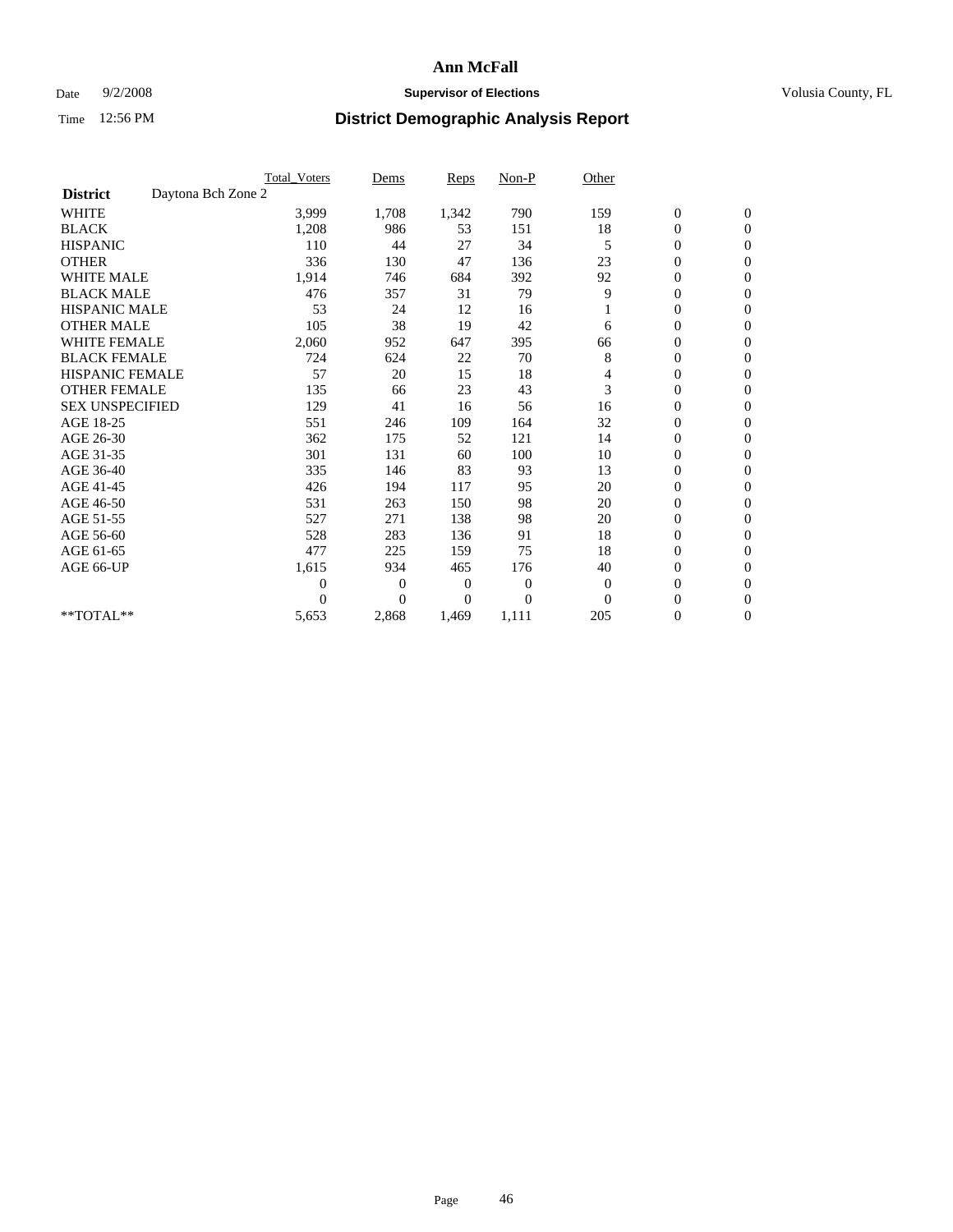## Date 9/2/2008 **Supervisor of Elections Supervisor of Elections** Volusia County, FL

|                        |                    | <b>Total Voters</b> | Dems           | <b>Reps</b>    | $Non-P$      | Other          |                  |                  |  |
|------------------------|--------------------|---------------------|----------------|----------------|--------------|----------------|------------------|------------------|--|
| <b>District</b>        | Daytona Bch Zone 3 |                     |                |                |              |                |                  |                  |  |
| <b>WHITE</b>           |                    | 3,616               | 1,558          | 1,028          | 845          | 185            | $\boldsymbol{0}$ | $\boldsymbol{0}$ |  |
| <b>BLACK</b>           |                    | 1,448               | 1,144          | 47             | 241          | 16             | $\boldsymbol{0}$ | $\mathbf{0}$     |  |
| <b>HISPANIC</b>        |                    | 98                  | 44             | 11             | 40           | 3              | $\overline{0}$   | $\mathbf{0}$     |  |
| <b>OTHER</b>           |                    | 434                 | 184            | 53             | 168          | 29             | $\boldsymbol{0}$ | $\Omega$         |  |
| <b>WHITE MALE</b>      |                    | 1,842               | 712            | 570            | 439          | 121            | $\overline{0}$   | $\mathbf{0}$     |  |
| <b>BLACK MALE</b>      |                    | 413                 | 321            | 20             | 66           | 6              | $\boldsymbol{0}$ | $\mathbf{0}$     |  |
| <b>HISPANIC MALE</b>   |                    | 51                  | 27             | $\mathfrak{2}$ | 20           | $\overline{c}$ | $\boldsymbol{0}$ | $\mathbf{0}$     |  |
| <b>OTHER MALE</b>      |                    | 101                 | 44             | 22             | 32           | 3              | $\boldsymbol{0}$ | $\mathbf{0}$     |  |
| <b>WHITE FEMALE</b>    |                    | 1,747               | 836            | 453            | 395          | 63             | $\overline{0}$   | $\mathbf{0}$     |  |
| <b>BLACK FEMALE</b>    |                    | 1,018               | 812            | 27             | 169          | 10             | $\boldsymbol{0}$ | $\mathbf{0}$     |  |
| <b>HISPANIC FEMALE</b> |                    | 46                  | 16             | 9              | 20           |                | $\boldsymbol{0}$ | $\mathbf{0}$     |  |
| <b>OTHER FEMALE</b>    |                    | 144                 | 65             | 12             | 59           | 8              | $\mathbf{0}$     | $\mathbf{0}$     |  |
| <b>SEX UNSPECIFIED</b> |                    | 234                 | 97             | 24             | 94           | 19             | $\overline{0}$   | $\mathbf{0}$     |  |
| AGE 18-25              |                    | 1,379               | 884            | 100            | 357          | 38             | $\overline{0}$   | $\mathbf{0}$     |  |
| AGE 26-30              |                    | 381                 | 154            | 64             | 138          | 25             | $\overline{0}$   | $\mathbf{0}$     |  |
| AGE 31-35              |                    | 265                 | 114            | 49             | 86           | 16             | $\boldsymbol{0}$ | $\mathbf{0}$     |  |
| AGE 36-40              |                    | 294                 | 113            | 73             | 87           | 21             | $\boldsymbol{0}$ | $\mathbf{0}$     |  |
| AGE 41-45              |                    | 302                 | 142            | 74             | 74           | 12             | $\overline{0}$   | $\mathbf{0}$     |  |
| AGE 46-50              |                    | 463                 | 216            | 110            | 110          | 27             | $\boldsymbol{0}$ | $\mathbf{0}$     |  |
| AGE 51-55              |                    | 475                 | 252            | 113            | 94           | 16             | $\boldsymbol{0}$ | $\mathbf{0}$     |  |
| AGE 56-60              |                    | 495                 | 243            | 131            | 103          | 18             | $\overline{0}$   | $\Omega$         |  |
| AGE 61-65              |                    | 398                 | 174            | 114            | 89           | 21             | $\overline{0}$   | $\mathbf{0}$     |  |
| AGE 66-UP              |                    | 1,144               | 638            | 311            | 156          | 39             | $\boldsymbol{0}$ | $\mathbf{0}$     |  |
|                        |                    | $\overline{0}$      | $\overline{0}$ | 0              | $\mathbf{0}$ | $\mathbf{0}$   | $\overline{0}$   | $\mathbf{0}$     |  |
|                        |                    | $\theta$            | $\overline{0}$ | $\Omega$       | $\Omega$     | $\Omega$       | $\boldsymbol{0}$ | $\mathbf{0}$     |  |
| **TOTAL**              |                    | 5,596               | 2,930          | 1,139          | 1,294        | 233            | 0                | $\mathbf{0}$     |  |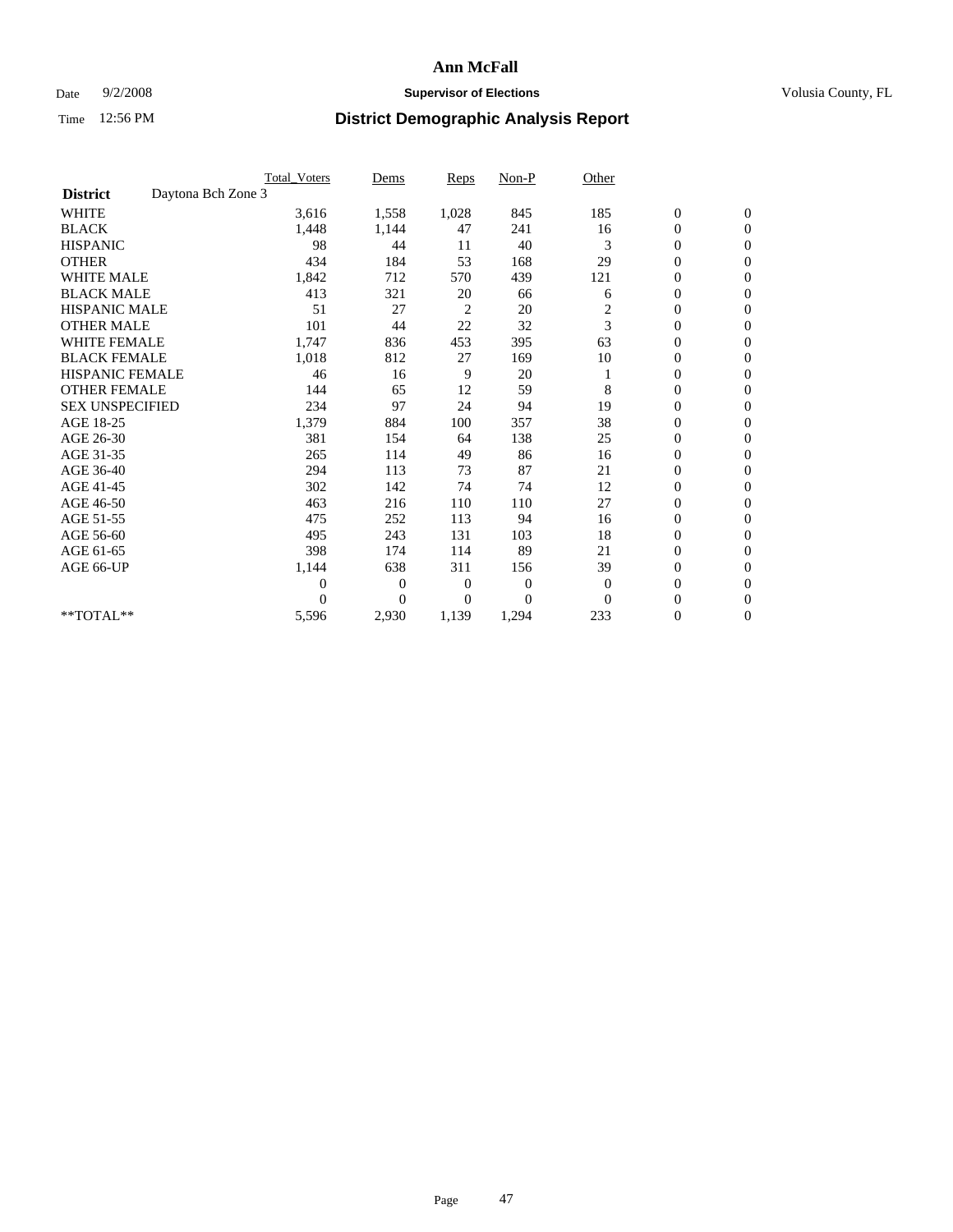## Date 9/2/2008 **Supervisor of Elections Supervisor of Elections** Volusia County, FL

|                        |                    | Total Voters | Dems           | <b>Reps</b> | Non-P            | Other          |                  |                |  |
|------------------------|--------------------|--------------|----------------|-------------|------------------|----------------|------------------|----------------|--|
| <b>District</b>        | Daytona Bch Zone 4 |              |                |             |                  |                |                  |                |  |
| <b>WHITE</b>           |                    | 5,766        | 1,816          | 2,611       | 1,127            | 212            | $\boldsymbol{0}$ | $\mathbf{0}$   |  |
| <b>BLACK</b>           |                    | 538          | 417            | 18          | 88               | 15             | $\boldsymbol{0}$ | $\mathbf{0}$   |  |
| <b>HISPANIC</b>        |                    | 180          | 69             | 45          | 63               | 3              | $\overline{0}$   | $\mathbf{0}$   |  |
| <b>OTHER</b>           |                    | 508          | 126            | 147         | 207              | 28             | $\overline{0}$   | $\mathbf{0}$   |  |
| <b>WHITE MALE</b>      |                    | 2,770        | 754            | 1,298       | 588              | 130            | 0                | $\mathbf{0}$   |  |
| <b>BLACK MALE</b>      |                    | 232          | 168            | 12          | 45               |                | $\boldsymbol{0}$ | $\mathbf{0}$   |  |
| <b>HISPANIC MALE</b>   |                    | 86           | 34             | 20          | 30               | 2              | $\boldsymbol{0}$ | $\Omega$       |  |
| <b>OTHER MALE</b>      |                    | 145          | 29             | 48          | 58               | 10             | 0                | $\mathbf{0}$   |  |
| <b>WHITE FEMALE</b>    |                    | 2,968        | 1,054          | 1,301       | 533              | 80             | $\overline{0}$   | $\mathbf{0}$   |  |
| <b>BLACK FEMALE</b>    |                    | 303          | 248            | 6           | 41               | 8              | $\boldsymbol{0}$ | $\mathbf{0}$   |  |
| <b>HISPANIC FEMALE</b> |                    | 92           | 34             | 24          | 33               |                | $\boldsymbol{0}$ | $\mathbf{0}$   |  |
| <b>OTHER FEMALE</b>    |                    | 147          | 53             | 40          | 49               | 5              | $\overline{0}$   | $\Omega$       |  |
| <b>SEX UNSPECIFIED</b> |                    | 249          | 54             | 72          | 108              | 15             | $\overline{0}$   | $\mathbf{0}$   |  |
| AGE 18-25              |                    | 1,123        | 343            | 348         | 382              | 50             | $\overline{0}$   | $\mathbf{0}$   |  |
| AGE 26-30              |                    | 532          | 167            | 162         | 180              | 23             | $\overline{0}$   | $\mathbf{0}$   |  |
| AGE 31-35              |                    | 367          | 107            | 144         | 99               | 17             | $\boldsymbol{0}$ | $\mathbf{0}$   |  |
| AGE 36-40              |                    | 350          | 109            | 145         | 84               | 12             | $\boldsymbol{0}$ | $\mathbf{0}$   |  |
| AGE 41-45              |                    | 339          | 113            | 144         | 75               |                | $\overline{0}$   | $\mathbf{0}$   |  |
| AGE 46-50              |                    | 432          | 152            | 192         | 79               | 9              | $\mathbf{0}$     | $\mathbf{0}$   |  |
| AGE 51-55              |                    | 456          | 176            | 185         | 80               | 15             | $\boldsymbol{0}$ | $\mathbf{0}$   |  |
| AGE 56-60              |                    | 590          | 226            | 217         | 117              | 30             | $\overline{0}$   | $\Omega$       |  |
| AGE 61-65              |                    | 612          | 220            | 264         | 102              | 26             | $\boldsymbol{0}$ | $\overline{0}$ |  |
| AGE 66-UP              |                    | 2,191        | 815            | 1,020       | 287              | 69             | $\overline{0}$   | $\mathbf{0}$   |  |
|                        |                    | $\theta$     | $\overline{0}$ | 0           | $\boldsymbol{0}$ | $\overline{0}$ | $\overline{0}$   | $\Omega$       |  |
|                        |                    | $\theta$     | $\theta$       | 0           | $\overline{0}$   | $\Omega$       | $\overline{0}$   | $\overline{0}$ |  |
| **TOTAL**              |                    | 6,992        | 2,428          | 2,821       | 1,485            | 258            | 0                | $\mathbf{0}$   |  |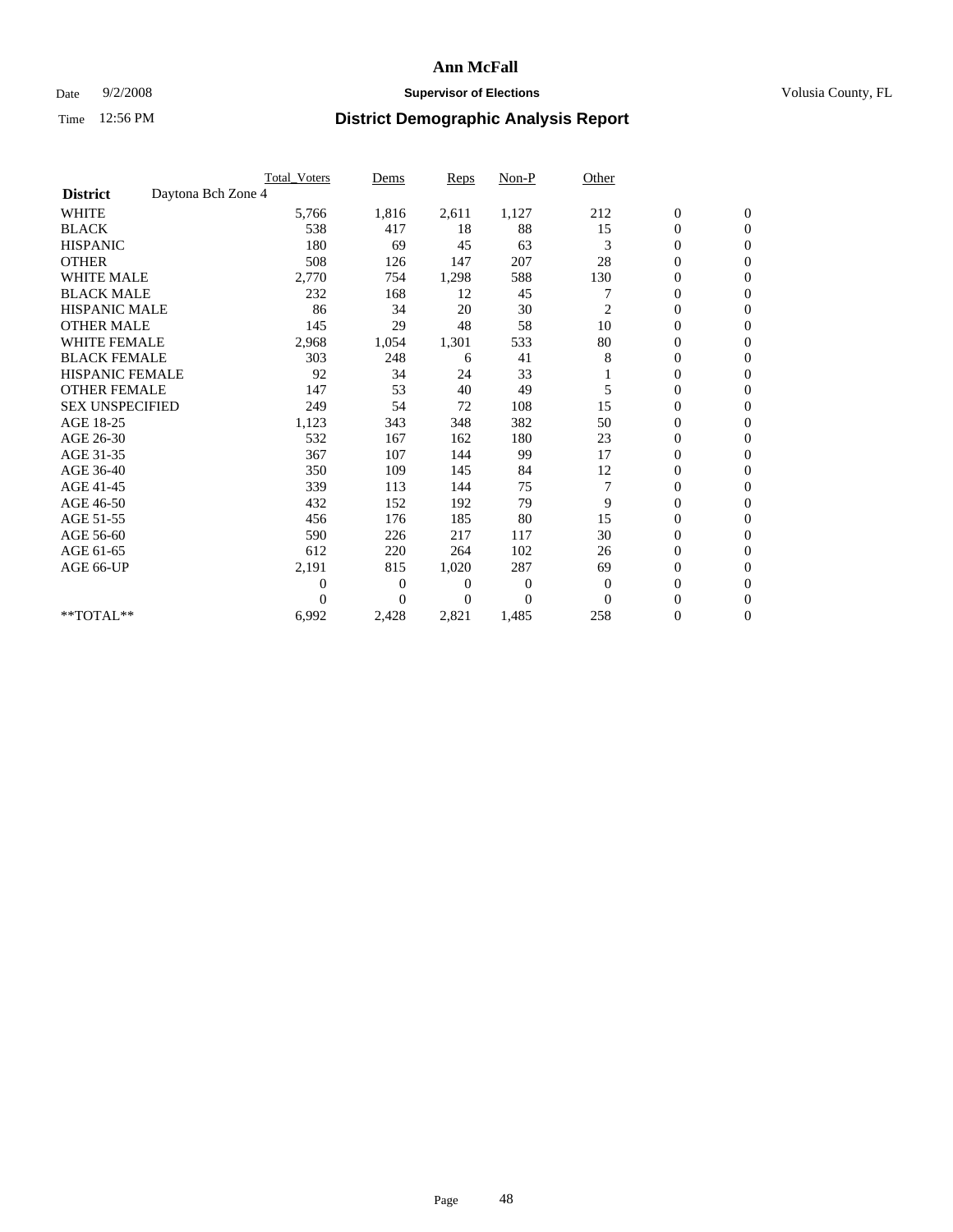## Date 9/2/2008 **Supervisor of Elections Supervisor of Elections** Volusia County, FL

|                        |                    | <b>Total Voters</b> | Dems           | <b>Reps</b>    | $Non-P$          | Other    |                  |                |  |
|------------------------|--------------------|---------------------|----------------|----------------|------------------|----------|------------------|----------------|--|
| <b>District</b>        | Daytona Bch Zone 5 |                     |                |                |                  |          |                  |                |  |
| <b>WHITE</b>           |                    | 2,016               | 865            | 598            | 465              | 88       | $\boldsymbol{0}$ | $\mathbf{0}$   |  |
| <b>BLACK</b>           |                    | 3,395               | 2,855          | 102            | 389              | 49       | $\boldsymbol{0}$ | $\mathbf{0}$   |  |
| <b>HISPANIC</b>        |                    | 144                 | 66             | 30             | 43               | 5        | $\mathbf{0}$     | $\mathbf{0}$   |  |
| <b>OTHER</b>           |                    | 447                 | 215            | 50             | 149              | 33       | $\overline{0}$   | $\mathbf{0}$   |  |
| <b>WHITE MALE</b>      |                    | 948                 | 340            | 331            | 223              | 54       | $\boldsymbol{0}$ | $\mathbf{0}$   |  |
| <b>BLACK MALE</b>      |                    | 1,285               | 1,028          | 52             | 172              | 33       | $\boldsymbol{0}$ | $\mathbf{0}$   |  |
| <b>HISPANIC MALE</b>   |                    | 72                  | 31             | 16             | 22               | 3        | $\boldsymbol{0}$ | $\Omega$       |  |
| <b>OTHER MALE</b>      |                    | 115                 | 57             | 14             | 36               | 8        | 0                | $\mathbf{0}$   |  |
| <b>WHITE FEMALE</b>    |                    | 1,059               | 522            | 266            | 239              | 32       | $\overline{0}$   | $\mathbf{0}$   |  |
| <b>BLACK FEMALE</b>    |                    | 2,087               | 1,806          | 50             | 215              | 16       | $\boldsymbol{0}$ | $\mathbf{0}$   |  |
| <b>HISPANIC FEMALE</b> |                    | 71                  | 34             | 14             | 21               | 2        | $\boldsymbol{0}$ | $\mathbf{0}$   |  |
| <b>OTHER FEMALE</b>    |                    | 168                 | 89             | 24             | 50               | 5        | $\overline{0}$   | $\Omega$       |  |
| <b>SEX UNSPECIFIED</b> |                    | 197                 | 94             | 13             | 68               | 22       | $\overline{0}$   | $\mathbf{0}$   |  |
| AGE 18-25              |                    | 1,076               | 628            | 108            | 288              | 52       | 0                | $\mathbf{0}$   |  |
| AGE 26-30              |                    | 601                 | 344            | 73             | 166              | 18       | $\overline{0}$   | $\mathbf{0}$   |  |
| AGE 31-35              |                    | 475                 | 292            | 63             | 106              | 14       | $\boldsymbol{0}$ | $\mathbf{0}$   |  |
| AGE 36-40              |                    | 450                 | 303            | 54             | 85               | 8        | $\boldsymbol{0}$ | $\mathbf{0}$   |  |
| AGE 41-45              |                    | 511                 | 353            | 65             | 79               | 14       | $\overline{0}$   | $\mathbf{0}$   |  |
| AGE 46-50              |                    | 540                 | 371            | 71             | 82               | 16       | $\overline{0}$   | $\mathbf{0}$   |  |
| AGE 51-55              |                    | 516                 | 377            | 61             | 65               | 13       | $\boldsymbol{0}$ | $\mathbf{0}$   |  |
| AGE 56-60              |                    | 457                 | 336            | 59             | 50               | 12       | $\overline{0}$   | $\Omega$       |  |
| AGE 61-65              |                    | 361                 | 258            | 52             | 42               | 9        | $\boldsymbol{0}$ | $\overline{0}$ |  |
| AGE 66-UP              |                    | 1,015               | 739            | 174            | 83               | 19       | $\overline{0}$   | $\mathbf{0}$   |  |
|                        |                    | $\theta$            | 0              | $\mathbf{0}$   | $\boldsymbol{0}$ | $\Omega$ | $\overline{0}$   | $\Omega$       |  |
|                        |                    | $\Omega$            | $\overline{0}$ | $\overline{0}$ | $\theta$         | $\Omega$ | $\overline{0}$   | $\overline{0}$ |  |
| **TOTAL**              |                    | 6,002               | 4,001          | 780            | 1,046            | 175      | 0                | $\mathbf{0}$   |  |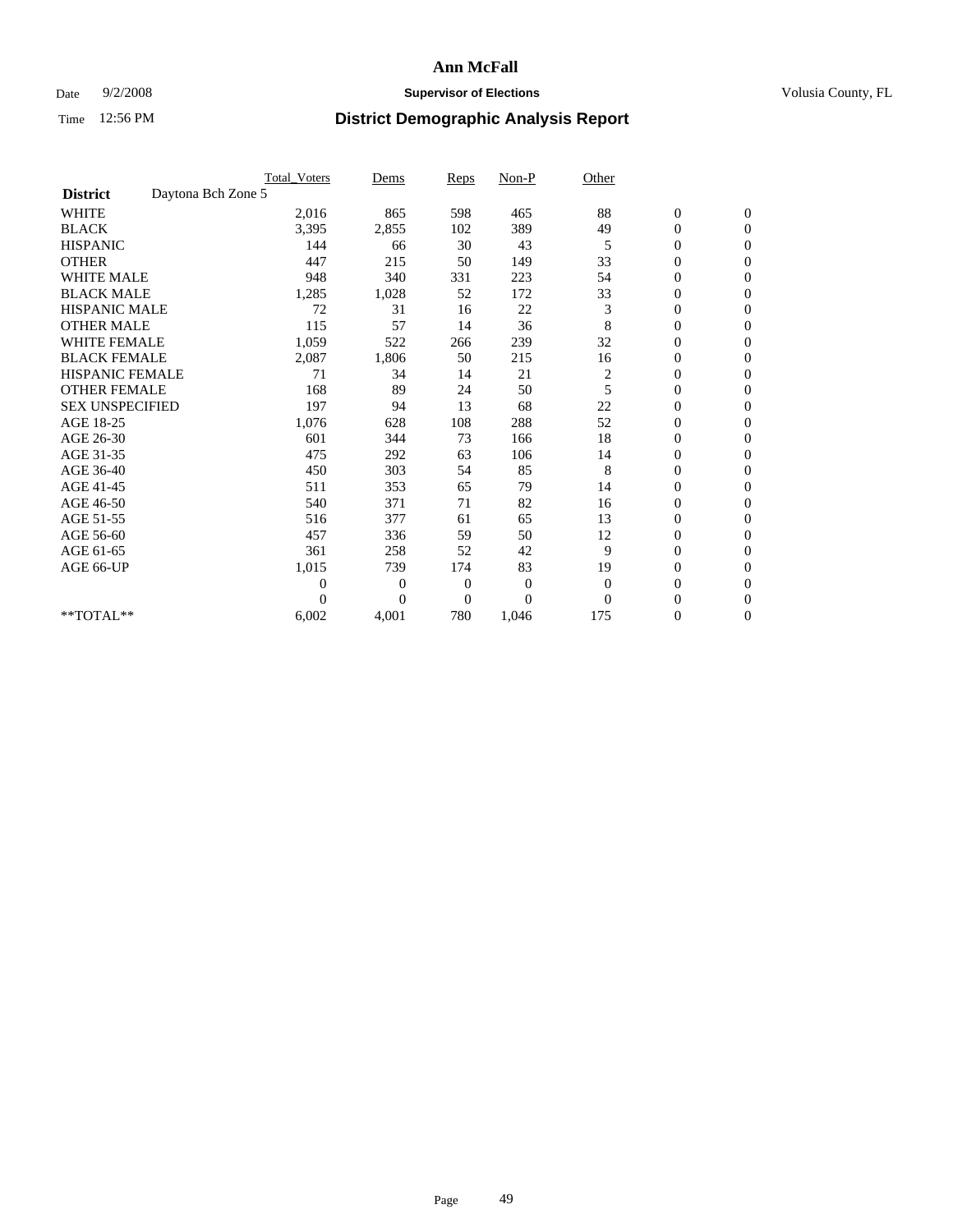## Date 9/2/2008 **Supervisor of Elections Supervisor of Elections** Volusia County, FL

|                        |                    | <b>Total_Voters</b> | Dems     | Reps           | $Non-P$        | Other    |                  |                  |  |
|------------------------|--------------------|---------------------|----------|----------------|----------------|----------|------------------|------------------|--|
| <b>District</b>        | Daytona Bch Zone 6 |                     |          |                |                |          |                  |                  |  |
| <b>WHITE</b>           |                    | 1,346               | 580      | 369            | 335            | 62       | $\boldsymbol{0}$ | $\boldsymbol{0}$ |  |
| <b>BLACK</b>           |                    | 3,967               | 3,289    | 117            | 504            | 57       | 0                | $\mathbf{0}$     |  |
| <b>HISPANIC</b>        |                    | 124                 | 56       | 12             | 51             | 5        | $\mathbf{0}$     | $\mathbf{0}$     |  |
| <b>OTHER</b>           |                    | 414                 | 196      | 28             | 169            | 21       | 0                | $\Omega$         |  |
| <b>WHITE MALE</b>      |                    | 649                 | 232      | 199            | 176            | 42       | 0                | $\mathbf{0}$     |  |
| <b>BLACK MALE</b>      |                    | 1,760               | 1,402    | 67             | 263            | 28       | 0                | $\mathbf{0}$     |  |
| <b>HISPANIC MALE</b>   |                    | 66                  | 24       | 7              | 32             | 3        | 0                | $\mathbf{0}$     |  |
| <b>OTHER MALE</b>      |                    | 129                 | 69       | 10             | 44             | 6        | 0                | $\Omega$         |  |
| <b>WHITE FEMALE</b>    |                    | 693                 | 345      | 170            | 158            | 20       | 0                | $\mathbf{0}$     |  |
| <b>BLACK FEMALE</b>    |                    | 2,165               | 1,856    | 48             | 233            | 28       | 0                | $\mathbf{0}$     |  |
| <b>HISPANIC FEMALE</b> |                    | 56                  | 32       | 5              | 18             |          | 0                | $\mathbf{0}$     |  |
| <b>OTHER FEMALE</b>    |                    | 127                 | 70       | 11             | 45             |          | 0                | $\Omega$         |  |
| <b>SEX UNSPECIFIED</b> |                    | 206                 | 91       | 9              | 90             | 16       | 0                | $\mathbf{0}$     |  |
| AGE 18-25              |                    | 1,265               | 796      | 71             | 342            | 56       | 0                | $\mathbf{0}$     |  |
| AGE 26-30              |                    | 542                 | 323      | 48             | 160            | 11       | 0                | $\mathbf{0}$     |  |
| AGE 31-35              |                    | 403                 | 258      | 36             | 98             | 11       | 0                | $\mathbf{0}$     |  |
| AGE 36-40              |                    | 420                 | 273      | 49             | 84             | 14       | 0                | $\mathbf{0}$     |  |
| AGE 41-45              |                    | 461                 | 320      | 36             | 92             | 13       | 0                | $\Omega$         |  |
| AGE 46-50              |                    | 504                 | 348      | 62             | 77             | 17       | 0                | $\mathbf{0}$     |  |
| AGE 51-55              |                    | 508                 | 370      | 51             | 81             | 6        | 0                | $\mathbf{0}$     |  |
| AGE 56-60              |                    | 399                 | 296      | 48             | 51             | 4        | 0                | $\Omega$         |  |
| AGE 61-65              |                    | 351                 | 284      | 34             | 28             | 5        | 0                | $\mathbf{0}$     |  |
| AGE 66-UP              |                    | 998                 | 853      | 91             | 46             | 8        | 0                | $\mathbf{0}$     |  |
|                        |                    | $\overline{0}$      | 0        | $\overline{0}$ | $\overline{0}$ | $\Omega$ | 0                | $\mathbf{0}$     |  |
|                        |                    | 0                   | $\Omega$ | $\theta$       | $\theta$       | $\Omega$ | 0                | $\overline{0}$   |  |
| **TOTAL**              |                    | 5,851               | 4,121    | 526            | 1,059          | 145      | 0                | $\overline{0}$   |  |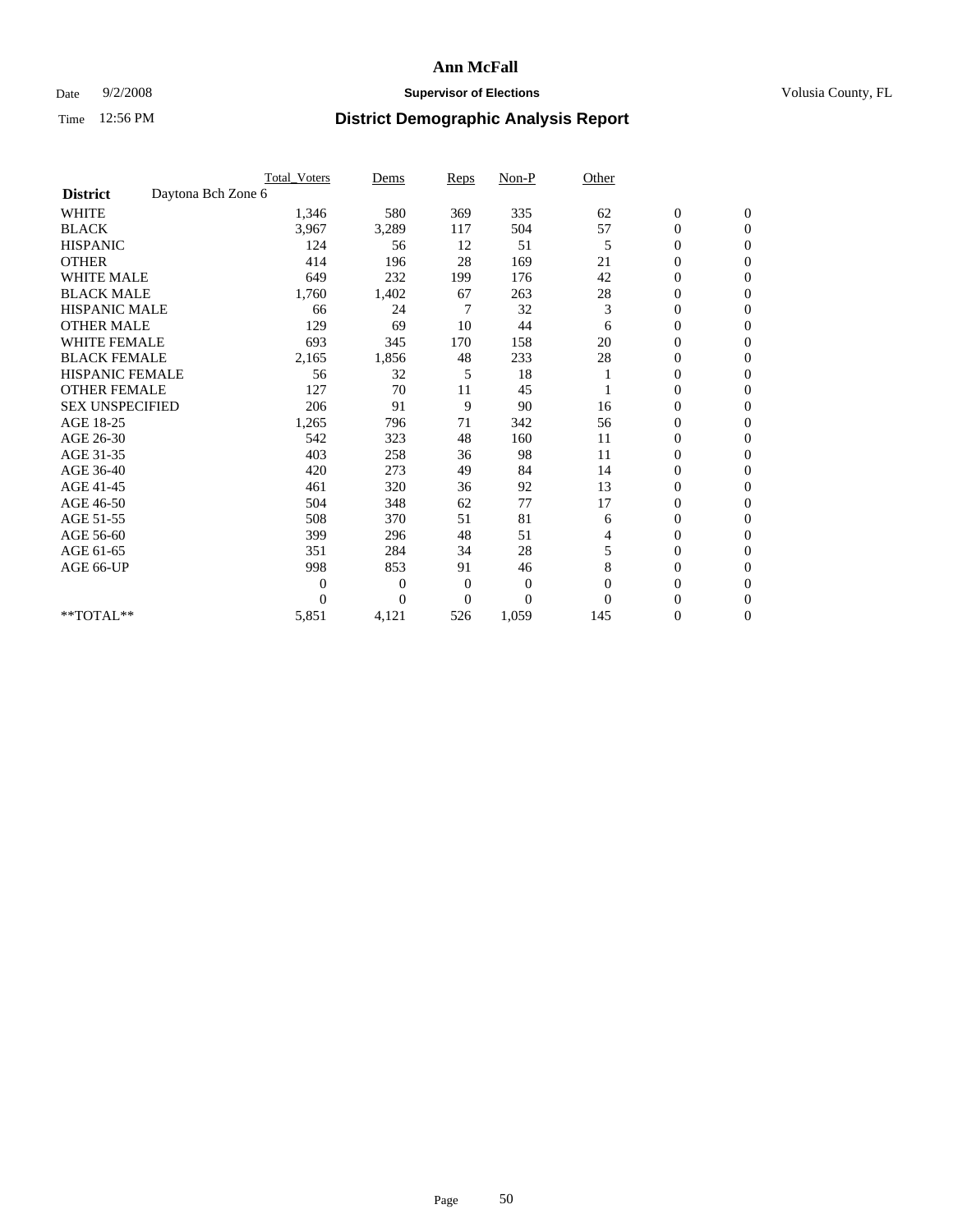### Date  $9/2/2008$  **Supervisor of Elections** Volusia County, FL

|                        |                    | Total Voters   | Dems           | <b>Reps</b> | Non-P        | Other    |                  |                  |  |
|------------------------|--------------------|----------------|----------------|-------------|--------------|----------|------------------|------------------|--|
| <b>District</b>        | Deltona District 1 |                |                |             |              |          |                  |                  |  |
| <b>WHITE</b>           |                    | 5,085          | 1,803          | 1,864       | 1,185        | 233      | $\boldsymbol{0}$ | $\boldsymbol{0}$ |  |
| <b>BLACK</b>           |                    | 828            | 614            | 52          | 135          | 27       | $\boldsymbol{0}$ | $\mathbf{0}$     |  |
| <b>HISPANIC</b>        |                    | 1,835          | 853            | 302         | 631          | 49       | $\overline{0}$   | $\mathbf{0}$     |  |
| <b>OTHER</b>           |                    | 488            | 124            | 84          | 243          | 37       | $\boldsymbol{0}$ | $\mathbf{0}$     |  |
| <b>WHITE MALE</b>      |                    | 2,400          | 780            | 930         | 559          | 131      | $\boldsymbol{0}$ | $\mathbf{0}$     |  |
| <b>BLACK MALE</b>      |                    | 379            | 260            | 32          | 70           | 17       | $\boldsymbol{0}$ | $\mathbf{0}$     |  |
| <b>HISPANIC MALE</b>   |                    | 839            | 381            | 152         | 285          | 21       | $\boldsymbol{0}$ | $\mathbf{0}$     |  |
| <b>OTHER MALE</b>      |                    | 138            | 36             | 33          | 63           | 6        | $\boldsymbol{0}$ | $\mathbf{0}$     |  |
| <b>WHITE FEMALE</b>    |                    | 2,661          | 1,014          | 928         | 617          | 102      | $\mathbf{0}$     | $\mathbf{0}$     |  |
| <b>BLACK FEMALE</b>    |                    | 444            | 352            | 20          | 62           | 10       | $\boldsymbol{0}$ | $\mathbf{0}$     |  |
| <b>HISPANIC FEMALE</b> |                    | 980            | 467            | 146         | 339          | 28       | $\boldsymbol{0}$ | $\mathbf{0}$     |  |
| <b>OTHER FEMALE</b>    |                    | 183            | 57             | 39          | 79           | 8        | $\mathbf{0}$     | $\mathbf{0}$     |  |
| <b>SEX UNSPECIFIED</b> |                    | 212            | 47             | 22          | 120          | 23       | $\boldsymbol{0}$ | $\mathbf{0}$     |  |
| AGE 18-25              |                    | 1,172          | 394            | 241         | 462          | 75       | $\boldsymbol{0}$ | $\mathbf{0}$     |  |
| AGE 26-30              |                    | 756            | 255            | 174         | 285          | 42       | $\overline{0}$   | $\mathbf{0}$     |  |
| AGE 31-35              |                    | 795            | 293            | 196         | 265          | 41       | $\boldsymbol{0}$ | $\mathbf{0}$     |  |
| AGE 36-40              |                    | 816            | 302            | 260         | 214          | 40       | $\boldsymbol{0}$ | $\mathbf{0}$     |  |
| AGE 41-45              |                    | 909            | 357            | 278         | 244          | 30       | $\overline{0}$   | $\mathbf{0}$     |  |
| AGE 46-50              |                    | 961            | 395            | 330         | 209          | 27       | $\boldsymbol{0}$ | $\mathbf{0}$     |  |
| AGE 51-55              |                    | 766            | 326            | 247         | 165          | 28       | $\boldsymbol{0}$ | $\mathbf{0}$     |  |
| AGE 56-60              |                    | 601            | 287            | 163         | 121          | 30       | $\boldsymbol{0}$ | $\mathbf{0}$     |  |
| AGE 61-65              |                    | 423            | 198            | 122         | 94           | 9        | $\mathbf{0}$     | $\mathbf{0}$     |  |
| AGE 66-UP              |                    | 1,036          | 586            | 291         | 135          | 24       | $\boldsymbol{0}$ | $\mathbf{0}$     |  |
|                        |                    | $\overline{0}$ | $\overline{0}$ | 0           | $\mathbf{0}$ | $\theta$ | $\overline{0}$   | $\mathbf{0}$     |  |
|                        |                    | $\Omega$       | $\overline{0}$ | $\Omega$    | $\Omega$     | $\Omega$ | $\boldsymbol{0}$ | $\mathbf{0}$     |  |
| $*$ TOTAL $**$         |                    | 8,236          | 3,394          | 2,302       | 2,194        | 346      | 0                | $\mathbf{0}$     |  |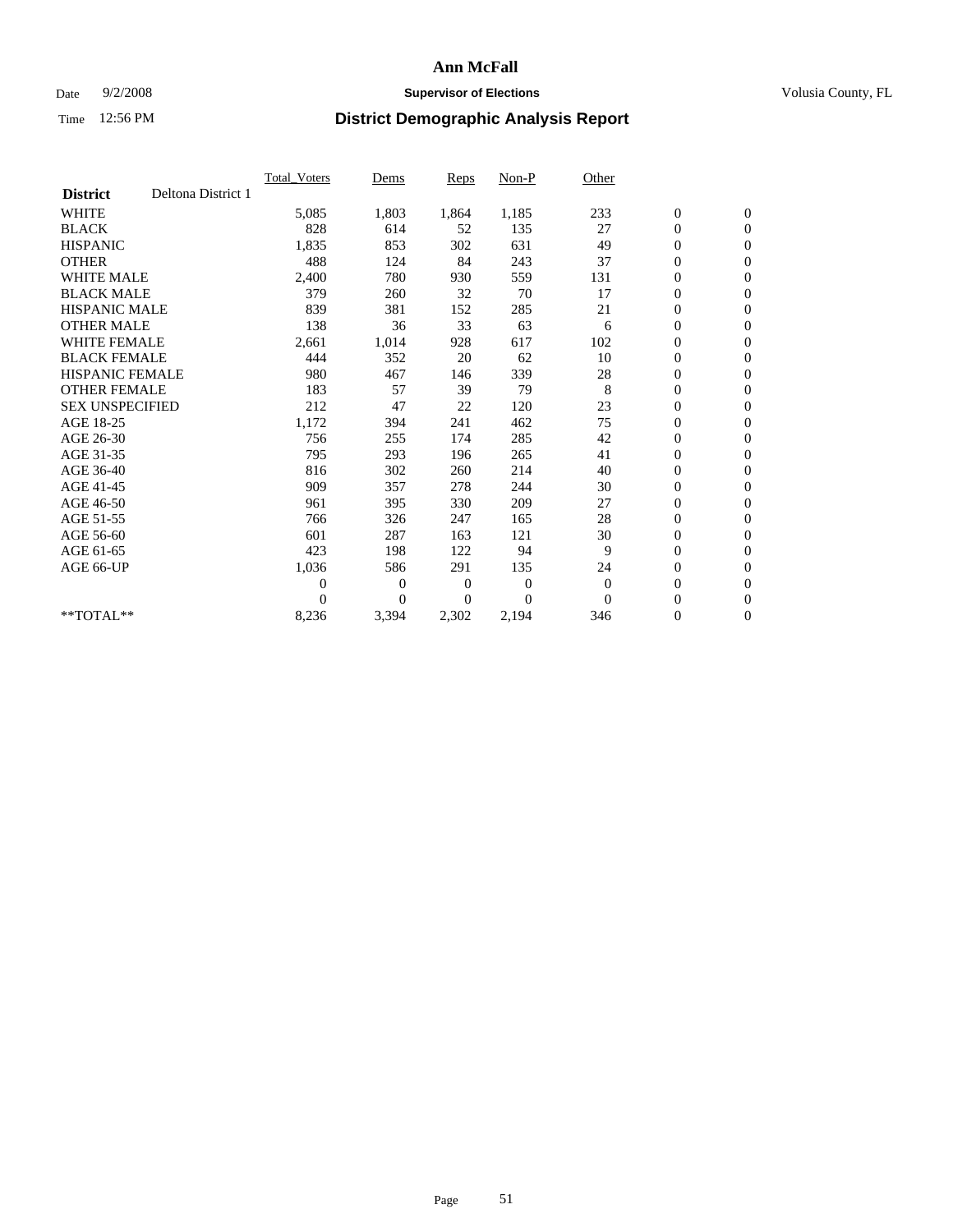### Date  $9/2/2008$  **Supervisor of Elections** Volusia County, FL

|                        |                    | <b>Total Voters</b> | Dems           | <b>Reps</b>    | Non-P        | Other        |                  |                  |  |
|------------------------|--------------------|---------------------|----------------|----------------|--------------|--------------|------------------|------------------|--|
| <b>District</b>        | Deltona District 2 |                     |                |                |              |              |                  |                  |  |
| <b>WHITE</b>           |                    | 6,280               | 2,115          | 2,580          | 1,281        | 304          | $\boldsymbol{0}$ | $\boldsymbol{0}$ |  |
| <b>BLACK</b>           |                    | 621                 | 472            | 38             | 87           | 24           | $\boldsymbol{0}$ | $\mathbf{0}$     |  |
| <b>HISPANIC</b>        |                    | 1,778               | 893            | 329            | 515          | 41           | $\boldsymbol{0}$ | $\mathbf{0}$     |  |
| <b>OTHER</b>           |                    | 462                 | 147            | 96             | 179          | 40           | $\boldsymbol{0}$ | $\mathbf{0}$     |  |
| <b>WHITE MALE</b>      |                    | 2,909               | 902            | 1,231          | 616          | 160          | $\boldsymbol{0}$ | $\mathbf{0}$     |  |
| <b>BLACK MALE</b>      |                    | 271                 | 179            | 26             | 49           | 17           | $\overline{0}$   | $\mathbf{0}$     |  |
| <b>HISPANIC MALE</b>   |                    | 855                 | 413            | 157            | 259          | 26           | $\boldsymbol{0}$ | $\mathbf{0}$     |  |
| <b>OTHER MALE</b>      |                    | 161                 | 60             | 38             | 56           | 7            | $\overline{0}$   | $\mathbf{0}$     |  |
| <b>WHITE FEMALE</b>    |                    | 3,344               | 1,202          | 1,340          | 658          | 144          | $\boldsymbol{0}$ | $\mathbf{0}$     |  |
| <b>BLACK FEMALE</b>    |                    | 344                 | 287            | 12             | 38           | 7            | $\boldsymbol{0}$ | $\mathbf{0}$     |  |
| <b>HISPANIC FEMALE</b> |                    | 910                 | 473            | 172            | 250          | 15           | $\boldsymbol{0}$ | $\mathbf{0}$     |  |
| <b>OTHER FEMALE</b>    |                    | 171                 | 69             | 38             | 58           | 6            | $\mathbf{0}$     | $\mathbf{0}$     |  |
| <b>SEX UNSPECIFIED</b> |                    | 176                 | 42             | 29             | 78           | 27           | $\boldsymbol{0}$ | $\mathbf{0}$     |  |
| AGE 18-25              |                    | 964                 | 334            | 216            | 339          | 75           | $\boldsymbol{0}$ | $\mathbf{0}$     |  |
| AGE 26-30              |                    | 629                 | 227            | 162            | 203          | 37           | $\mathbf{0}$     | $\mathbf{0}$     |  |
| AGE 31-35              |                    | 669                 | 243            | 187            | 194          | 45           | $\boldsymbol{0}$ | $\mathbf{0}$     |  |
| AGE 36-40              |                    | 714                 | 238            | 237            | 203          | 36           | $\boldsymbol{0}$ | $\mathbf{0}$     |  |
| AGE 41-45              |                    | 895                 | 309            | 316            | 234          | 36           | $\boldsymbol{0}$ | $\mathbf{0}$     |  |
| AGE 46-50              |                    | 953                 | 369            | 341            | 205          | 38           | $\boldsymbol{0}$ | $\Omega$         |  |
| AGE 51-55              |                    | 912                 | 367            | 351            | 158          | 36           | $\boldsymbol{0}$ | $\mathbf{0}$     |  |
| AGE 56-60              |                    | 789                 | 328            | 270            | 162          | 29           | $\overline{0}$   | $\mathbf{0}$     |  |
| AGE 61-65              |                    | 634                 | 268            | 244            | 100          | 22           | $\overline{0}$   | $\mathbf{0}$     |  |
| AGE 66-UP              |                    | 1,982               | 944            | 719            | 264          | 55           | $\boldsymbol{0}$ | $\mathbf{0}$     |  |
|                        |                    | $\overline{0}$      | $\overline{0}$ | $\mathbf{0}$   | $\mathbf{0}$ | $\mathbf{0}$ | $\mathbf{0}$     | $\mathbf{0}$     |  |
|                        |                    | $\theta$            | $\overline{0}$ | $\overline{0}$ | $\theta$     | $\mathbf{0}$ | $\boldsymbol{0}$ | $\mathbf{0}$     |  |
| **TOTAL**              |                    | 9,141               | 3,627          | 3,043          | 2,062        | 409          | 0                | $\boldsymbol{0}$ |  |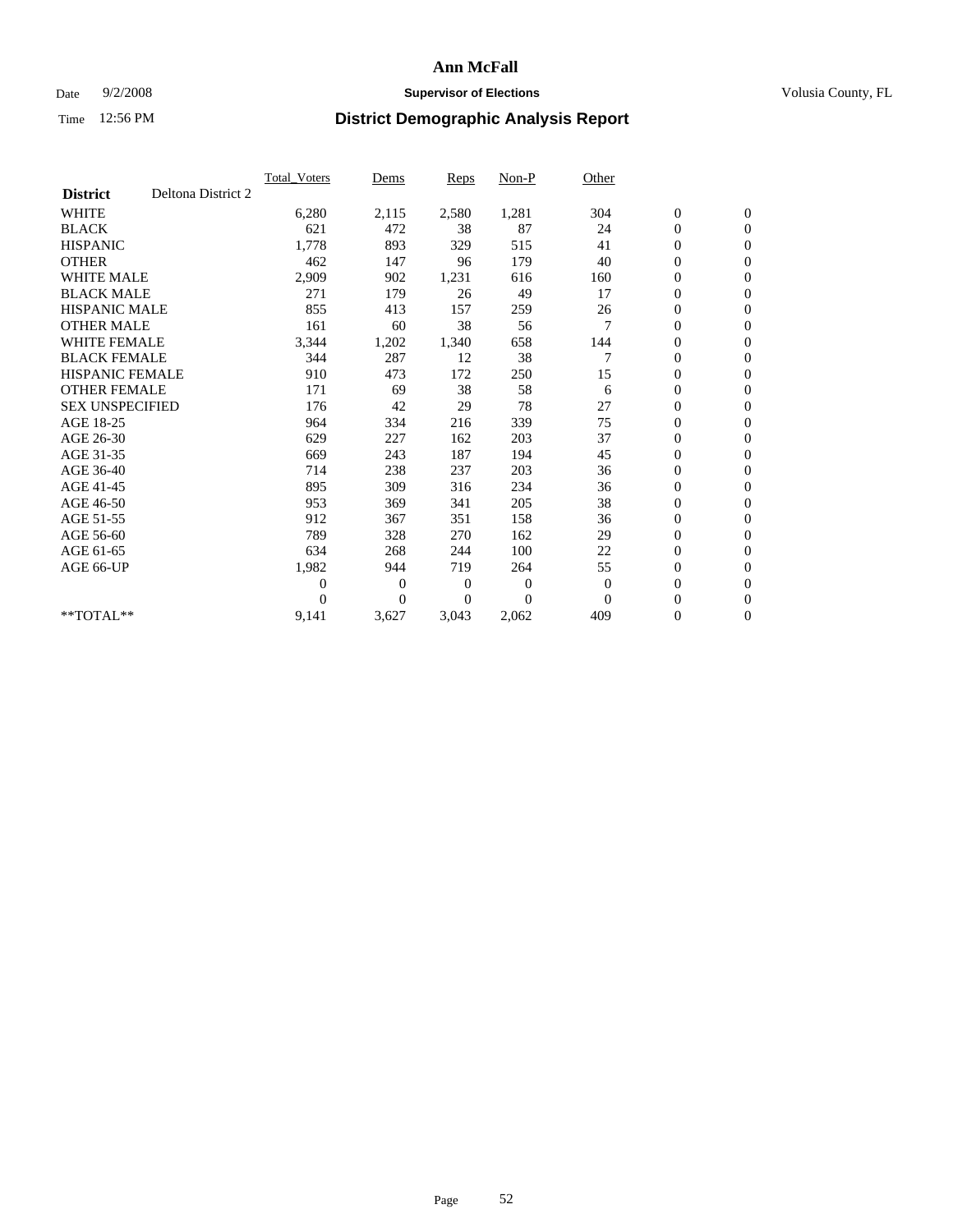### Date  $9/2/2008$  **Supervisor of Elections** Volusia County, FL

|                        |                    | <b>Total Voters</b> | Dems           | <b>Reps</b>    | Non-P          | Other    |                  |                  |  |
|------------------------|--------------------|---------------------|----------------|----------------|----------------|----------|------------------|------------------|--|
| <b>District</b>        | Deltona District 3 |                     |                |                |                |          |                  |                  |  |
| <b>WHITE</b>           |                    | 5,148               | 1,811          | 1,946          | 1,166          | 225      | $\boldsymbol{0}$ | $\boldsymbol{0}$ |  |
| <b>BLACK</b>           |                    | 528                 | 404            | 29             | 78             | 17       | $\boldsymbol{0}$ | $\mathbf{0}$     |  |
| <b>HISPANIC</b>        |                    | 1,832               | 882            | 339            | 563            | 48       | $\boldsymbol{0}$ | $\mathbf{0}$     |  |
| <b>OTHER</b>           |                    | 419                 | 124            | 78             | 181            | 36       | 0                | $\mathbf{0}$     |  |
| <b>WHITE MALE</b>      |                    | 2,313               | 728            | 916            | 548            | 121      | 0                | $\mathbf{0}$     |  |
| <b>BLACK MALE</b>      |                    | 221                 | 165            | 14             | 30             | 12       | $\overline{0}$   | $\mathbf{0}$     |  |
| <b>HISPANIC MALE</b>   |                    | 866                 | 401            | 167            | 269            | 29       | 0                | $\mathbf{0}$     |  |
| <b>OTHER MALE</b>      |                    | 149                 | 54             | 32             | 58             | 5        | 0                | $\mathbf{0}$     |  |
| <b>WHITE FEMALE</b>    |                    | 2,813               | 1,075          | 1,022          | 614            | 102      | $\boldsymbol{0}$ | $\mathbf{0}$     |  |
| <b>BLACK FEMALE</b>    |                    | 304                 | 236            | 15             | 48             | 5        | 0                | $\mathbf{0}$     |  |
| HISPANIC FEMALE        |                    | 954                 | 473            | 170            | 292            | 19       | 0                | $\mathbf{0}$     |  |
| <b>OTHER FEMALE</b>    |                    | 168                 | 52             | 35             | 74             | 7        | $\overline{0}$   | $\mathbf{0}$     |  |
| <b>SEX UNSPECIFIED</b> |                    | 139                 | 37             | 21             | 55             | 26       | 0                | $\Omega$         |  |
| AGE 18-25              |                    | 873                 | 304            | 162            | 351            | 56       | 0                | $\mathbf{0}$     |  |
| AGE 26-30              |                    | 645                 | 204            | 158            | 235            | 48       | $\boldsymbol{0}$ | $\Omega$         |  |
| AGE 31-35              |                    | 669                 | 233            | 185            | 226            | 25       | 0                | $\mathbf{0}$     |  |
| AGE 36-40              |                    | 734                 | 277            | 236            | 186            | 35       | 0                | $\mathbf{0}$     |  |
| AGE 41-45              |                    | 729                 | 268            | 243            | 188            | 30       | 0                | $\mathbf{0}$     |  |
| AGE 46-50              |                    | 746                 | 284            | 251            | 187            | 24       | 0                | $\mathbf{0}$     |  |
| AGE 51-55              |                    | 664                 | 272            | 205            | 160            | 27       | $\boldsymbol{0}$ | $\mathbf{0}$     |  |
| AGE 56-60              |                    | 644                 | 281            | 205            | 133            | 25       | $\overline{0}$   | $\mathbf{0}$     |  |
| AGE 61-65              |                    | 530                 | 258            | 162            | 94             | 16       | 0                | $\mathbf{0}$     |  |
| AGE 66-UP              |                    | 1,693               | 840            | 585            | 228            | 40       | 0                | $\mathbf{0}$     |  |
|                        |                    | 0                   | $\mathbf{0}$   | $\overline{0}$ | $\overline{0}$ | $\theta$ | $\overline{0}$   | $\mathbf{0}$     |  |
|                        |                    | 0                   | $\overline{0}$ | 0              | $\Omega$       | $\theta$ | 0                | $\mathbf{0}$     |  |
| **TOTAL**              |                    | 7,927               | 3,221          | 2,392          | 1,988          | 326      | 0                | $\boldsymbol{0}$ |  |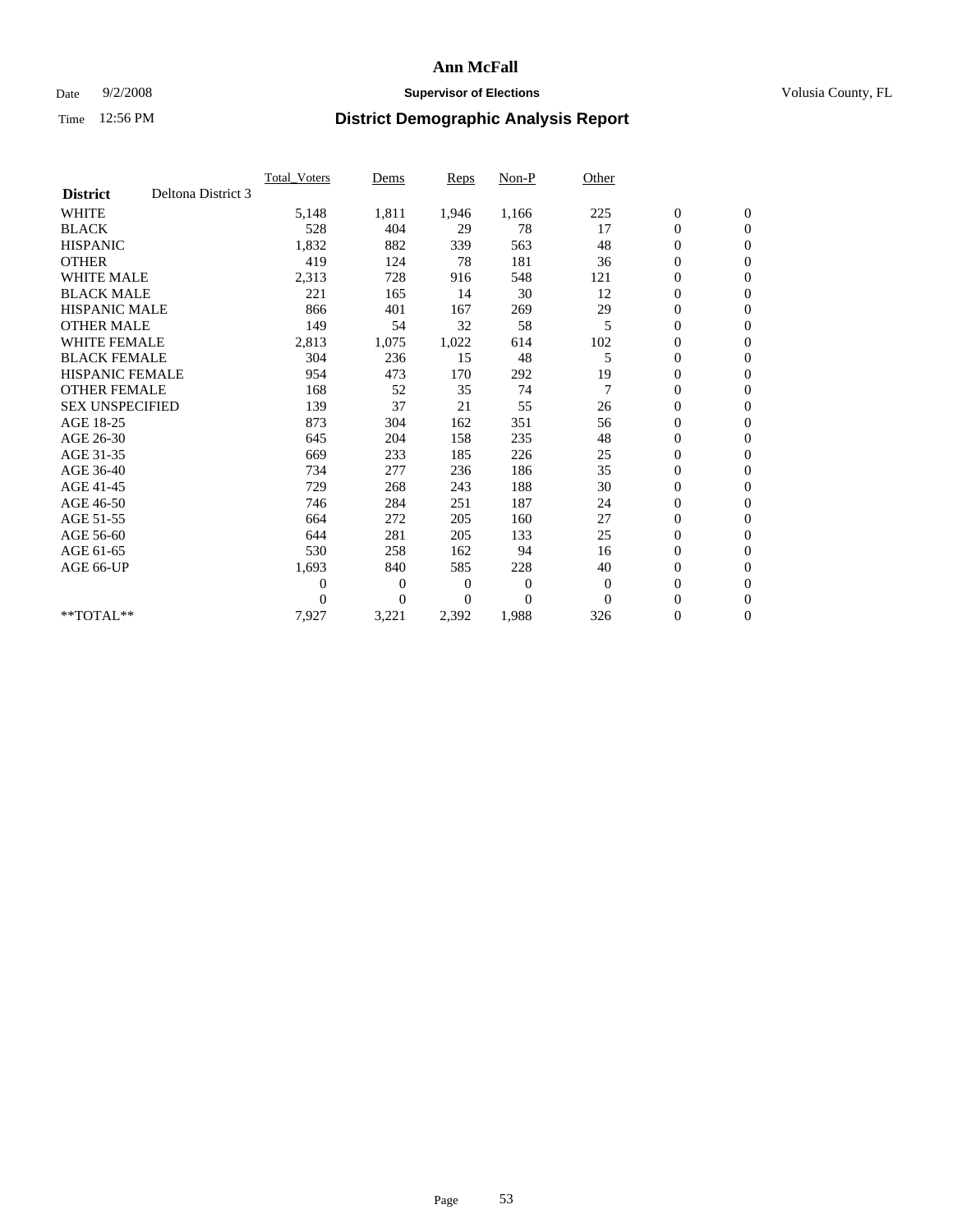## Date 9/2/2008 **Supervisor of Elections Supervisor of Elections** Volusia County, FL

|                        |                    | <b>Total Voters</b> | Dems         | <b>Reps</b> | Non-P          | Other          |                  |                  |  |
|------------------------|--------------------|---------------------|--------------|-------------|----------------|----------------|------------------|------------------|--|
| <b>District</b>        | Deltona District 4 |                     |              |             |                |                |                  |                  |  |
| <b>WHITE</b>           |                    | 4,934               | 1,835        | 1,832       | 995            | 272            | $\boldsymbol{0}$ | $\boldsymbol{0}$ |  |
| <b>BLACK</b>           |                    | 530                 | 401          | 25          | 89             | 15             | $\boldsymbol{0}$ | $\mathbf{0}$     |  |
| <b>HISPANIC</b>        |                    | 1,835               | 950          | 313         | 521            | 51             | $\mathbf{0}$     | $\mathbf{0}$     |  |
| <b>OTHER</b>           |                    | 423                 | 147          | 75          | 163            | 38             | 0                | $\mathbf{0}$     |  |
| <b>WHITE MALE</b>      |                    | 2,237               | 735          | 887         | 467            | 148            | 0                | $\mathbf{0}$     |  |
| <b>BLACK MALE</b>      |                    | 244                 | 168          | 15          | 51             | 10             | $\boldsymbol{0}$ | $\mathbf{0}$     |  |
| <b>HISPANIC MALE</b>   |                    | 836                 | 409          | 165         | 236            | 26             | 0                | $\mathbf{0}$     |  |
| <b>OTHER MALE</b>      |                    | 127                 | 49           | 28          | 44             | 6              | 0                | $\mathbf{0}$     |  |
| <b>WHITE FEMALE</b>    |                    | 2,664               | 1,085        | 933         | 524            | 122            | 0                | $\mathbf{0}$     |  |
| <b>BLACK FEMALE</b>    |                    | 277                 | 225          | 10          | 37             | 5              | $\boldsymbol{0}$ | $\mathbf{0}$     |  |
| <b>HISPANIC FEMALE</b> |                    | 989                 | 535          | 148         | 281            | 25             | 0                | $\mathbf{0}$     |  |
| <b>OTHER FEMALE</b>    |                    | 166                 | 71           | 32          | 54             | 9              | $\overline{0}$   | $\mathbf{0}$     |  |
| <b>SEX UNSPECIFIED</b> |                    | 182                 | 56           | 27          | 74             | 25             | 0                | $\mathbf{0}$     |  |
| AGE 18-25              |                    | 862                 | 285          | 158         | 346            | 73             | 0                | $\mathbf{0}$     |  |
| AGE 26-30              |                    | 583                 | 213          | 145         | 188            | 37             | $\overline{0}$   | $\mathbf{0}$     |  |
| AGE 31-35              |                    | 638                 | 245          | 178         | 174            | 41             | 0                | $\mathbf{0}$     |  |
| AGE 36-40              |                    | 645                 | 232          | 183         | 190            | 40             | 0                | $\mathbf{0}$     |  |
| AGE 41-45              |                    | 685                 | 286          | 212         | 167            | 20             | 0                | $\mathbf{0}$     |  |
| AGE 46-50              |                    | 730                 | 302          | 246         | 141            | 41             | 0                | $\mathbf{0}$     |  |
| AGE 51-55              |                    | 678                 | 296          | 203         | 146            | 33             | 0                | $\mathbf{0}$     |  |
| AGE 56-60              |                    | 656                 | 299          | 221         | 120            | 16             | $\boldsymbol{0}$ | $\Omega$         |  |
| AGE 61-65              |                    | 531                 | 253          | 175         | 86             | 17             | 0                | $\mathbf{0}$     |  |
| AGE 66-UP              |                    | 1,714               | 922          | 524         | 210            | 58             | 0                | $\mathbf{0}$     |  |
|                        |                    | 0                   | $\mathbf{0}$ | 0           | $\overline{0}$ | $\theta$       | 0                | $\mathbf{0}$     |  |
|                        |                    | 0                   | $\Omega$     | 0           | $\Omega$       | $\overline{0}$ | $\overline{0}$   | $\mathbf{0}$     |  |
| $*$ TOTAL $**$         |                    | 7,722               | 3,333        | 2,245       | 1,768          | 376            | 0                | $\overline{0}$   |  |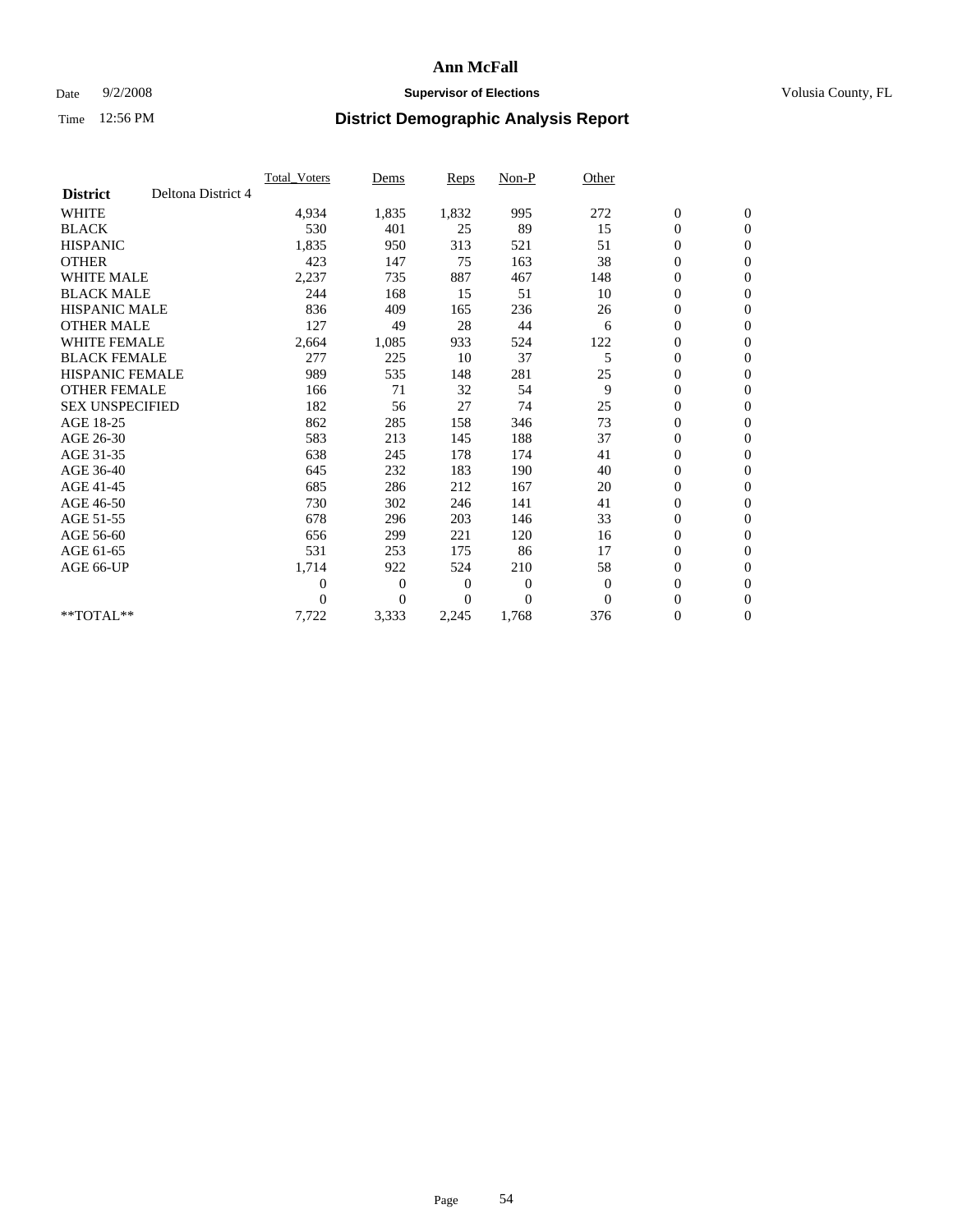## Date 9/2/2008 **Supervisor of Elections Supervisor of Elections** Volusia County, FL

|                        |                    | <b>Total Voters</b> | Dems           | <b>Reps</b> | Non-P          | Other    |                  |                  |  |
|------------------------|--------------------|---------------------|----------------|-------------|----------------|----------|------------------|------------------|--|
| <b>District</b>        | Deltona District 5 |                     |                |             |                |          |                  |                  |  |
| <b>WHITE</b>           |                    | 6,031               | 2,088          | 2,336       | 1,273          | 334      | $\boldsymbol{0}$ | $\boldsymbol{0}$ |  |
| <b>BLACK</b>           |                    | 857                 | 642            | 57          | 141            | 17       | 0                | $\mathbf{0}$     |  |
| <b>HISPANIC</b>        |                    | 1,894               | 916            | 341         | 579            | 58       | $\mathbf{0}$     | $\mathbf{0}$     |  |
| <b>OTHER</b>           |                    | 507                 | 138            | 101         | 218            | 50       | 0                | $\mathbf{0}$     |  |
| <b>WHITE MALE</b>      |                    | 2,877               | 894            | 1,198       | 603            | 182      | 0                | $\mathbf{0}$     |  |
| <b>BLACK MALE</b>      |                    | 382                 | 273            | 30          | 72             | 7        | $\boldsymbol{0}$ | $\mathbf{0}$     |  |
| <b>HISPANIC MALE</b>   |                    | 901                 | 424            | 170         | 271            | 36       | 0                | $\mathbf{0}$     |  |
| <b>OTHER MALE</b>      |                    | 157                 | 42             | 43          | 65             | 7        | 0                | $\mathbf{0}$     |  |
| <b>WHITE FEMALE</b>    |                    | 3,120               | 1,184          | 1,122       | 662            | 152      | 0                | $\mathbf{0}$     |  |
| <b>BLACK FEMALE</b>    |                    | 465                 | 360            | 27          | 68             | 10       | 0                | $\mathbf{0}$     |  |
| <b>HISPANIC FEMALE</b> |                    | 981                 | 488            | 169         | 303            | 21       | 0                | $\mathbf{0}$     |  |
| <b>OTHER FEMALE</b>    |                    | 199                 | 71             | 33          | 82             | 13       | 0                | $\mathbf{0}$     |  |
| <b>SEX UNSPECIFIED</b> |                    | 207                 | 48             | 43          | 85             | 31       | 0                | $\mathbf{0}$     |  |
| AGE 18-25              |                    | 1,158               | 373            | 257         | 424            | 104      | 0                | $\mathbf{0}$     |  |
| AGE 26-30              |                    | 747                 | 267            | 174         | 267            | 39       | 0                | $\mathbf{0}$     |  |
| AGE 31-35              |                    | 783                 | 282            | 223         | 234            | 44       | 0                | $\mathbf{0}$     |  |
| AGE 36-40              |                    | 821                 | 292            | 266         | 226            | 37       | 0                | $\mathbf{0}$     |  |
| AGE 41-45              |                    | 951                 | 372            | 319         | 217            | 43       | $\overline{0}$   | $\mathbf{0}$     |  |
| AGE 46-50              |                    | 1,000               | 381            | 342         | 241            | 36       | 0                | $\mathbf{0}$     |  |
| AGE 51-55              |                    | 919                 | 405            | 296         | 176            | 42       | 0                | $\mathbf{0}$     |  |
| AGE 56-60              |                    | 747                 | 334            | 238         | 137            | 38       | 0                | $\Omega$         |  |
| AGE 61-65              |                    | 611                 | 276            | 205         | 109            | 21       | 0                | $\mathbf{0}$     |  |
| AGE 66-UP              |                    | 1,552               | 802            | 515         | 180            | 55       | 0                | $\mathbf{0}$     |  |
|                        |                    | 0                   | $\mathbf{0}$   | 0           | $\overline{0}$ | $\theta$ | 0                | $\mathbf{0}$     |  |
|                        |                    | 0                   | $\overline{0}$ | 0           | $\Omega$       | $\Omega$ | 0                | $\mathbf{0}$     |  |
| $*$ TOTAL $**$         |                    | 9,289               | 3,784          | 2,835       | 2,211          | 459      | 0                | $\overline{0}$   |  |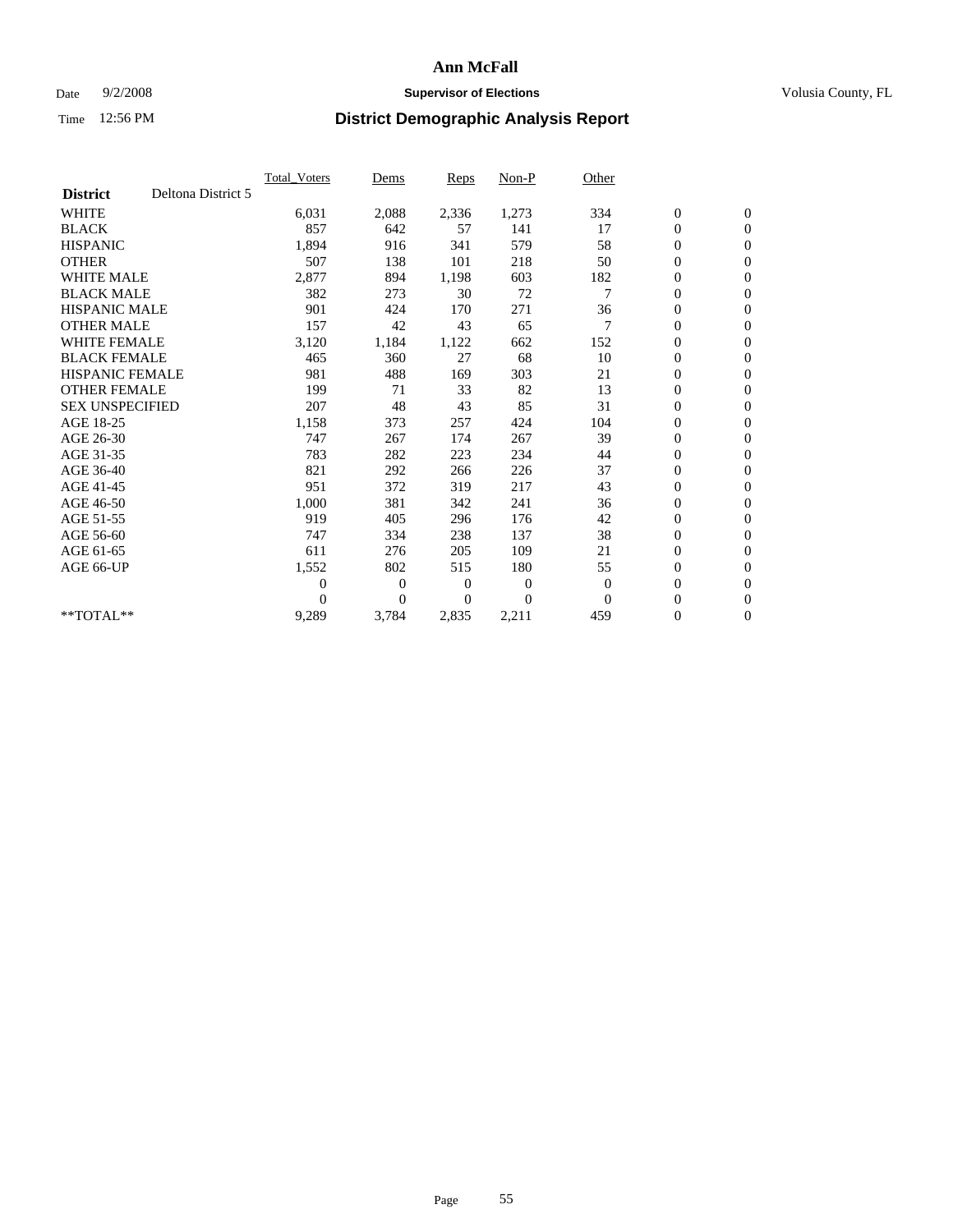### Date  $9/2/2008$  **Supervisor of Elections** Volusia County, FL

|                        |                    | <b>Total Voters</b> | Dems         | <b>Reps</b>    | Non-P          | Other    |                  |                  |  |
|------------------------|--------------------|---------------------|--------------|----------------|----------------|----------|------------------|------------------|--|
| <b>District</b>        | Deltona District 6 |                     |              |                |                |          |                  |                  |  |
| <b>WHITE</b>           |                    | 5,649               | 1,779        | 2,347          | 1,248          | 275      | $\boldsymbol{0}$ | $\boldsymbol{0}$ |  |
| <b>BLACK</b>           |                    | 732                 | 545          | 39             | 131            | 17       | $\boldsymbol{0}$ | $\mathbf{0}$     |  |
| <b>HISPANIC</b>        |                    | 1,543               | 732          | 266            | 498            | 47       | $\overline{0}$   | $\mathbf{0}$     |  |
| <b>OTHER</b>           |                    | 468                 | 129          | 98             | 190            | 51       | 0                | $\mathbf{0}$     |  |
| <b>WHITE MALE</b>      |                    | 2,647               | 728          | 1,177          | 613            | 129      | 0                | $\mathbf{0}$     |  |
| <b>BLACK MALE</b>      |                    | 316                 | 228          | 17             | 62             | 9        | $\overline{0}$   | $\mathbf{0}$     |  |
| <b>HISPANIC MALE</b>   |                    | 720                 | 321          | 142            | 233            | 24       | 0                | $\mathbf{0}$     |  |
| <b>OTHER MALE</b>      |                    | 162                 | 51           | 40             | 64             | 7        | 0                | $\mathbf{0}$     |  |
| <b>WHITE FEMALE</b>    |                    | 2,967               | 1,044        | 1,153          | 625            | 145      | 0                | $\mathbf{0}$     |  |
| <b>BLACK FEMALE</b>    |                    | 407                 | 310          | 22             | 67             | 8        | 0                | $\mathbf{0}$     |  |
| <b>HISPANIC FEMALE</b> |                    | 809                 | 404          | 123            | 259            | 23       | 0                | $\mathbf{0}$     |  |
| <b>OTHER FEMALE</b>    |                    | 166                 | 51           | 36             | 68             | 11       | 0                | $\mathbf{0}$     |  |
| <b>SEX UNSPECIFIED</b> |                    | 198                 | 48           | 40             | 76             | 34       | 0                | $\mathbf{0}$     |  |
| AGE 18-25              |                    | 1,121               | 365          | 247            | 415            | 94       | 0                | $\mathbf{0}$     |  |
| AGE 26-30              |                    | 726                 | 252          | 188            | 241            | 45       | 0                | $\mathbf{0}$     |  |
| AGE 31-35              |                    | 758                 | 258          | 236            | 227            | 37       | 0                | $\mathbf{0}$     |  |
| AGE 36-40              |                    | 774                 | 250          | 292            | 196            | 36       | 0                | $\mathbf{0}$     |  |
| AGE 41-45              |                    | 942                 | 361          | 309            | 226            | 46       | 0                | $\mathbf{0}$     |  |
| AGE 46-50              |                    | 986                 | 356          | 388            | 203            | 39       | 0                | $\mathbf{0}$     |  |
| AGE 51-55              |                    | 816                 | 326          | 292            | 166            | 32       | 0                | $\mathbf{0}$     |  |
| AGE 56-60              |                    | 668                 | 290          | 237            | 128            | 13       | $\boldsymbol{0}$ | $\Omega$         |  |
| AGE 61-65              |                    | 539                 | 233          | 188            | 97             | 21       | 0                | $\mathbf{0}$     |  |
| AGE 66-UP              |                    | 1,062               | 494          | 373            | 168            | 27       | 0                | $\mathbf{0}$     |  |
|                        |                    | 0                   | $\mathbf{0}$ | $\overline{0}$ | $\overline{0}$ | $\theta$ | 0                | $\mathbf{0}$     |  |
|                        |                    | 0                   | $\Omega$     | $\theta$       | $\Omega$       | $\Omega$ | 0                | $\mathbf{0}$     |  |
| $*$ TOTAL $**$         |                    | 8,392               | 3,185        | 2,750          | 2,067          | 390      | 0                | $\overline{0}$   |  |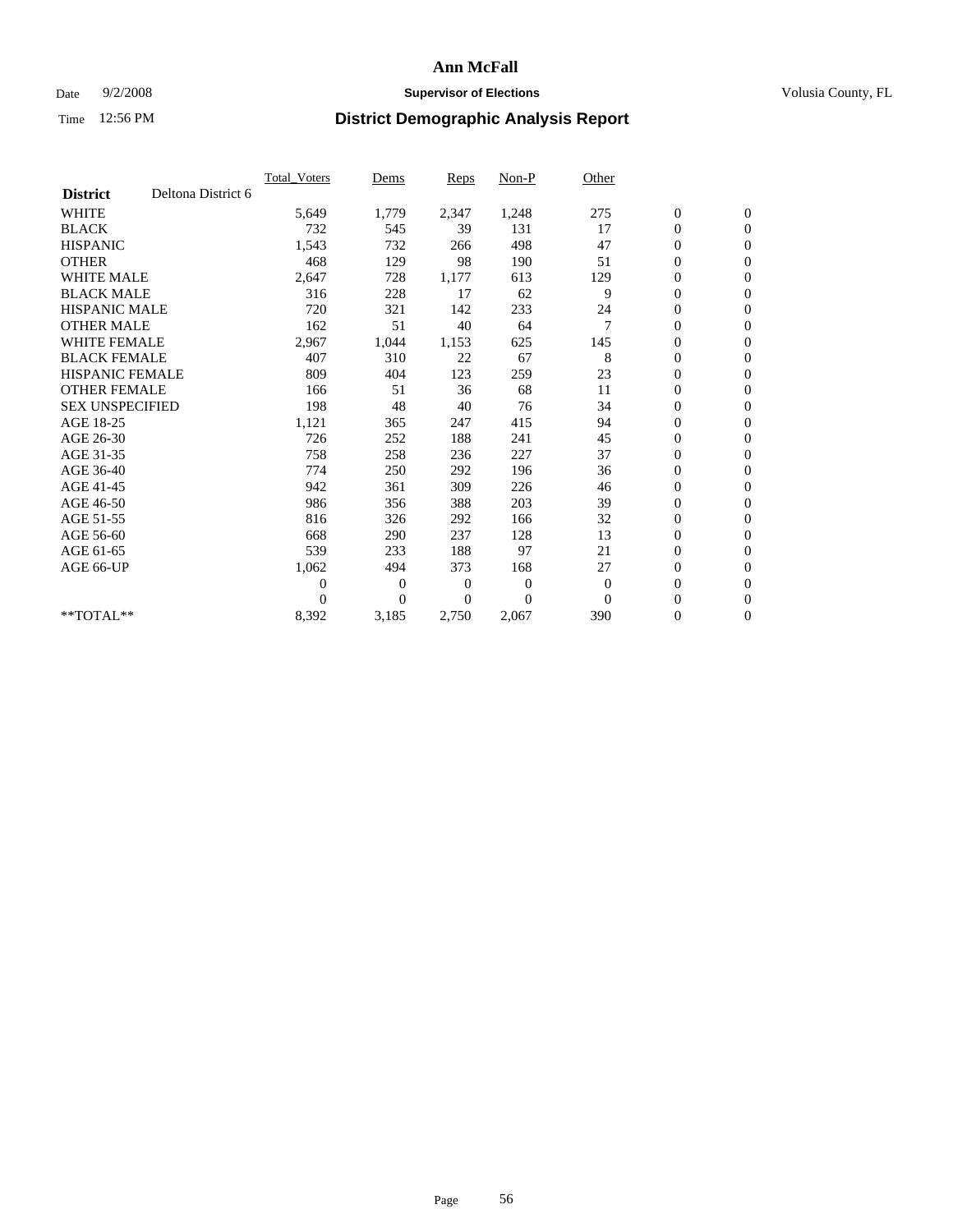## Date 9/2/2008 **Supervisor of Elections Supervisor of Elections** Volusia County, FL

|                        |                  | Total Voters | Dems           | <b>Reps</b>    | $Non-P$        | Other        |                  |              |  |
|------------------------|------------------|--------------|----------------|----------------|----------------|--------------|------------------|--------------|--|
| <b>District</b>        | Edgewater Ward 1 |              |                |                |                |              |                  |              |  |
| <b>WHITE</b>           |                  | 2,779        | 1,141          | 910            | 645            | 83           | $\boldsymbol{0}$ | $\mathbf{0}$ |  |
| <b>BLACK</b>           |                  | 35           | 21             | 3              | 9              | 2            | $\overline{0}$   | $\Omega$     |  |
| <b>HISPANIC</b>        |                  | 37           | 15             | 9              | 12             |              | 0                | $\Omega$     |  |
| <b>OTHER</b>           |                  | 83           | 27             | 13             | 38             | 5            | 0                | $\Omega$     |  |
| <b>WHITE MALE</b>      |                  | 1,254        | 455            | 444            | 308            | 47           | 0                | 0            |  |
| <b>BLACK MALE</b>      |                  | 21           | 9              | 2              | 8              | 2            | $\mathbf{0}$     | $\Omega$     |  |
| HISPANIC MALE          |                  | 11           |                | $\overline{c}$ | 5              | $\mathbf{0}$ | 0                | $\Omega$     |  |
| <b>OTHER MALE</b>      |                  | 24           | 9              | 6              | 9              | $\Omega$     | 0                | 0            |  |
| <b>WHITE FEMALE</b>    |                  | 1,505        | 676            | 461            | 332            | 36           | 0                | $\Omega$     |  |
| <b>BLACK FEMALE</b>    |                  | 13           | 11             |                |                | $\mathbf{0}$ | $\overline{0}$   | $\Omega$     |  |
| <b>HISPANIC FEMALE</b> |                  | 26           | 11             | 7              | 7              |              | 0                | 0            |  |
| <b>OTHER FEMALE</b>    |                  | 35           | 13             | 6              | 14             | 2            | 0                | 0            |  |
| <b>SEX UNSPECIFIED</b> |                  | 45           | 16             | 6              | 20             | 3            | 0                | $\Omega$     |  |
| AGE 18-25              |                  | 282          | 79             | 60             | 125            | 18           | 0                | $\Omega$     |  |
| AGE 26-30              |                  | 153          | 56             | 33             | 59             | 5            | 0                | $\Omega$     |  |
| AGE 31-35              |                  | 153          | 49             | 38             | 57             | 9            | 0                | $\Omega$     |  |
| AGE 36-40              |                  | 192          | 63             | 64             | 62             | 3            | 0                | 0            |  |
| AGE 41-45              |                  | 221          | 81             | 72             | 57             | 11           | 0                | $\Omega$     |  |
| AGE 46-50              |                  | 289          | 108            | 101            | 69             | 11           | 0                | $\Omega$     |  |
| AGE 51-55              |                  | 294          | 130            | 88             | 71             | 5            | 0                | 0            |  |
| AGE 56-60              |                  | 251          | 110            | 78             | 56             |              | 0                | $\Omega$     |  |
| AGE 61-65              |                  | 272          | 117            | 96             | 51             | 8            | $\overline{0}$   | $\Omega$     |  |
| AGE 66-UP              |                  | 827          | 411            | 305            | 97             | 14           | 0                | 0            |  |
|                        |                  | 0            | $\overline{0}$ | $\mathbf{0}$   | $\mathbf{0}$   | $\Omega$     | 0                | $\Omega$     |  |
|                        |                  | 0            | $\overline{0}$ | $\overline{0}$ | $\overline{0}$ | $\Omega$     | 0                | 0            |  |
| **TOTAL**              |                  | 2,934        | 1,204          | 935            | 704            | 91           | 0                | 0            |  |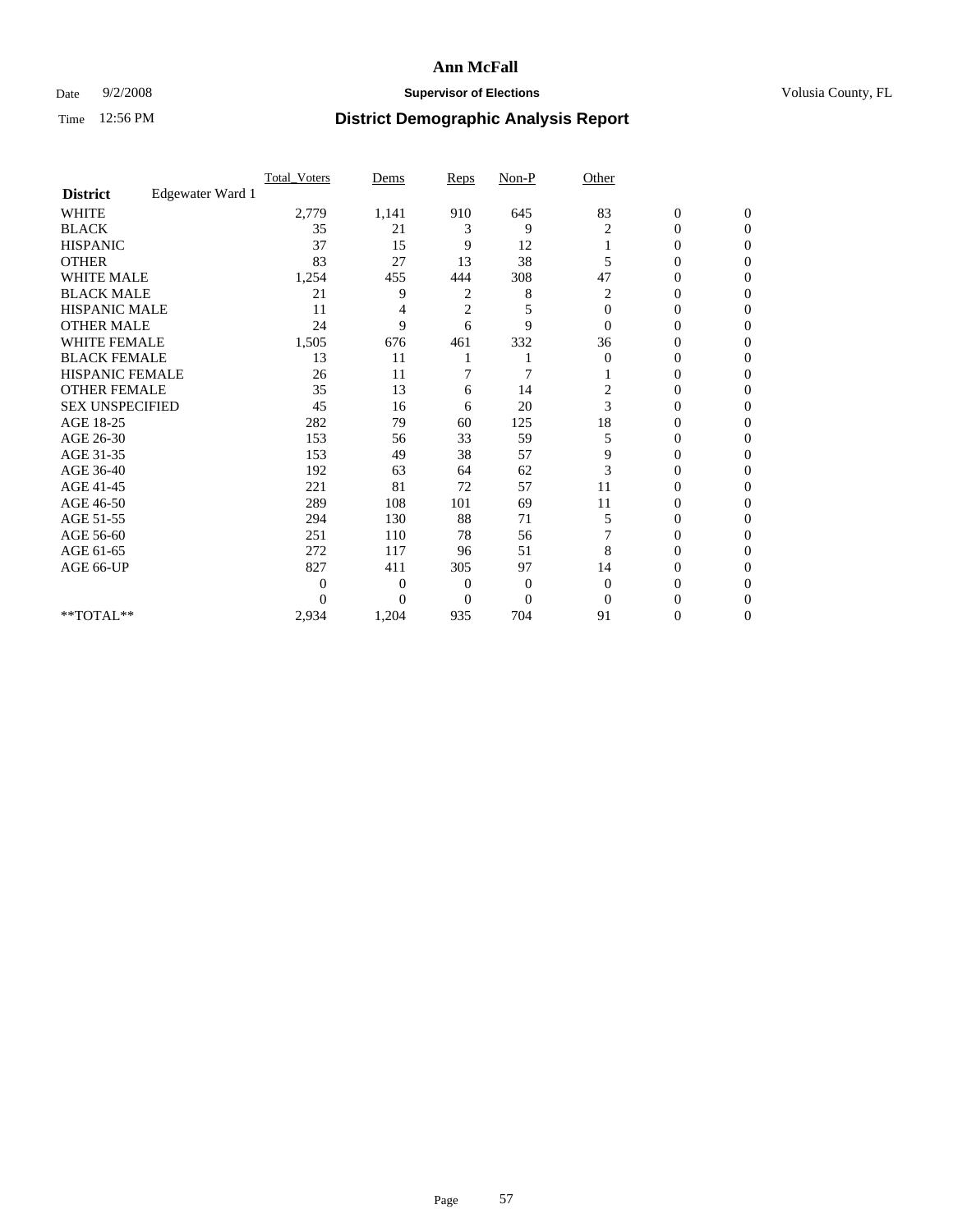## Date 9/2/2008 **Supervisor of Elections Supervisor of Elections** Volusia County, FL

|                        |                  | <b>Total Voters</b> | Dems           | <b>Reps</b> | $Non-P$      | Other          |                  |                  |  |
|------------------------|------------------|---------------------|----------------|-------------|--------------|----------------|------------------|------------------|--|
| <b>District</b>        | Edgewater Ward 2 |                     |                |             |              |                |                  |                  |  |
| <b>WHITE</b>           |                  | 3,454               | 1,315          | 1,174       | 871          | 94             | $\boldsymbol{0}$ | $\boldsymbol{0}$ |  |
| <b>BLACK</b>           |                  | 66                  | 55             |             | 10           | $\Omega$       | $\overline{0}$   | $\Omega$         |  |
| <b>HISPANIC</b>        |                  | 53                  | 16             | 12          | 24           |                | 0                | $\Omega$         |  |
| <b>OTHER</b>           |                  | 118                 | 32             | 30          | 49           |                | 0                | $\Omega$         |  |
| <b>WHITE MALE</b>      |                  | 1,566               | 544            | 583         | 395          | 44             | $\mathbf{0}$     | $\mathbf{0}$     |  |
| <b>BLACK MALE</b>      |                  | 31                  | 26             | 0           | 5            | $\overline{0}$ | $\overline{0}$   | $\Omega$         |  |
| <b>HISPANIC MALE</b>   |                  | 24                  | 6              | 6           | 11           |                | 0                | $\Omega$         |  |
| <b>OTHER MALE</b>      |                  | 41                  | 13             | 13          | 13           | 2              | 0                | 0                |  |
| <b>WHITE FEMALE</b>    |                  | 1,871               | 764            | 586         | 472          | 49             | 0                | $\Omega$         |  |
| <b>BLACK FEMALE</b>    |                  | 35                  | 29             |             | 5            | $\mathbf{0}$   | $\boldsymbol{0}$ | $\Omega$         |  |
| <b>HISPANIC FEMALE</b> |                  | 27                  | 10             | 6           | 11           | $\Omega$       | 0                | $\mathbf{0}$     |  |
| <b>OTHER FEMALE</b>    |                  | 43                  | 13             | 11          | 17           | $\overline{c}$ | 0                | $\Omega$         |  |
| <b>SEX UNSPECIFIED</b> |                  | 53                  | 13             | 11          | 25           | 4              | $\overline{0}$   | $\mathbf{0}$     |  |
| AGE 18-25              |                  | 375                 | 119            | 85          | 149          | 22             | 0                | $\Omega$         |  |
| AGE 26-30              |                  | 248                 | 77             | 64          | 100          |                | 0                | $\Omega$         |  |
| AGE 31-35              |                  | 233                 | 75             | 69          | 82           | 7              | $\boldsymbol{0}$ | $\Omega$         |  |
| AGE 36-40              |                  | 268                 | 90             | 87          | 86           | 5              | 0                | 0                |  |
| AGE 41-45              |                  | 271                 | 102            | 92          | 70           |                | 0                | $\Omega$         |  |
| AGE 46-50              |                  | 369                 | 123            | 137         | 98           | 11             | 0                | $\Omega$         |  |
| AGE 51-55              |                  | 375                 | 146            | 140         | 83           | 6              | 0                | $\mathbf{0}$     |  |
| AGE 56-60              |                  | 369                 | 149            | 120         | 91           | 9              | 0                | 0                |  |
| AGE 61-65              |                  | 323                 | 124            | 124         | 70           | 5              | $\overline{0}$   | $\Omega$         |  |
| AGE 66-UP              |                  | 860                 | 413            | 299         | 125          | 23             | 0                | 0                |  |
|                        |                  | 0                   | $\overline{0}$ | 0           | $\mathbf{0}$ | $\mathbf{0}$   | 0                | $\Omega$         |  |
|                        |                  | $\theta$            | $\overline{0}$ | $\Omega$    | $\Omega$     | $\Omega$       | 0                | $\Omega$         |  |
| **TOTAL**              |                  | 3,691               | 1,418          | 1,217       | 954          | 102            | 0                | $\mathbf{0}$     |  |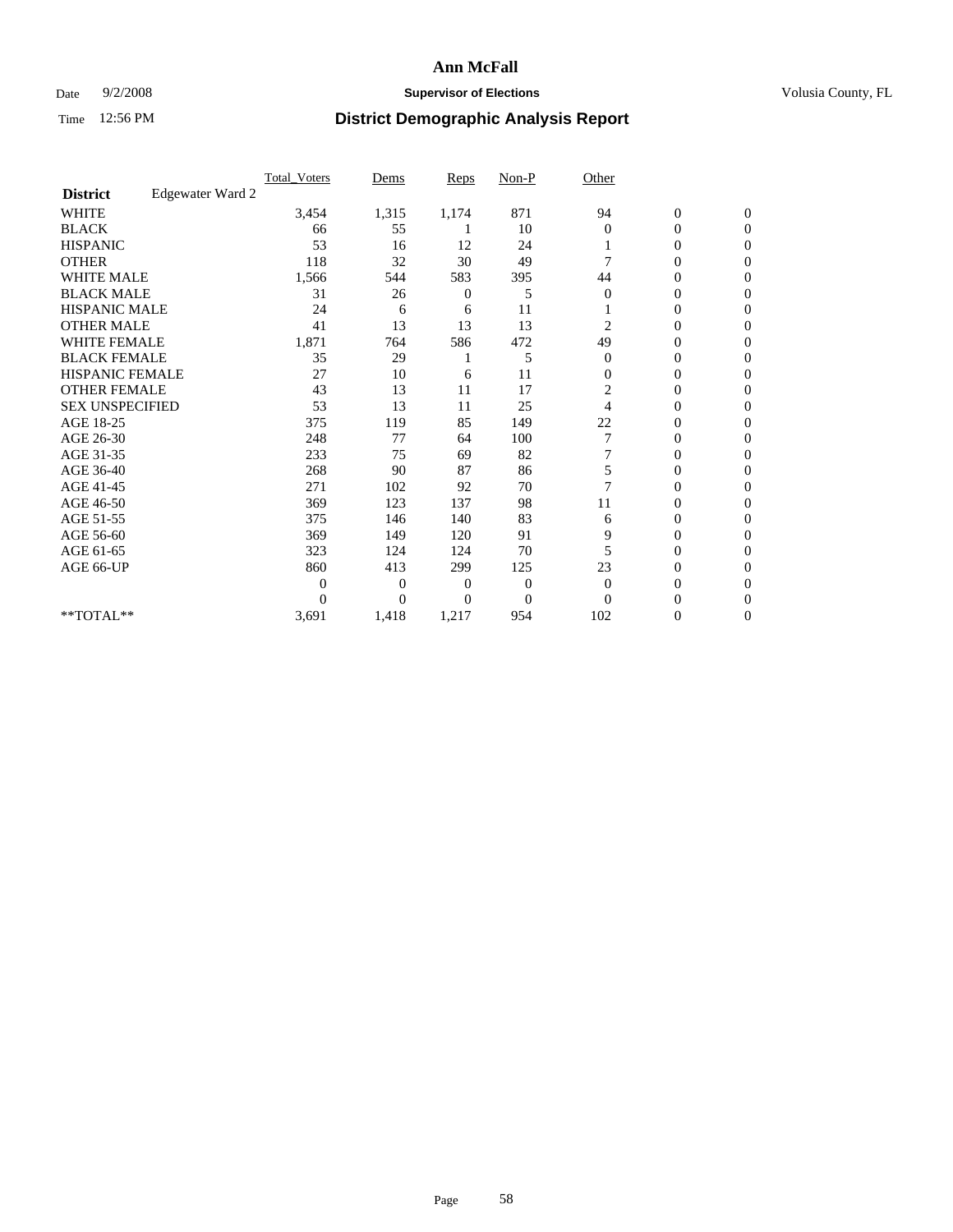## Date 9/2/2008 **Supervisor of Elections Supervisor of Elections** Volusia County, FL

|                        |                  | <b>Total_Voters</b> | Dems           | <b>Reps</b> | $Non-P$  | Other          |                  |                  |  |
|------------------------|------------------|---------------------|----------------|-------------|----------|----------------|------------------|------------------|--|
| <b>District</b>        | Edgewater Ward 3 |                     |                |             |          |                |                  |                  |  |
| <b>WHITE</b>           |                  | 3,410               | 1,330          | 1,139       | 820      | 121            | $\boldsymbol{0}$ | $\boldsymbol{0}$ |  |
| <b>BLACK</b>           |                  | 78                  | 60             | 2           | 14       | 2              | $\overline{0}$   | $\mathbf{0}$     |  |
| <b>HISPANIC</b>        |                  | 39                  | 14             | 11          | 11       | 3              | 0                | $\Omega$         |  |
| <b>OTHER</b>           |                  | 124                 | 36             | 21          | 58       | 9              | 0                | $\Omega$         |  |
| <b>WHITE MALE</b>      |                  | 1,513               | 513            | 554         | 386      | 60             | 0                | $\mathbf{0}$     |  |
| <b>BLACK MALE</b>      |                  | 45                  | 35             |             | 8        |                | 0                | $\Omega$         |  |
| <b>HISPANIC MALE</b>   |                  | 19                  | 6              | 5           | 6        | 2              | 0                | $\Omega$         |  |
| <b>OTHER MALE</b>      |                  | 38                  | 15             | 7           | 15       |                | 0                | 0                |  |
| <b>WHITE FEMALE</b>    |                  | 1,876               | 811            | 579         | 426      | 60             | 0                | $\mathbf{0}$     |  |
| <b>BLACK FEMALE</b>    |                  | 31                  | 24             |             | 6        | $\overline{0}$ | 0                | $\Omega$         |  |
| <b>HISPANIC FEMALE</b> |                  | 19                  | 7              | 6           | 5        |                | 0                | $\mathbf{0}$     |  |
| <b>OTHER FEMALE</b>    |                  | 50                  | 12             | 12          | 22       | 4              | 0                | $\Omega$         |  |
| <b>SEX UNSPECIFIED</b> |                  | 60                  | 17             | 8           | 29       | 6              | $\overline{0}$   | $\mathbf{0}$     |  |
| AGE 18-25              |                  | 346                 | 104            | 70          | 143      | 29             | 0                | $\Omega$         |  |
| AGE 26-30              |                  | 213                 | 65             | 53          | 88       |                | 0                | $\Omega$         |  |
| AGE 31-35              |                  | 256                 | 75             | 73          | 94       | 14             | $\boldsymbol{0}$ | $\Omega$         |  |
| AGE 36-40              |                  | 264                 | 86             | 99          | 71       | 8              | 0                | 0                |  |
| AGE 41-45              |                  | 283                 | 94             | 109         | 71       | 9              | 0                | $\Omega$         |  |
| AGE 46-50              |                  | 343                 | 127            | 119         | 88       | 9              | 0                | $\Omega$         |  |
| AGE 51-55              |                  | 362                 | 146            | 125         | 80       | 11             | 0                | $\mathbf{0}$     |  |
| AGE 56-60              |                  | 351                 | 161            | 111         | 66       | 13             | 0                | 0                |  |
| AGE 61-65              |                  | 300                 | 113            | 113         | 64       | 10             | 0                | $\mathbf{0}$     |  |
| AGE 66-UP              |                  | 933                 | 469            | 301         | 138      | 25             | 0                | $\Omega$         |  |
|                        |                  | 0                   | 0              | 0           | 0        | $\mathbf{0}$   | 0                | $\Omega$         |  |
|                        |                  | $\theta$            | $\overline{0}$ | $\Omega$    | $\Omega$ | $\Omega$       | 0                | $\Omega$         |  |
| **TOTAL**              |                  | 3,651               | 1,440          | 1,173       | 903      | 135            | 0                | $\mathbf{0}$     |  |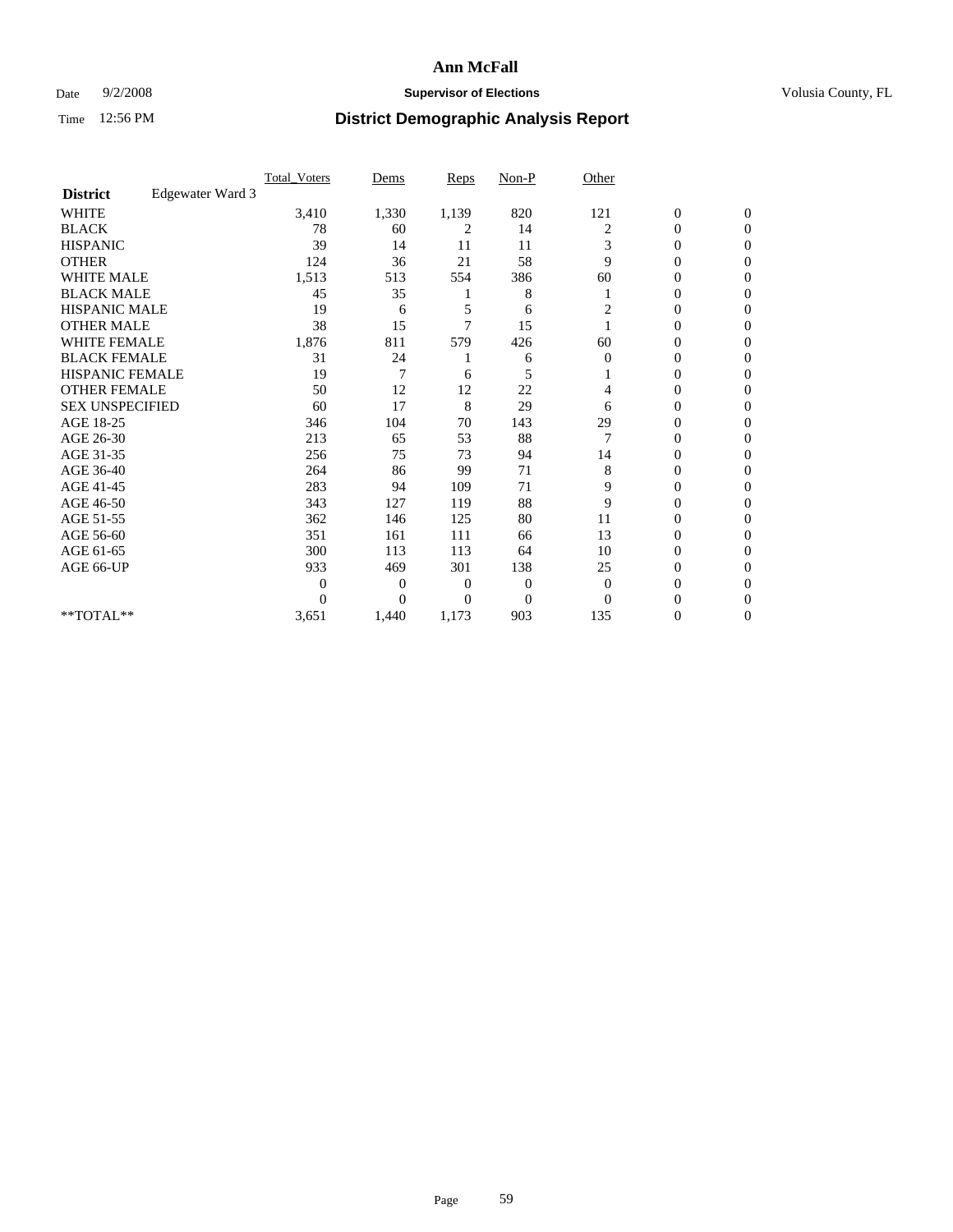## Date 9/2/2008 **Supervisor of Elections Supervisor of Elections** Volusia County, FL

|                        |                  | Total Voters | Dems           | <b>Reps</b> | $Non-P$  | Other        |                  |                  |  |
|------------------------|------------------|--------------|----------------|-------------|----------|--------------|------------------|------------------|--|
| <b>District</b>        | Edgewater Ward 4 |              |                |             |          |              |                  |                  |  |
| <b>WHITE</b>           |                  | 3,558        | 1,361          | 1,219       | 852      | 126          | $\boldsymbol{0}$ | $\boldsymbol{0}$ |  |
| <b>BLACK</b>           |                  | 49           | 33             | 4           | 9        | 3            | $\overline{0}$   | $\Omega$         |  |
| <b>HISPANIC</b>        |                  | 26           | 10             | 5           | 10       |              | 0                | $\Omega$         |  |
| <b>OTHER</b>           |                  | 95           | 28             | 13          | 49       | 5            | 0                | $\Omega$         |  |
| <b>WHITE MALE</b>      |                  | 1,630        | 563            | 592         | 414      | 61           | $\overline{0}$   | $\Omega$         |  |
| <b>BLACK MALE</b>      |                  | 19           | 13             |             | 4        |              | $\overline{0}$   | $\Omega$         |  |
| <b>HISPANIC MALE</b>   |                  | 12           | 4              | 2           | 5        |              | 0                | 0                |  |
| <b>OTHER MALE</b>      |                  | 28           | 11             | 7           | 8        | 2            | 0                | 0                |  |
| <b>WHITE FEMALE</b>    |                  | 1,897        | 791            | 612         | 429      | 65           | 0                | $\Omega$         |  |
| <b>BLACK FEMALE</b>    |                  | 30           | 20             | 3           | 5        | 2            | 0                | $\Omega$         |  |
| HISPANIC FEMALE        |                  | 14           | 6              | 3           | 5        | $\Omega$     | 0                | $\Omega$         |  |
| <b>OTHER FEMALE</b>    |                  | 33           | 12             | 5           | 15       |              | 0                | $\Omega$         |  |
| <b>SEX UNSPECIFIED</b> |                  | 65           | 12             | 16          | 35       | 2            | 0                | $\Omega$         |  |
| AGE 18-25              |                  | 298          | 98             | 61          | 124      | 15           | 0                | 0                |  |
| AGE 26-30              |                  | 225          | 74             | 60          | 83       | 8            | 0                | $\Omega$         |  |
| AGE 31-35              |                  | 238          | 63             | 68          | 96       | 11           | 0                | $\Omega$         |  |
| AGE 36-40              |                  | 259          | 80             | 81          | 92       | 6            | 0                | 0                |  |
| AGE 41-45              |                  | 281          | 103            | 88          | 81       | 9            | 0                | $\Omega$         |  |
| AGE 46-50              |                  | 361          | 138            | 134         | 81       | 8            | 0                | $\Omega$         |  |
| AGE 51-55              |                  | 338          | 136            | 114         | 78       | 10           | 0                | $\mathbf{0}$     |  |
| AGE 56-60              |                  | 308          | 145            | 92          | 60       | 11           | 0                | 0                |  |
| AGE 61-65              |                  | 294          | 135            | 88          | 56       | 15           | 0                | $\Omega$         |  |
| AGE 66-UP              |                  | 1,126        | 460            | 455         | 169      | 42           | 0                | 0                |  |
|                        |                  | 0            | 0              | 0           | 0        | $\mathbf{0}$ | 0                | $\Omega$         |  |
|                        |                  | $\theta$     | $\overline{0}$ | $\Omega$    | $\Omega$ | $\Omega$     | 0                | $\Omega$         |  |
| **TOTAL**              |                  | 3,728        | 1,432          | 1,241       | 920      | 135          | 0                | $\mathbf{0}$     |  |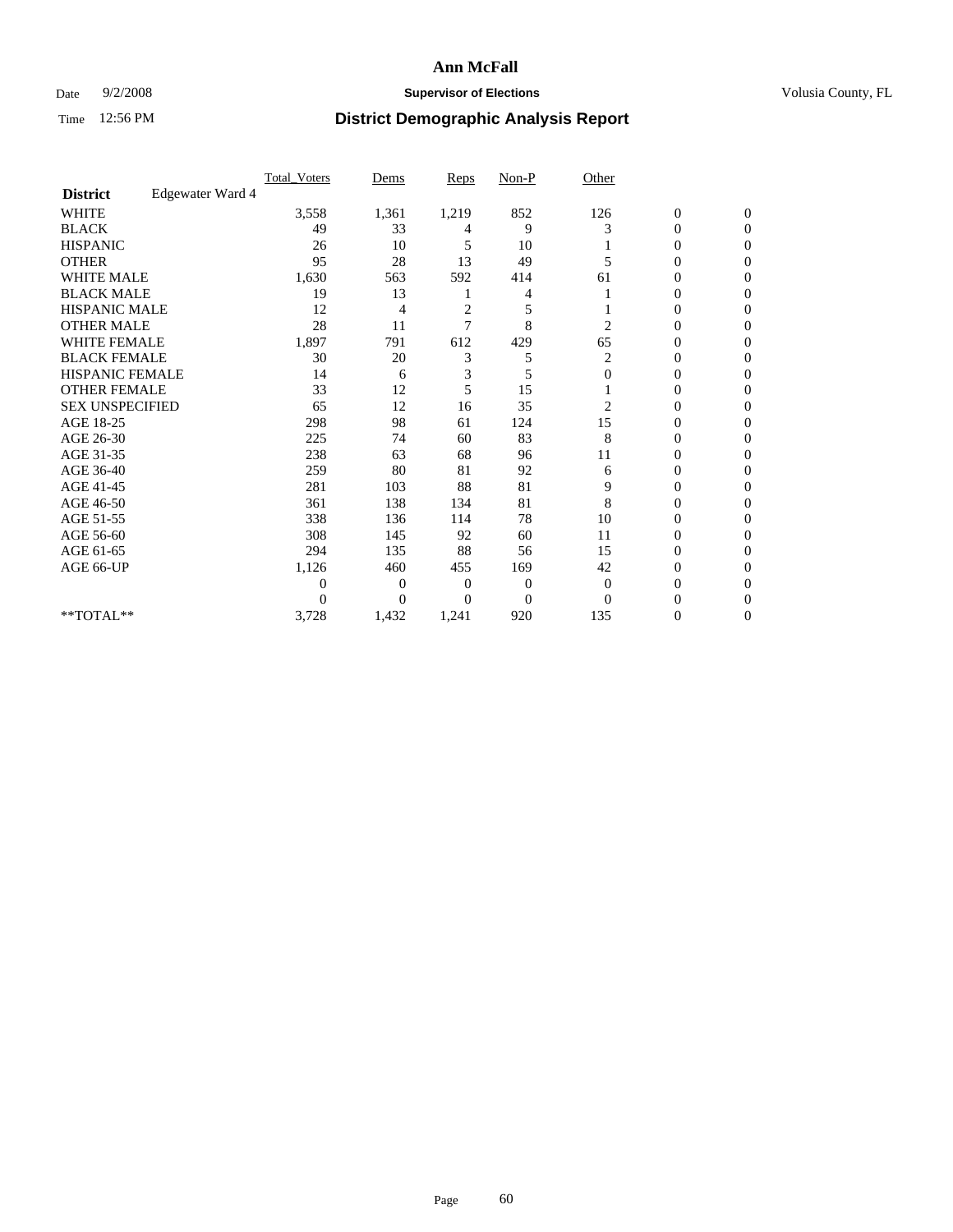### Date  $9/2/2008$  **Supervisor of Elections** Volusia County, FL

|                        |                   | Total Voters   | Dems           | Reps           | Non-P          | Other          |                  |                  |
|------------------------|-------------------|----------------|----------------|----------------|----------------|----------------|------------------|------------------|
| <b>District</b>        | Holly Hill Zone 1 |                |                |                |                |                |                  |                  |
| <b>WHITE</b>           |                   | 1,258          | 546            | 342            | 317            | 53             | $\boldsymbol{0}$ | $\boldsymbol{0}$ |
| <b>BLACK</b>           |                   | 96             | 72             | 8              | 14             | $\overline{c}$ | 0                | $\Omega$         |
| <b>HISPANIC</b>        |                   | 32             | 17             | 3              | 10             | 2              | $\mathbf{0}$     | $\Omega$         |
| <b>OTHER</b>           |                   | 75             | 23             | 18             | 27             | 7              | 0                | $\Omega$         |
| <b>WHITE MALE</b>      |                   | 603            | 236            | 187            | 155            | 25             | $\theta$         | $\Omega$         |
| <b>BLACK MALE</b>      |                   | 35             | 22             | 4              | 7              | 2              | $\overline{0}$   | $\mathbf{0}$     |
| <b>HISPANIC MALE</b>   |                   | 12             | 6              |                | 5              | $\mathbf{0}$   | $\boldsymbol{0}$ | 0                |
| <b>OTHER MALE</b>      |                   | 20             | 3              | 7              | 8              | $\overline{2}$ | $\theta$         | $\Omega$         |
| <b>WHITE FEMALE</b>    |                   | 649            | 306            | 154            | 161            | 28             | $\overline{0}$   | $\Omega$         |
| <b>BLACK FEMALE</b>    |                   | 61             | 50             | 4              | 7              | $\mathbf{0}$   | 0                | $\mathbf{0}$     |
| <b>HISPANIC FEMALE</b> |                   | 20             | 11             | 2              | 5              | 2              | 0                | $\Omega$         |
| <b>OTHER FEMALE</b>    |                   | 28             | 9              | 10             | $\overline{7}$ | $\overline{c}$ | $\overline{0}$   | $\Omega$         |
| <b>SEX UNSPECIFIED</b> |                   | 33             | 15             | $\overline{c}$ | 13             | 3              | 0                | $\mathbf{0}$     |
| AGE 18-25              |                   | 130            | 48             | 30             | 46             | 6              | 0                | $\Omega$         |
| AGE 26-30              |                   | 111            | 41             | 16             | 49             | 5              | 0                | 0                |
| AGE 31-35              |                   | 100            | 34             | 22             | 33             | 11             | $\overline{0}$   | 0                |
| AGE 36-40              |                   | 94             | 38             | 31             | 24             |                | $\overline{0}$   | $\theta$         |
| AGE 41-45              |                   | 149            | 60             | 37             | 45             |                | 0                | 0                |
| AGE 46-50              |                   | 152            | 68             | 41             | 35             | 8              | $\overline{0}$   | $\mathbf{0}$     |
| AGE 51-55              |                   | 151            | 72             | 34             | 34             | 11             | 0                | $\mathbf{0}$     |
| AGE 56-60              |                   | 160            | 75             | 45             | 37             | 3              | 0                | $\Omega$         |
| AGE 61-65              |                   | 126            | 54             | 39             | 27             | 6              | $\overline{0}$   | $\Omega$         |
| AGE 66-UP              |                   | 288            | 168            | 76             | 38             | 6              | 0                | $\mathbf{0}$     |
|                        |                   | $\overline{0}$ | $\overline{0}$ | $\mathbf{0}$   | $\mathbf{0}$   | $\mathbf{0}$   | 0                | $\Omega$         |
|                        |                   | $\theta$       | $\overline{0}$ | $\mathbf{0}$   | $\overline{0}$ | $\Omega$       | $\theta$         | $\overline{0}$   |
| **TOTAL**              |                   | 1,461          | 658            | 371            | 368            | 64             | 0                | $\mathbf{0}$     |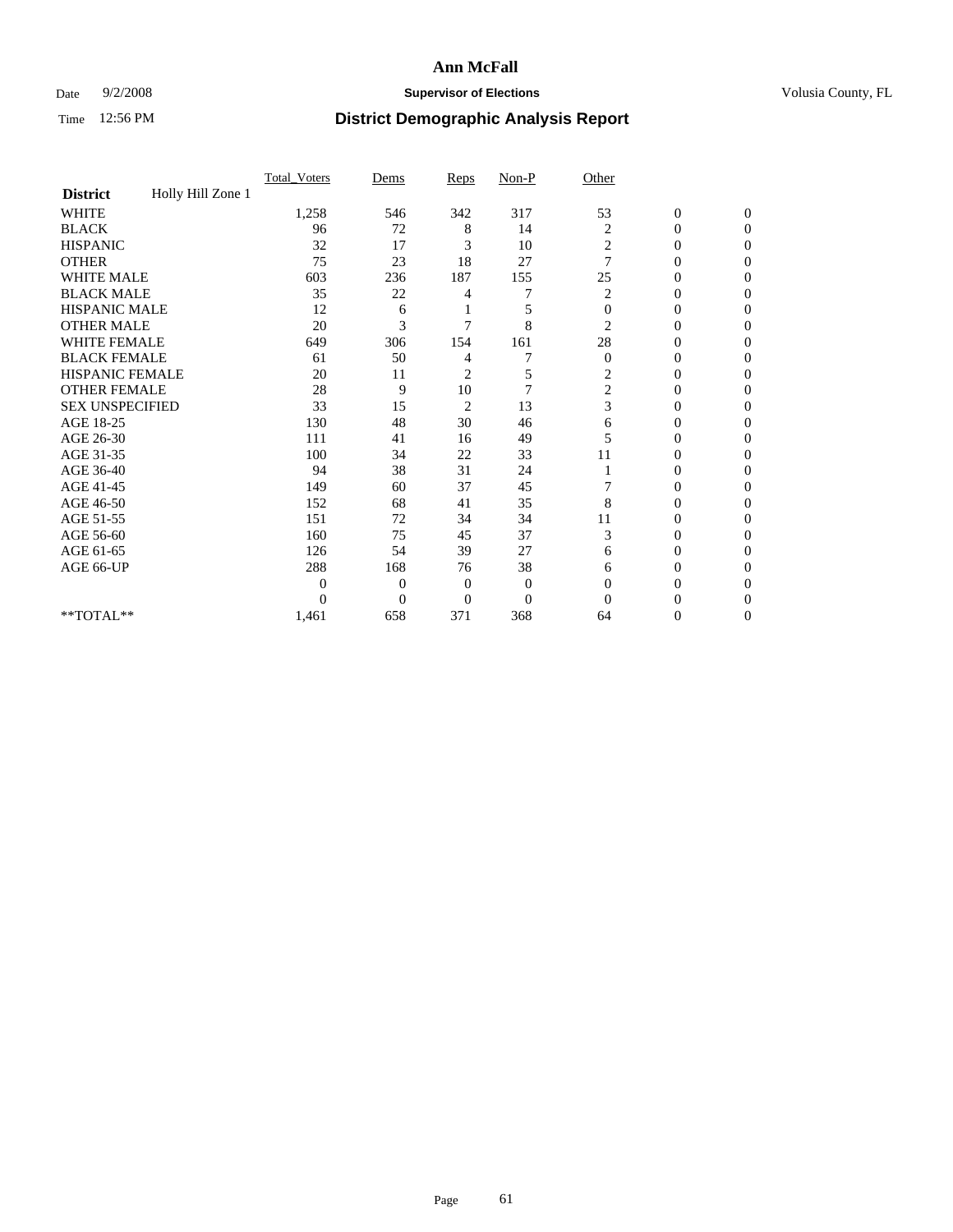## Date 9/2/2008 **Supervisor of Elections Supervisor of Elections** Volusia County, FL

|                        |                   | Total Voters   | Dems           | Reps           | $Non-P$        | Other        |                  |              |  |
|------------------------|-------------------|----------------|----------------|----------------|----------------|--------------|------------------|--------------|--|
| <b>District</b>        | Holly Hill Zone 2 |                |                |                |                |              |                  |              |  |
| <b>WHITE</b>           |                   | 1,471          | 662            | 398            | 345            | 66           | $\boldsymbol{0}$ | $\mathbf{0}$ |  |
| <b>BLACK</b>           |                   | 168            | 141            | 5              | 21             |              | $\boldsymbol{0}$ | $\Omega$     |  |
| <b>HISPANIC</b>        |                   | 29             | 10             | 12             | 7              | $\Omega$     | 0                | $\Omega$     |  |
| <b>OTHER</b>           |                   | 84             | 31             | 15             | 32             | 6            | 0                | $\Omega$     |  |
| <b>WHITE MALE</b>      |                   | 659            | 269            | 195            | 166            | 29           | 0                | $\Omega$     |  |
| <b>BLACK MALE</b>      |                   | 74             | 60             |                | 12             |              | $\mathbf{0}$     | $\Omega$     |  |
| HISPANIC MALE          |                   | 16             | 4              | 9              | 3              | $\mathbf{0}$ | $\overline{0}$   | $\Omega$     |  |
| <b>OTHER MALE</b>      |                   | 25             | 7              | 5              | 9              | 4            | 0                | 0            |  |
| <b>WHITE FEMALE</b>    |                   | 801            | 388            | 201            | 177            | 35           | 0                | $\Omega$     |  |
| <b>BLACK FEMALE</b>    |                   | 94             | 81             | 4              | 9              | $\mathbf{0}$ | $\overline{0}$   | $\mathbf{0}$ |  |
| <b>HISPANIC FEMALE</b> |                   | 13             | 6              | 3              | 4              | 0            | 0                | $\Omega$     |  |
| <b>OTHER FEMALE</b>    |                   | 33             | 13             | 9              | 11             | $\Omega$     | 0                | 0            |  |
| <b>SEX UNSPECIFIED</b> |                   | 37             | 16             | 3              | 14             | 4            | 0                | $\Omega$     |  |
| AGE 18-25              |                   | 183            | 73             | 40             | 60             | 10           | 0                | $\mathbf{0}$ |  |
| AGE 26-30              |                   | 134            | 55             | 23             | 48             | 8            | 0                | $\Omega$     |  |
| AGE 31-35              |                   | 129            | 60             | 24             | 41             | 4            | 0                | $\Omega$     |  |
| AGE 36-40              |                   | 151            | 56             | 37             | 49             | 9            | 0                | 0            |  |
| AGE 41-45              |                   | 184            | 74             | 55             | 43             | 12           | 0                | $\Omega$     |  |
| AGE 46-50              |                   | 220            | 113            | 49             | 49             | 9            | $\overline{0}$   | $\Omega$     |  |
| AGE 51-55              |                   | 179            | 92             | 42             | 41             | 4            | 0                | 0            |  |
| AGE 56-60              |                   | 171            | 80             | 48             | 35             | 8            | 0                | $\Omega$     |  |
| AGE 61-65              |                   | 111            | 65             | 26             | 17             | 3            | $\overline{0}$   | $\Omega$     |  |
| AGE 66-UP              |                   | 290            | 176            | 86             | 22             | 6            | 0                | 0            |  |
|                        |                   | $\overline{0}$ | $\overline{0}$ | $\mathbf{0}$   | $\mathbf{0}$   | $\Omega$     | 0                | $\Omega$     |  |
|                        |                   | $\Omega$       | $\overline{0}$ | $\overline{0}$ | $\overline{0}$ | $\Omega$     | 0                | $\Omega$     |  |
| **TOTAL**              |                   | 1,752          | 844            | 430            | 405            | 73           | 0                | 0            |  |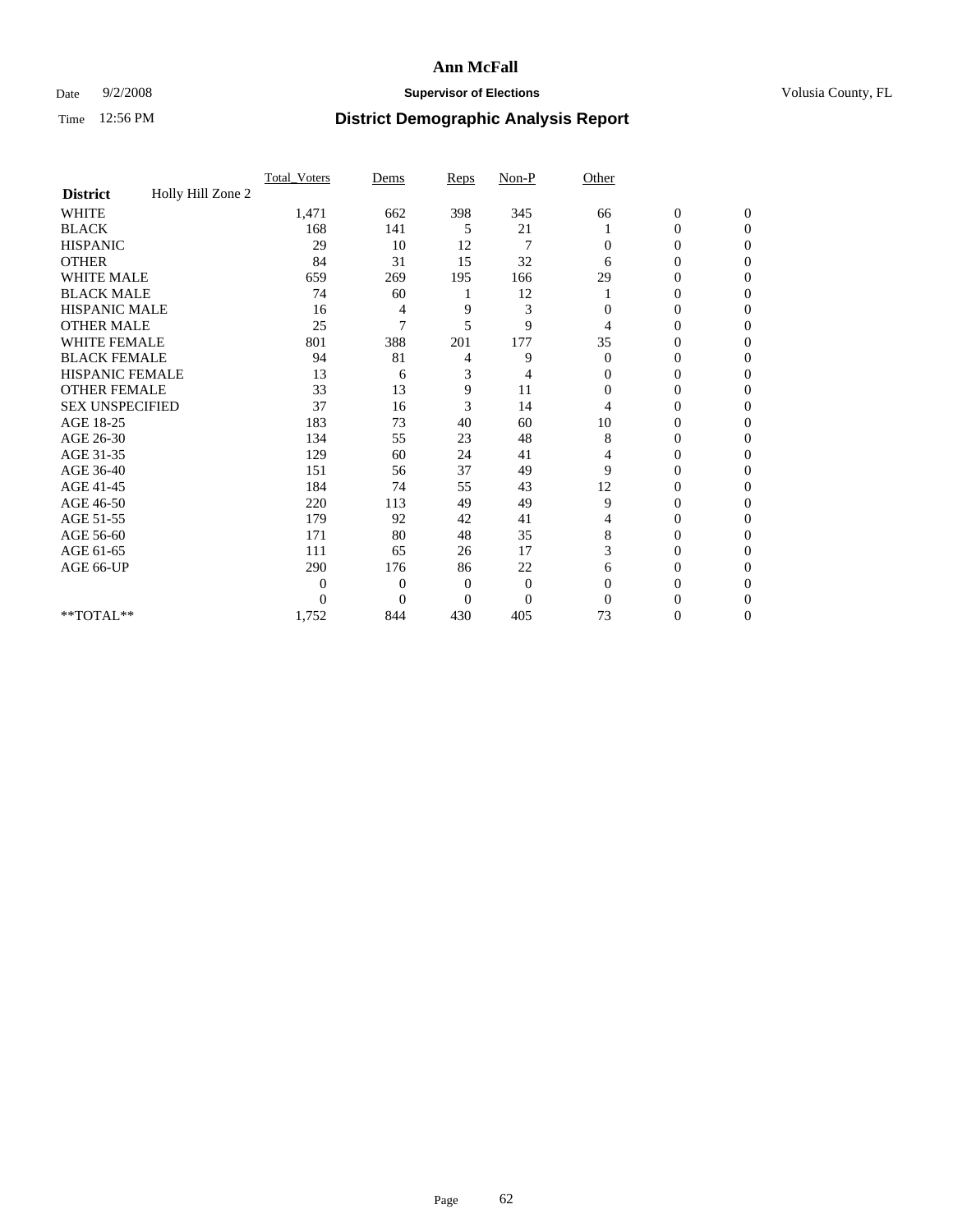## Date 9/2/2008 **Supervisor of Elections Supervisor of Elections** Volusia County, FL

|                        |                   | Total Voters   | Dems           | Reps     | $Non-P$                 | Other        |                  |                  |  |
|------------------------|-------------------|----------------|----------------|----------|-------------------------|--------------|------------------|------------------|--|
| <b>District</b>        | Holly Hill Zone 3 |                |                |          |                         |              |                  |                  |  |
| <b>WHITE</b>           |                   | 1,562          | 657            | 514      | 320                     | 71           | $\boldsymbol{0}$ | $\boldsymbol{0}$ |  |
| <b>BLACK</b>           |                   | 114            | 92             | 5        | 16                      |              | $\overline{0}$   | $\Omega$         |  |
| <b>HISPANIC</b>        |                   | 19             | 9              | 2        | 7                       |              | 0                | $\Omega$         |  |
| <b>OTHER</b>           |                   | 81             | 30             | 10       | 37                      | 4            | 0                | $\Omega$         |  |
| <b>WHITE MALE</b>      |                   | 647            | 242            | 230      | 146                     | 29           | 0                | $\Omega$         |  |
| <b>BLACK MALE</b>      |                   | 44             | 32             | 2        | 9                       |              | 0                | 0                |  |
| <b>HISPANIC MALE</b>   |                   | 7              | 3              |          | $\overline{\mathbf{c}}$ |              | 0                | 0                |  |
| <b>OTHER MALE</b>      |                   | 23             | 12             | 3        | $\overline{7}$          |              | $\theta$         | 0                |  |
| <b>WHITE FEMALE</b>    |                   | 905            | 409            | 283      | 173                     | 40           | 0                | $\Omega$         |  |
| <b>BLACK FEMALE</b>    |                   | 69             | 60             | 3        | 6                       | $\mathbf{0}$ | 0                | $\Omega$         |  |
| HISPANIC FEMALE        |                   | 12             | 6              |          | 5                       | 0            | 0                | 0                |  |
| <b>OTHER FEMALE</b>    |                   | 37             | 11             | 6        | 19                      |              | 0                | $\Omega$         |  |
| <b>SEX UNSPECIFIED</b> |                   | 32             | 13             | 2        | 13                      | 4            | $\overline{0}$   | 0                |  |
| AGE 18-25              |                   | 122            | 38             | 26       | 49                      | 9            | 0                | 0                |  |
| AGE 26-30              |                   | 83             | 27             | 15       | 36                      | 5            | 0                | 0                |  |
| AGE 31-35              |                   | 75             | 28             | 20       | 26                      |              | 0                | $\Omega$         |  |
| AGE 36-40              |                   | 95             | 35             | 28       | 29                      | 3            | 0                | 0                |  |
| AGE 41-45              |                   | 107            | 46             | 28       | 29                      | 4            | 0                | 0                |  |
| AGE 46-50              |                   | 121            | 45             | 38       | 30                      | 8            | $\overline{0}$   | $\Omega$         |  |
| AGE 51-55              |                   | 125            | 62             | 34       | 25                      | 4            | 0                | $\Omega$         |  |
| AGE 56-60              |                   | 145            | 69             | 42       | 29                      | 5            | 0                | 0                |  |
| AGE 61-65              |                   | 143            | 77             | 32       | 24                      | 10           | $\overline{0}$   | 0                |  |
| AGE 66-UP              |                   | 760            | 361            | 268      | 103                     | 28           | 0                | 0                |  |
|                        |                   | $\overline{0}$ | $\overline{0}$ | 0        | 0                       | $\theta$     | 0                | 0                |  |
|                        |                   | $\overline{0}$ | $\overline{0}$ | $\Omega$ | $\Omega$                | $\Omega$     | 0                | $\Omega$         |  |
| **TOTAL**              |                   | 1,776          | 788            | 531      | 380                     | 77           | 0                | $\mathbf{0}$     |  |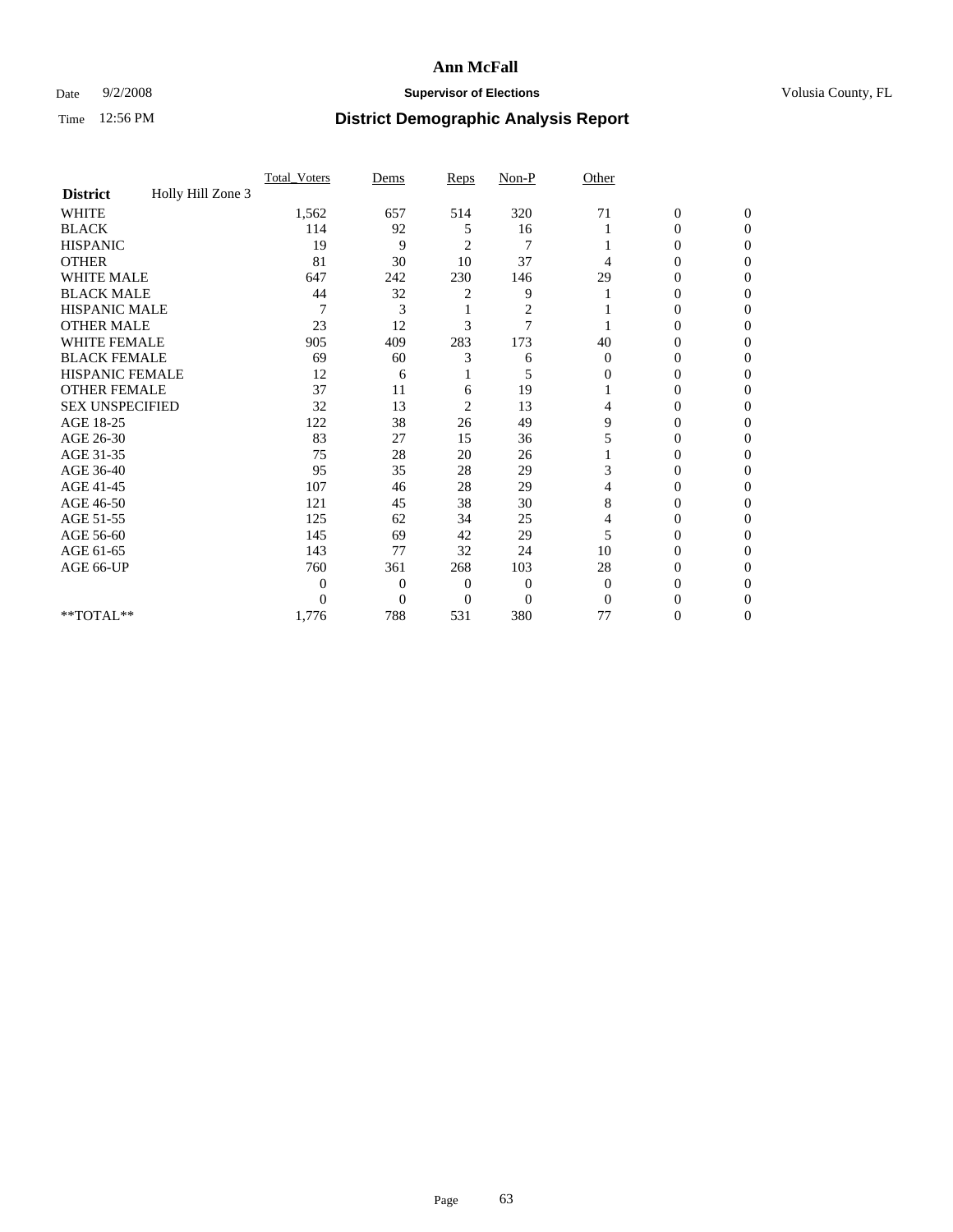## Date 9/2/2008 **Supervisor of Elections Supervisor of Elections** Volusia County, FL

|                        |                   | Total Voters | Dems           | Reps           | $Non-P$          | Other          |                  |              |  |
|------------------------|-------------------|--------------|----------------|----------------|------------------|----------------|------------------|--------------|--|
| <b>District</b>        | Holly Hill Zone 4 |              |                |                |                  |                |                  |              |  |
| <b>WHITE</b>           |                   | 1,412        | 606            | 443            | 300              | 63             | $\boldsymbol{0}$ | $\mathbf{0}$ |  |
| <b>BLACK</b>           |                   | 243          | 188            | 11             | 36               | 8              | $\overline{0}$   | $\mathbf{0}$ |  |
| <b>HISPANIC</b>        |                   | 39           | 24             | 4              | 10               |                | $\mathbf{0}$     | $\Omega$     |  |
| <b>OTHER</b>           |                   | 72           | 21             | 12             | 29               | 10             | 0                | $\Omega$     |  |
| <b>WHITE MALE</b>      |                   | 605          | 231            | 207            | 134              | 33             | 0                | $\Omega$     |  |
| <b>BLACK MALE</b>      |                   | 76           | 52             |                | 13               | 4              | $\mathbf{0}$     | $\Omega$     |  |
| HISPANIC MALE          |                   | 18           | 12             | $\overline{c}$ | 3                |                | $\overline{0}$   | $\Omega$     |  |
| <b>OTHER MALE</b>      |                   | 19           | 4              | 5              | 8                | $\overline{2}$ | 0                | $\Omega$     |  |
| <b>WHITE FEMALE</b>    |                   | 802          | 373            | 235            | 164              | 30             | 0                | $\Omega$     |  |
| <b>BLACK FEMALE</b>    |                   | 164          | 134            | 4              | 22               | 4              | $\overline{0}$   | $\mathbf{0}$ |  |
| <b>HISPANIC FEMALE</b> |                   | 21           | 12             | 2              | $\overline{7}$   | $\Omega$       | 0                | $\Omega$     |  |
| <b>OTHER FEMALE</b>    |                   | 25           | 12             | $\overline{c}$ | 10               |                | 0                | 0            |  |
| <b>SEX UNSPECIFIED</b> |                   | 36           | 9              | 6              | 14               |                | 0                | $\Omega$     |  |
| AGE 18-25              |                   | 283          | 109            | 58             | 91               | 25             | 0                | $\mathbf{0}$ |  |
| AGE 26-30              |                   | 143          | 66             | 25             | 44               | 8              | 0                | $\Omega$     |  |
| AGE 31-35              |                   | 117          | 50             | 26             | 35               | 6              | 0                | $\Omega$     |  |
| AGE 36-40              |                   | 117          | 49             | 33             | 27               | 8              | 0                | $\Omega$     |  |
| AGE 41-45              |                   | 155          | 66             | 34             | 49               | 6              | 0                | $\Omega$     |  |
| AGE 46-50              |                   | 175          | 73             | 67             | 24               | 11             | $\overline{0}$   | $\Omega$     |  |
| AGE 51-55              |                   | 162          | 86             | 36             | 37               | 3              | 0                | 0            |  |
| AGE 56-60              |                   | 127          | 60             | 38             | 23               | 6              | 0                | $\Omega$     |  |
| AGE 61-65              |                   | 90           | 45             | 26             | 16               | 3              | 0                | $\Omega$     |  |
| AGE 66-UP              |                   | 397          | 235            | 127            | 29               | 6              | 0                | 0            |  |
|                        |                   | $\Omega$     | $\overline{0}$ | $\mathbf{0}$   | $\boldsymbol{0}$ | $\Omega$       | 0                | $\Omega$     |  |
|                        |                   | $\theta$     | $\overline{0}$ | $\overline{0}$ | $\overline{0}$   | $\Omega$       | 0                | $\Omega$     |  |
| **TOTAL**              |                   | 1,766        | 839            | 470            | 375              | 82             | 0                | $\mathbf{0}$ |  |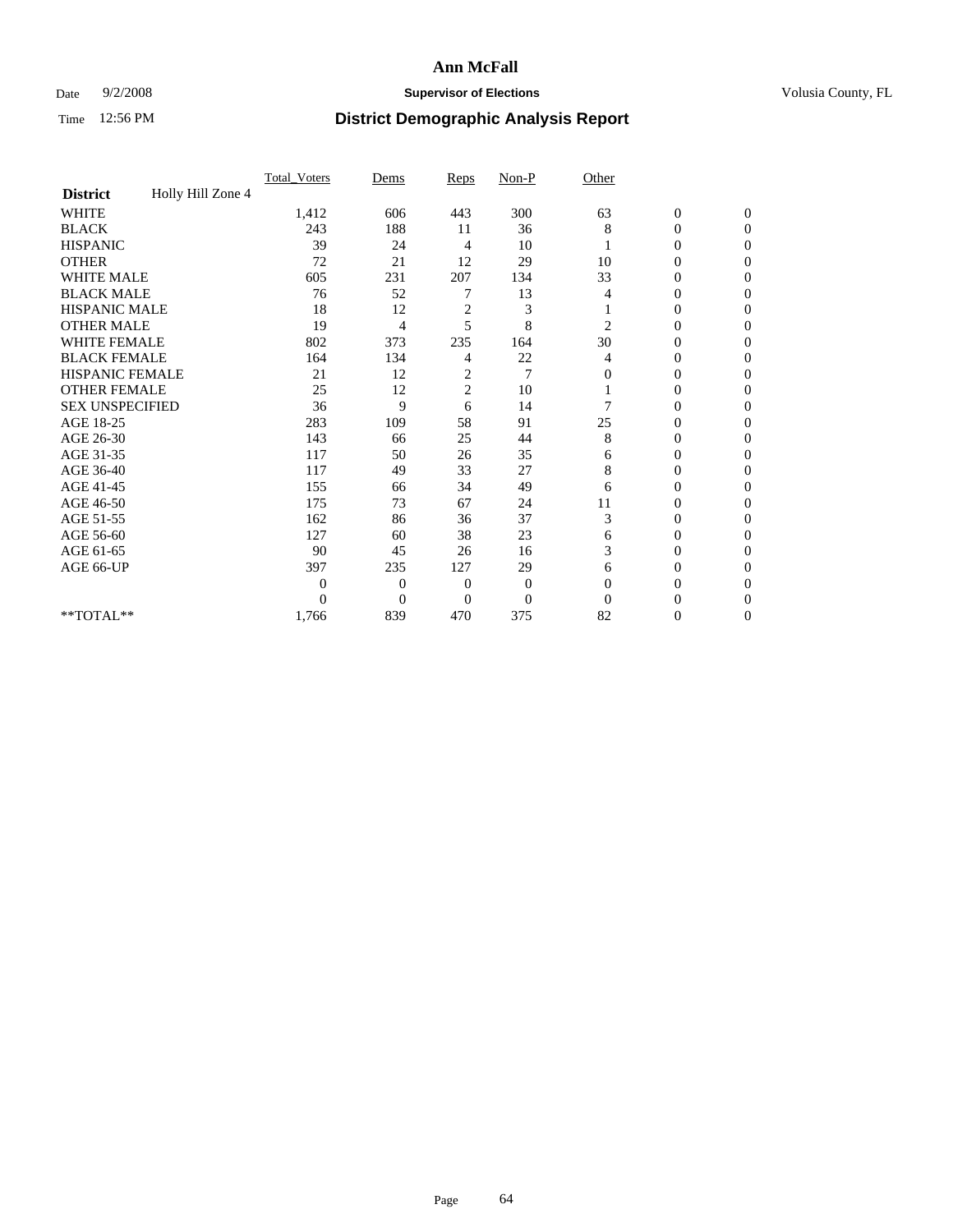## Date 9/2/2008 **Supervisor of Elections Supervisor of Elections** Volusia County, FL

|                                      | <b>Total_Voters</b> | Dems           | <b>Reps</b>    | $Non-P$  | Other          |                  |                  |  |
|--------------------------------------|---------------------|----------------|----------------|----------|----------------|------------------|------------------|--|
| New Smyrna Zone 1<br><b>District</b> |                     |                |                |          |                |                  |                  |  |
| <b>WHITE</b>                         | 3,652               | 1,243          | 1,607          | 691      | 111            | $\boldsymbol{0}$ | $\boldsymbol{0}$ |  |
| <b>BLACK</b>                         | 5                   | 2              |                | 2        | $\Omega$       | $\overline{0}$   | $\Omega$         |  |
| <b>HISPANIC</b>                      | 31                  | 10             | 9              | 11       |                | 0                | $\Omega$         |  |
| <b>OTHER</b>                         | 120                 | 26             | 38             | 44       | 12             | 0                | $\Omega$         |  |
| <b>WHITE MALE</b>                    | 1,693               | 488            | 782            | 361      | 62             | 0                | $\Omega$         |  |
| <b>BLACK MALE</b>                    | 2                   | 0              | 0              | 2        | $\mathbf{0}$   | 0                | 0                |  |
| <b>HISPANIC MALE</b>                 | 14                  | 3              | $\overline{2}$ | 9        | 0              | 0                | 0                |  |
| <b>OTHER MALE</b>                    | 39                  | 8              | 18             | 13       | 0              | 0                | 0                |  |
| <b>WHITE FEMALE</b>                  | 1,930               | 744            | 816            | 322      | 48             | 0                | $\Omega$         |  |
| <b>BLACK FEMALE</b>                  | 3                   | $\overline{c}$ |                | 0        | $\mathbf{0}$   | 0                | $\Omega$         |  |
| <b>HISPANIC FEMALE</b>               | 17                  | 7              | 7              | 2        |                | 0                | 0                |  |
| <b>OTHER FEMALE</b>                  | 42                  | 13             | 14             | 12       | 3              | 0                | $\Omega$         |  |
| <b>SEX UNSPECIFIED</b>               | 68                  | 16             | 15             | 27       | 10             | $\overline{0}$   | 0                |  |
| AGE 18-25                            | 230                 | 79             | 39             | 96       | 16             | 0                | 0                |  |
| AGE 26-30                            | 158                 | 45             | 49             | 55       | 9              | 0                | $\Omega$         |  |
| AGE 31-35                            | 127                 | 32             | 45             | 38       | 12             | 0                | $\Omega$         |  |
| AGE 36-40                            | 165                 | 42             | 57             | 53       | 13             | 0                | 0                |  |
| AGE 41-45                            | 176                 | 53             | 78             | 40       | 5              | 0                | 0                |  |
| AGE 46-50                            | 322                 | 117            | 145            | 52       | 8              | 0                | $\Omega$         |  |
| AGE 51-55                            | 365                 | 140            | 136            | 77       | 12             | 0                | $\Omega$         |  |
| AGE 56-60                            | 454                 | 154            | 202            | 89       | 9              | 0                | 0                |  |
| AGE 61-65                            | 416                 | 141            | 199            | 69       | 7              | $\overline{0}$   | 0                |  |
| AGE 66-UP                            | 1,395               | 478            | 705            | 179      | 33             | 0                | 0                |  |
|                                      | 0                   | 0              | 0              | 0        | $\overline{0}$ | 0                | 0                |  |
|                                      | $\theta$            | $\overline{0}$ | $\Omega$       | $\Omega$ | $\Omega$       | 0                | $\Omega$         |  |
| **TOTAL**                            | 3,808               | 1,281          | 1,655          | 748      | 124            | 0                | $\overline{0}$   |  |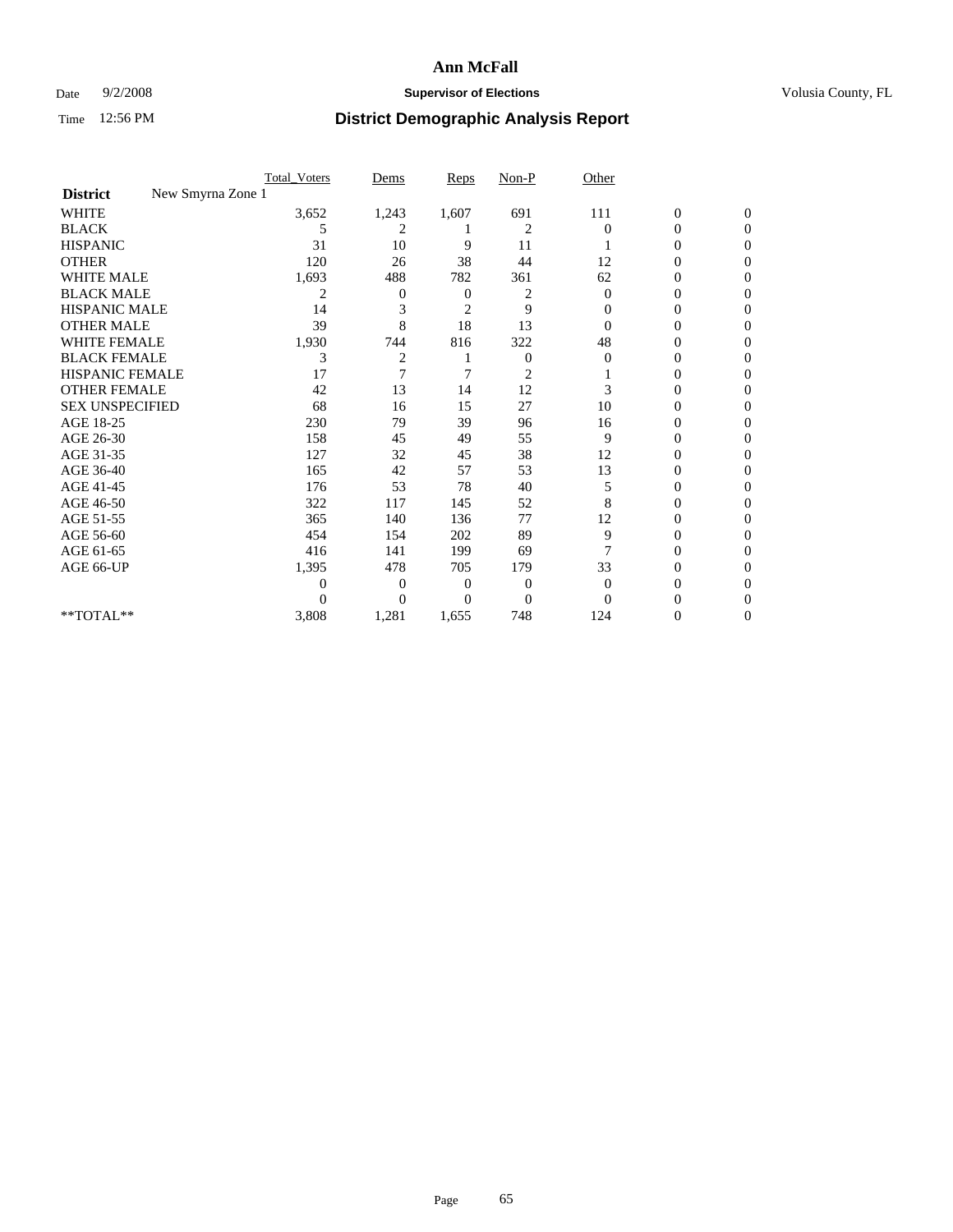## Date 9/2/2008 **Supervisor of Elections Supervisor of Elections** Volusia County, FL

|                        | <b>Total_Voters</b> | Dems           | <b>Reps</b>    | $Non-P$        | Other        |                  |                  |  |
|------------------------|---------------------|----------------|----------------|----------------|--------------|------------------|------------------|--|
| <b>District</b>        | New Smyrna Zone 2   |                |                |                |              |                  |                  |  |
| <b>WHITE</b>           | 3,225               | 1,238          | 1,238          | 640            | 109          | $\boldsymbol{0}$ | $\boldsymbol{0}$ |  |
| <b>BLACK</b>           | 15                  | 10             | 0              | 5              | $\Omega$     | $\overline{0}$   | $\Omega$         |  |
| <b>HISPANIC</b>        | 34                  | 9              | 9              | 15             |              | 0                | $\Omega$         |  |
| <b>OTHER</b>           | 94                  | 20             | 28             | 40             | 6            | 0                | $\Omega$         |  |
| <b>WHITE MALE</b>      | 1,444               | 492            | 559            | 328            | 65           | 0                | 0                |  |
| <b>BLACK MALE</b>      |                     | 5              | 0              | 2              | $\mathbf{0}$ | 0                | 0                |  |
| <b>HISPANIC MALE</b>   | 20                  |                | 5              | 11             | 0            | 0                | 0                |  |
| <b>OTHER MALE</b>      | 30                  | 4              | 11             | 14             |              | 0                | 0                |  |
| <b>WHITE FEMALE</b>    | 1,751               | 736            | 663            | 308            | 44           | 0                | $\Omega$         |  |
| <b>BLACK FEMALE</b>    | 8                   | 5              | $\overline{0}$ | 3              | $\mathbf{0}$ | 0                | $\Omega$         |  |
| <b>HISPANIC FEMALE</b> | 14                  | 5              | 4              | 4              |              | 0                | 0                |  |
| <b>OTHER FEMALE</b>    | 35                  | 11             | 11             | 13             | $\Omega$     | 0                | $\Omega$         |  |
| <b>SEX UNSPECIFIED</b> | 59                  | 15             | 22             | 17             |              | 0                | 0                |  |
| AGE 18-25              | 200                 | 60             | 56             | 76             | 8            | 0                | 0                |  |
| AGE 26-30              | 144                 | 44             | 43             | 56             |              | 0                | 0                |  |
| AGE 31-35              | 141                 | 40             | 44             | 50             |              | 0                | $\Omega$         |  |
| AGE 36-40              | 147                 | 42             | 49             | 49             |              | 0                | 0                |  |
| AGE 41-45              | 192                 | 61             | 81             | 42             | 8            | 0                | 0                |  |
| AGE 46-50              | 278                 | 86             | 113            | 66             | 13           | 0                | $\Omega$         |  |
| AGE 51-55              | 290                 | 121            | 95             | 61             | 13           | 0                | $\Omega$         |  |
| AGE 56-60              | 333                 | 121            | 130            | 73             | 9            | 0                | 0                |  |
| AGE 61-65              | 353                 | 127            | 152            | 62             | 12           | $\overline{0}$   | 0                |  |
| AGE 66-UP              | 1,290               | 575            | 512            | 165            | 38           | 0                | 0                |  |
|                        | 0                   | 0              | 0              | $\overline{0}$ | $\mathbf{0}$ | 0                | 0                |  |
|                        | $\theta$            | $\overline{0}$ | 0              | $\Omega$       | $\Omega$     | 0                | $\Omega$         |  |
| **TOTAL**              | 3,368               | 1,277          | 1,275          | 700            | 116          | 0                | $\overline{0}$   |  |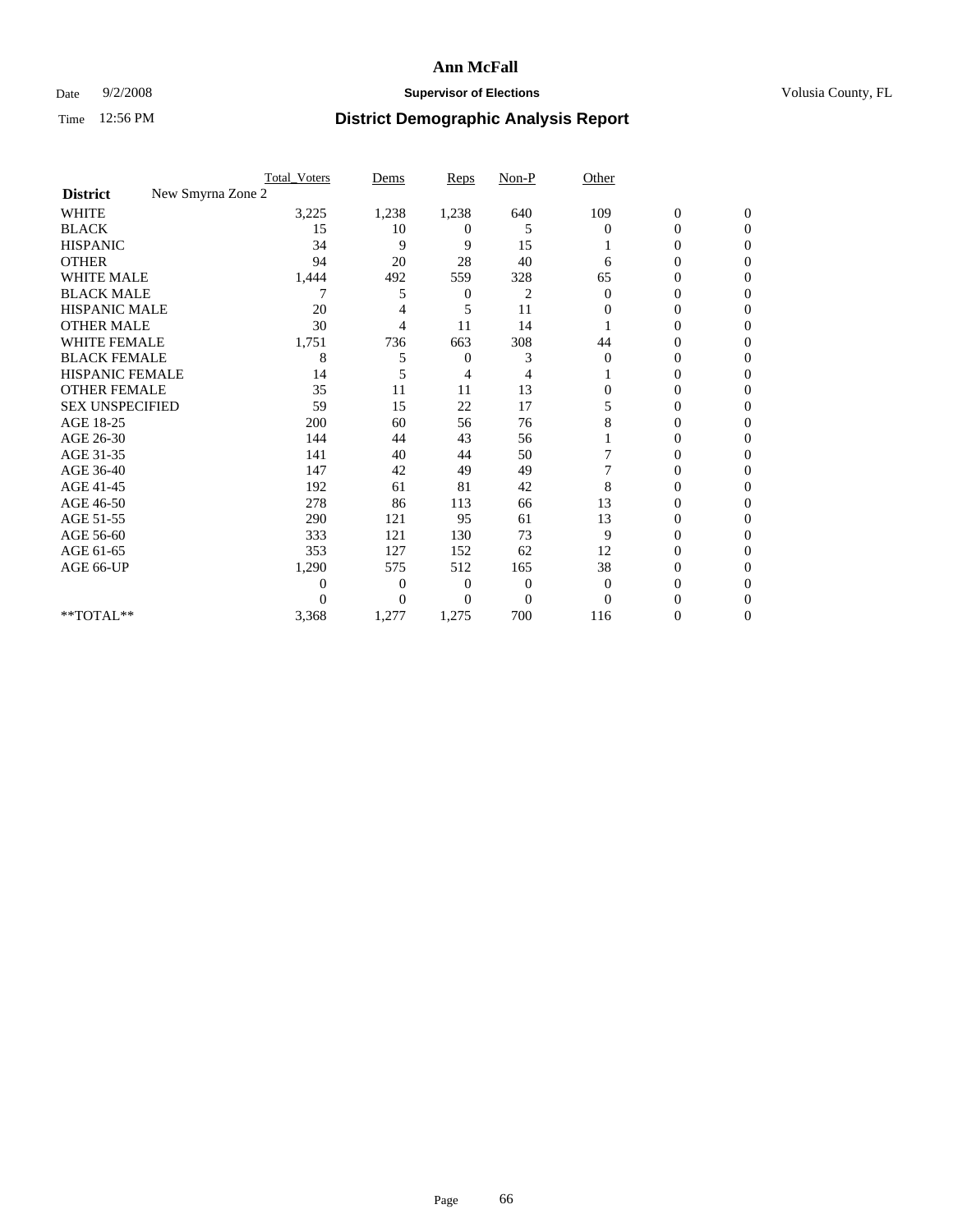## Date 9/2/2008 **Supervisor of Elections Supervisor of Elections** Volusia County, FL

|                                      | <b>Total_Voters</b> | Dems           | <b>Reps</b>    | $Non-P$  | Other        |                  |                  |  |
|--------------------------------------|---------------------|----------------|----------------|----------|--------------|------------------|------------------|--|
| New Smyrna Zone 3<br><b>District</b> |                     |                |                |          |              |                  |                  |  |
| <b>WHITE</b>                         | 3,972               | 1,353          | 1,622          | 860      | 137          | $\boldsymbol{0}$ | $\boldsymbol{0}$ |  |
| <b>BLACK</b>                         | 35                  | 21             | 5              | 8        |              | $\boldsymbol{0}$ | $\Omega$         |  |
| <b>HISPANIC</b>                      | 31                  | 12             | 9              | 10       | $\Omega$     | 0                | $\Omega$         |  |
| <b>OTHER</b>                         | 137                 | 33             | 27             | 63       | 14           | 0                | $\Omega$         |  |
| <b>WHITE MALE</b>                    | 1,842               | 550            | 785            | 438      | 69           | 0                | $\Omega$         |  |
| <b>BLACK MALE</b>                    | 16                  | 8              | 3              | 4        |              | $\overline{0}$   | 0                |  |
| <b>HISPANIC MALE</b>                 | 14                  | 5              | $\overline{2}$ | 7        | 0            | 0                | 0                |  |
| <b>OTHER MALE</b>                    | 45                  | 16             | 8              | 19       | 2            | 0                | 0                |  |
| <b>WHITE FEMALE</b>                  | 2,104               | 793            | 829            | 414      | 68           | 0                | $\Omega$         |  |
| <b>BLACK FEMALE</b>                  | 19                  | 13             | 2              | 4        | $\mathbf{0}$ | 0                | $\Omega$         |  |
| <b>HISPANIC FEMALE</b>               | 17                  | 7              | 7              | 3        | 0            | 0                | $\Omega$         |  |
| <b>OTHER FEMALE</b>                  | 43                  | 12             | 13             | 14       | 4            | 0                | $\Omega$         |  |
| <b>SEX UNSPECIFIED</b>               | 75                  | 15             | 14             | 38       | 8            | $\overline{0}$   | $\Omega$         |  |
| AGE 18-25                            | 281                 | 75             | 66             | 116      | 24           | 0                | 0                |  |
| AGE 26-30                            | 220                 | 67             | 57             | 87       | 9            | 0                | $\Omega$         |  |
| AGE 31-35                            | 182                 | 74             | 42             | 59       | 7            | $\boldsymbol{0}$ | $\Omega$         |  |
| AGE 36-40                            | 205                 | 68             | 61             | 69       |              | 0                | 0                |  |
| AGE 41-45                            | 274                 | 102            | 95             | 67       | 10           | 0                | $\Omega$         |  |
| AGE 46-50                            | 359                 | 116            | 134            | 94       | 15           | 0                | $\Omega$         |  |
| AGE 51-55                            | 411                 | 171            | 152            | 75       | 13           | 0                | $\mathbf{0}$     |  |
| AGE 56-60                            | 353                 | 139            | 139            | 66       | 9            | 0                | 0                |  |
| AGE 61-65                            | 443                 | 154            | 176            | 100      | 13           | $\overline{0}$   | $\Omega$         |  |
| AGE 66-UP                            | 1,447               | 453            | 741            | 208      | 45           | 0                | 0                |  |
|                                      | 0                   | 0              | 0              | 0        | $\mathbf{0}$ | 0                | $\Omega$         |  |
|                                      | $\theta$            | $\overline{0}$ | $\Omega$       | $\Omega$ | $\Omega$     | 0                | $\Omega$         |  |
| **TOTAL**                            | 4,175               | 1,419          | 1,663          | 941      | 152          | 0                | $\overline{0}$   |  |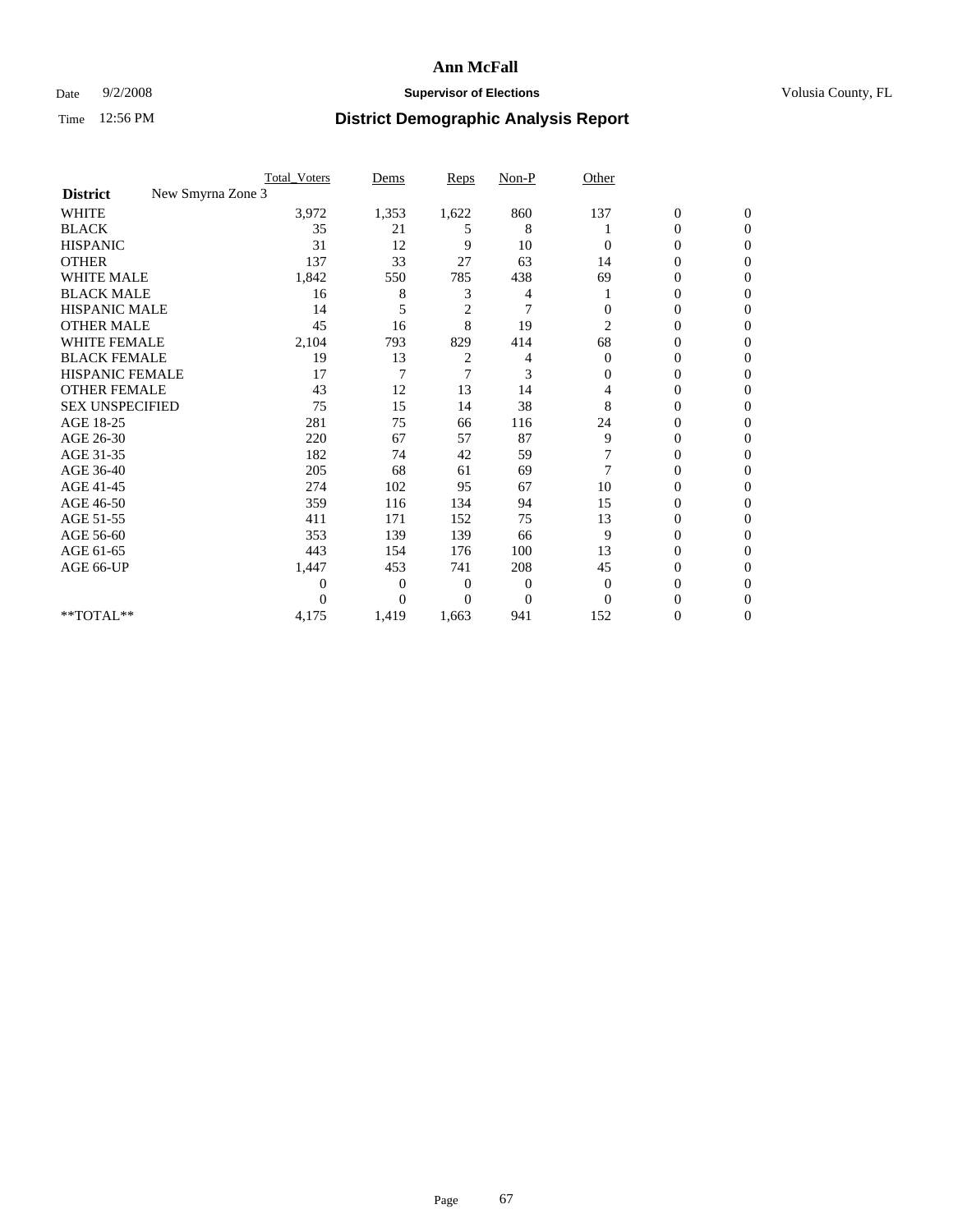## Date 9/2/2008 **Supervisor of Elections Supervisor of Elections** Volusia County, FL

|                                      | <b>Total_Voters</b> | Dems           | <b>Reps</b> | $Non-P$      | Other          |                  |                  |  |
|--------------------------------------|---------------------|----------------|-------------|--------------|----------------|------------------|------------------|--|
| New Smyrna Zone 4<br><b>District</b> |                     |                |             |              |                |                  |                  |  |
| <b>WHITE</b>                         | 3,891               | 1,424          | 1,568       | 788          | 111            | $\boldsymbol{0}$ | $\boldsymbol{0}$ |  |
| <b>BLACK</b>                         | 652                 | 544            | 18          | 79           | 11             | $\boldsymbol{0}$ | $\mathbf{0}$     |  |
| <b>HISPANIC</b>                      | 50                  | 19             | 12          | 17           | 2              | $\overline{0}$   | $\Omega$         |  |
| <b>OTHER</b>                         | 147                 | 44             | 32          | 63           | 8              | $\boldsymbol{0}$ | $\Omega$         |  |
| <b>WHITE MALE</b>                    | 1,730               | 575            | 724         | 375          | 56             | $\overline{0}$   | $\mathbf{0}$     |  |
| <b>BLACK MALE</b>                    | 270                 | 205            | 7           | 49           | 9              | $\overline{0}$   | $\mathbf{0}$     |  |
| <b>HISPANIC MALE</b>                 | 19                  | 4              | 7           | 6            | $\overline{c}$ | 0                | $\Omega$         |  |
| <b>OTHER MALE</b>                    | 42                  | 11             | 12          | 18           |                | 0                | $\Omega$         |  |
| <b>WHITE FEMALE</b>                  | 2,138               | 839            | 840         | 404          | 55             | $\overline{0}$   | $\mathbf{0}$     |  |
| <b>BLACK FEMALE</b>                  | 375                 | 333            | 10          | 30           | 2              | $\boldsymbol{0}$ | $\Omega$         |  |
| <b>HISPANIC FEMALE</b>               | 31                  | 15             | 5           | 11           | $\mathbf{0}$   | 0                | $\mathbf{0}$     |  |
| <b>OTHER FEMALE</b>                  | 70                  | 25             | 15          | 27           | 3              | 0                | $\Omega$         |  |
| <b>SEX UNSPECIFIED</b>               | 65                  | 24             | 10          | 27           | 4              | $\overline{0}$   | $\mathbf{0}$     |  |
| AGE 18-25                            | 388                 | 160            | 82          | 132          | 14             | 0                | $\mathbf{0}$     |  |
| AGE 26-30                            | 252                 | 96             | 63          | 83           | 10             | $\overline{0}$   | $\Omega$         |  |
| AGE 31-35                            | 259                 | 100            | 89          | 61           | 9              | $\boldsymbol{0}$ | $\mathbf{0}$     |  |
| AGE 36-40                            | 270                 | 102            | 88          | 65           | 15             | 0                | $\Omega$         |  |
| AGE 41-45                            | 296                 | 120            | 102         | 67           |                | $\mathbf{0}$     | $\Omega$         |  |
| AGE 46-50                            | 333                 | 138            | 116         | 71           | 8              | $\boldsymbol{0}$ | $\Omega$         |  |
| AGE 51-55                            | 402                 | 187            | 128         | 74           | 13             | 0                | $\mathbf{0}$     |  |
| AGE 56-60                            | 415                 | 184            | 129         | 95           |                | $\mathbf{0}$     | $\Omega$         |  |
| AGE 61-65                            | 433                 | 192            | 140         | 95           | 6              | $\overline{0}$   | $\mathbf{0}$     |  |
| AGE 66-UP                            | 1,692               | 752            | 693         | 204          | 43             | 0                | $\mathbf{0}$     |  |
|                                      | $\overline{0}$      | $\overline{0}$ | 0           | $\mathbf{0}$ | $\mathbf{0}$   | $\overline{0}$   | $\Omega$         |  |
|                                      | $\theta$            | $\Omega$       | $\Omega$    | $\Omega$     | $\Omega$       | 0                | $\Omega$         |  |
| **TOTAL**                            | 4,740               | 2,031          | 1,630       | 947          | 132            | 0                | $\mathbf{0}$     |  |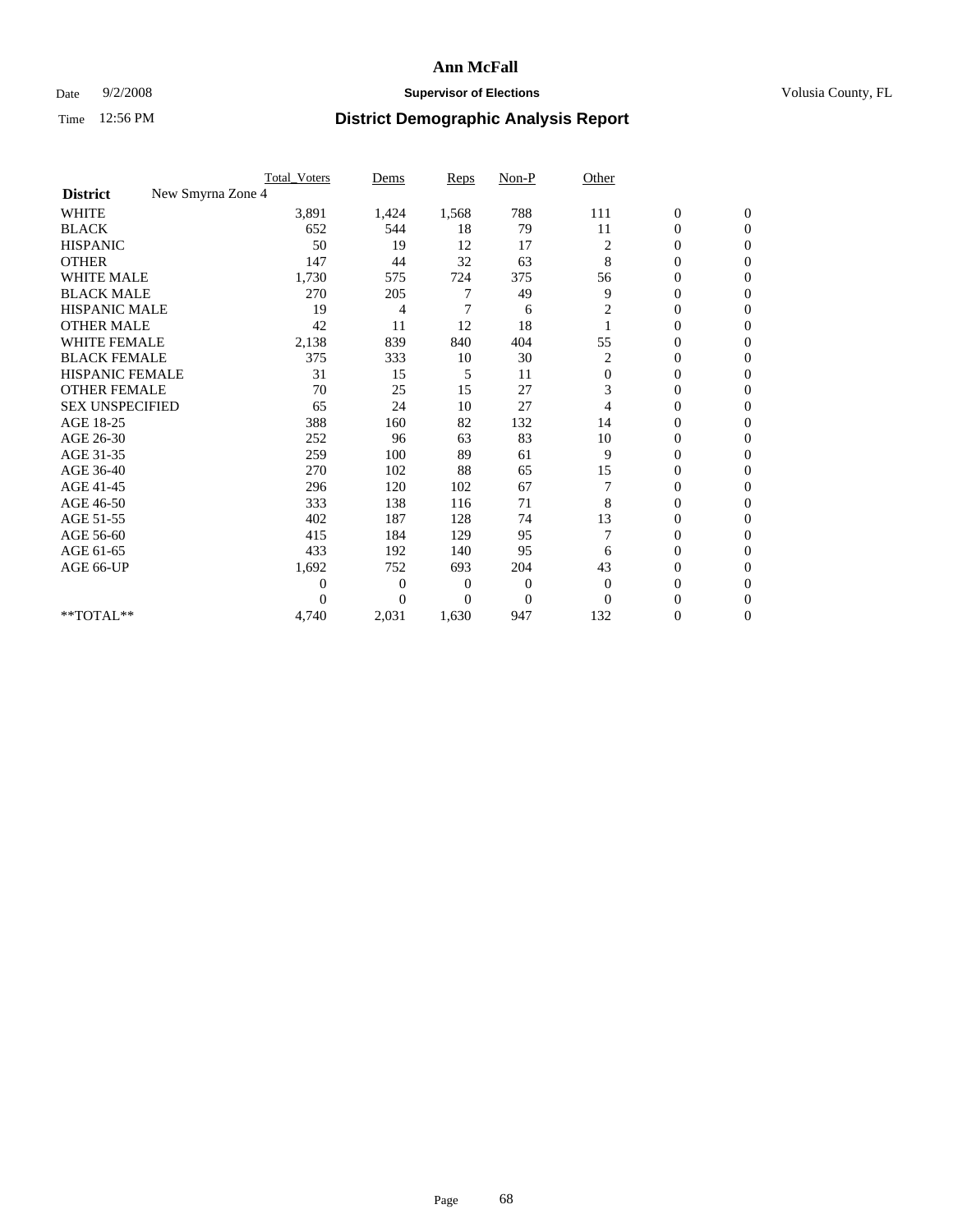## Date 9/2/2008 **Supervisor of Elections Supervisor of Elections** Volusia County, FL

|                        | Total Voters      | Dems           | <b>Reps</b> | Non-P    | Other          |                  |                  |  |
|------------------------|-------------------|----------------|-------------|----------|----------------|------------------|------------------|--|
| <b>District</b>        | Ormond Bch Zone 1 |                |             |          |                |                  |                  |  |
| <b>WHITE</b>           | 6,707             | 2,447          | 2,903       | 1,172    | 185            | $\boldsymbol{0}$ | $\boldsymbol{0}$ |  |
| <b>BLACK</b>           | 70                | 54             | 8           | 6        | 2              | $\boldsymbol{0}$ | $\bf{0}$         |  |
| <b>HISPANIC</b>        | 99                | 40             | 31          | 26       | $\overline{c}$ | $\overline{0}$   | $\Omega$         |  |
| <b>OTHER</b>           | 312               | 105            | 97          | 94       | 16             | 0                | $\Omega$         |  |
| <b>WHITE MALE</b>      | 3,107             | 1,027          | 1,388       | 588      | 104            | 0                | $\mathbf{0}$     |  |
| <b>BLACK MALE</b>      | 32                | 23             | 5           | 3        |                | $\overline{0}$   | $\overline{0}$   |  |
| <b>HISPANIC MALE</b>   | 36                | 6              | 16          | 13       |                | 0                | $\Omega$         |  |
| <b>OTHER MALE</b>      | 130               | 41             | 46          | 40       | 3              | 0                | $\Omega$         |  |
| WHITE FEMALE           | 3,576             | 1,414          | 1,503       | 578      | 81             | 0                | $\mathbf{0}$     |  |
| <b>BLACK FEMALE</b>    | 37                | 31             | 3           | 3        | $\overline{0}$ | $\boldsymbol{0}$ | $\Omega$         |  |
| <b>HISPANIC FEMALE</b> | 58                | 31             | 13          | 13       |                | 0                | $\mathbf{0}$     |  |
| <b>OTHER FEMALE</b>    | 110               | 45             | 33          | 28       | 4              | 0                | $\Omega$         |  |
| <b>SEX UNSPECIFIED</b> | 102               | 28             | 32          | 32       | 10             | $\overline{0}$   | $\overline{0}$   |  |
| AGE 18-25              | 603               | 192            | 188         | 195      | 28             | 0                | $\overline{0}$   |  |
| AGE 26-30              | 281               | 79             | 111         | 79       | 12             | $\overline{0}$   | $\Omega$         |  |
| AGE 31-35              | 322               | 104            | 117         | 83       | 18             | $\boldsymbol{0}$ | $\overline{0}$   |  |
| AGE 36-40              | 470               | 145            | 206         | 100      | 19             | 0                | 0                |  |
| AGE 41-45              | 576               | 186            | 252         | 119      | 19             | 0                | $\Omega$         |  |
| AGE 46-50              | 636               | 227            | 271         | 128      | 10             | 0                | $\Omega$         |  |
| AGE 51-55              | 739               | 271            | 331         | 118      | 19             | 0                | $\mathbf{0}$     |  |
| AGE 56-60              | 719               | 295            | 296         | 117      | 11             | $\overline{0}$   | $\Omega$         |  |
| AGE 61-65              | 646               | 248            | 278         | 102      | 18             | $\overline{0}$   | $\mathbf{0}$     |  |
| AGE 66-UP              | 2,196             | 899            | 989         | 257      | 51             | $\boldsymbol{0}$ | $\bf{0}$         |  |
|                        | $\boldsymbol{0}$  | $\overline{0}$ | 0           | 0        | 0              | 0                | $\Omega$         |  |
|                        | $\theta$          | $\Omega$       | $\Omega$    | $\Omega$ | $\Omega$       | 0                | $\Omega$         |  |
| **TOTAL**              | 7,188             | 2,646          | 3,039       | 1,298    | 205            | 0                | $\mathbf{0}$     |  |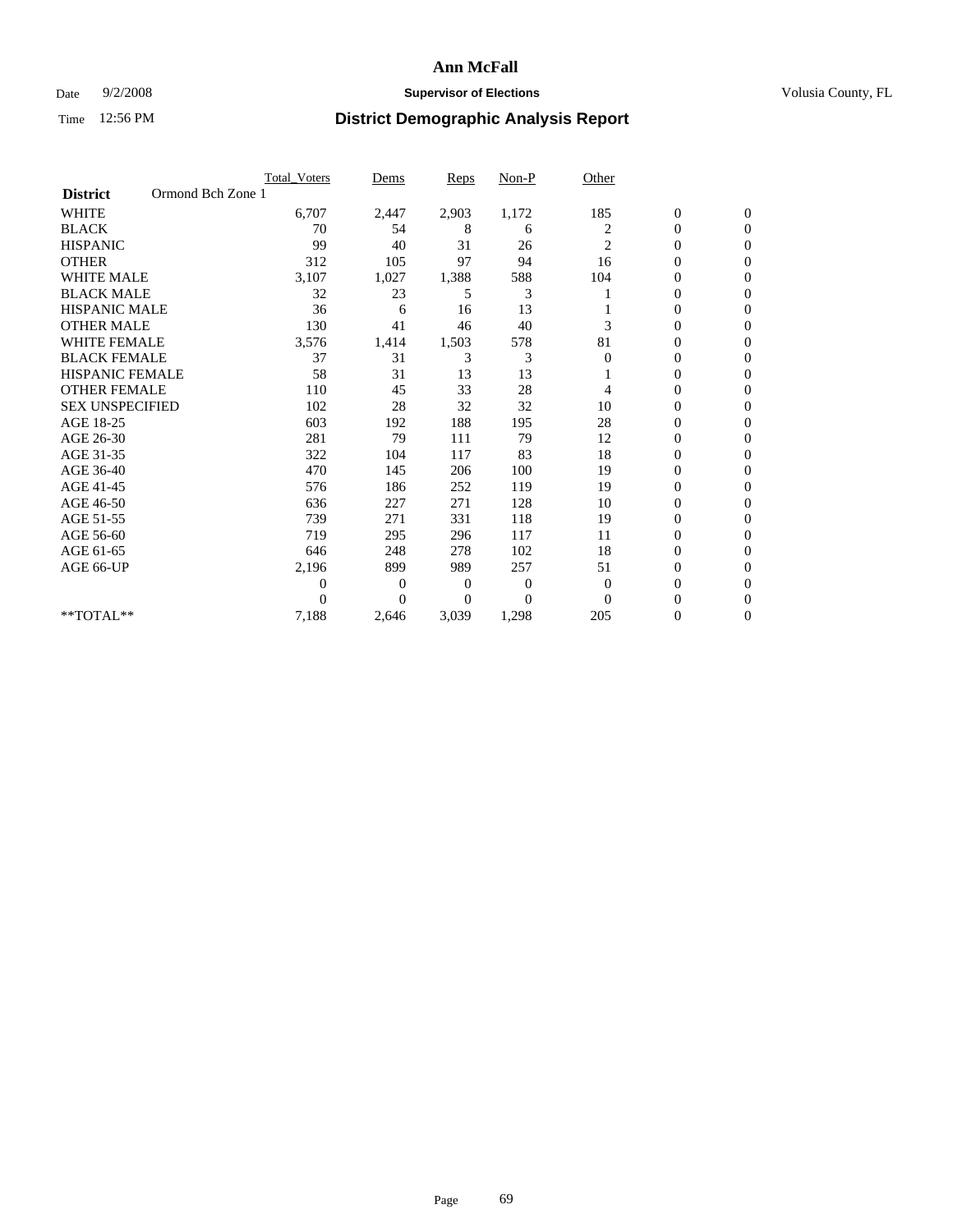## Date 9/2/2008 **Supervisor of Elections Supervisor of Elections** Volusia County, FL

|                        |                   | Total Voters   | Dems           | <b>Reps</b> | Non-P        | Other          |                  |                  |
|------------------------|-------------------|----------------|----------------|-------------|--------------|----------------|------------------|------------------|
| <b>District</b>        | Ormond Bch Zone 2 |                |                |             |              |                |                  |                  |
| <b>WHITE</b>           |                   | 4,570          | 1,851          | 1,670       | 891          | 158            | $\boldsymbol{0}$ | $\boldsymbol{0}$ |
| <b>BLACK</b>           |                   | 345            | 264            | 27          | 47           |                | $\boldsymbol{0}$ | $\mathbf{0}$     |
| <b>HISPANIC</b>        |                   | 82             | 34             | 22          | 24           | 2              | $\overline{0}$   | $\mathbf{0}$     |
| <b>OTHER</b>           |                   | 317            | 106            | 82          | 105          | 24             | 0                | $\Omega$         |
| <b>WHITE MALE</b>      |                   | 2,007          | 709            | 775         | 441          | 82             | $\overline{0}$   | $\mathbf{0}$     |
| <b>BLACK MALE</b>      |                   | 142            | 93             | 15          | 29           | 5              | $\overline{0}$   | $\mathbf{0}$     |
| <b>HISPANIC MALE</b>   |                   | 30             | 11             | 8           | 9            | $\overline{c}$ | $\overline{0}$   | $\mathbf{0}$     |
| <b>OTHER MALE</b>      |                   | 96             | 28             | 32          | 35           |                | $\boldsymbol{0}$ | $\mathbf{0}$     |
| <b>WHITE FEMALE</b>    |                   | 2,546          | 1,135          | 891         | 444          | 76             | $\overline{0}$   | $\mathbf{0}$     |
| <b>BLACK FEMALE</b>    |                   | 202            | 170            | 12          | 18           | 2              | $\boldsymbol{0}$ | $\Omega$         |
| <b>HISPANIC FEMALE</b> |                   | 50             | 22             | 13          | 15           | $\mathbf{0}$   | 0                | $\mathbf{0}$     |
| <b>OTHER FEMALE</b>    |                   | 132            | 57             | 39          | 32           | 4              | $\overline{0}$   | $\Omega$         |
| <b>SEX UNSPECIFIED</b> |                   | 109            | 30             | 16          | 44           | 19             | $\overline{0}$   | $\mathbf{0}$     |
| AGE 18-25              |                   | 423            | 152            | 113         | 132          | 26             | 0                | $\mathbf{0}$     |
| AGE 26-30              |                   | 318            | 106            | 83          | 113          | 16             | $\overline{0}$   | $\mathbf{0}$     |
| AGE 31-35              |                   | 301            | 122            | 74          | 95           | 10             | $\boldsymbol{0}$ | $\mathbf{0}$     |
| AGE 36-40              |                   | 374            | 121            | 132         | 105          | 16             | 0                | $\mathbf{0}$     |
| AGE 41-45              |                   | 423            | 148            | 161         | 93           | 21             | $\overline{0}$   | $\Omega$         |
| AGE 46-50              |                   | 497            | 193            | 183         | 105          | 16             | $\boldsymbol{0}$ | $\Omega$         |
| AGE 51-55              |                   | 510            | 231            | 164         | 98           | 17             | $\boldsymbol{0}$ | $\mathbf{0}$     |
| AGE 56-60              |                   | 502            | 219            | 155         | 112          | 16             | $\overline{0}$   | $\Omega$         |
| AGE 61-65              |                   | 474            | 216            | 171         | 70           | 17             | $\overline{0}$   | $\mathbf{0}$     |
| AGE 66-UP              |                   | 1,492          | 747            | 565         | 144          | 36             | $\boldsymbol{0}$ | $\mathbf{0}$     |
|                        |                   | $\overline{0}$ | $\overline{0}$ | 0           | $\mathbf{0}$ | $\mathbf{0}$   | $\overline{0}$   | $\mathbf{0}$     |
|                        |                   | $\theta$       | $\Omega$       | $\Omega$    | $\theta$     | $\Omega$       | $\overline{0}$   | $\mathbf{0}$     |
| **TOTAL**              |                   | 5,314          | 2,255          | 1,801       | 1,067        | 191            | 0                | $\mathbf{0}$     |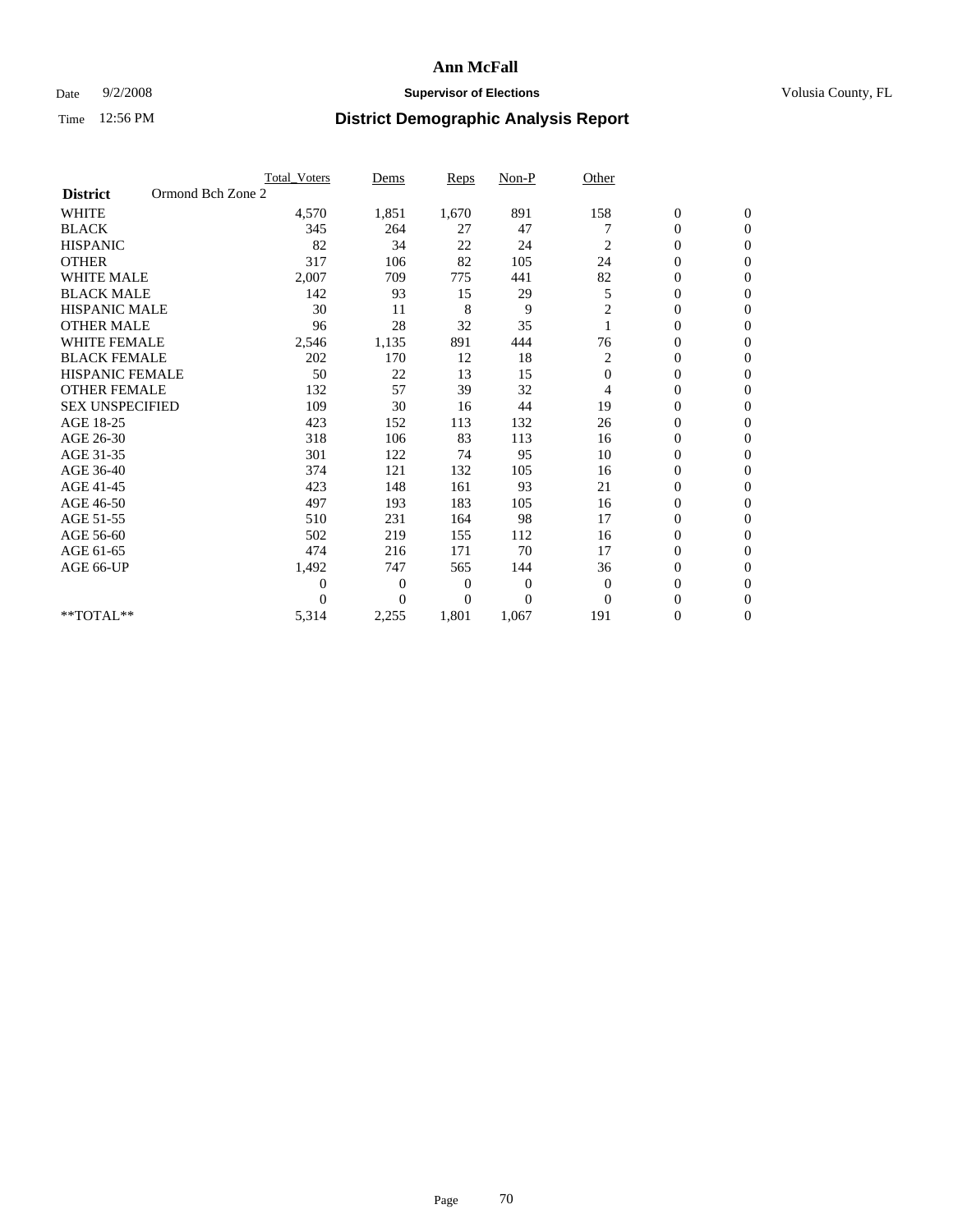## Date 9/2/2008 **Supervisor of Elections Supervisor of Elections** Volusia County, FL

|                                      | <b>Total Voters</b> | Dems           | <b>Reps</b>  | Non-P        | Other          |                  |                  |  |
|--------------------------------------|---------------------|----------------|--------------|--------------|----------------|------------------|------------------|--|
| Ormond Bch Zone 3<br><b>District</b> |                     |                |              |              |                |                  |                  |  |
| <b>WHITE</b>                         | 7,708               | 2,464          | 3,733        | 1,285        | 226            | $\boldsymbol{0}$ | $\boldsymbol{0}$ |  |
| <b>BLACK</b>                         | 127                 | 85             | 11           | 21           | 10             | $\boldsymbol{0}$ | $\mathbf{0}$     |  |
| <b>HISPANIC</b>                      | 124                 | 40             | 46           | 35           | 3              | $\overline{0}$   | $\mathbf{0}$     |  |
| <b>OTHER</b>                         | 422                 | 125            | 126          | 145          | 26             | 0                | $\mathbf{0}$     |  |
| <b>WHITE MALE</b>                    | 3,580               | 1,045          | 1,805        | 629          | 101            | $\boldsymbol{0}$ | $\mathbf{0}$     |  |
| <b>BLACK MALE</b>                    | 63                  | 41             | 6            | 11           | 5              | $\overline{0}$   | $\mathbf{0}$     |  |
| <b>HISPANIC MALE</b>                 | 63                  | 17             | 26           | 18           | $\overline{c}$ | 0                | $\Omega$         |  |
| <b>OTHER MALE</b>                    | 152                 | 37             | 51           | 59           | 5              | $\overline{0}$   | $\mathbf{0}$     |  |
| <b>WHITE FEMALE</b>                  | 4,085               | 1,406          | 1,911        | 645          | 123            | $\mathbf{0}$     | $\mathbf{0}$     |  |
| <b>BLACK FEMALE</b>                  | 63                  | 43             | 5            | 10           | 5              | $\overline{0}$   | $\mathbf{0}$     |  |
| <b>HISPANIC FEMALE</b>               | 60                  | 23             | 19           | 17           |                | $\boldsymbol{0}$ | $\mathbf{0}$     |  |
| <b>OTHER FEMALE</b>                  | 185                 | 64             | 56           | 60           | 5              | $\mathbf{0}$     | $\mathbf{0}$     |  |
| <b>SEX UNSPECIFIED</b>               | 130                 | 38             | 37           | 37           | 18             | 0                | $\Omega$         |  |
| AGE 18-25                            | 779                 | 225            | 302          | 209          | 43             | $\overline{0}$   | $\mathbf{0}$     |  |
| AGE 26-30                            | 336                 | 102            | 133          | 88           | 13             | $\overline{0}$   | $\Omega$         |  |
| AGE 31-35                            | 350                 | 83             | 143          | 98           | 26             | $\boldsymbol{0}$ | $\mathbf{0}$     |  |
| AGE 36-40                            | 517                 | 115            | 289          | 97           | 16             | $\boldsymbol{0}$ | $\mathbf{0}$     |  |
| AGE 41-45                            | 719                 | 183            | 377          | 135          | 24             | $\boldsymbol{0}$ | $\mathbf{0}$     |  |
| AGE 46-50                            | 805                 | 242            | 408          | 133          | 22             | 0                | $\Omega$         |  |
| AGE 51-55                            | 889                 | 295            | 427          | 151          | 16             | $\overline{0}$   | $\mathbf{0}$     |  |
| AGE 56-60                            | 864                 | 310            | 379          | 154          | 21             | $\overline{0}$   | $\mathbf{0}$     |  |
| AGE 61-65                            | 854                 | 308            | 400          | 126          | 20             | 0                | $\Omega$         |  |
| AGE 66-UP                            | 2,268               | 851            | 1,058        | 295          | 64             | 0                | $\mathbf{0}$     |  |
|                                      | $\overline{0}$      | $\overline{0}$ | 0            | $\mathbf{0}$ | $\overline{0}$ | $\mathbf{0}$     | $\mathbf{0}$     |  |
|                                      | $\theta$            | $\overline{0}$ | $\mathbf{0}$ | $\Omega$     | $\mathbf{0}$   | 0                | $\overline{0}$   |  |
| **TOTAL**                            | 8,381               | 2,714          | 3,916        | 1,486        | 265            | 0                | $\boldsymbol{0}$ |  |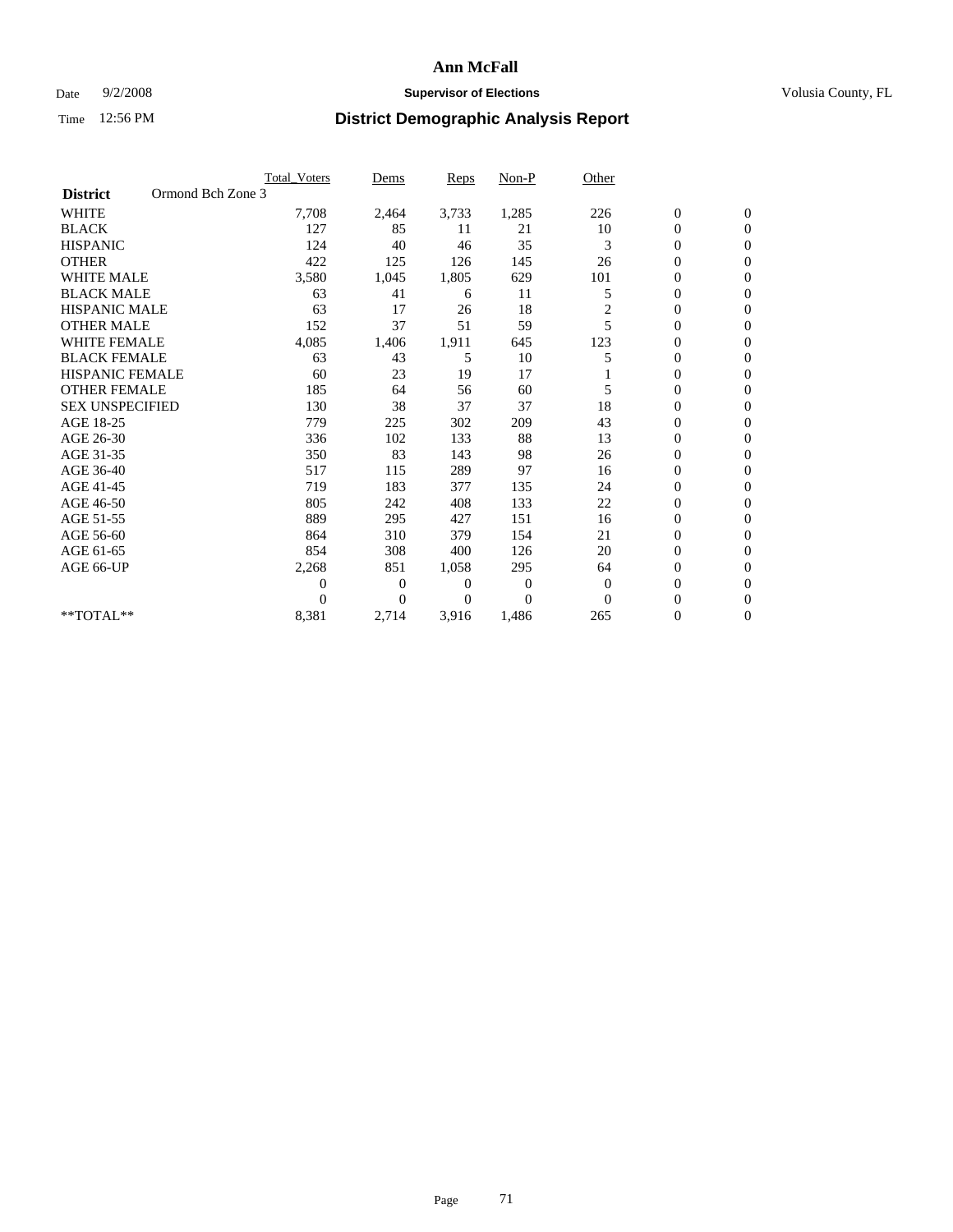### Date  $9/2/2008$  **Supervisor of Elections** Volusia County, FL

|                        |                   | Total Voters     | Dems           | <b>Reps</b>  | Non-P          | Other          |                  |                |  |
|------------------------|-------------------|------------------|----------------|--------------|----------------|----------------|------------------|----------------|--|
| <b>District</b>        | Ormond Bch Zone 4 |                  |                |              |                |                |                  |                |  |
| <b>WHITE</b>           |                   | 6,170            | 2,329          | 2,452        | 1,135          | 254            | $\boldsymbol{0}$ | $\mathbf{0}$   |  |
| <b>BLACK</b>           |                   | 138              | 99             | 10           | 25             | 4              | $\boldsymbol{0}$ | $\mathbf{0}$   |  |
| <b>HISPANIC</b>        |                   | 84               | 39             | 13           | 30             | 2              | $\overline{0}$   | $\mathbf{0}$   |  |
| <b>OTHER</b>           |                   | 292              | 86             | 76           | 109            | 21             | 0                | $\Omega$       |  |
| <b>WHITE MALE</b>      |                   | 2,658            | 896            | 1,104        | 522            | 136            | 0                | $\Omega$       |  |
| <b>BLACK MALE</b>      |                   | 64               | 44             | 5            | 13             | 2              | $\boldsymbol{0}$ | $\Omega$       |  |
| <b>HISPANIC MALE</b>   |                   | 31               | 12             | 6            | 11             | $\overline{c}$ | $\boldsymbol{0}$ | $\Omega$       |  |
| <b>OTHER MALE</b>      |                   | 105              | 28             | 27           | 42             | 8              | 0                | $\overline{0}$ |  |
| <b>WHITE FEMALE</b>    |                   | 3,474            | 1,423          | 1,338        | 597            | 116            | 0                | $\Omega$       |  |
| <b>BLACK FEMALE</b>    |                   | 74               | 55             | 5            | 12             | 2              | $\boldsymbol{0}$ | $\overline{0}$ |  |
| <b>HISPANIC FEMALE</b> |                   | 53               | 27             | 7            | 19             | $\overline{0}$ | 0                | $\mathbf{0}$   |  |
| <b>OTHER FEMALE</b>    |                   | 136              | 47             | 43           | 40             | 6              | 0                | $\Omega$       |  |
| <b>SEX UNSPECIFIED</b> |                   | 89               | 21             | 16           | 43             | 9              | $\overline{0}$   | $\mathbf{0}$   |  |
| AGE 18-25              |                   | 470              | 156            | 135          | 145            | 34             | 0                | $\mathbf{0}$   |  |
| AGE 26-30              |                   | 261              | 82             | 91           | 80             | 8              | 0                | $\mathbf{0}$   |  |
| AGE 31-35              |                   | 256              | 76             | 86           | 76             | 18             | $\boldsymbol{0}$ | $\mathbf{0}$   |  |
| AGE 36-40              |                   | 328              | 102            | 133          | 79             | 14             | 0                | $\mathbf{0}$   |  |
| AGE 41-45              |                   | 423              | 141            | 181          | 90             | 11             | $\overline{0}$   | $\Omega$       |  |
| AGE 46-50              |                   | 529              | 209            | 210          | 99             | 11             | $\overline{0}$   | $\mathbf{0}$   |  |
| AGE 51-55              |                   | 555              | 218            | 216          | 97             | 24             | $\boldsymbol{0}$ | $\bf{0}$       |  |
| AGE 56-60              |                   | 557              | 230            | 203          | 99             | 25             | $\overline{0}$   | $\Omega$       |  |
| AGE 61-65              |                   | 573              | 231            | 194          | 122            | 26             | $\overline{0}$   | $\Omega$       |  |
| AGE 66-UP              |                   | 2,732            | 1,108          | 1,102        | 412            | 110            | 0                | $\mathbf{0}$   |  |
|                        |                   | $\boldsymbol{0}$ | $\overline{0}$ | $\mathbf{0}$ | 0              | $\overline{0}$ | 0                | $\Omega$       |  |
|                        |                   | $\Omega$         | $\theta$       | 0            | $\overline{0}$ | $\Omega$       | $\overline{0}$   | $\overline{0}$ |  |
| **TOTAL**              |                   | 6,684            | 2,553          | 2,551        | 1,299          | 281            | 0                | $\overline{0}$ |  |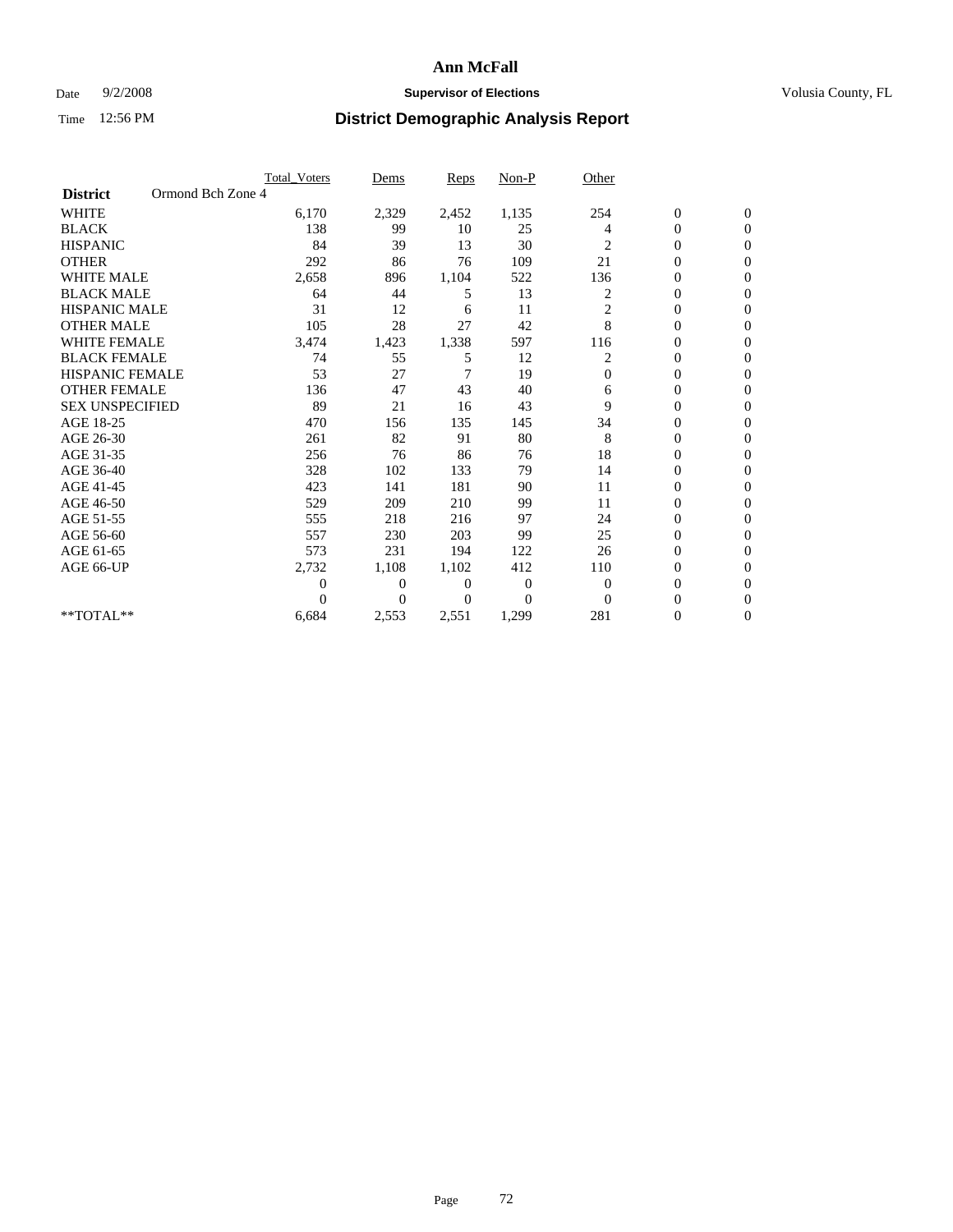#### Date  $9/2/2008$  **Supervisor of Elections** Volusia County, FL

|                        |                        | <b>Total Voters</b> | Dems           | <b>Reps</b> | $Non-P$  | Other          |                  |                  |
|------------------------|------------------------|---------------------|----------------|-------------|----------|----------------|------------------|------------------|
| <b>District</b>        | Port Orange District 1 |                     |                |             |          |                |                  |                  |
| <b>WHITE</b>           |                        | 6,529               | 2,747          | 2,065       | 1,464    | 253            | $\boldsymbol{0}$ | $\boldsymbol{0}$ |
| <b>BLACK</b>           |                        | 72                  | 54             | 5           | 11       | 2              | $\boldsymbol{0}$ | $\mathbf{0}$     |
| <b>HISPANIC</b>        |                        | 105                 | 41             | 21          | 40       | 3              | $\overline{0}$   | $\mathbf{0}$     |
| <b>OTHER</b>           |                        | 268                 | 82             | 64          | 101      | 21             | 0                | $\Omega$         |
| <b>WHITE MALE</b>      |                        | 2,891               | 1,095          | 998         | 669      | 129            | $\overline{0}$   | $\mathbf{0}$     |
| <b>BLACK MALE</b>      |                        | 38                  | 26             | 4           | 8        | $\bf{0}$       | $\overline{0}$   | $\mathbf{0}$     |
| <b>HISPANIC MALE</b>   |                        | 41                  | 19             | 11          | 10       |                | 0                | $\Omega$         |
| <b>OTHER MALE</b>      |                        | 75                  | 18             | 18          | 37       | 2              | 0                | $\mathbf{0}$     |
| <b>WHITE FEMALE</b>    |                        | 3,589               | 1,633          | 1,052       | 782      | 122            | $\overline{0}$   | $\mathbf{0}$     |
| <b>BLACK FEMALE</b>    |                        | 34                  | 28             |             | 3        | 2              | $\boldsymbol{0}$ | $\Omega$         |
| <b>HISPANIC FEMALE</b> |                        | 62                  | 22             | 10          | 28       | 2              | 0                | $\mathbf{0}$     |
| <b>OTHER FEMALE</b>    |                        | 109                 | 42             | 31          | 29       | $\overline{7}$ | $\overline{0}$   | $\Omega$         |
| <b>SEX UNSPECIFIED</b> |                        | 135                 | 41             | 30          | 50       | 14             | $\overline{0}$   | $\mathbf{0}$     |
| AGE 18-25              |                        | 539                 | 197            | 103         | 199      | 40             | $\mathbf{0}$     | $\mathbf{0}$     |
| AGE 26-30              |                        | 379                 | 131            | 90          | 141      | 17             | $\overline{0}$   | $\mathbf{0}$     |
| AGE 31-35              |                        | 347                 | 134            | 83          | 107      | 23             | $\boldsymbol{0}$ | $\mathbf{0}$     |
| AGE 36-40              |                        | 399                 | 130            | 121         | 126      | 22             | 0                | $\mathbf{0}$     |
| AGE 41-45              |                        | 489                 | 182            | 141         | 149      | 17             | $\overline{0}$   | $\Omega$         |
| AGE 46-50              |                        | 616                 | 229            | 197         | 155      | 35             | $\boldsymbol{0}$ | $\Omega$         |
| AGE 51-55              |                        | 628                 | 267            | 230         | 109      | 22             | $\boldsymbol{0}$ | $\mathbf{0}$     |
| AGE 56-60              |                        | 615                 | 264            | 200         | 129      | 22             | $\overline{0}$   | $\Omega$         |
| AGE 61-65              |                        | 699                 | 321            | 211         | 146      | 21             | $\overline{0}$   | $\mathbf{0}$     |
| AGE 66-UP              |                        | 2,263               | 1,069          | 779         | 355      | 60             | $\boldsymbol{0}$ | $\mathbf{0}$     |
|                        |                        | 0                   | $\overline{0}$ | 0           | 0        | $\mathbf{0}$   | $\overline{0}$   | $\mathbf{0}$     |
|                        |                        | $\theta$            | $\Omega$       | $\Omega$    | $\theta$ | $\Omega$       | $\overline{0}$   | $\mathbf{0}$     |
| **TOTAL**              |                        | 6,974               | 2,924          | 2,155       | 1,616    | 279            | 0                | $\mathbf{0}$     |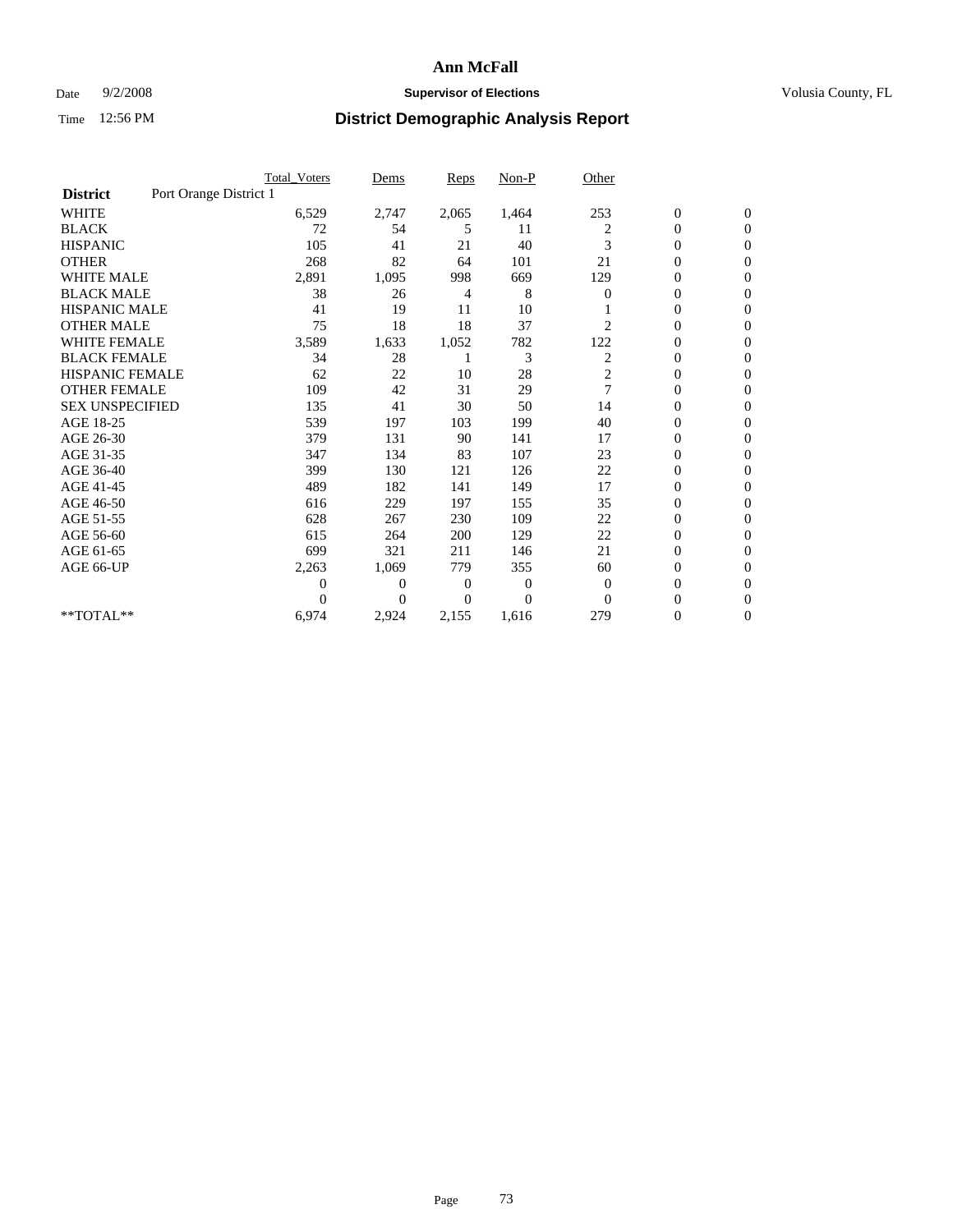#### Date  $9/2/2008$  **Supervisor of Elections** Volusia County, FL

|                        |                        | <b>Total Voters</b> | Dems           | <b>Reps</b> | $Non-P$  | Other          |                  |                  |  |
|------------------------|------------------------|---------------------|----------------|-------------|----------|----------------|------------------|------------------|--|
| <b>District</b>        | Port Orange District 2 |                     |                |             |          |                |                  |                  |  |
| <b>WHITE</b>           |                        | 7,317               | 2,835          | 2,686       | 1,516    | 280            | $\boldsymbol{0}$ | $\boldsymbol{0}$ |  |
| <b>BLACK</b>           |                        | 239                 | 188            | 13          | 31       |                | $\boldsymbol{0}$ | $\mathbf{0}$     |  |
| <b>HISPANIC</b>        |                        | 168                 | 72             | 32          | 60       | 4              | $\overline{0}$   | $\mathbf{0}$     |  |
| <b>OTHER</b>           |                        | 402                 | 128            | 89          | 156      | 29             | $\boldsymbol{0}$ | $\Omega$         |  |
| <b>WHITE MALE</b>      |                        | 3,269               | 1,139          | 1,268       | 715      | 147            | $\overline{0}$   | $\mathbf{0}$     |  |
| <b>BLACK MALE</b>      |                        | 95                  | 68             | 6           | 19       | 2              | $\boldsymbol{0}$ | $\mathbf{0}$     |  |
| <b>HISPANIC MALE</b>   |                        | 78                  | 28             | 18          | 30       | 2              | $\boldsymbol{0}$ | $\mathbf{0}$     |  |
| <b>OTHER MALE</b>      |                        | 143                 | 44             | 35          | 56       | 8              | $\boldsymbol{0}$ | $\mathbf{0}$     |  |
| <b>WHITE FEMALE</b>    |                        | 3,994               | 1,676          | 1,397       | 793      | 128            | $\overline{0}$   | $\mathbf{0}$     |  |
| <b>BLACK FEMALE</b>    |                        | 143                 | 119            | 7           | 12       | 5              | $\boldsymbol{0}$ | $\mathbf{0}$     |  |
| <b>HISPANIC FEMALE</b> |                        | 89                  | 44             | 14          | 29       | 2              | 0                | $\mathbf{0}$     |  |
| <b>OTHER FEMALE</b>    |                        | 160                 | 61             | 31          | 64       | $\overline{4}$ | $\overline{0}$   | $\mathbf{0}$     |  |
| <b>SEX UNSPECIFIED</b> |                        | 155                 | 44             | 44          | 45       | 22             | $\overline{0}$   | $\mathbf{0}$     |  |
| AGE 18-25              |                        | 816                 | 266            | 245         | 264      | 41             | $\overline{0}$   | $\mathbf{0}$     |  |
| AGE 26-30              |                        | 537                 | 176            | 156         | 181      | 24             | $\overline{0}$   | $\mathbf{0}$     |  |
| AGE 31-35              |                        | 479                 | 174            | 150         | 135      | 20             | $\boldsymbol{0}$ | $\mathbf{0}$     |  |
| AGE 36-40              |                        | 502                 | 182            | 190         | 116      | 14             | 0                | $\mathbf{0}$     |  |
| AGE 41-45              |                        | 623                 | 212            | 231         | 150      | 30             | $\overline{0}$   | $\mathbf{0}$     |  |
| AGE 46-50              |                        | 718                 | 280            | 267         | 144      | 27             | $\boldsymbol{0}$ | $\mathbf{0}$     |  |
| AGE 51-55              |                        | 657                 | 259            | 250         | 131      | 17             | $\boldsymbol{0}$ | $\mathbf{0}$     |  |
| AGE 56-60              |                        | 770                 | 312            | 267         | 162      | 29             | $\overline{0}$   | $\Omega$         |  |
| AGE 61-65              |                        | 720                 | 293            | 252         | 143      | 32             | $\overline{0}$   | $\mathbf{0}$     |  |
| AGE 66-UP              |                        | 2,304               | 1,069          | 812         | 337      | 86             | $\boldsymbol{0}$ | $\mathbf{0}$     |  |
|                        |                        | $\overline{0}$      | $\overline{0}$ | 0           | 0        | $\mathbf{0}$   | $\overline{0}$   | $\mathbf{0}$     |  |
|                        |                        | $\theta$            | $\Omega$       | $\Omega$    | $\theta$ | $\Omega$       | $\boldsymbol{0}$ | $\mathbf{0}$     |  |
| **TOTAL**              |                        | 8,126               | 3,223          | 2,820       | 1,763    | 320            | 0                | $\mathbf{0}$     |  |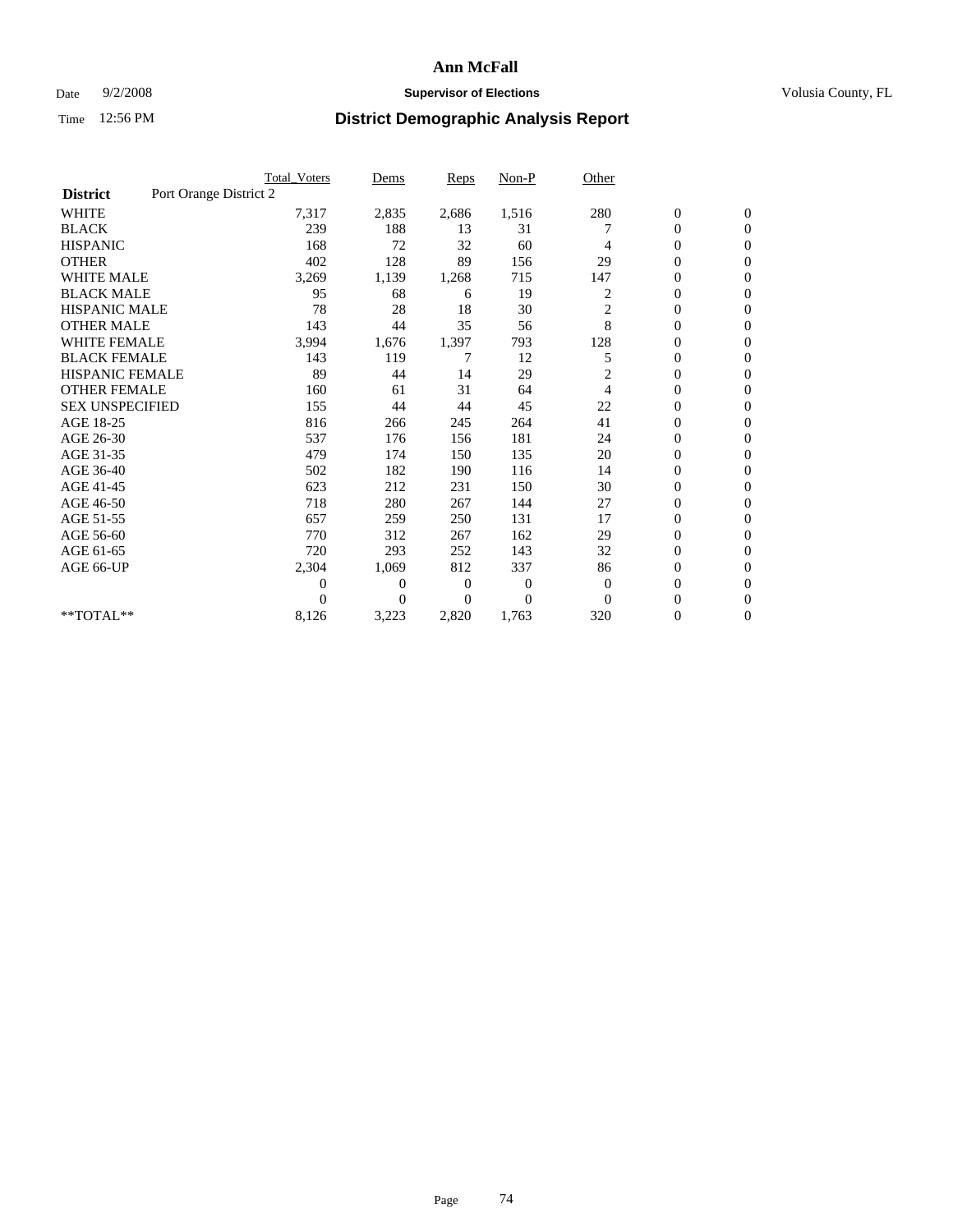### Date 9/2/2008 **Supervisor of Elections Supervisor of Elections** Volusia County, FL

|                        |                        | <b>Total Voters</b> | Dems           | <b>Reps</b> | Non-P    | Other                   |                  |                  |
|------------------------|------------------------|---------------------|----------------|-------------|----------|-------------------------|------------------|------------------|
| <b>District</b>        | Port Orange Distrcit 3 |                     |                |             |          |                         |                  |                  |
| <b>WHITE</b>           |                        | 9,775               | 3,360          | 3,909       | 2,156    | 350                     | $\boldsymbol{0}$ | $\boldsymbol{0}$ |
| <b>BLACK</b>           |                        | 217                 | 176            | 13          | 25       | 3                       | $\boldsymbol{0}$ | $\mathbf{0}$     |
| <b>HISPANIC</b>        |                        | 215                 | 84             | 41          | 80       | 10                      | $\overline{0}$   | $\mathbf{0}$     |
| <b>OTHER</b>           |                        | 481                 | 139            | 129         | 174      | 39                      | $\boldsymbol{0}$ | $\Omega$         |
| <b>WHITE MALE</b>      |                        | 4,468               | 1,346          | 1,884       | 1,049    | 189                     | $\overline{0}$   | $\mathbf{0}$     |
| <b>BLACK MALE</b>      |                        | 103                 | 82             | 8           | 12       |                         | $\overline{0}$   | $\mathbf{0}$     |
| <b>HISPANIC MALE</b>   |                        | 91                  | 36             | 19          | 34       | $\overline{\mathbf{c}}$ | $\overline{0}$   | $\mathbf{0}$     |
| <b>OTHER MALE</b>      |                        | 166                 | 42             | 50          | 67       | 7                       | $\boldsymbol{0}$ | $\mathbf{0}$     |
| <b>WHITE FEMALE</b>    |                        | 5,244               | 1,999          | 2,001       | 1,087    | 157                     | $\overline{0}$   | $\mathbf{0}$     |
| <b>BLACK FEMALE</b>    |                        | 114                 | 94             | 5           | 13       | 2                       | $\boldsymbol{0}$ | $\mathbf{0}$     |
| <b>HISPANIC FEMALE</b> |                        | 122                 | 47             | 21          | 46       | 8                       | $\overline{0}$   | $\mathbf{0}$     |
| <b>OTHER FEMALE</b>    |                        | 191                 | 68             | 51          | 59       | 13                      | $\mathbf{0}$     | $\mathbf{0}$     |
| <b>SEX UNSPECIFIED</b> |                        | 189                 | 45             | 53          | 68       | 23                      | $\overline{0}$   | $\mathbf{0}$     |
| AGE 18-25              |                        | 1,012               | 321            | 281         | 347      | 63                      | $\overline{0}$   | $\mathbf{0}$     |
| AGE 26-30              |                        | 627                 | 203            | 196         | 202      | 26                      | $\overline{0}$   | $\mathbf{0}$     |
| AGE 31-35              |                        | 577                 | 166            | 212         | 174      | 25                      | $\boldsymbol{0}$ | $\mathbf{0}$     |
| AGE 36-40              |                        | 694                 | 223            | 264         | 188      | 19                      | 0                | $\mathbf{0}$     |
| AGE 41-45              |                        | 783                 | 239            | 312         | 207      | 25                      | $\overline{0}$   | $\mathbf{0}$     |
| AGE 46-50              |                        | 835                 | 275            | 350         | 183      | 27                      | $\boldsymbol{0}$ | $\mathbf{0}$     |
| AGE 51-55              |                        | 934                 | 369            | 354         | 187      | 24                      | $\boldsymbol{0}$ | $\mathbf{0}$     |
| AGE 56-60              |                        | 895                 | 364            | 310         | 192      | 29                      | $\overline{0}$   | $\Omega$         |
| AGE 61-65              |                        | 937                 | 341            | 368         | 181      | 47                      | $\overline{0}$   | $\mathbf{0}$     |
| AGE 66-UP              |                        | 3,394               | 1,258          | 1,445       | 574      | 117                     | $\boldsymbol{0}$ | $\mathbf{0}$     |
|                        |                        | 0                   | 0              | 0           | 0        | $\mathbf{0}$            | $\overline{0}$   | $\mathbf{0}$     |
|                        |                        | $\theta$            | $\overline{0}$ | $\Omega$    | $\Omega$ | $\Omega$                | $\boldsymbol{0}$ | $\mathbf{0}$     |
| **TOTAL**              |                        | 10,688              | 3,759          | 4,092       | 2,435    | 402                     | 0                | $\mathbf{0}$     |